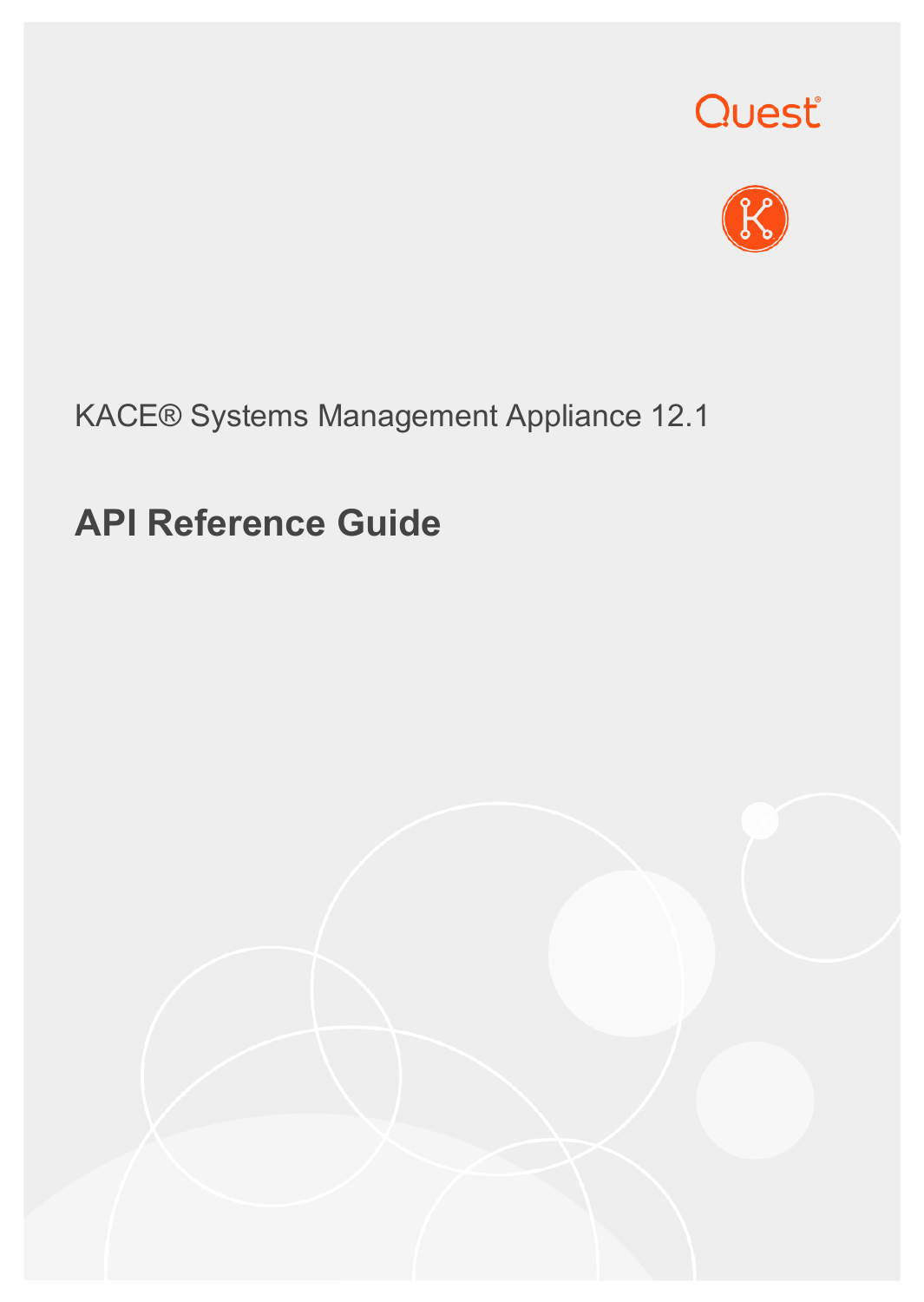# **Table of Contents**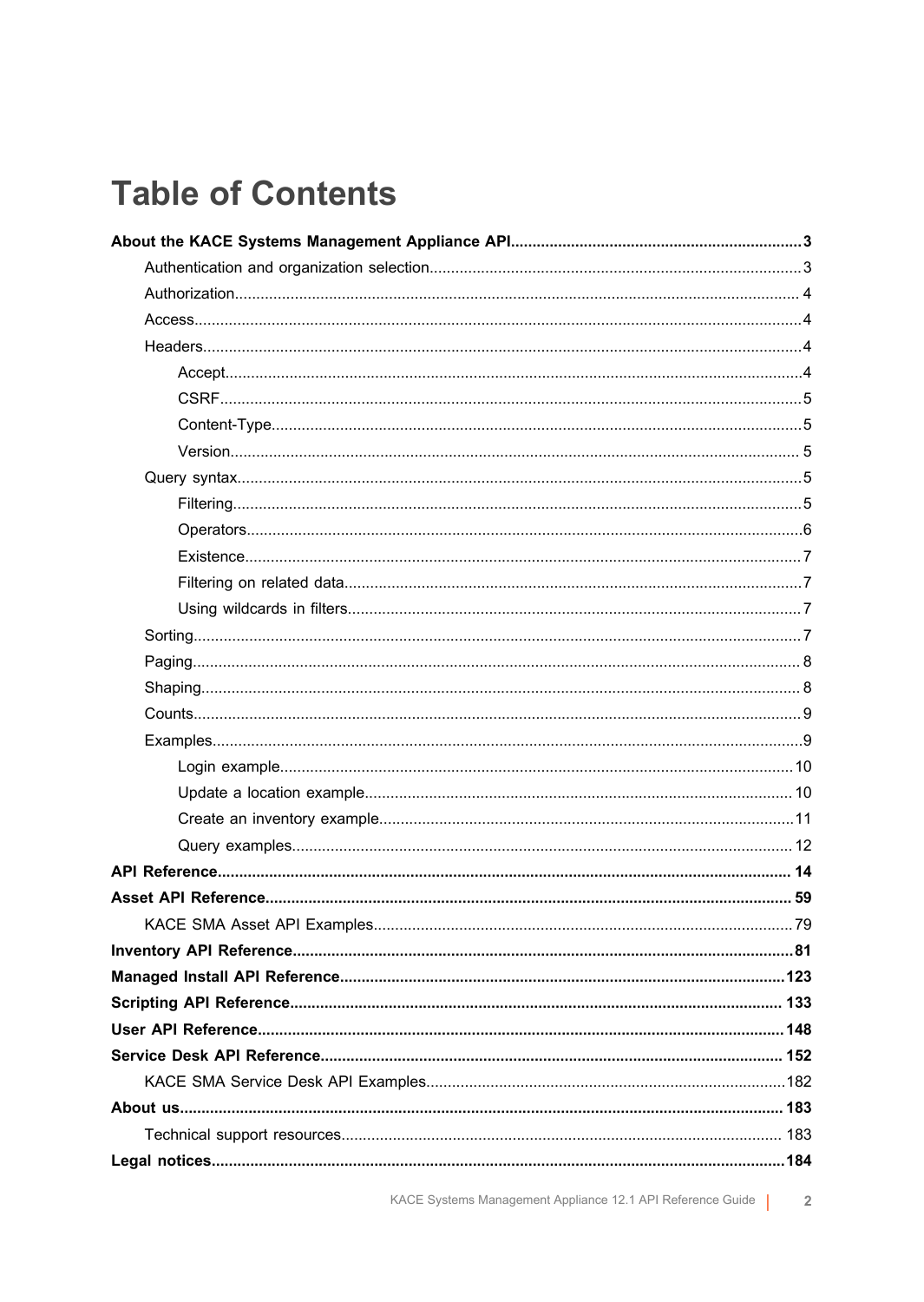# **About the KACE Systems Management Appliance API**

<span id="page-2-0"></span>The KACE Systems Management Appliance (SMA) API allows you to manage various aspects of the KACE SMA appliance data and its related information.

- **CAUTION: This API Reference Guide is available only to those users who have a technical understanding of how to use the information provided in this document. Our Support team does not provide assistance for any custom development that implements the APIs covered in this guide which is in line with our support policy. For more information, visit: [https://support.quest.com/](https://support.quest.com/essentials/support-guide) [essentials/support-guide](https://support.quest.com/essentials/support-guide).**
- **NOTE: Starting in version 12.0, the appliance API supports API clients that use x-kace-api-version** i and  $x$ -kace-csrf-token headers when communicating with the appliance. Older clients that use  $x$ dell-api-version and x-dell-csrf-token are still supported, as long as they include the x-dellapi-version request header in the login request. Please note that the method of communicating using the old Dell headers is now deprecated, and will be removed in a future release.

# <span id="page-2-1"></span>**Authentication and organization selection**

Access to the KACE SMA API is limited to authenticated KACE SMA users. If the appliance is configured for multiple organizations, querying is limited to the currently selected organization for the requesting user.

Authentication and organization selection are available through the KACE SMA Account Management Service. The authentication route is accessed through a POST request at /ams/shared/api/security/login. So for example, if the appliance name is KACE\_SMA\_Test, the route to login can be: http://KACE\_SMA\_Test/ams/ shared/api/security/login.

The body for the POST request must contain the user name and password, and optionally an organization name. Here is an example body for that request:

```
{
     "password" : "AdminPW",
     "userName" : "admin",
     "organizationName" : "Default"
}
```
When 2FA (multifactor authentication) is enabled, an additional step is required, to supply the security code after obtaining the KACE\_CSRF\_TOKEN. Failing to do so causes all future API calls to be invalid with an HTTP status of 401, and the following body:

```
{
     "errorCode": -1,
     "errorDescription": "User not fully authenticated."
}
```
You can supply the 2FA code through a POST request at /ams/shared/api/security/verify 2factor. For example, if the appliance name is KACE\_SMA\_Test, the route to supply the code is: http:// KACE SMA Test/ams/shared/api/security/verify 2factor.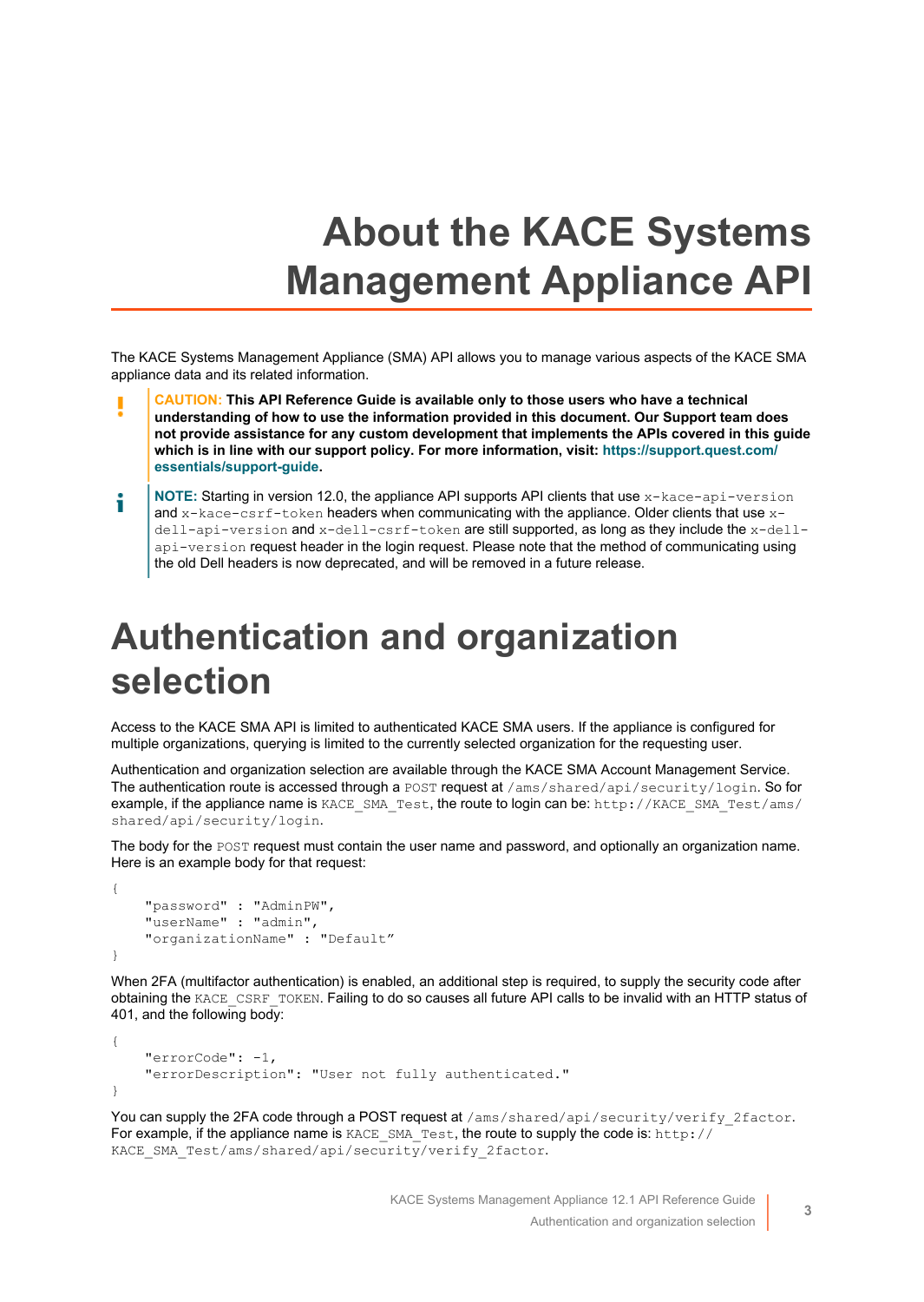The body for the POST request must contain the current code from 2FA. For example:

```
{
     "currentCode" : "codefrom2fa"
}
```
If the code supplied Google Authenticator is 123456, you can use the following statement:

```
{
     "currentCode" : "123456"
}
```
The header for this request must contain x-kace-csrf-token. The value of that key is obtained using unique user credentials in the steps already listed in the first example.

When a success is received, the custom API call no longer returns the authentication error:

If the security code is valid, the API call returns the HTTP status 200, with the following body:

{ "Result": "Success" }

Once the security code is accepted, all future API calls should function as expected.

# <span id="page-3-0"></span>**Authorization**

During authentication, the assigned role is retrieved for the given KACE SMA user. This role determines the actions that the user is authorized to perform. With regard to this API, the following default roles have specific capabilities.

- **Administrator**: All API actions are available. In queries, matching data for all users is returned.
- **Read-only administrator**: All API queries are available. Matching data for all users is returned.
- **Standard user**: All API queries are available. Matching data is returned only for the current user.

If the appliance is updated with custom roles and the current user is assigned one of those roles, its permissions are retrieved. These permission values are used to determine the user's querying capability for this API. For more information about the KACE SMA roles, see the **K1000 Systems Management Appliance Administrator Guide**.

# <span id="page-3-1"></span>**Access**

The API is available at the K1000 address starting with the path  $/$ api.

So for example, if the K1000 name in your environment is K1000Test, the route to the machine entities would be http://K1000Test/api/inventory/machines.

# <span id="page-3-2"></span>**Headers**

On any request to this API, there is a set of mandatory HTTP headers that must be included.

## <span id="page-3-3"></span>**Accept**

This standard header determines the format of the response payload. XML and JSON are supported.

**Example syntax**. Accept: application/json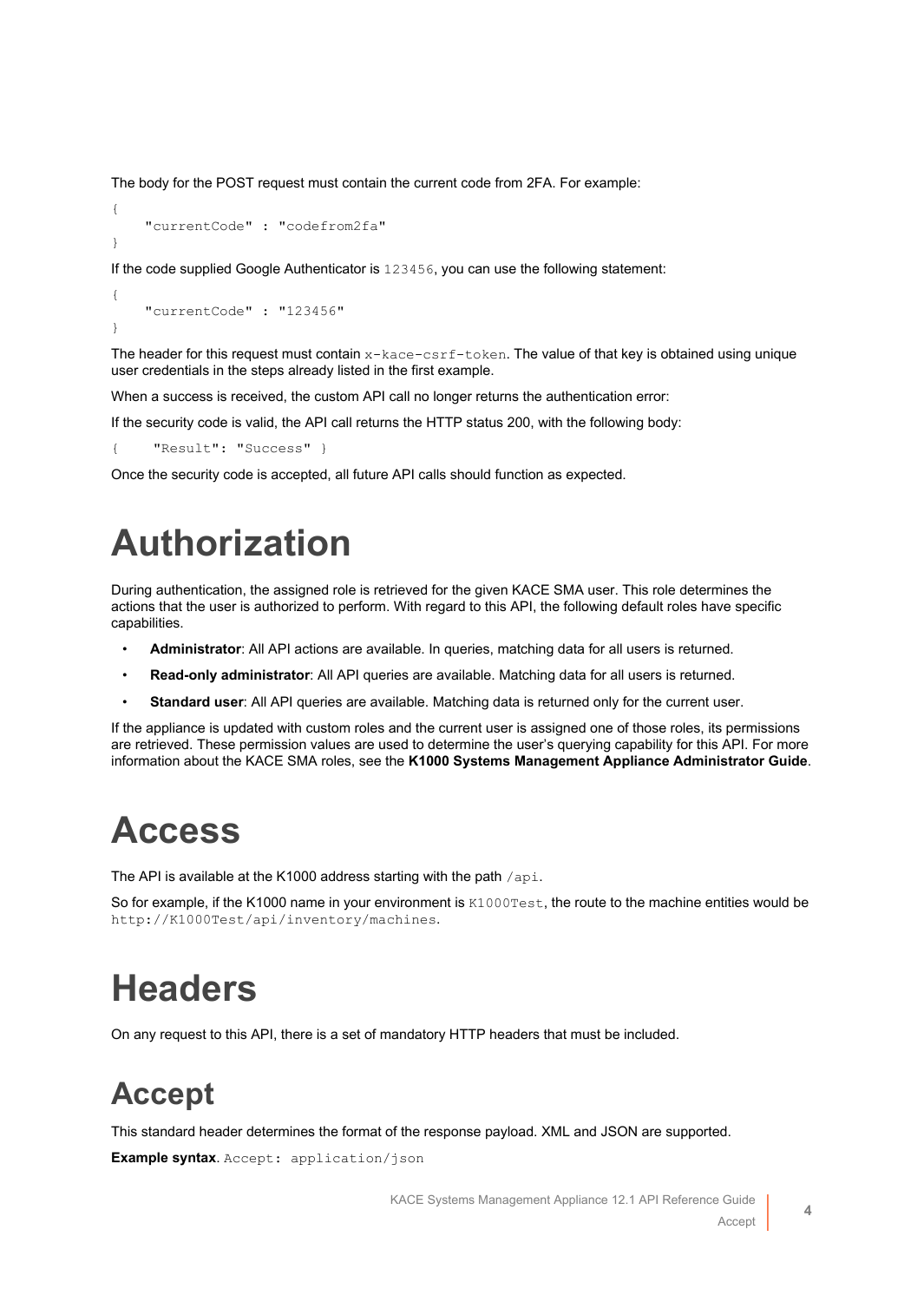# <span id="page-4-0"></span>**CSRF**

During user authentication, a token is returned in a response header named x-kace-csrf-token. That value must be gathered by the client and sent in a similarly named request header for every subsequent request.

This value is compared against a token stored in a client's cookie. This is a common technique that helps prevent cross-site request forgery (CSRF) attacks.

# <span id="page-4-1"></span>**Content-Type**

This standard header indicates the format of the request payload. It is required only for POST and PUT requests. XML and JSON are supported.

**Example syntax**. Content-Type: application/json

# <span id="page-4-2"></span>**Version**

As the development of this API continues, some routes may support multiple implementations. In that case this header determines which version of the route will execute. The requested version must be at least 1. If the requested version does not exist for the given route, the server executes the most recent version.

**Example syntax**. x-kace-api-version: 1

# <span id="page-4-3"></span>**Query syntax**

A rich set of operations can be performed on any data request. These are controlled by query parameters in the URL. None, any, or all of these operations can be included in a request.

**TIP:** In this chapter, **base entity** refers to the entity specified in the URL route. For example, in the i request /api/inventory/machines?software.name eq Word, machine is the base entity, while software is a sub-entity. The API query engine determines how to mesh multiple entities.

# <span id="page-4-4"></span>**Filtering**

Filtering is accomplished using the filtering query parameter. A comma is used to separate multiple filters. All filters are matched in the returned data set. Each filter is specified by an optional entity name, a field name, an operator, and a value. If the entity is not provided, the base entity is assumed. A period separates an entity and a field name. A space must separate either end of the operator.

Casting is as broad as possible, however if the field type does not match the operator (for example, contains on an integer), an error is returned.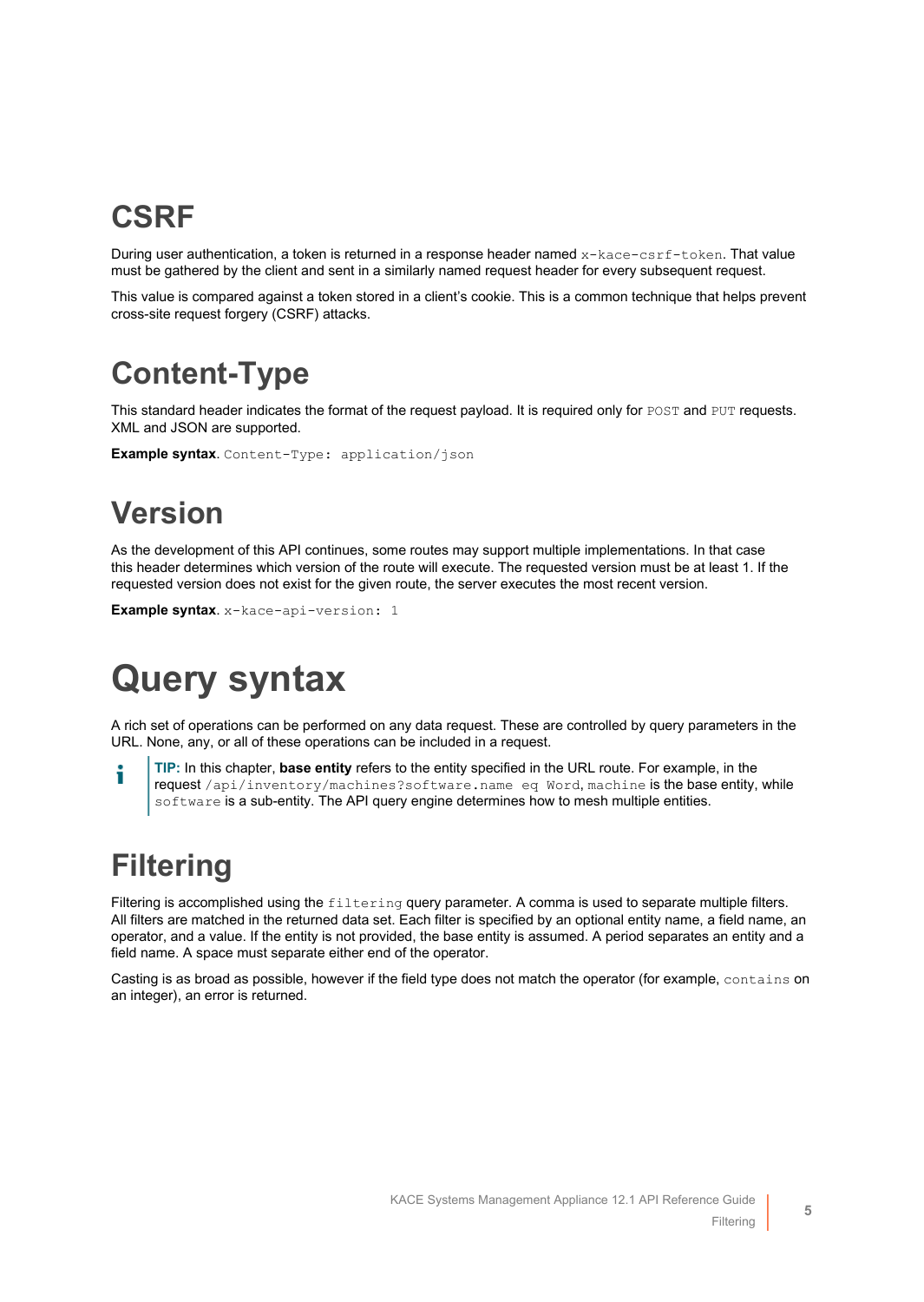### <span id="page-5-0"></span>**Operators**

The standard operators are as follows:

- 1t: Less than
- le: Less than or equal
- ge: Greater than or equal
- eq: Equal
- ne: Not equal
- neq: Not equal
- co: Contains
- nc: Does not contain
- nco: Does not contain
- st: Starts with
- ns: Does not start with
- nst: Does not start with
- en: Ends with
- end: Ends with
- nen: Does not end with
- nend: Does not end with
- in: In set (values separated by semicolon)
- nin: Not In set (values separated by semicolon)

#### **Examples**:

**NOTE:** For clarity, the prefix /api/inventory is omitted in the examples. i

All machines named xxx:

/machines?filtering=name eq xxx

All machines whose name contains the string xxx

machines?filtering=machine.name co xxx

All machines whose name does not contain xxx, and an ID value greater than 1000:

/machines?filtering=name nc xxx, id gt 1000

All machines whose name does not contain xxx:

/machines?filtering=name nc xxx

Machines whose IDs are 100, 101 and 108:

/machines?filtering=id in 100;101;108

All machines with a software title zoo installed:

/machines?filtering=id software.name eq zoo

All machines with ID values greater than 100 and a software title  $z \circ \circ$  installed:

/machines?filtering=id gt 100,software.name eq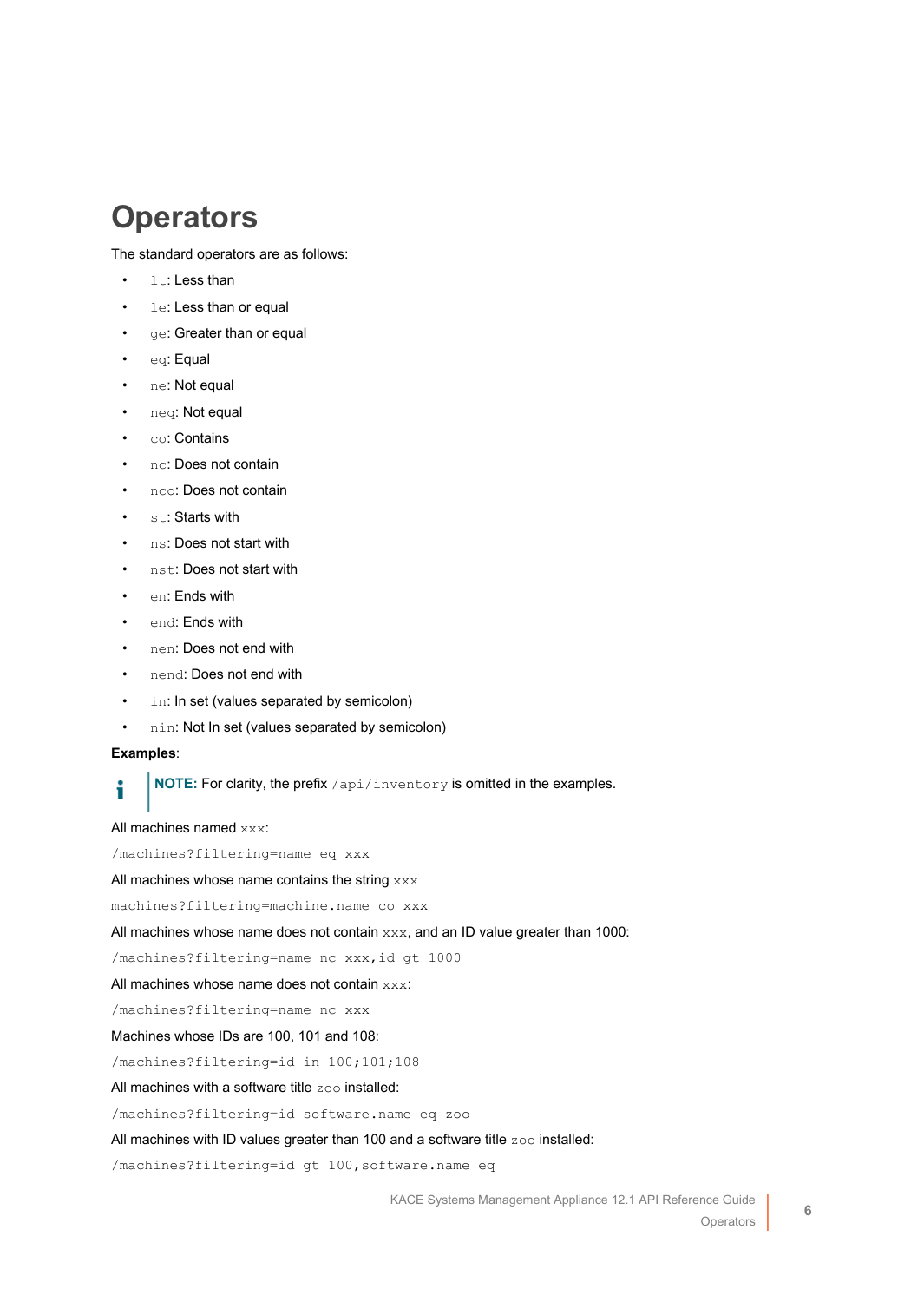### <span id="page-6-0"></span>**Existence**

The existence of associated data in sub-entities can be tested using the following operators.

zoo

- 
- $e^x$  Fxists
- nex: Does not exist

#### **Examples**:

All machines with a recorded location:

/machines?filtering=machine\_location.id ex

**NOTE:** Values are not required for these operators:

All machines without a recorded location:

```
/machines?filtering=machine_location.id nex
```
## <span id="page-6-1"></span>**Filtering on related data**

Note that adding a filter on a sub-entity does not cause the data for that sub-entity to appear in the result set. The filter is applied, but shaping (or sorting) is required in order to specify extra return data.

# <span id="page-6-2"></span>**Using wildcards in filters**

There is a special case in which a filter can be applied to match any field of the entity. To use that capability, an asterisk '\*' can be used as the field name.

The wildcard filter in some cases also matches values in sub-entities, to make them more useful to the client. The Service Desk API GET /api/service\_desk/tickets has special handling to include owner names and submitter names in the wildcard. To find out if this handling is available and for more information about the Service Desk API, see [Service Desk API Reference.](#page-151-0)

#### **Examples**:

Return the machines in which any field contains the string ABC:

/machine?filtering=\* co ABC

Filters can be combined. The following example retrieves the machines that have the software title DEF installed and also have fields containing the ABC string:

```
/machine?filtering=* co ABC, software.name eq
DEF
```
# <span id="page-6-3"></span>**Sorting**

Sorting is accomplished with the sorting query parameter. Commas can be used to separate multiple sorting requests. Each sorting request must give the sort entity and field. Optionally, a sort order can be specified. If the sort order is not specified, the default sort order is ASC (ascending). Sort requests are processed from left to right.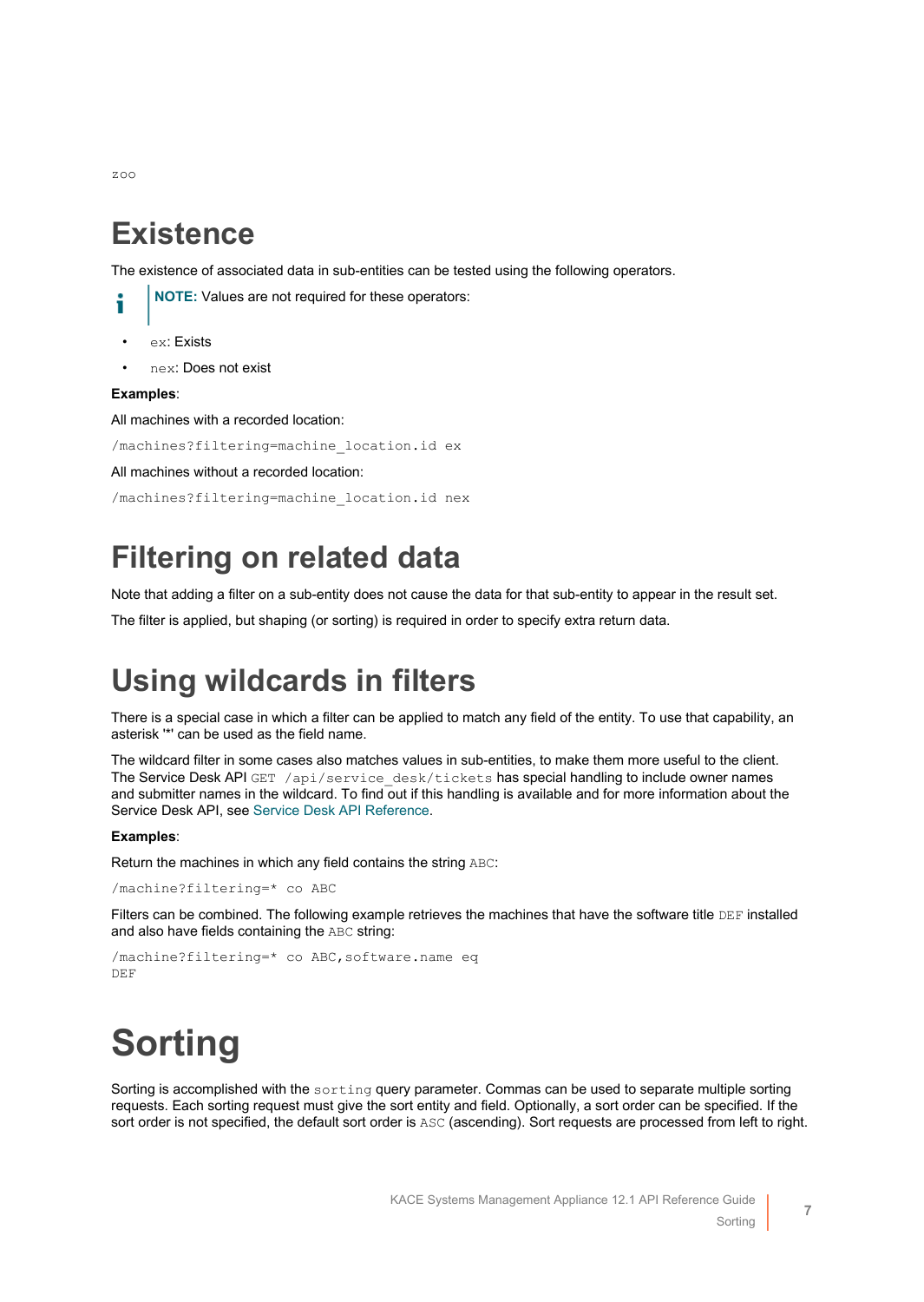Sorting can be performed on the base entity as well as on any sub-entities. If sorting is indicated for a sub-entity that does not appear in the shaping clause, that sub-entity is automatically included at the standard shaping level. Any given shaping level overrides that value.

#### **Examples**:

Sort the machines by their ID in a descending list, and retrieve the software for each machine. Shaping is not necessarily required here. It is assumed that since ordering was requested for the software, it is expected in the result set:

/machines?sorting=machine.id,software.name desc

Since shaping is not specified in the above example, the standard level is applied. However, note also that shaping can still be specified, if needed:

```
/machines?sorting= software.name
desc&shaping=software all
```
In this example any result data is sorted by the machine name and then the ID:

```
/machines?sorting=machine.name,machine.id
```
# <span id="page-7-0"></span>**Paging**

To apply paging, use the paging query parameter.

To limit the number of records returned, use the limit parameter. For example:

/machines?paging=limit 100

To indicate the index of the first returned record, use theoffset parameter. For example:

/machines?paging=offset 101

To use these parameters together, separate them with a space:

/machines?paging=offset 101 limit 100

These two values are useful for consumers that display the records in a **paged** format. The values can appear in either order.

If no limit is specified, the default is 50. To force the server to return every record, set the limit to zero '0' or ALL. For example:

/machines?paging=limit ALL

If no offset is given, the default is zero '0'.

# <span id="page-7-1"></span>**Shaping**

The shaping query parameter limits the amount of returned data is specified. The returned fields for each associated entity is controlled by two query values. The first is the name of the entity, while the second half of the pair is the associated level. Name/value pairs are separated by a comma.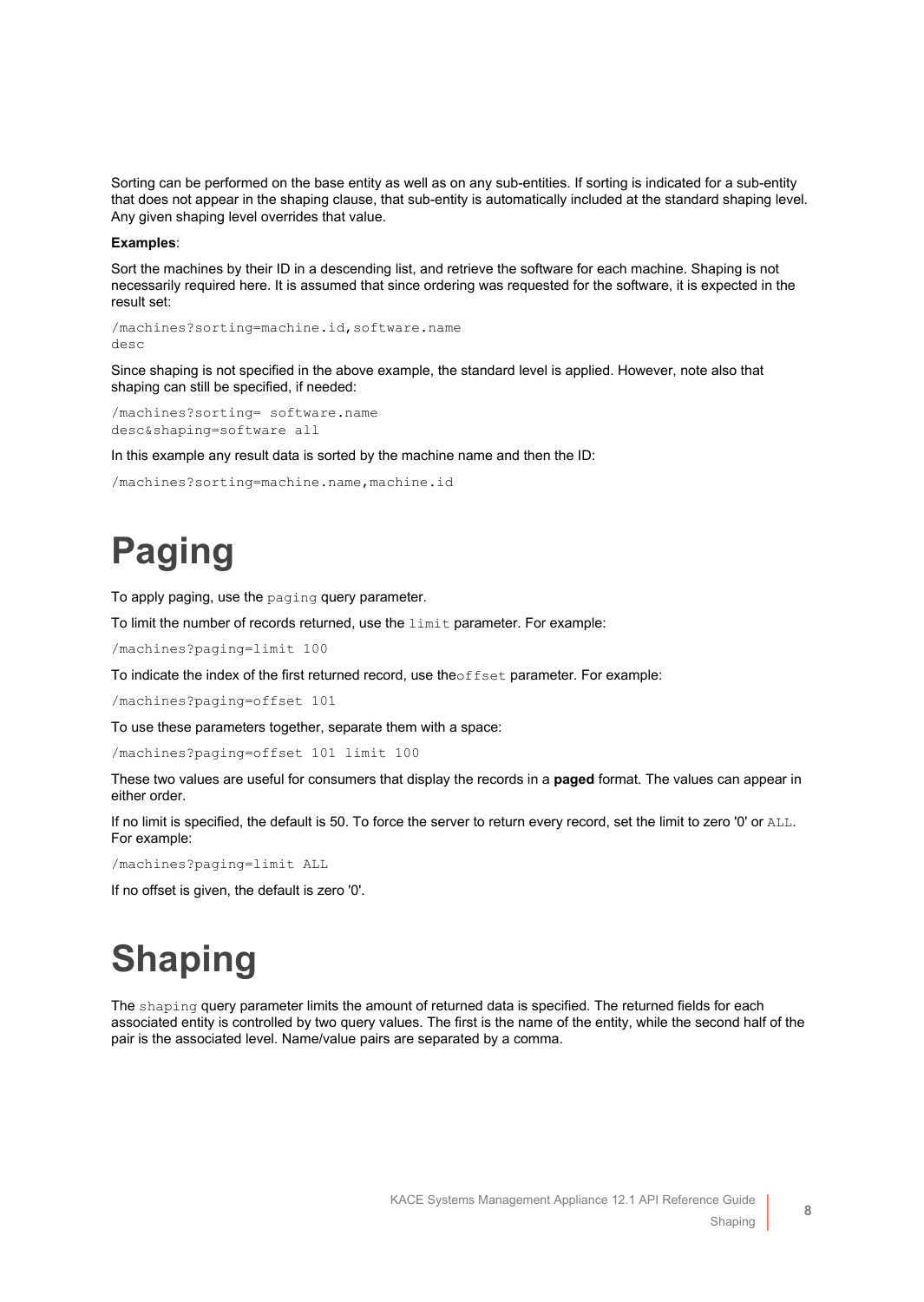The definition of each shaping level is specific to the entity in question. You can use the following shaping levels:

- LIMITED: ID and name.
- STANDARD: The expected set of fields that a typical user consumer requires. This is the default for any entity if shaping parameters are not specified.
- EXTENDED: Most data.
- ALL: All data, including foreign keys and similar information.

The default for all non-included sub-entities isnone. There is no need to specify in such calls.

The same syntax can be used to shape the base entity as well as any desired sub-entities. For example, to gather full machine data and limited data for each software title on every machine, use the following call:

/machines?shaping=machine all,software limited

# <span id="page-8-0"></span>**Counts**

Two flags are available to dictate whether and how the count value is returned in the payload. The count value indicates the total number of entities in the system that match the query. This can be different than the number of returned records based upon the limit flag, as described above.

The use count parameter can be used to prevent a field giving the count of available records from being included. Returning the count is the default behavior. To do that, set this flag can set to false and sent.

If only the count is needed, use the use count parameter. Any value except false forces only the count of matching entities to be returned. This flag can save processing and data transfer time. By default this flag is false.

# <span id="page-8-1"></span>**Examples**

This section provides API usage examples.

The following placeholders appear in these examples. You must replace them in the actual API calls as follows:

- **{host}** represents the appliance host name or IP address.
- **{username}** and **{password}** are the administrator user's credentials for logging in to the appliance Administration Console.
- **{token}** is the x-kace-csrf-token returned by login.
- **{id}** is the ID of the item being updated.

Other variables should be replaced with the data you want to write when creating or updating. For example, replace "**{website}**" with "https://www.example.com".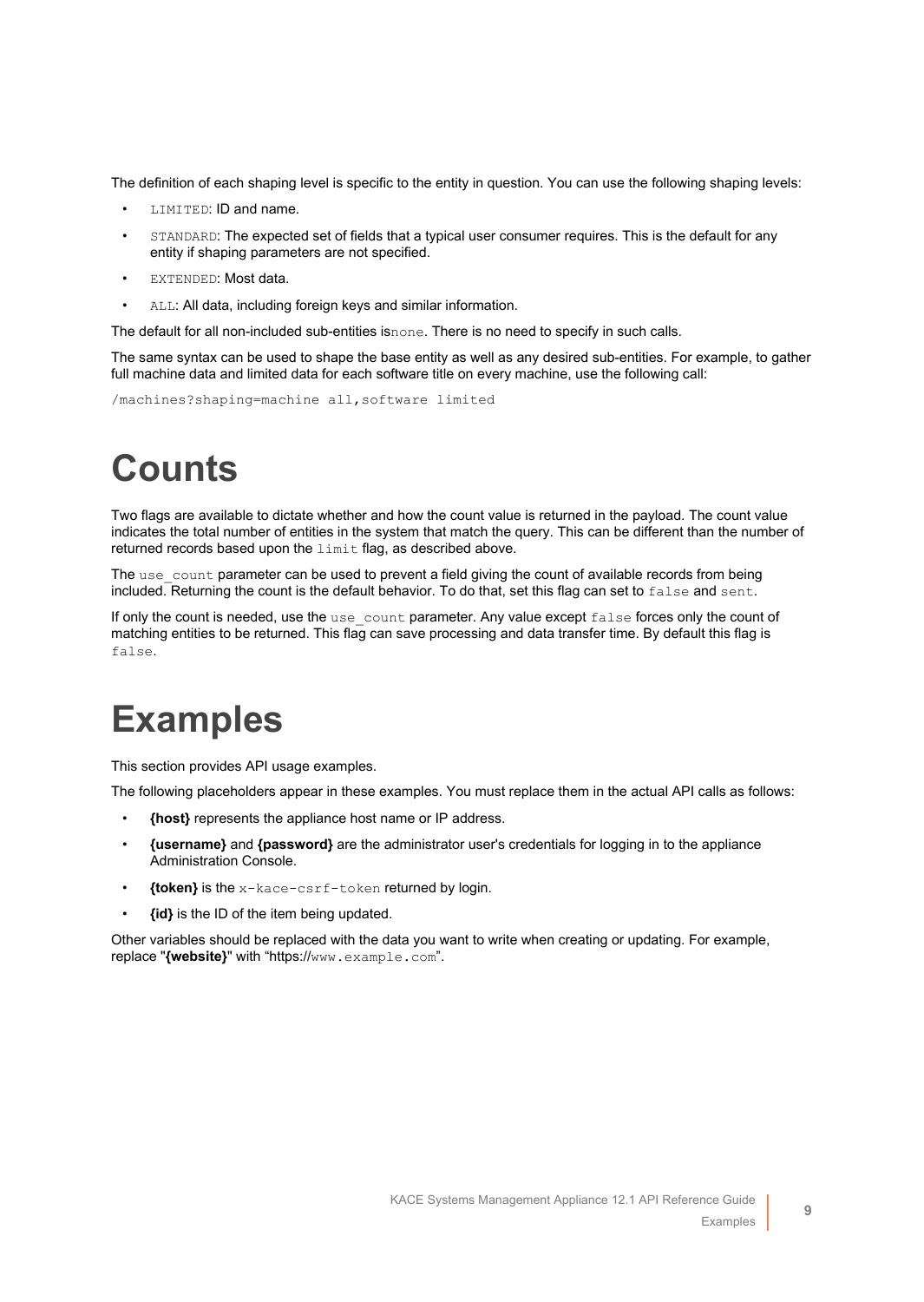# <span id="page-9-0"></span>**Login example**

#### **Syntax**:

- Type: POST
- URL: {host}/ams/shared/api/security/login
- Headers:
	- Content-Type:application/json
	- Accept:application/json
- Body:
	- {"userName": "{username}", "password": "{password}"}

#### **Example**:

- Type: POST
- URL: **k1000**/ams/shared/api/security/login
- Headers:
	- Content-Type:application/json
	- Accept:application/json
- Body:
	- {"userName": "**admin**", "password": "**123456**"}

# <span id="page-9-1"></span>**Update a location example**

#### **Syntax**:

- Type: PUT
- URL: {host}/ams/shared/api/locations/{id}
- Headers:
	- Content-Type:application/json
	- Accept:application/json
	- x-kace-csrf-token:{token}
	- x-kace-api-version:5
- Body:

```
{
"name": "{asset name}",
"description": "{description}",
"webSite": "{webSite}",
"address": "{address}",
"phoneNumber": "{phone number}",
"organizationId": 2
}
```
**Example**: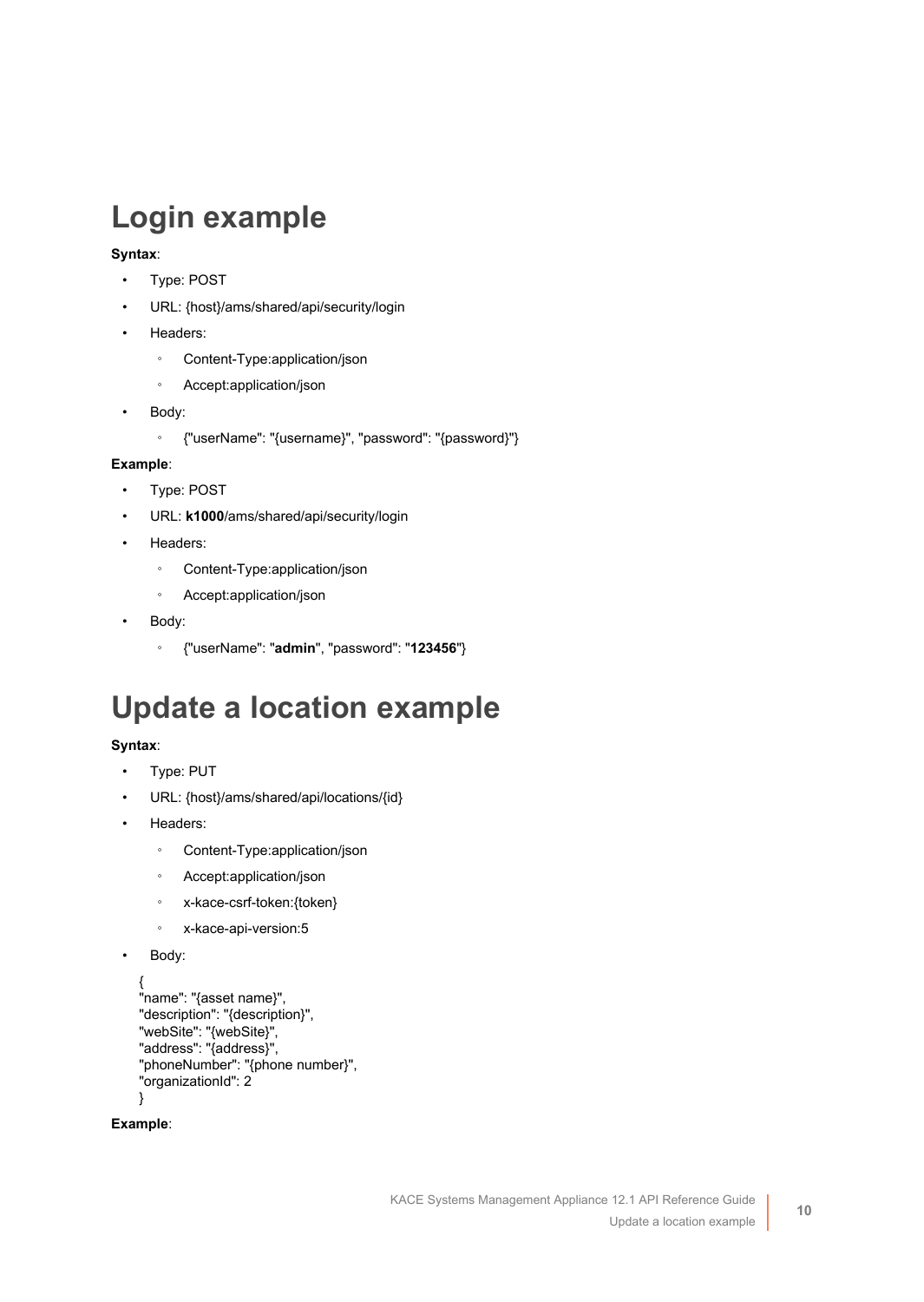- **NOTE:** This example updates the description, website, address, and phone number for the location i "Oklahoma" whose ID is '3'. The location ID ('3') must be specified in the URL, and the location name ("Oklahoma") must be in the body.
- Type: PUT
- URL: **k1000**/ams/shared/api/locations/**3**
- Headers:
	- Content-Type:application/json
	- Accept:application/json
	- x-kace-csrf-token:

**0f0af166283d60b9e0b4697d9fac83a2a0a74aeb7840714dae71b9f993a3aa1fbe8736607 e89511cf6b833e313b0d12d030ef866a85cf2c0db175e29c7b31da7**

◦ x-kace-api-version:5

```
Body:
```

```
{
"name": "Oklahoma",
"description": "OK",
"webSite": "www.example.com",
"address": "123 Main St.",
"phoneNumber": "555-555-5555",
"organizationId": 2
}
```
## <span id="page-10-0"></span>**Create an inventory example**

#### **Syntax**:

- Type: POST
- URL: {host}/api/inventory/machines
- Headers:
	- Content-Type:application/json
	- Accept:application/json
	- x-kace-csrf-token:{token}
	- x-kace-api-version:5

```
Body:
```

```
{
"Machines": [
{
"Name":"{system name}",
"Ip":"{ip address}",
"Os_number":"{os number}",
"User":"{user}",
"Cdrom_devices":"{cd rom device}",
"Os_name":"{os name}",
"Ram Total":"{ram total}",
"Ram_used":"{ram used}",
"Pagefile_max_size":"{pagefile max size}",
"Ram_max":"{ram max}",
"Bios_identification_code":"{bios id code}",
```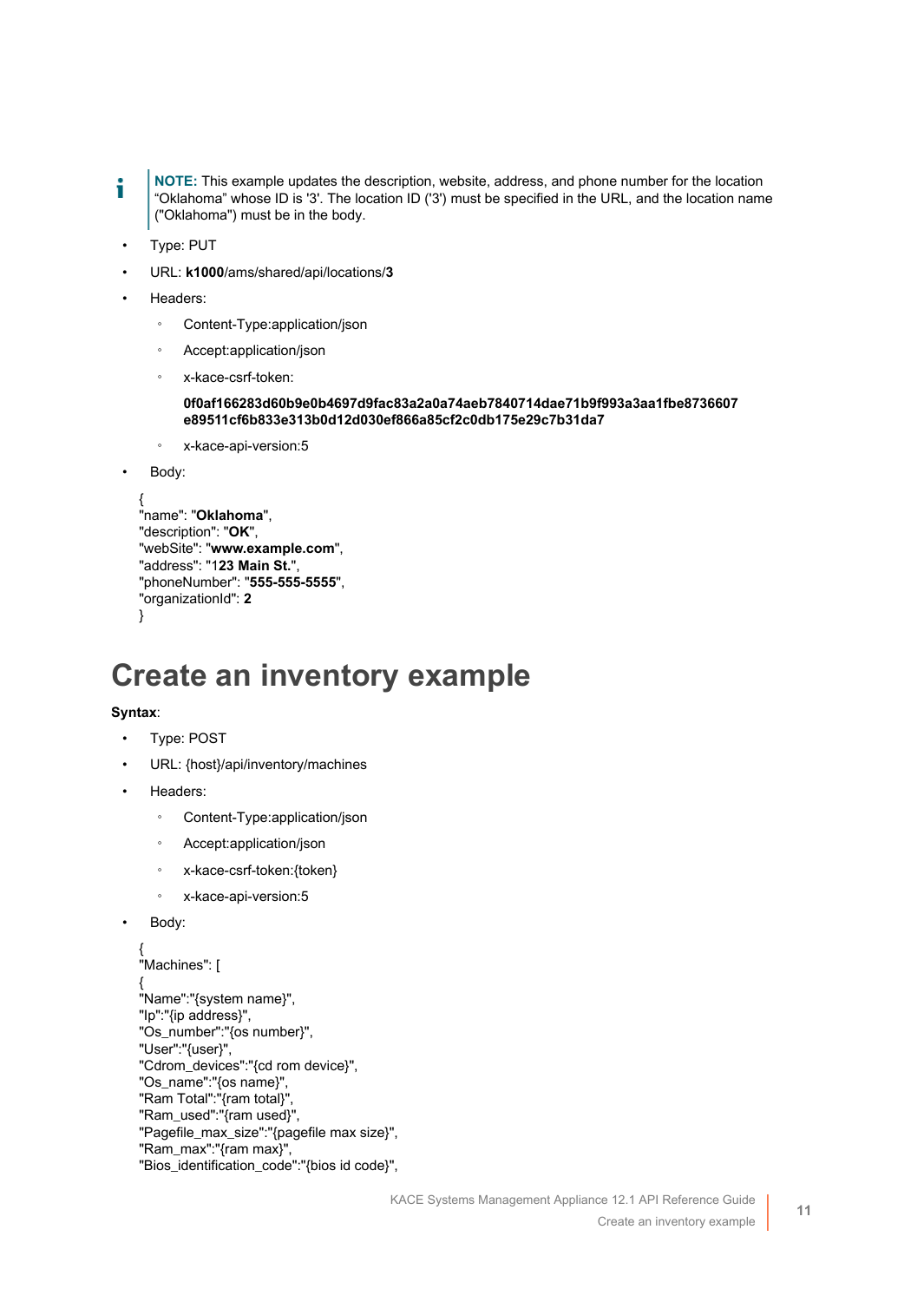```
"Monitor":"{monitor}",
"Sound_devices":"{sound device}",
"Video_controllers":"{video controller}",
"Pagefile_size":"{pagefile size}"
}
]
}
```
#### **Example**:

i

**NOTE:** This example creates a machine in the inventory given the field values below.

- Type: POST
- URL: **k1000**/api/inventory/machines
- Headers:
	- Content-Type:application/json
	- Accept:application/json
	- x-kace-csrf-token:

**0f0af166283d60b9e0b4697d9fac83a2a0a74aeb7840714dae71b9f993a3aa1fbe8736607 e89511cf6b833e313b0d12d030ef866a85cf2c0db175e29c7b31da7**

◦ x-kace-api-version:5

```
Body:
```

```
{
"Machines": [
{
"Name":" Workstation 123",
"Ip":"192.168.101.110",
"Os_number":"10.0.14393",
"User":"user1",
"Cdrom_devices":"NECVMWar VMware SATA CD01",
"Os_name":"Microsoft Windows 10 Pro x64",
"Ram Total":"2048 Bytes",
"Ram_used":"1324.1",
"Pagefile_max_size":"385",
"Ram_max":"33792",
"Bios_identification_code":"",
"Monitor":"Generic Non-PnP Monitor",
"Sound_devices":"High Definition Audio Device",
"Video_controllers":"VMware SVGA 3D:1024 MB",
"Pagefile_size":"385"
}
]
}
```
## <span id="page-11-0"></span>**Query examples**

For reference, here is an example of a query that uses most of the parameters described in this section.

```
/machines?shaping=machine all, software
limited&sorting=software.name
desc&use_count=false&filtering=id lt 1000&paging=limit
1
```
To retrieve tickets, along with their submitter and owner details (if available):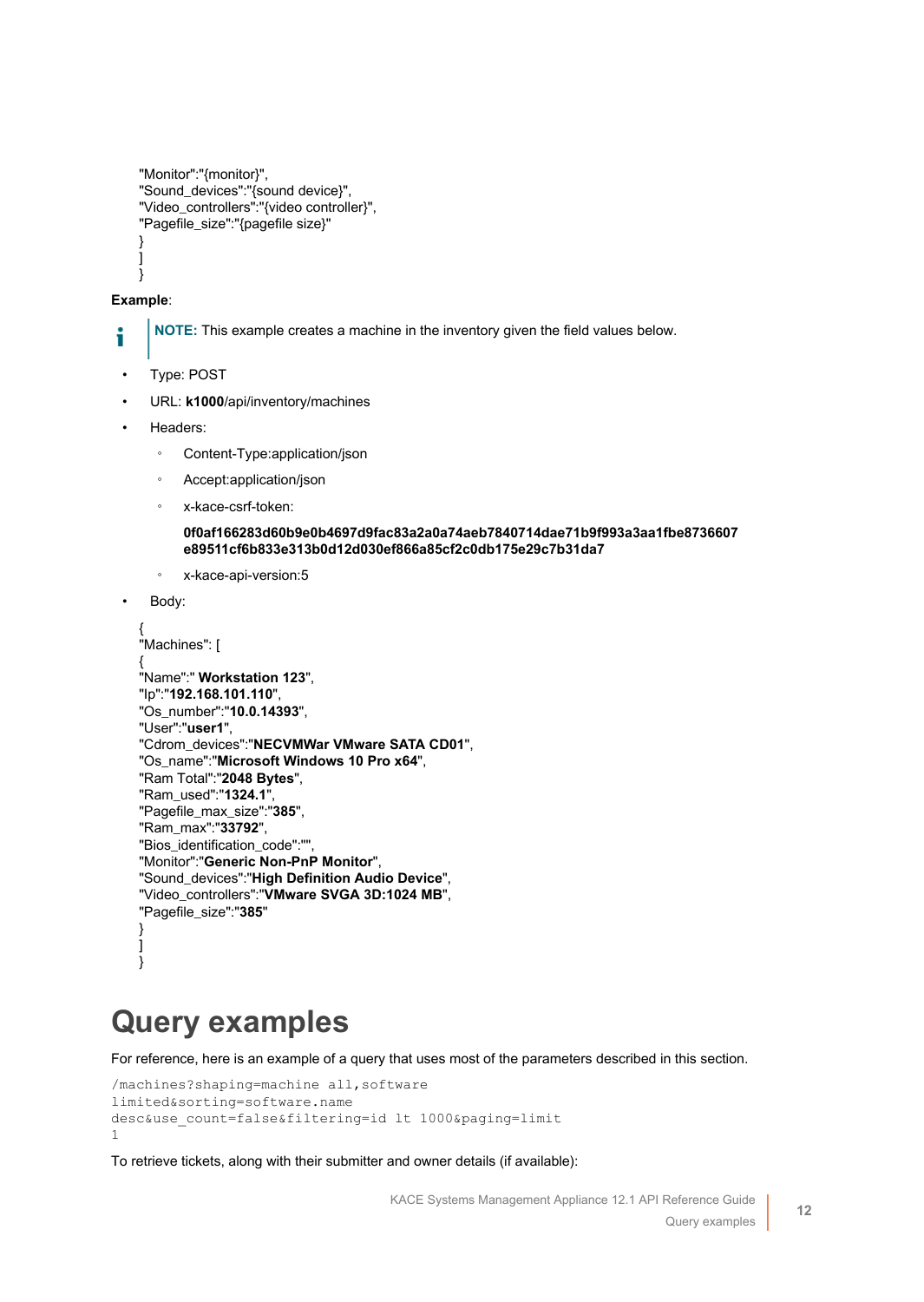GET /api/service\_desk/tickets?shaping= hd\_ticket regular,owner limited,submitter limited

#### To retrieve ticket changes and comments, including attachment IDs, and author comments:

GET /api/service desk/tickets/24/changes?shaping= hd\_ticket\_change regular,attachments regular,user limited

#### To retrieve an attachment associated with a ticket change:

GET /api/service\_desk/tickets/24/changes/26/ attachments/18

**13**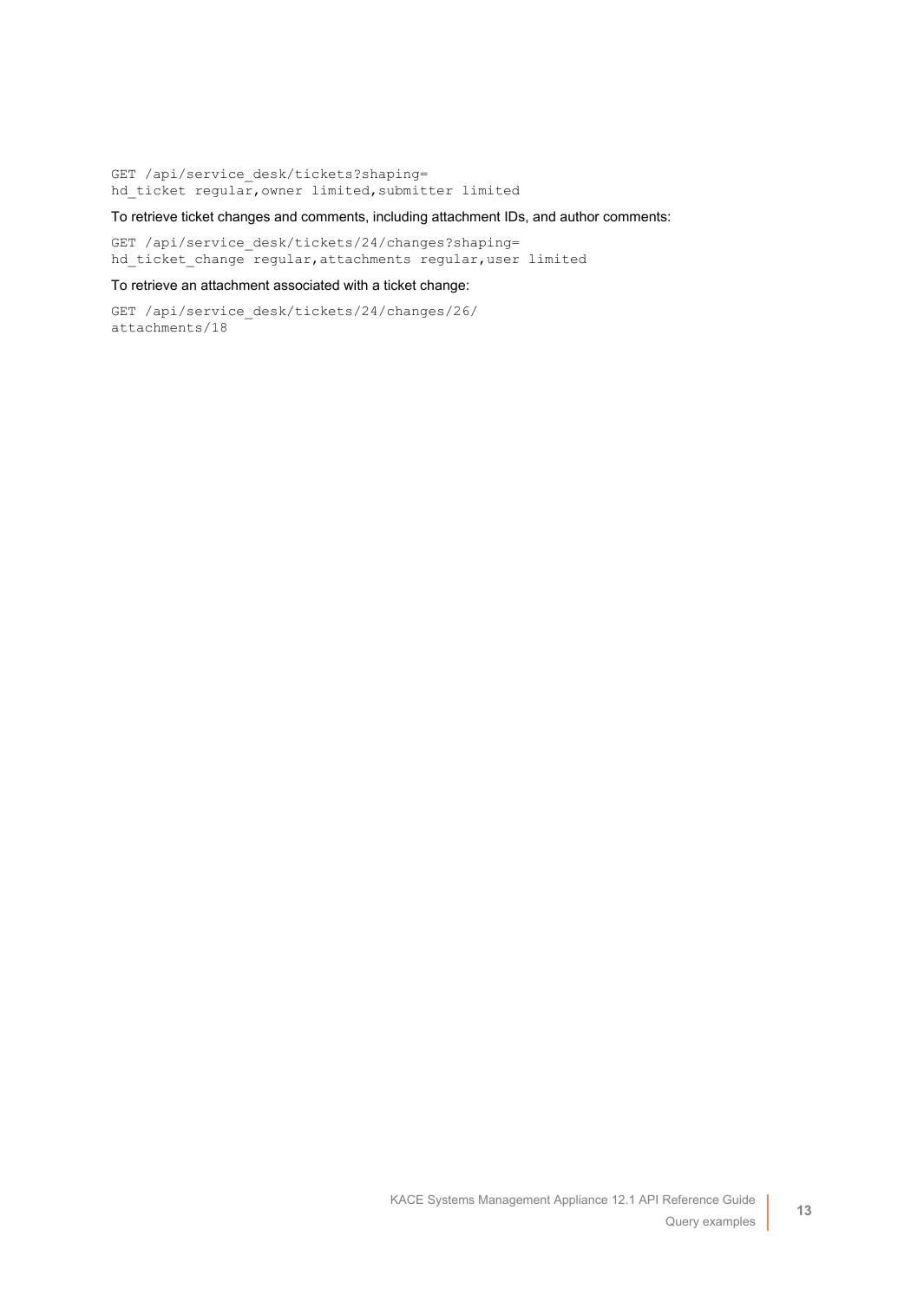# **API Reference**

#### <span id="page-13-1"></span><span id="page-13-0"></span>**KACE SMA API**

#### **Overview**

#### **Version information**

Version : 12.1

#### **URI scheme**

BasePath : /

#### **Consumes**

• application/json

#### **Produces**

• application/json

#### **Paths**

#### **GET /ams/shared/api/accounts**

#### **Description**

Returns a list of all accounts.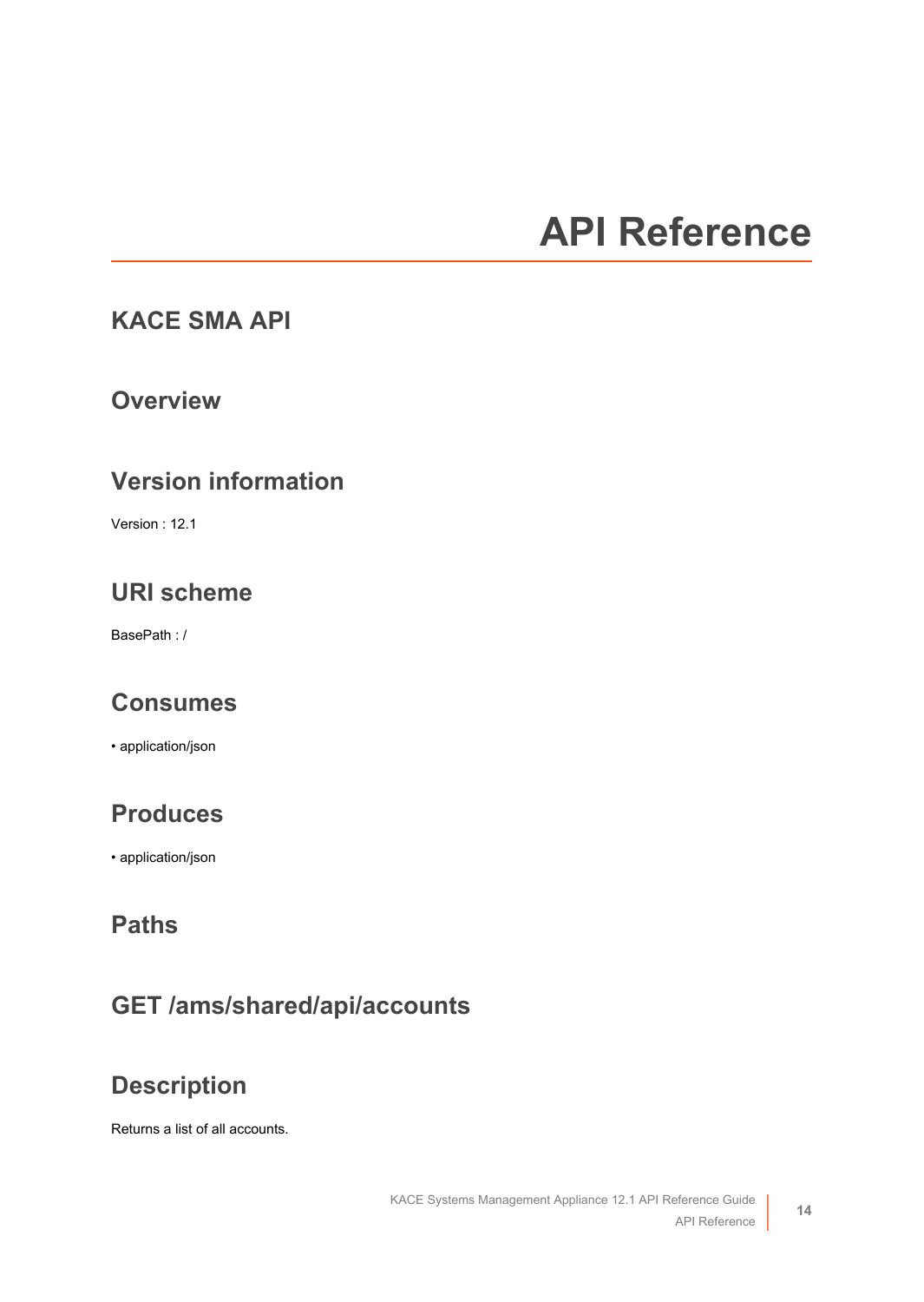#### **Responses**

HTTP Code Schema

**200** < [Account](#page-49-0) > array

#### **POST /ams/shared/api/accounts/search**

#### **Description**

Allows for searching of accounts

### **Responses**

HTTP Code Schema

**200** < [Account](#page-49-0) > array

### **GET /ams/shared/api/accounts/{accountId}**

#### **Description**

Returns the selected account.

#### **Parameters**

| Type  | Name               | Schema  |
|-------|--------------------|---------|
| Path  | accountid required | integer |
| Query | registry required  | string  |

#### **Responses**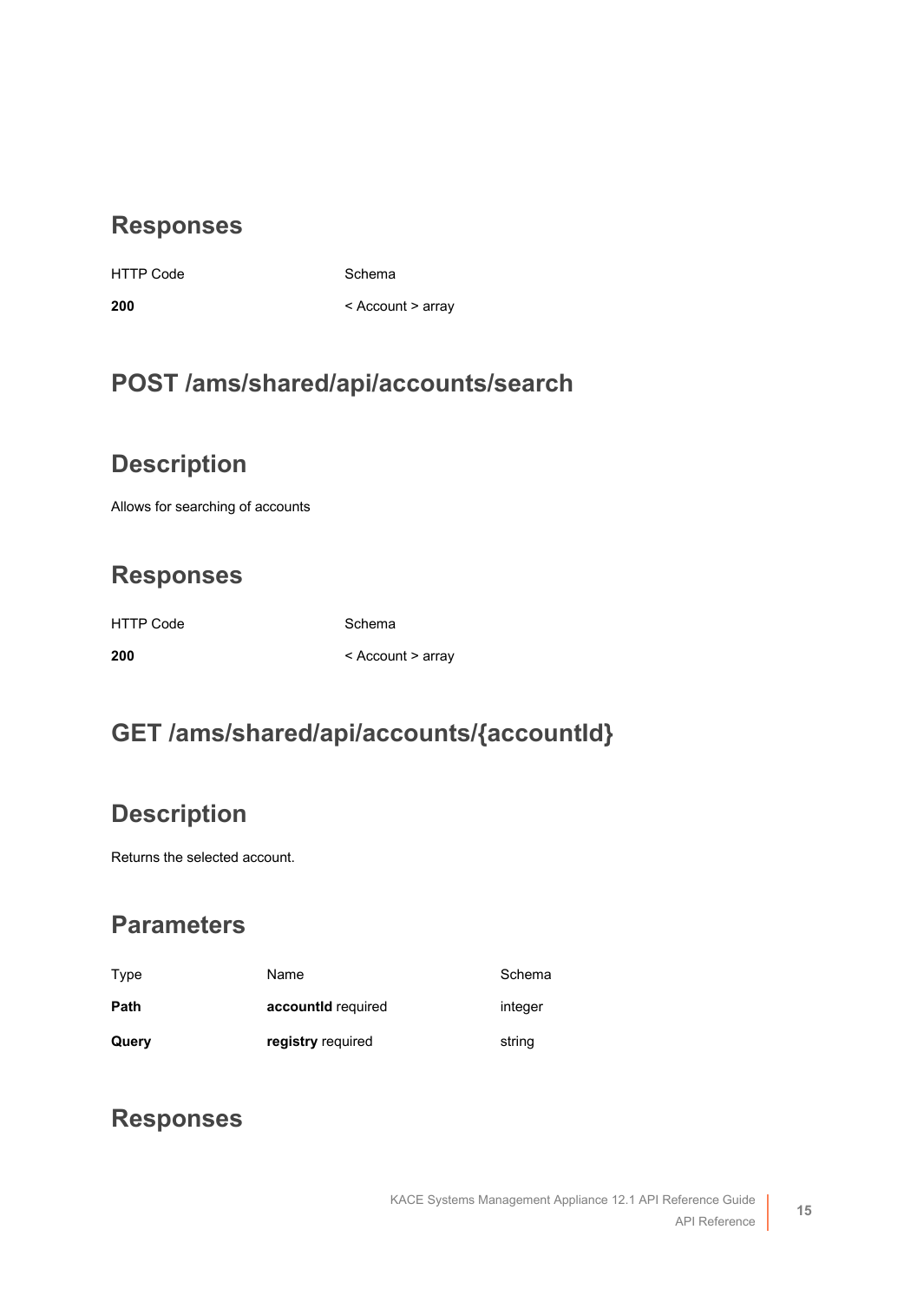|  | <b>HTTP Code</b> |
|--|------------------|
|  |                  |

Schema

**200** [Account](#page-49-0)

## **GET /ams/shared/api/accounts/{accountId}/ organizationAccounts**

#### **Description**

Returns a list of organization accounts associated with the selected account.

### **Parameters**

| Type  | Name                | Schema  |
|-------|---------------------|---------|
| Path  | accountid required  | integer |
| Query | filter optional     | string  |
| Query | properties optional | string  |

#### **Responses**

HTTP Code Schema

**200** < [OrganizationAccount](#page-55-0) > array

### **Add or if find by key and account then Update**

POST /ams/shared/api/accounts/{accountId}/registry

### **Description**

Create a new registry key for the selected account.

#### **Parameters**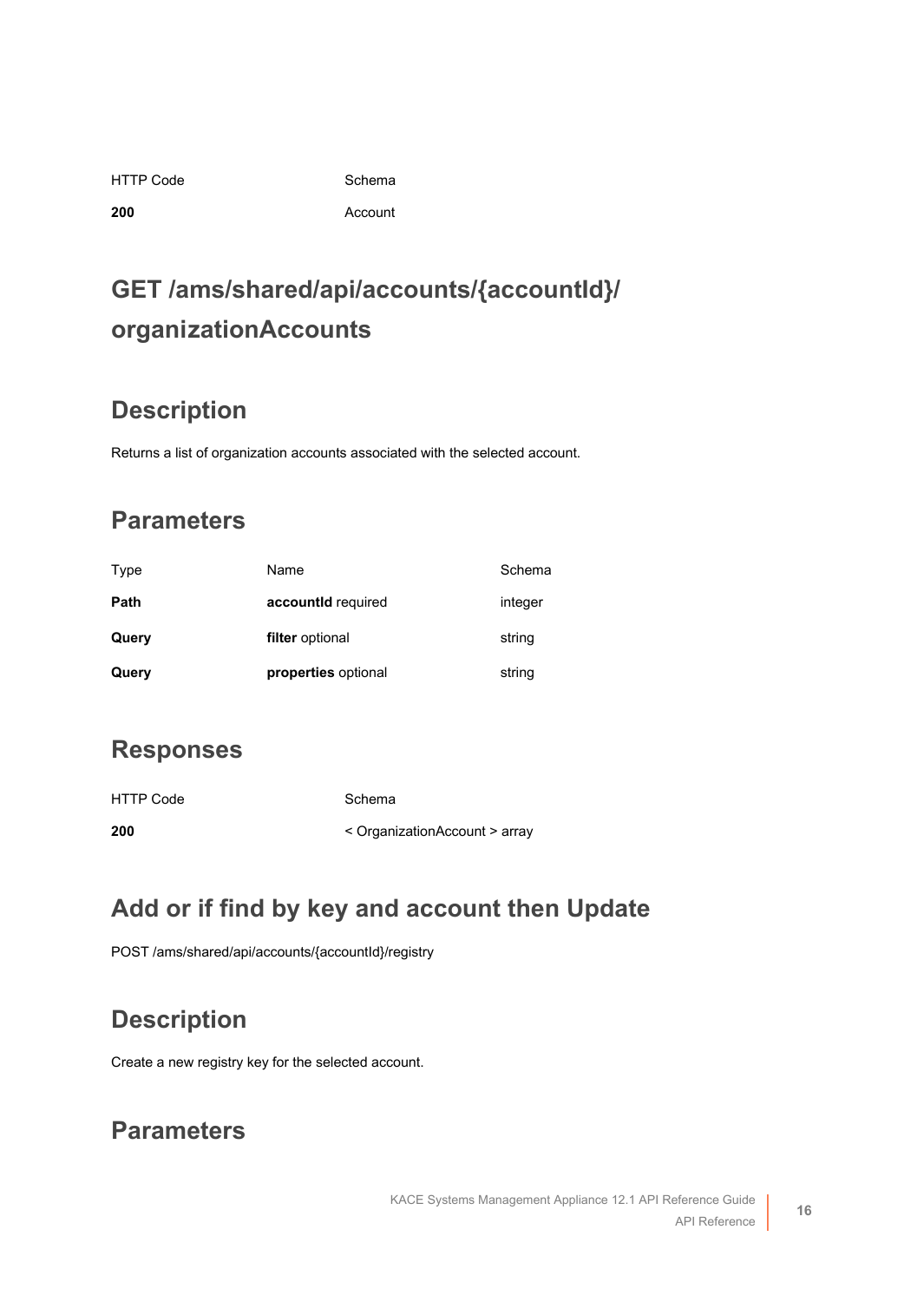| Type  | Name               | Schema  |
|-------|--------------------|---------|
| Path  | accountid required | integer |
| Query | registry required  | string  |

#### **Responses**

| <b>HTTP Code</b> | Schema          |
|------------------|-----------------|
| 200              | AccountRegistry |

### **GET /ams/shared/api/accounts/{accountId}/registry**

#### **Description**

Returns a list of registry keys for the selected account

#### **Parameters**

| Type  | Name                | Schema  |
|-------|---------------------|---------|
| Path  | accountid required  | integer |
| Query | categories required | string  |
| Query | keys required       | string  |

#### **Responses**

HTTP Code Schema **200** < [AccountRegistry](#page-50-0) > array

# **DELETE /ams/shared/api/accounts/{accountId}/registry/ {category}/{registryKey}**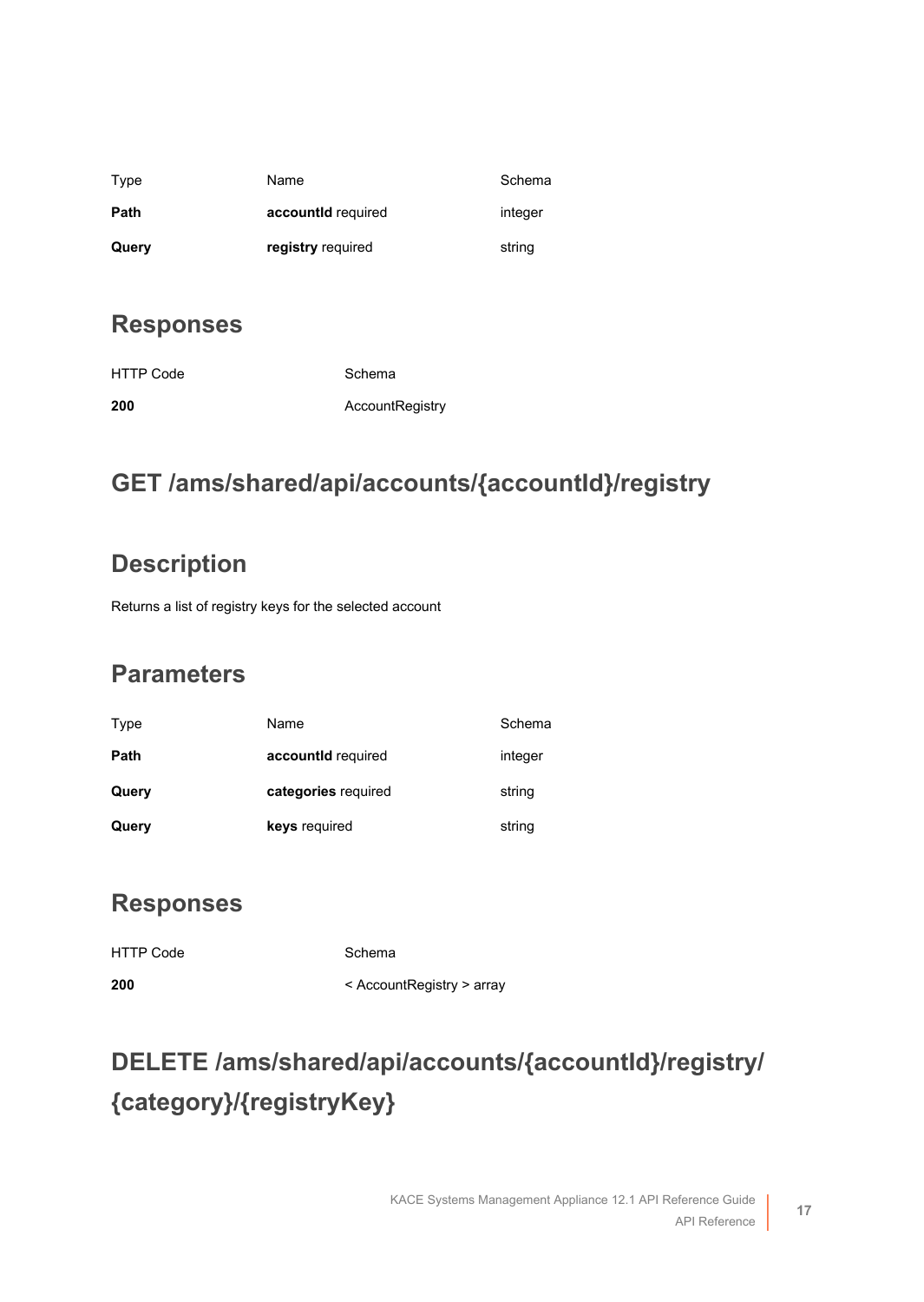#### **Description**

Removes a registry key by category and account

#### **Parameters**

| Type | Name                 | Schema  |
|------|----------------------|---------|
| Path | accountid required   | integer |
| Path | category required    | string  |
| Path | registryKey required | string  |

#### **Responses**

| HTTP Code | Schema     |
|-----------|------------|
| 200       | No Content |

# **GET /ams/shared/api/accounts/{managerId}/ managedAccounts**

#### **Description**

Returns a list of accounts managed by selected account

#### **Parameters**

| <b>Type</b> | Name | Schema |
|-------------|------|--------|
|             |      |        |

**Path managerId** required **integer** 

#### **Responses**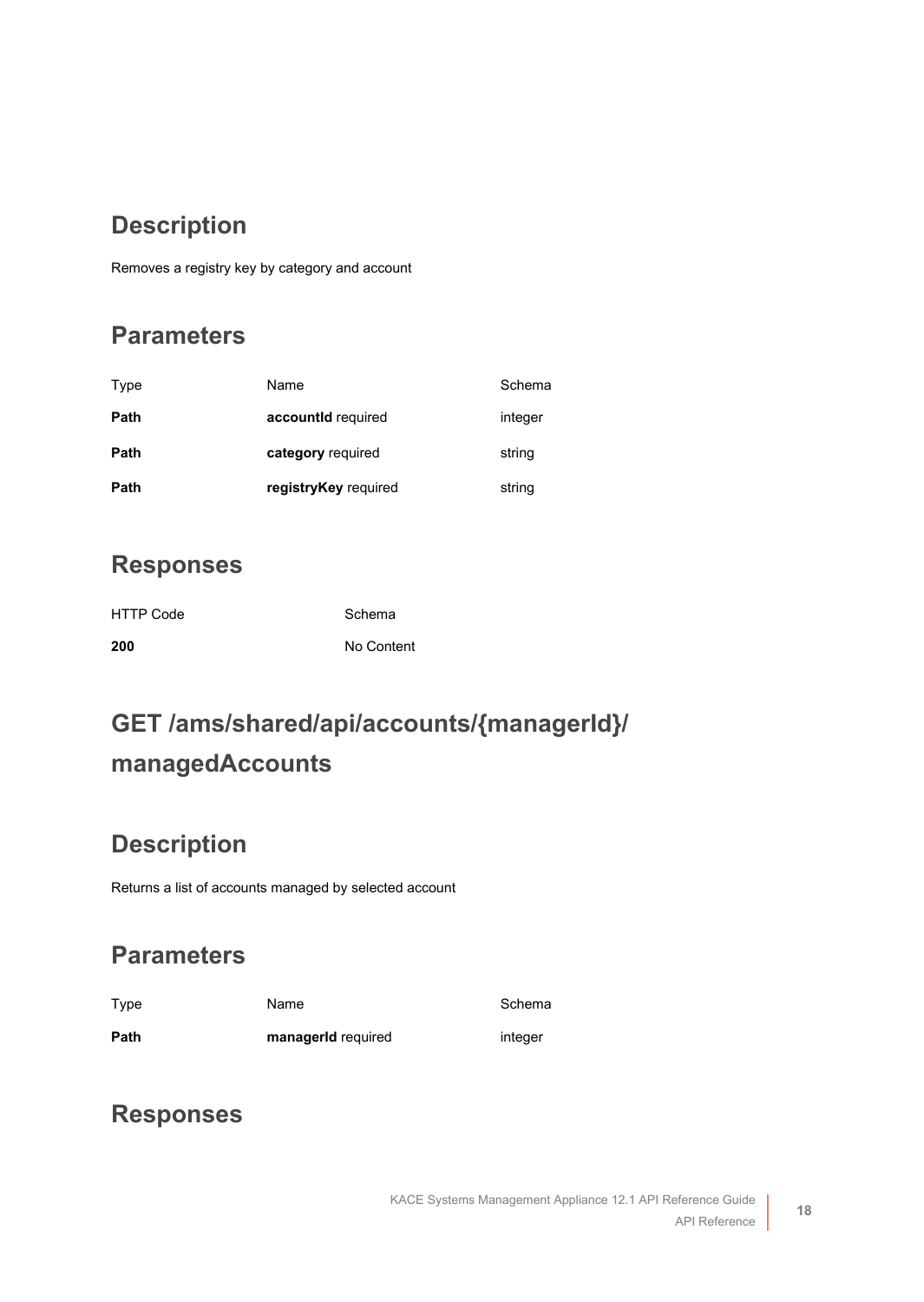HTTP Code Schema

**200** < [Account](#page-49-0) > array

#### **POST /ams/shared/api/kkmp/login**

#### **Description**

Logs the user into the linked device account

#### **Parameters**

| Type  | Name              | Schema  |
|-------|-------------------|---------|
| Query | isSystem required | boolean |
| Query | orgld required    | integer |
| Query | token required    | string  |

#### **Responses**

| <b>HTTP Code</b> | Schema     |
|------------------|------------|
| 200              | No Content |

#### **POST /ams/shared/api/kkmp/login\_user**

#### **Description**

Logs the user into the linked device

#### **Responses**

HTTP Code Schema

**200** [Response](#page-13-1)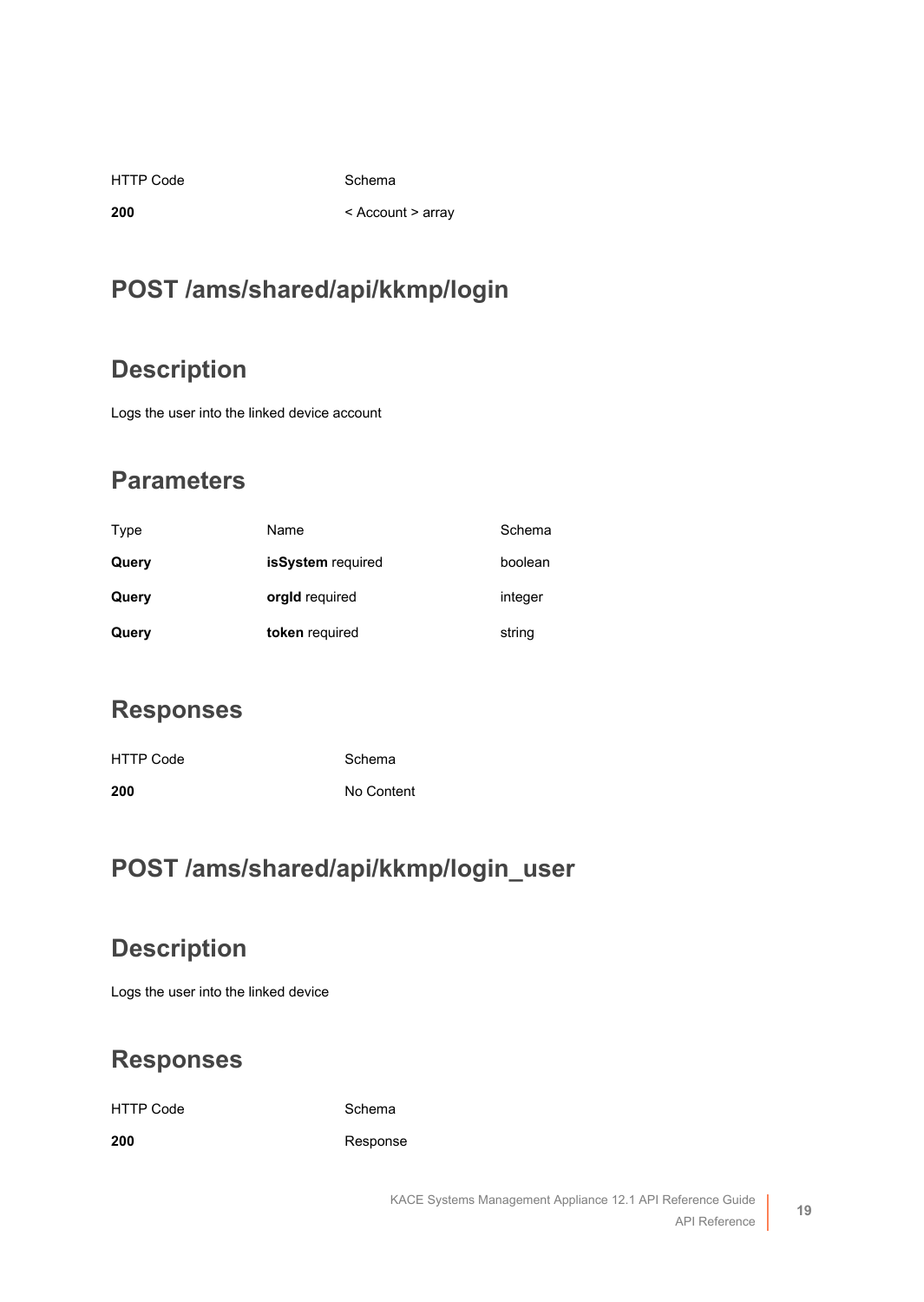#### **POST /ams/shared/api/locations**

#### **Description**

Returns all locations

#### **Parameters**

| Type        | Name              | Schema   |
|-------------|-------------------|----------|
| <b>Body</b> | location required | Location |

#### **Responses**

| <b>HTTP Code</b> | Schema   |
|------------------|----------|
| 200              | Location |

#### **GET /ams/shared/api/locations/{locationId}**

#### **Description**

Returns the selected location

#### **Parameters**

| Type  | Name                | Schema  |
|-------|---------------------|---------|
| Path  | locationId required | integer |
| Query | fields optional     | string  |

#### **Responses**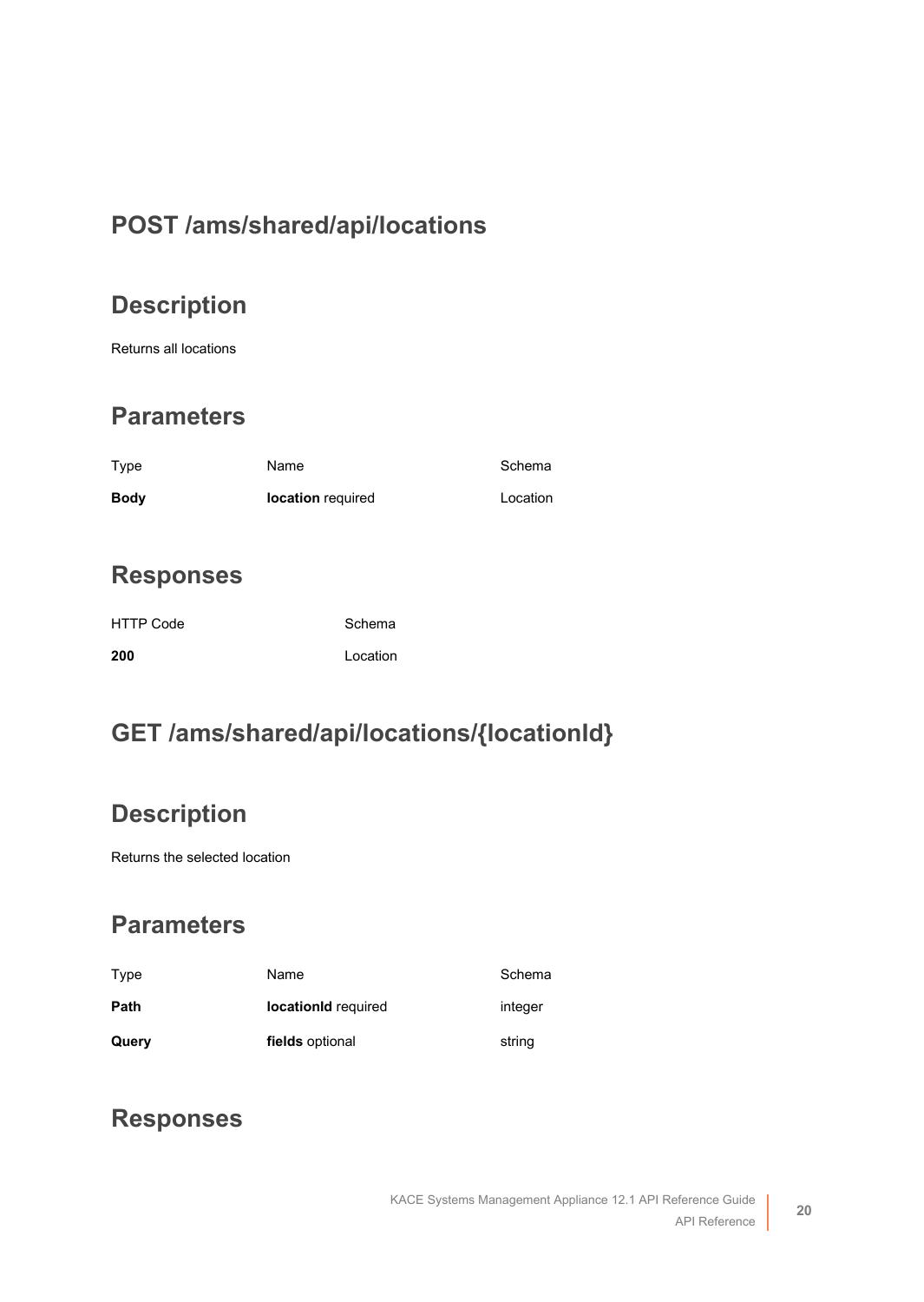Schema

**200** [Location](#page-53-0)

### **PUT /ams/shared/api/locations/{locationId}**

### **Description**

Updates the selected location.

### **Parameters**

| Type        | Name                        | Schema   |
|-------------|-----------------------------|----------|
| Path        | <b>locationId</b> required  | integer  |
| <b>Body</b> | <b>locationDTO</b> required | Location |

#### **Responses**

| <b>HTTP Code</b> | Schema   |
|------------------|----------|
| 200              | Location |

### **DELETE /ams/shared/api/locations/{locationId}**

### **Description**

Removes the selected location

#### **Parameters**

| Type | Name                | Schema  |
|------|---------------------|---------|
| Path | locationId required | integer |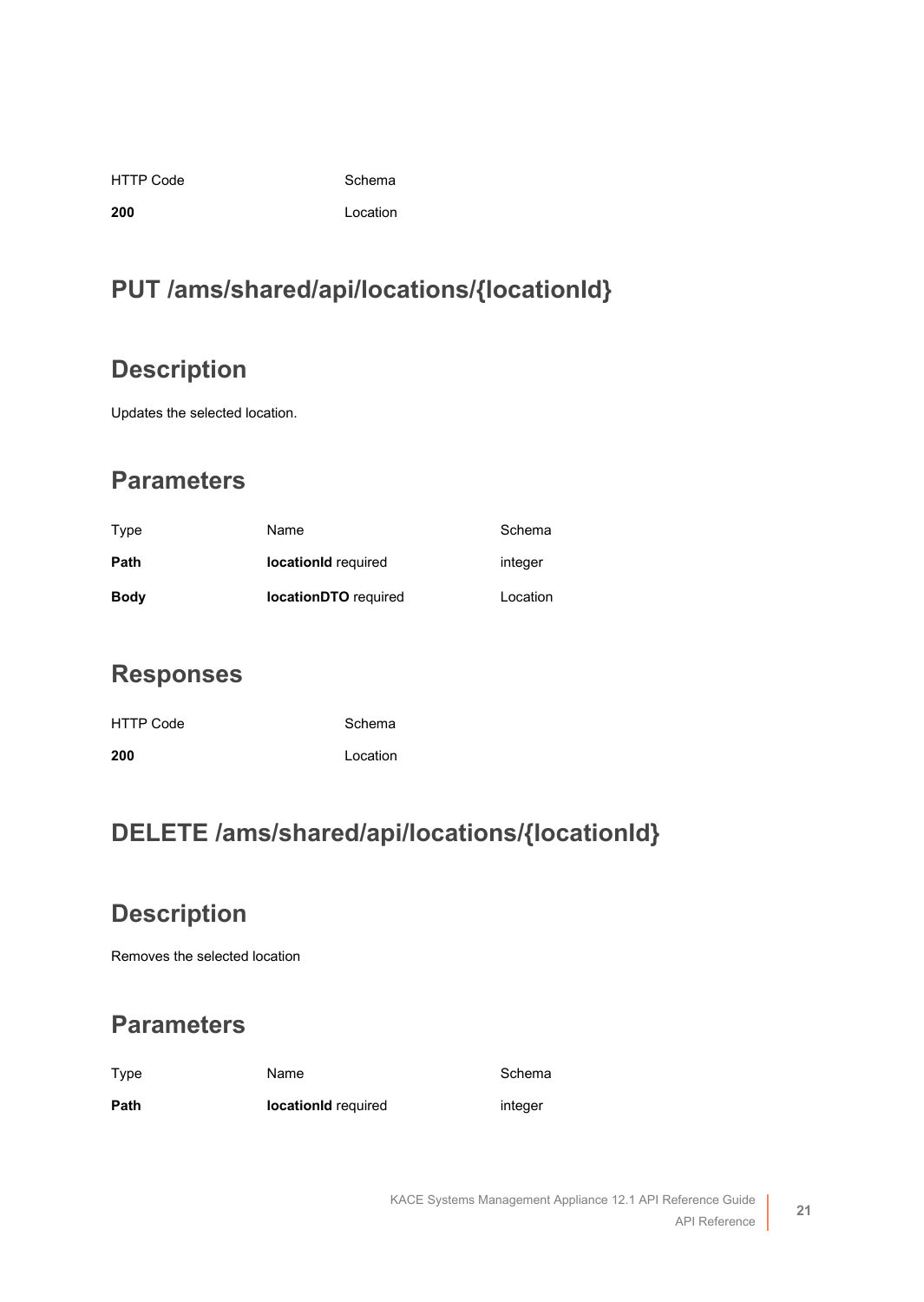#### **Responses**

HTTP Code Schema

**200** No Content

#### **POST /ams/shared/api/organizationAccounts**

#### **Description**

Creates a new organization account.

#### **Parameters**

| Type | Name                   | Schema              |
|------|------------------------|---------------------|
| Bodv | orgAccountDTO required | OrganizationAccount |

#### **Responses**

HTTP Code Schema

**200** [OrganizationAccount](#page-55-0)

#### **GET /ams/shared/api/organizationAccounts**

#### **Description**

Return all organization accounts

#### **Parameters**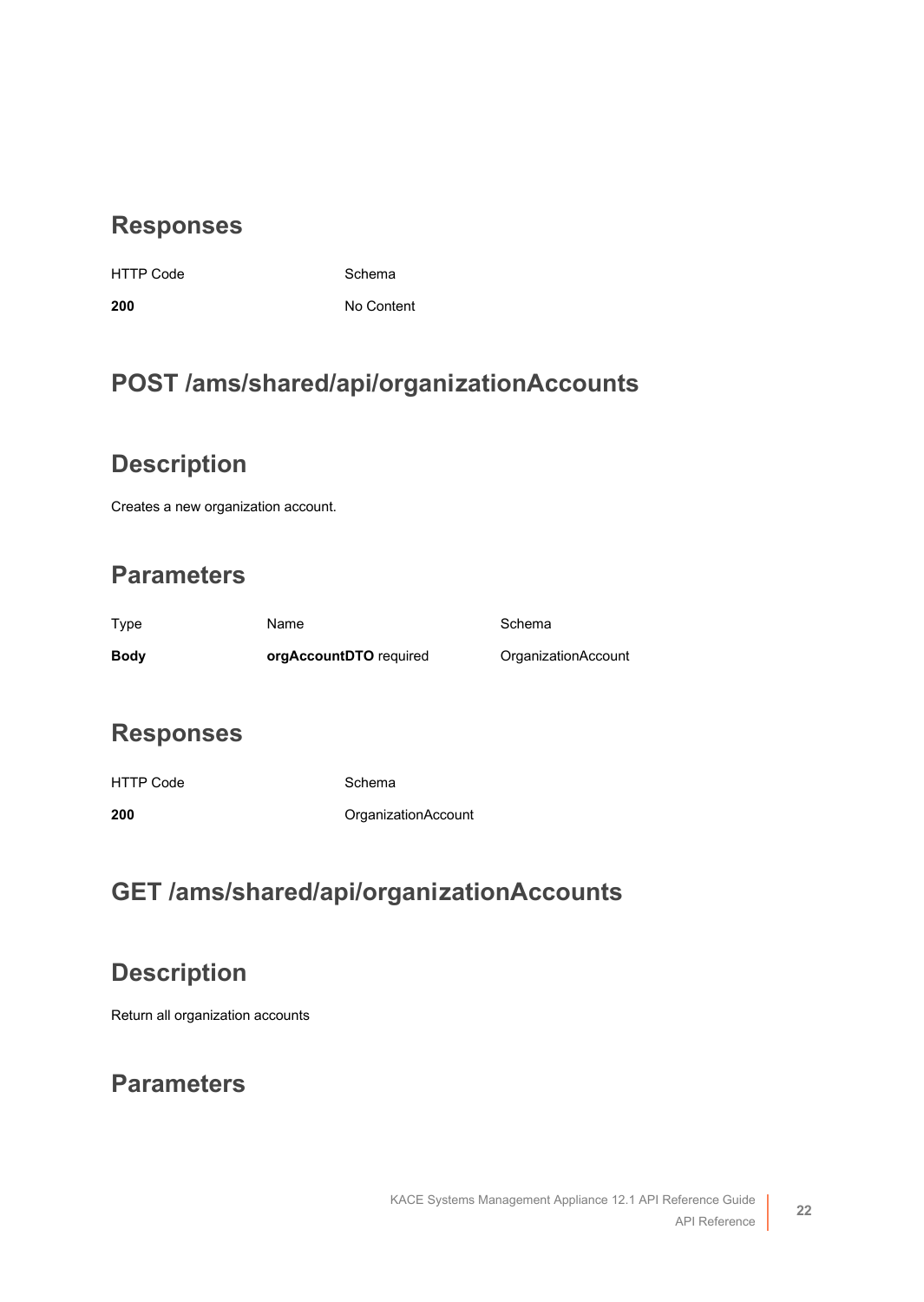| Type  | Name               | Schema |
|-------|--------------------|--------|
| Query | filtering optional | string |
| Query | offset optional    | string |
| Query | paging optional    | string |
| Query | shaping optional   | string |
| Query | sorting optional   | string |

#### **Responses**

| <b>HTTP Code</b> | Schema         |
|------------------|----------------|
| 200              | PagingResponse |

#### **DELETE /ams/shared/api/organizationAccounts**

#### **Description**

Deletes the selected organization accounts.

#### **Parameters**

| Type  | Name                     | Schema  |
|-------|--------------------------|---------|
| Query | <b>ids</b> required      | integer |
| Query | moveEmployeesTo required | integer |

#### **Responses**

| HTTP Code | Schema     |
|-----------|------------|
| 200       | No Content |

#### **POST /ams/shared/api/organizationAccounts/disable**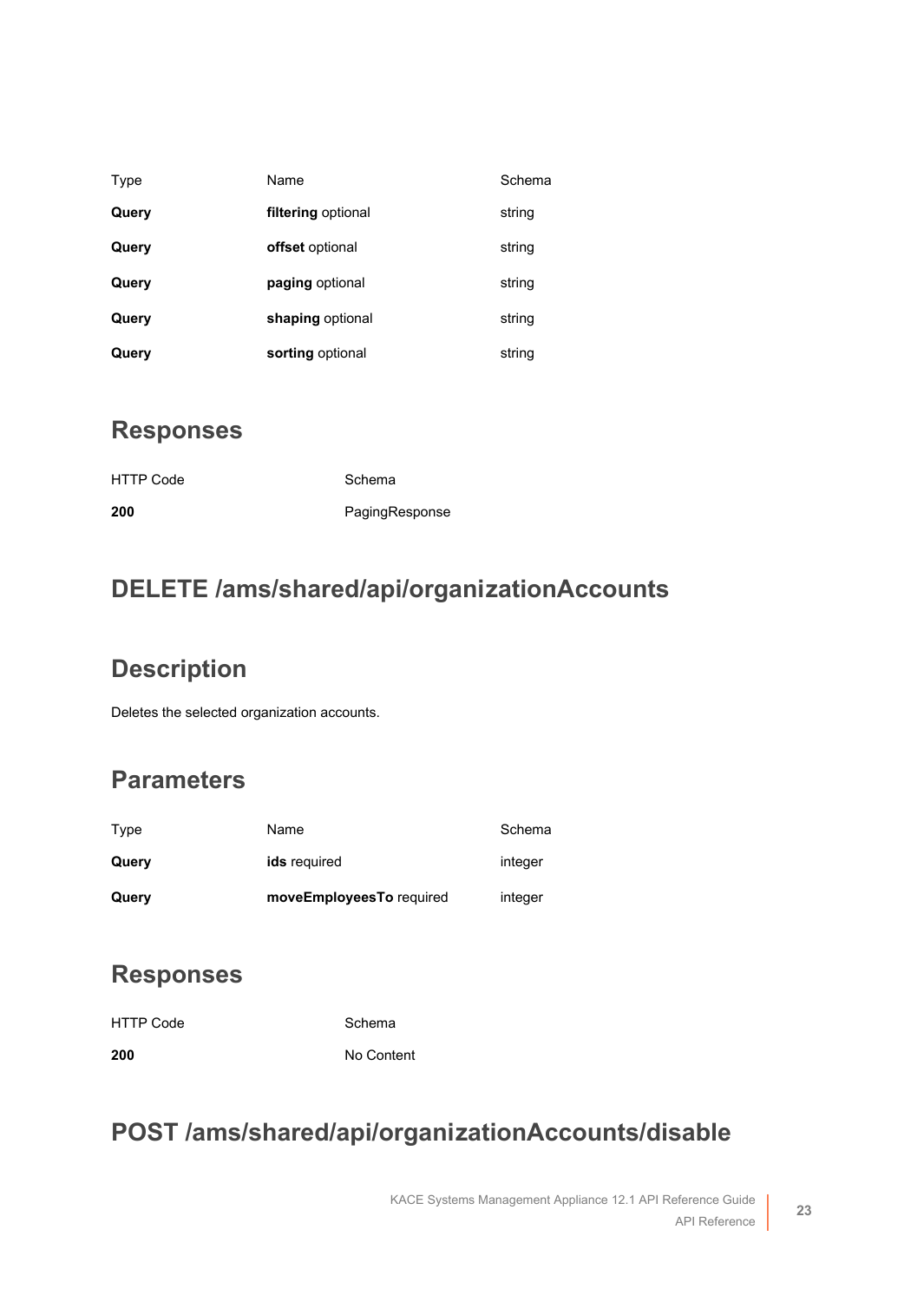#### **Description**

Disables the selected organization accounts.

#### **Parameters**

| Type  | Name                | Schema  |
|-------|---------------------|---------|
| Query | <b>ids</b> required | integer |

#### **Responses**

| <b>HTTP Code</b> | Schema     |
|------------------|------------|
| 200              | No Content |

#### **POST /ams/shared/api/organizationAccounts/enable**

#### **Description**

Enables the selected organization accounts.

#### **Parameters**

| Type  | Name                | Schema  |
|-------|---------------------|---------|
| Query | <b>ids</b> required | integer |

#### **Responses**

| <b>HTTP Code</b> | Schema     |
|------------------|------------|
| 200              | No Content |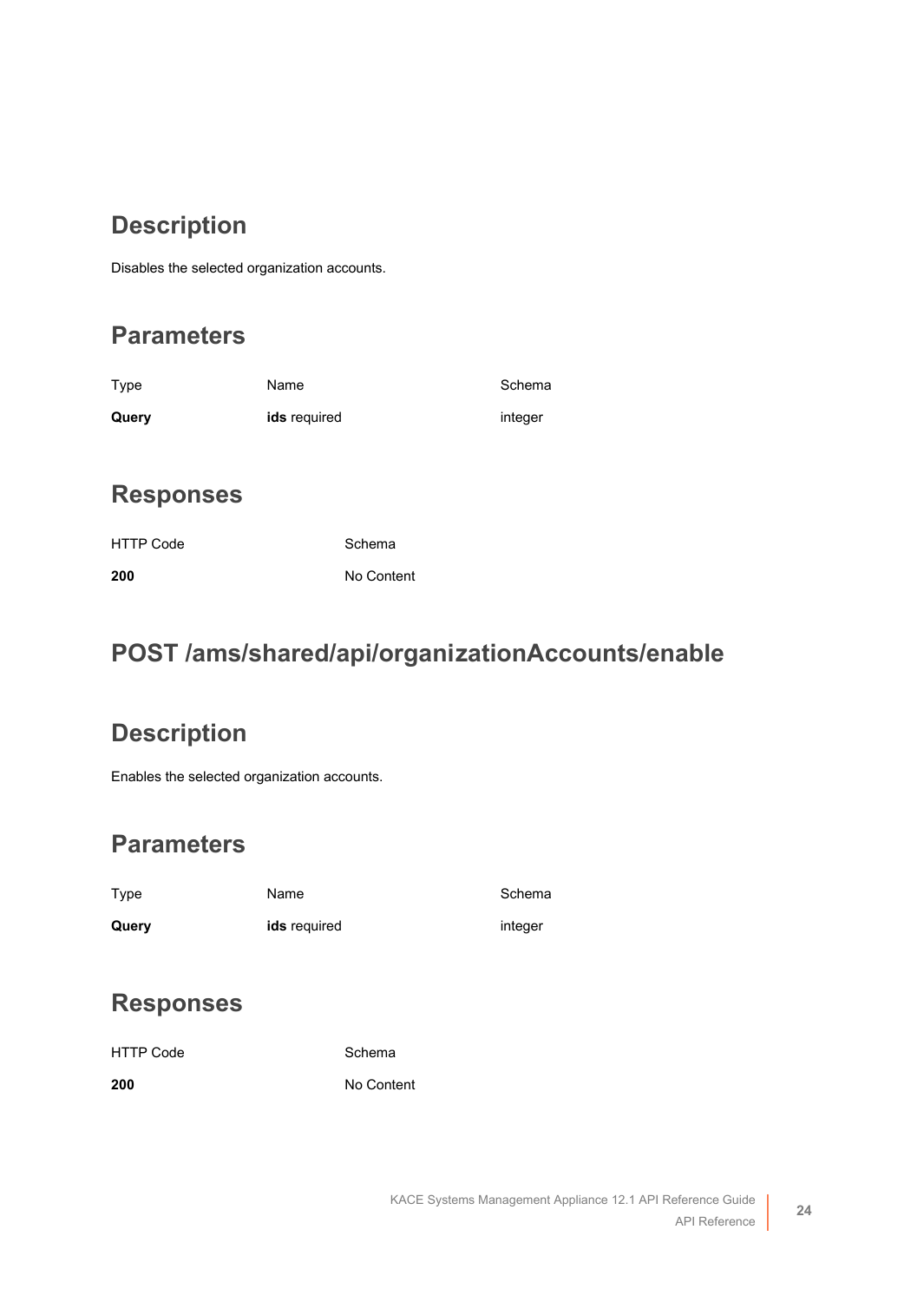#### **POST /ams/shared/api/organizationAccounts/search**

#### **Description**

Searches the organization accounts by the search criteria

#### **Parameters**

| Type        | Name                      | Schema       |
|-------------|---------------------------|--------------|
| <b>Body</b> | <b>SearchDTO</b> required | OrgAccSearch |

#### **Responses**

| <b>HTTP Code</b> | Schema                        |
|------------------|-------------------------------|
| 200              | < OrganizationAccount > array |

#### **DELETE /ams/shared/api/organizationAccounts/{orgAccId}**

#### **Description**

Deletes a single organization account by id

#### **Parameters**

| Query | moveEmployeesTo required | integer |
|-------|--------------------------|---------|
| Path  | orgAccId required        | integer |
| Type  | Name                     | Schema  |

#### **Responses**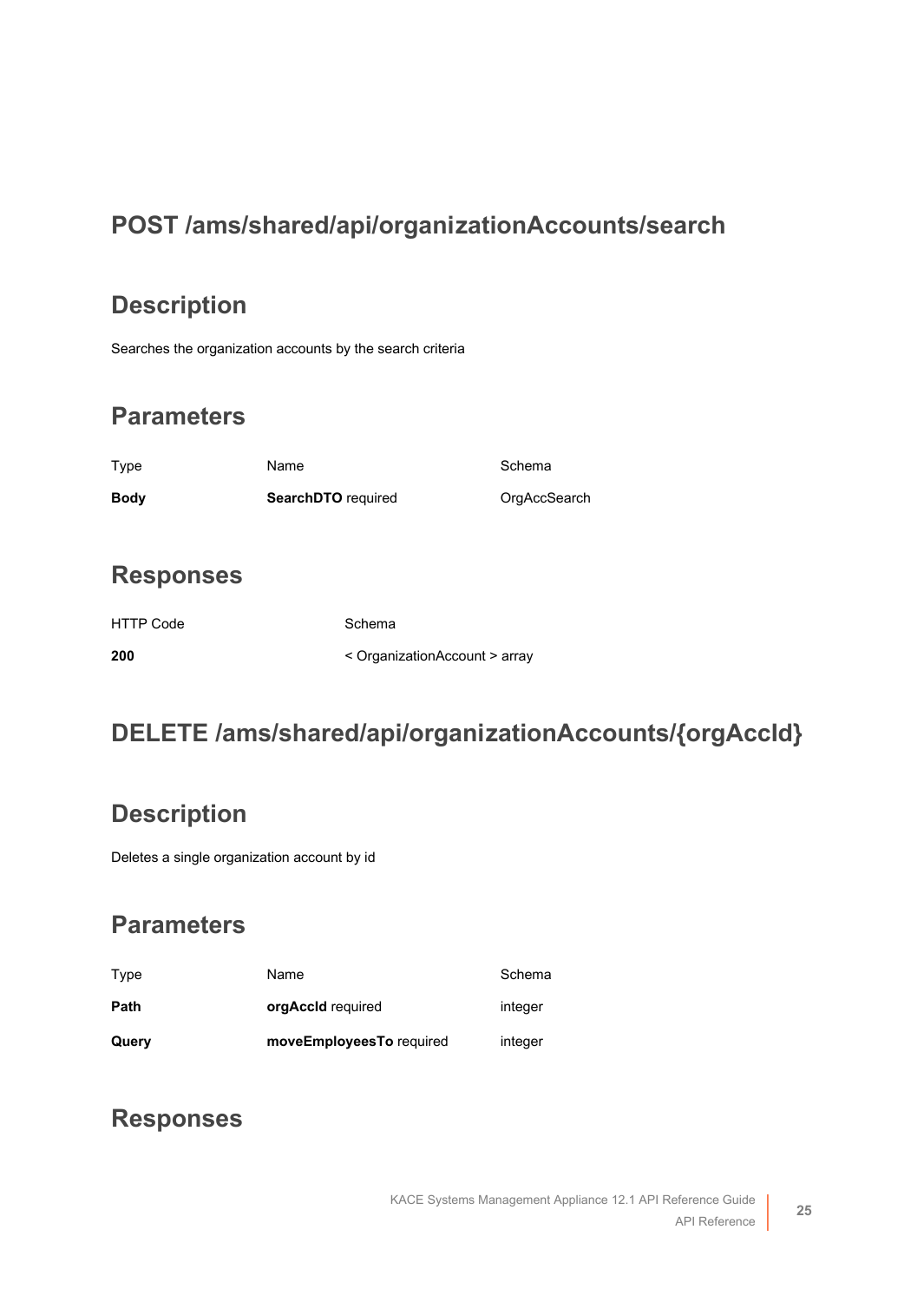|  | <b>HTTP Code</b> |
|--|------------------|
|  |                  |

Schema

**200** No Content

### **GET /ams/shared/api/organizationAccounts/{orgAccountId}**

#### **Description**

Gets the selected organization account.

#### **Parameters**

| Type        | Name                  | Schema  |
|-------------|-----------------------|---------|
| <b>Path</b> | orgAccountId required | integer |
| Query       | properties required   | string  |

#### **Responses**

| <b>HTTP Code</b> | Schema              |
|------------------|---------------------|
| 200              | OrganizationAccount |

#### **PUT /ams/shared/api/organizationAccounts/{orgAccountId}**

#### **Description**

Updates an existing organization account

#### **Parameters**

| Type        | Name                                                | Schema  |
|-------------|-----------------------------------------------------|---------|
| Path        | orgAccountId required                               | integer |
| <b>Body</b> | organizationAccountDTO required OrganizationAccount |         |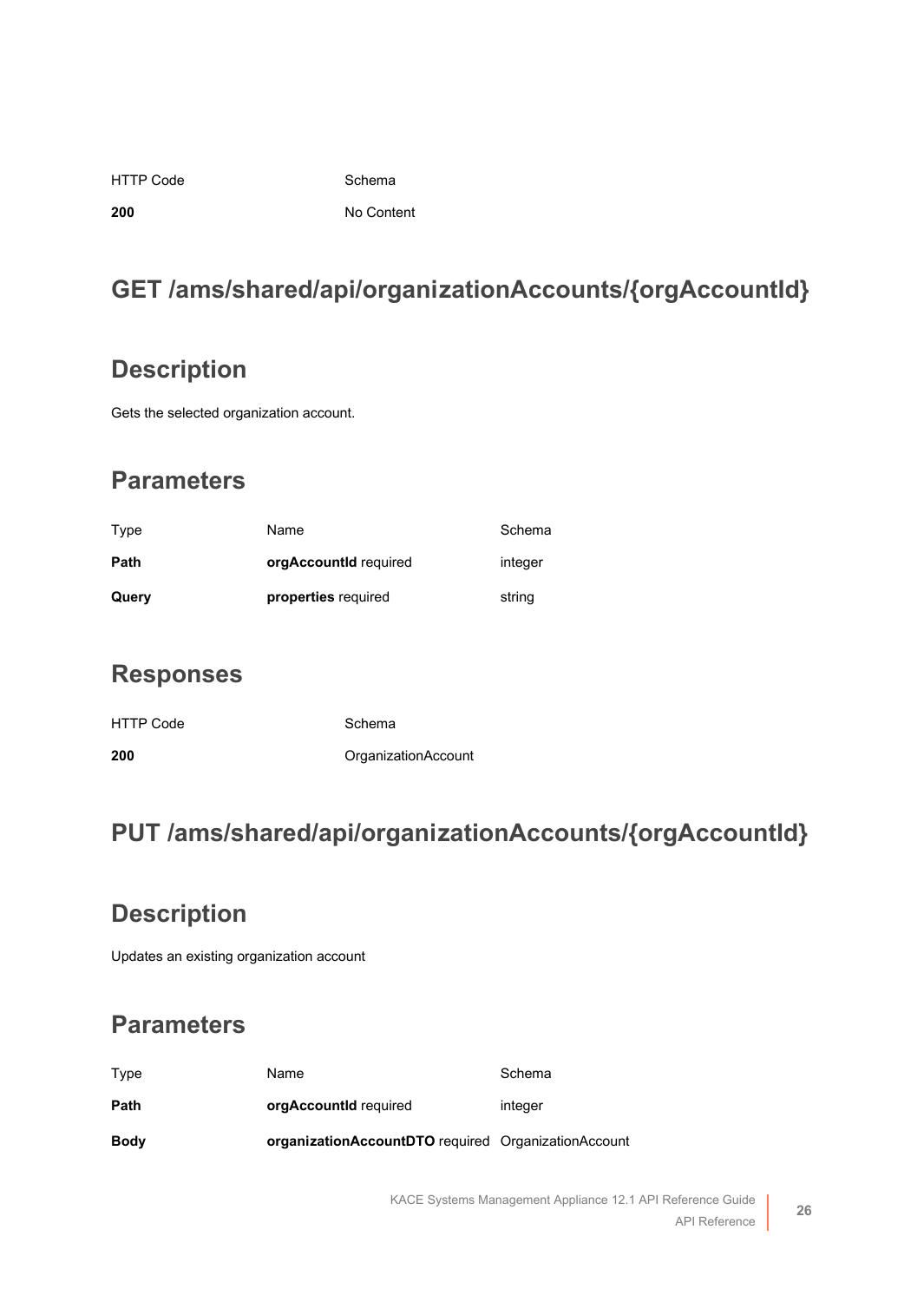#### **Responses**

HTTP Code Schema

**200** [OrganizationAccount](#page-55-0)

## **PUT /ams/shared/api/organizationAccounts/ {orgAccountId}/addEmployees**

#### **Description**

Adds employees to the associated organization account

#### **Parameters**

| Type        | Name                  | Schema  |
|-------------|-----------------------|---------|
| Path        | orgAccountId required | integer |
| <b>Body</b> | idListDTO required    | IdList  |

#### **Responses**

| HTTP Code | Schema     |
|-----------|------------|
| 200       | No Content |

## **POST /ams/shared/api/organizationAccounts/ {orgAccountId}/hasRole**

#### **Description**

Checks to see if the organization account has a specific role.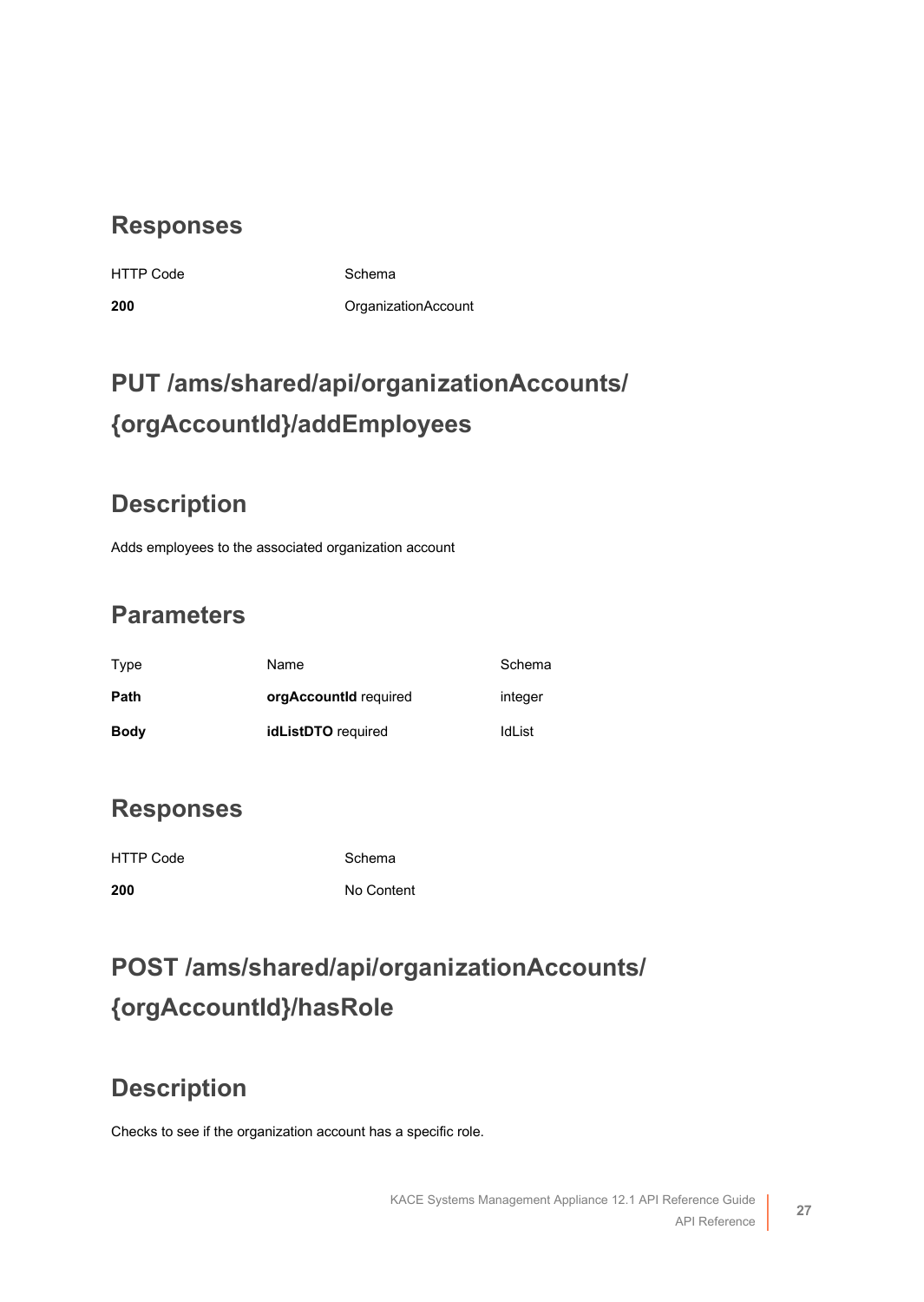#### **Parameters**

| Type  | Name                       | Schema  |
|-------|----------------------------|---------|
| Path  | orgAccountId required      | integer |
| Query | include Inherited optional | integer |
| Query | productid optional         | integer |
| Query | roleName optional          | string  |

#### **Responses**

| HTTP Code | Schema  |
|-----------|---------|
| 200       | boolean |

#### **Add or if find by key and account then Update**

POST /ams/shared/api/organizationAccounts/{orgAccountId}/registry

#### **Description**

Add a new registry key to an organization account

#### **Parameters**

| Type        | Name                         | Schema             |
|-------------|------------------------------|--------------------|
| Path        | <b>orgAccountId</b> required | integer            |
| <b>Body</b> | registry optional            | OrgAccountRegistry |

#### **Responses**

| <b>HTTP Code</b> | Schema             |
|------------------|--------------------|
| 200              | OrgAccountRegistry |

**28**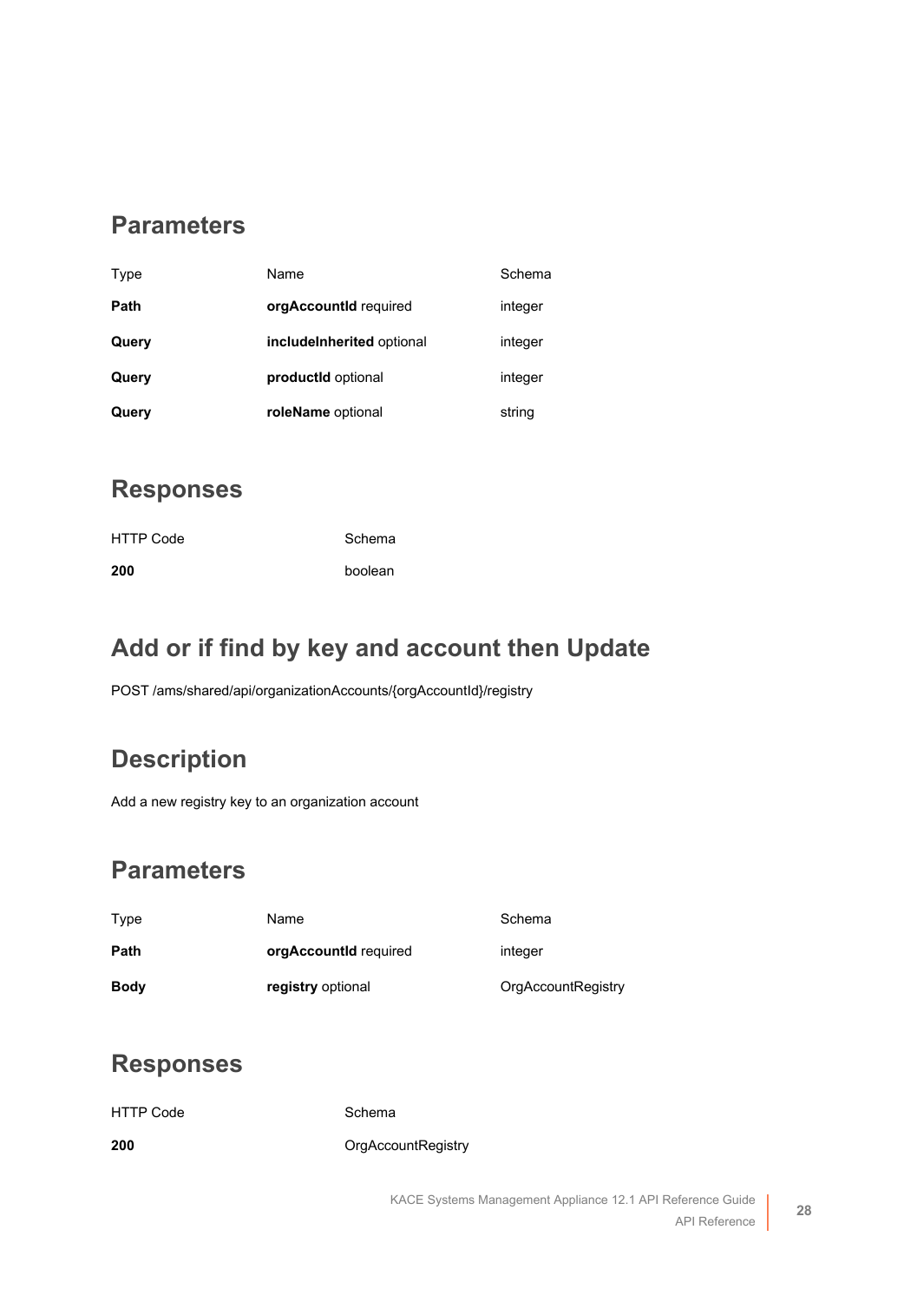# **GET /ams/shared/api/organizationAccounts/ {orgAccountId}/registry**

#### **Description**

Returns a list of registry keys associated with the selected organization account

#### **Parameters**

| Type  | Name                         | Schema  |
|-------|------------------------------|---------|
| Path  | <b>orgAccountId</b> required | integer |
| Query | categories optional          | string  |
| Query | keys optional                | string  |

#### **Responses**

| <b>HTTP Code</b> | Schema             |
|------------------|--------------------|
| 200              | OrgAccountRegistry |

## **DELETE /ams/shared/api/organizationAccounts/ {orgAccountId}/registry/{category}/{registryKey}**

#### **Description**

Remove a registry key from an organization account by category

#### **Parameters**

| Type | Name              | Schema |
|------|-------------------|--------|
| Path | category required | string |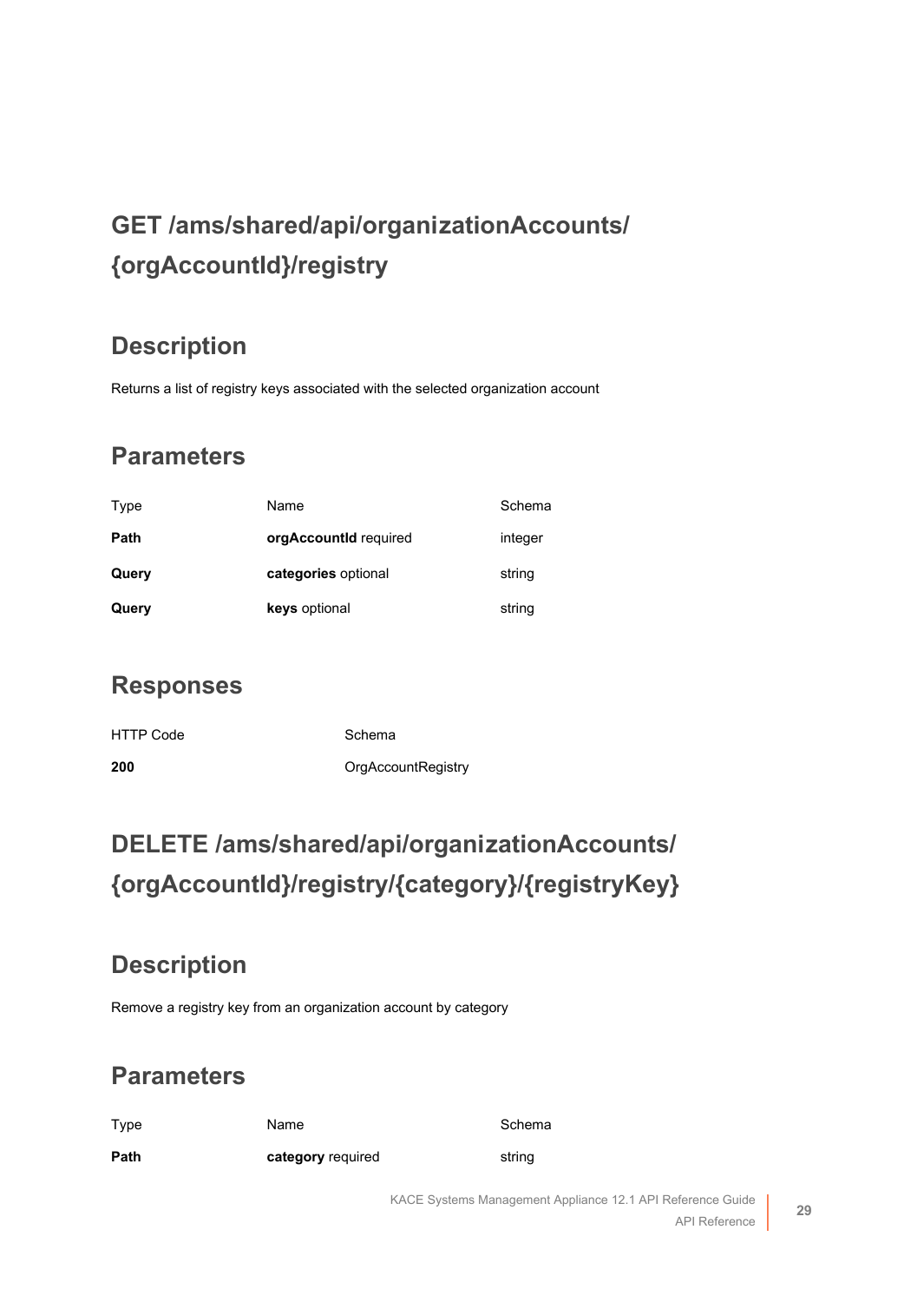| Type | Name                         | Schema  |
|------|------------------------------|---------|
| Path | <b>orgAccountId</b> required | integer |
| Path | registryKey required         | string  |

#### **Responses**

| HTTP Code | Schema     |
|-----------|------------|
| 200       | No Content |

#### **POST /ams/shared/api/organizations**

#### **Description**

Creates a new organization

#### **Parameters**

| Type        | Name                     | Schema       |
|-------------|--------------------------|--------------|
| <b>Body</b> | organizationDTO required | Organization |

#### **Responses**

HTTP Code Schema

**200** [Organization](#page-55-1)

### **GET /ams/shared/api/organizations**

#### **Description**

Returns a list of all organizations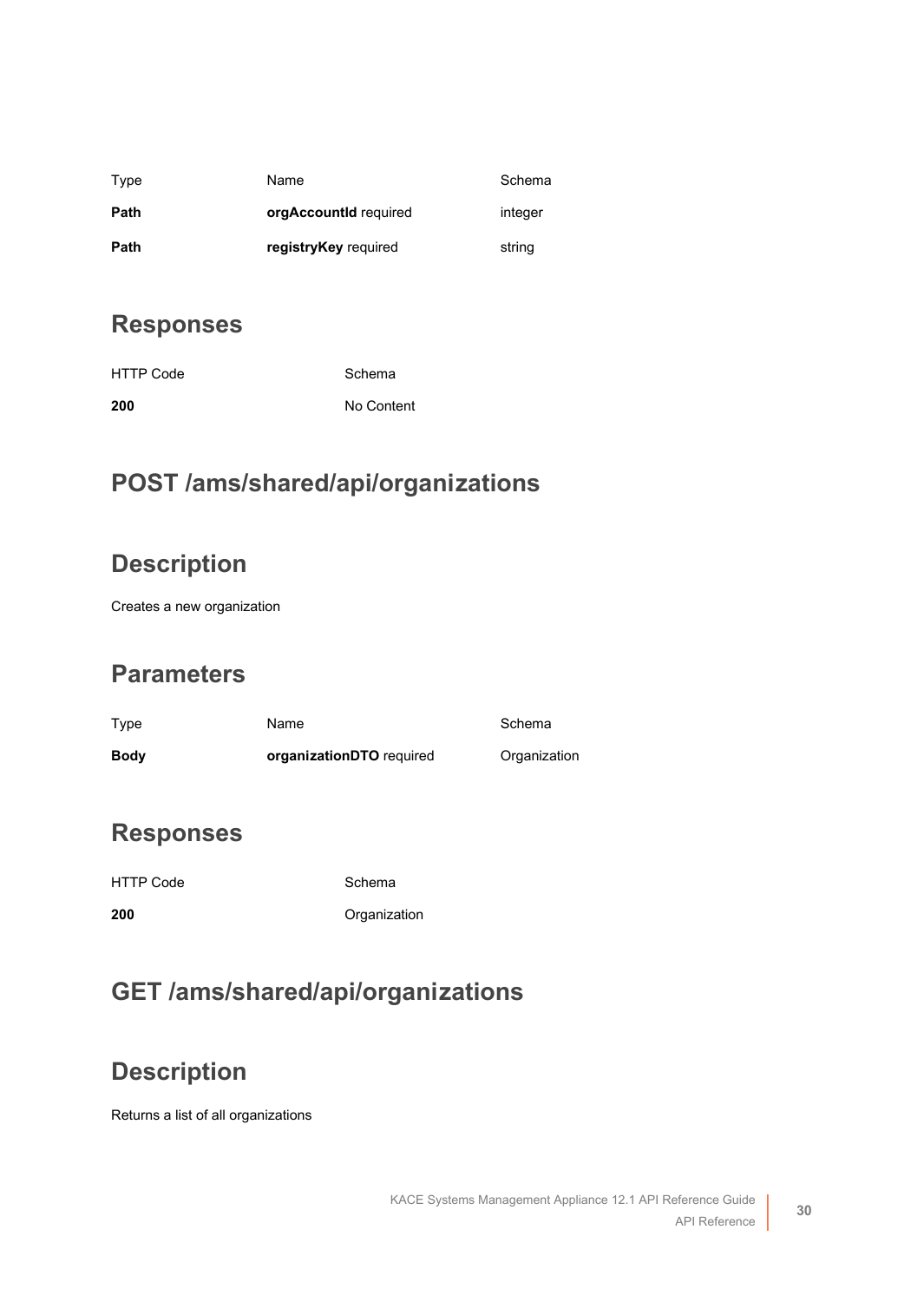#### **Parameters**

| Type  | Name                   | Schema |
|-------|------------------------|--------|
| Query | filter optional        | string |
| Query | filtering optional     | string |
| Query | <b>offset</b> optional | string |
| Query | paging optional        | string |
| Query | properties optional    | string |
| Query | sorting optional       | string |

#### **Responses**

| <b>HTTP Code</b> |  |  |
|------------------|--|--|
| 200              |  |  |

**200** < [Organization](#page-55-1) > array

Schema

#### **DELETE /ams/shared/api/organizations**

#### **Description**

Removes the selected organizations

#### **Parameters**

| Type  | Name                | Schem   |
|-------|---------------------|---------|
| Query | <b>ids</b> required | integer |

Schema

#### **Responses**

HTTP Code Schema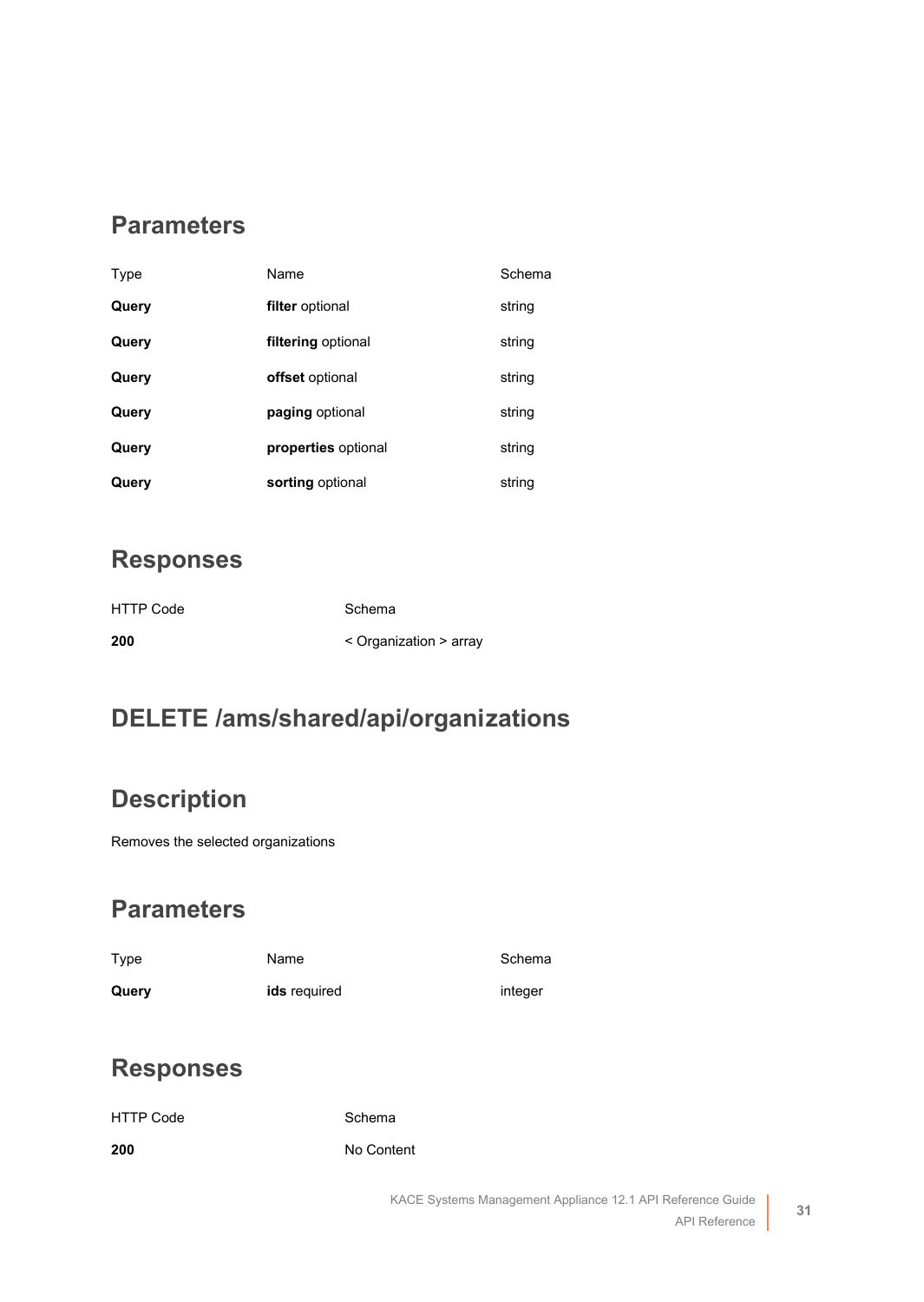#### **POST /ams/shared/api/organizations/disable**

#### **Description**

Disables the selected organizations

#### **Parameters**

| Type  | Name                | Schema  |
|-------|---------------------|---------|
| Query | <b>ids</b> required | integer |

#### **Responses**

| <b>HTTP Code</b> | Schema     |
|------------------|------------|
| 200              | No Content |

#### **POST /ams/shared/api/organizations/enable**

#### **Description**

Enables the selected organizations

#### **Parameters**

| Type  | Name                | Schema  |
|-------|---------------------|---------|
| Query | <b>ids</b> required | integer |

#### **Responses**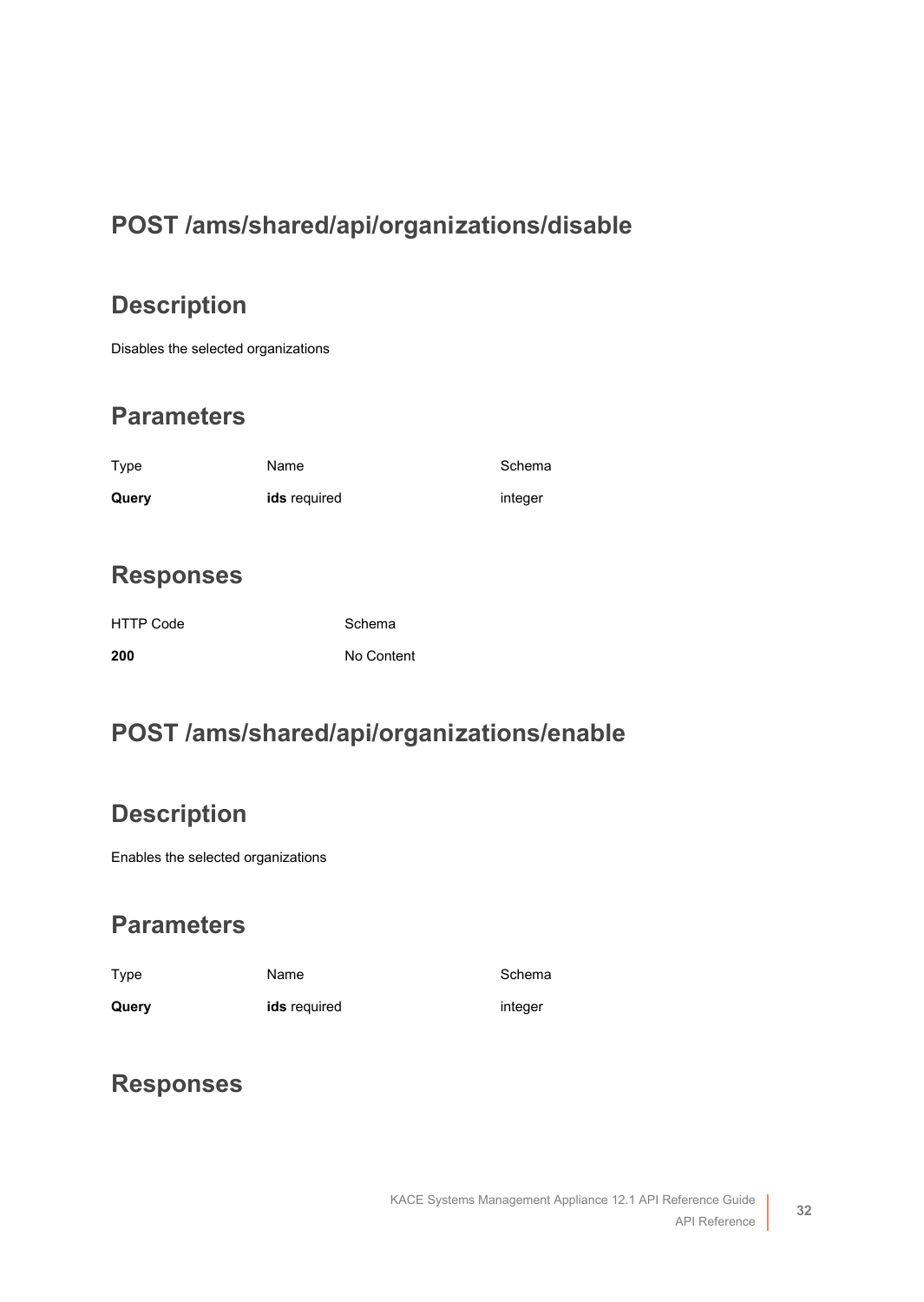HTTP Code Schema

**200** No Content

### **GET /ams/shared/api/organizations/list**

#### **Description**

Returns a list of all organizations

#### **Parameters**

| Type  | Name               | Schema |
|-------|--------------------|--------|
| Query | filtering optional | string |
| Query | getTZ optional     | string |
| Query | offset optional    | string |
| Query | paging optional    | string |
| Query | shaping optional   | string |
| Query | sorting optional   | string |

#### **Responses**

| <b>HTTP Code</b> | Schema         |
|------------------|----------------|
| 200              | PagingResponse |

### **GET /ams/shared/api/organizations/{organizationId}**

#### **Description**

Returns a specific organization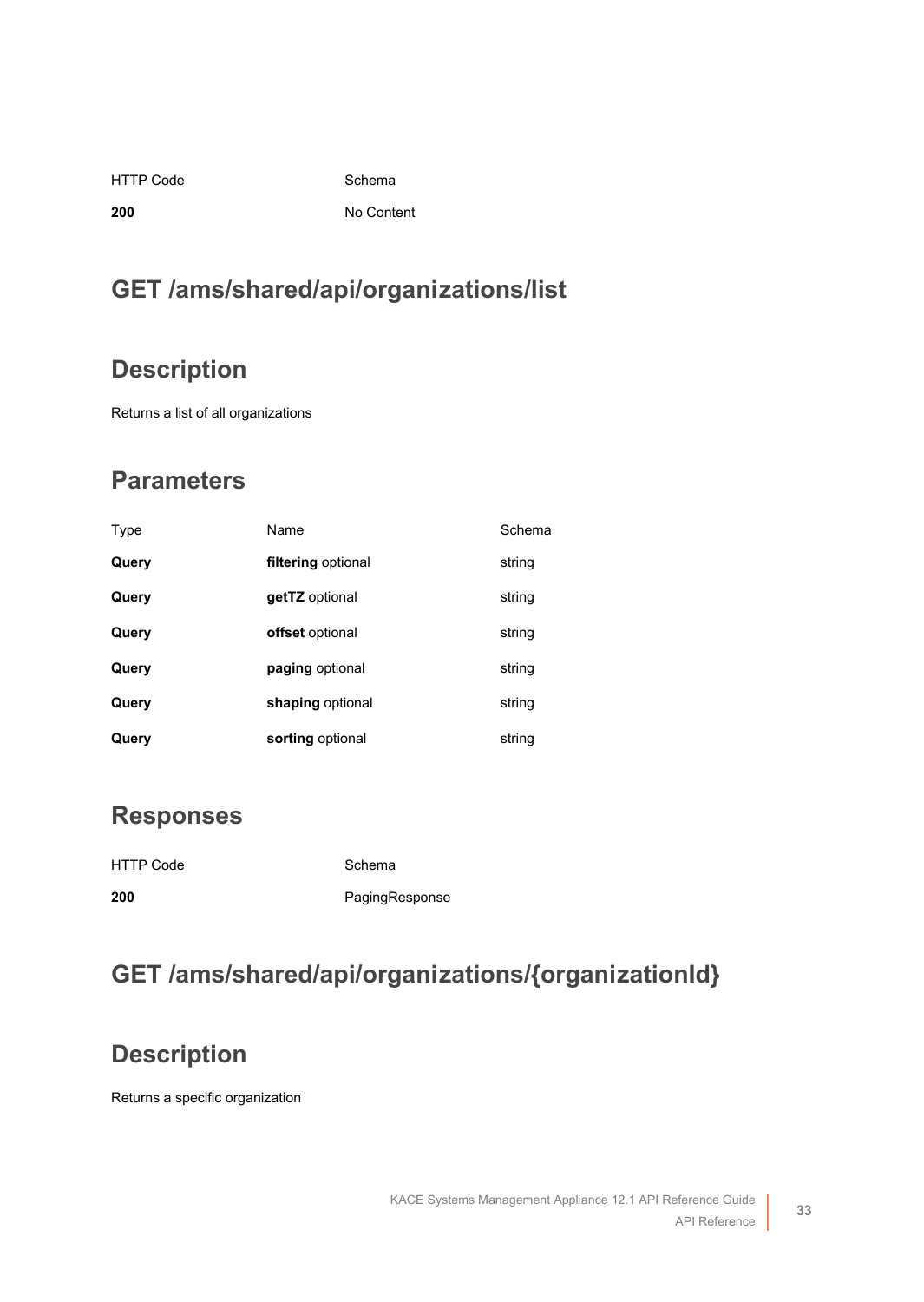#### **Parameters**

Type **Name** Name Schema **Path organizationId** required integer

#### **Responses**

HTTP Code Schema

**200** [Organization](#page-55-1)

### **PUT /ams/shared/api/organizations/{organizationId}**

#### **Description**

Updates an existing organization

#### **Parameters**

| Type        | Name                     | Schema       |
|-------------|--------------------------|--------------|
| Path        | organizationid required  | integer      |
| <b>Body</b> | organizationDTO required | Organization |

#### **Responses**

HTTP Code Schema **200** [Organization](#page-55-1)

# **GET /ams/shared/api/organizations/{organizationId}/ account/{accountId}**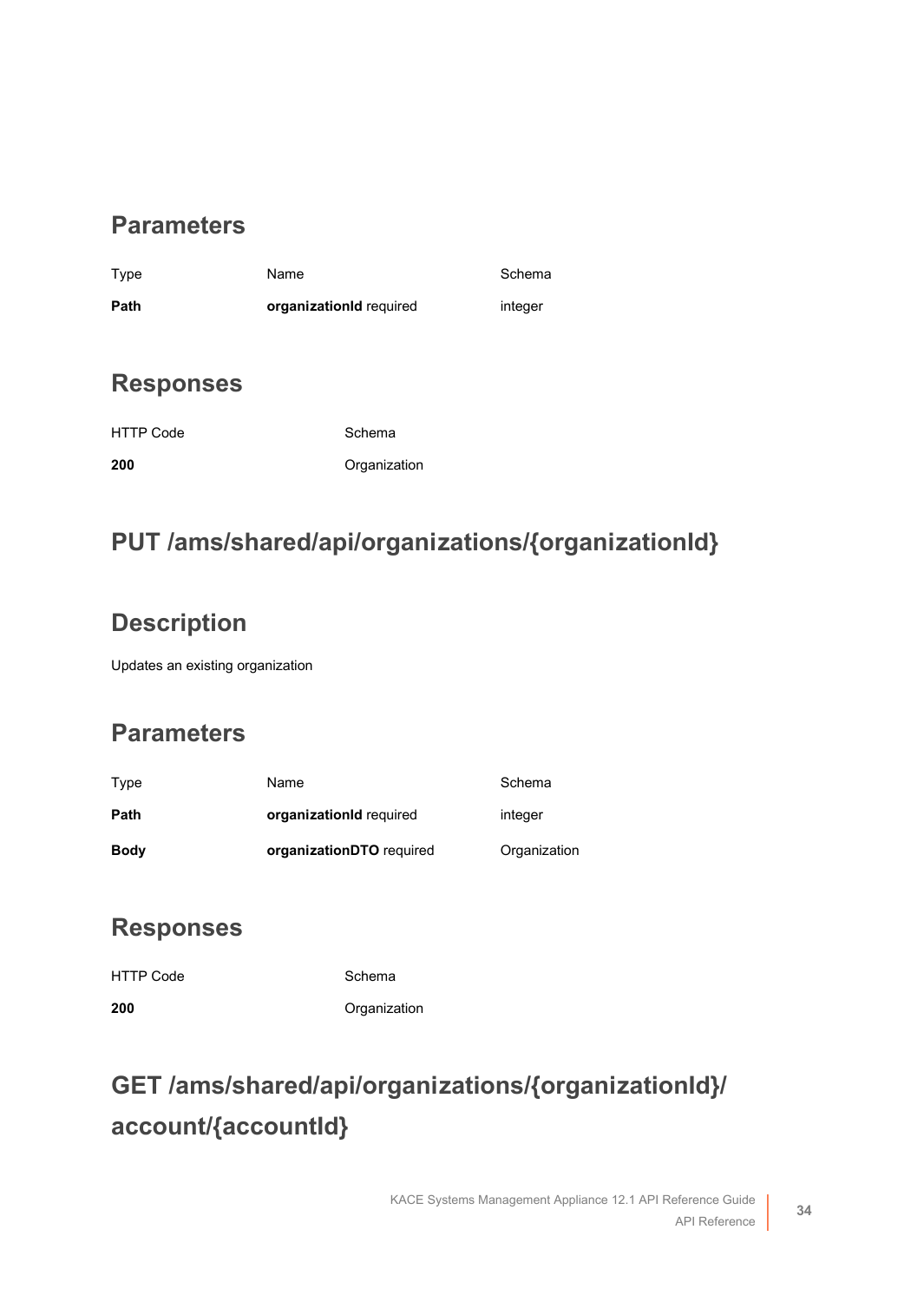#### **Description**

Returns a specific account within an organization

#### **Parameters**

| Type | Name                    | Schema  |
|------|-------------------------|---------|
| Path | accountid required      | integer |
| Path | organizationId required | integer |

#### **Responses**

| <b>HTTP Code</b> | Schema              |
|------------------|---------------------|
| 200              | OrganizationAccount |

### **GET /ams/shared/api/organizations/{organizationId}/history**

#### **Description**

Returns the history for the organization

#### **Parameters**

| Type  | Name                    | Schema  |
|-------|-------------------------|---------|
| Path  | organizationId required | integer |
| Query | accounts optional       | string  |
| Query | entities optional       | string  |
| Query | events optional         | string  |

#### **Responses**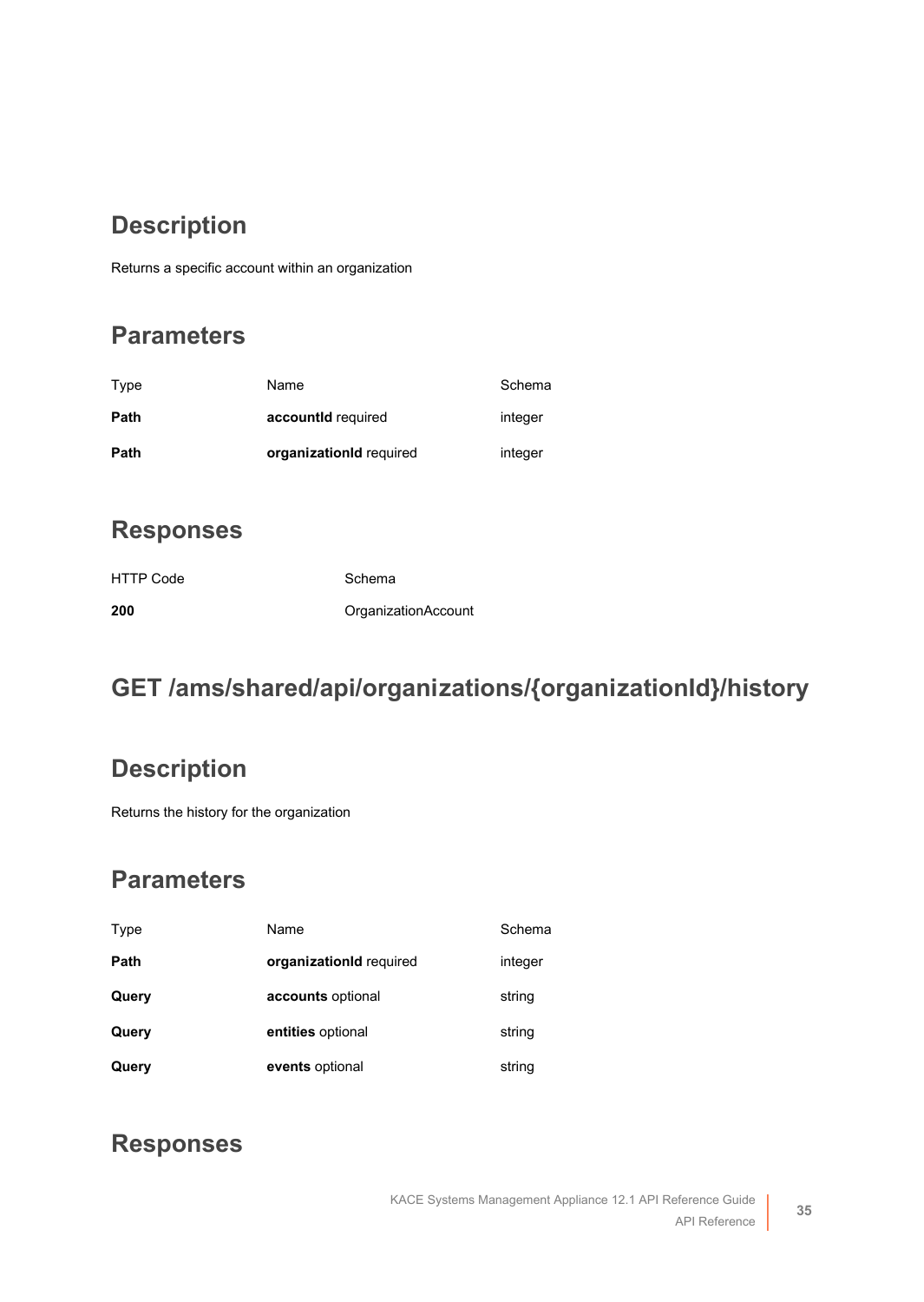|  | <b>HTTP Code</b> |
|--|------------------|
|  |                  |

Schema

**200** [History](#page-51-0)

# **GET /ams/shared/api/organizations/{organizationId}/ locations**

#### **Description**

Returns the locations associated with an organization

#### **Parameters**

| Type  | Name                       | Description                    | Schema  |
|-------|----------------------------|--------------------------------|---------|
| Path  | organizationId<br>required |                                | integer |
| Query | fields optional            | Comma seperated list of fields | string  |

#### **Responses**

| <b>HTTP Code</b> | Schema             |
|------------------|--------------------|
| 200              | < Location > array |

# **GET /ams/shared/api/organizations/{organizationId}/ organizationAccounts**

#### **Description**

Returns a list of organization accounts for an organization

#### **Parameters**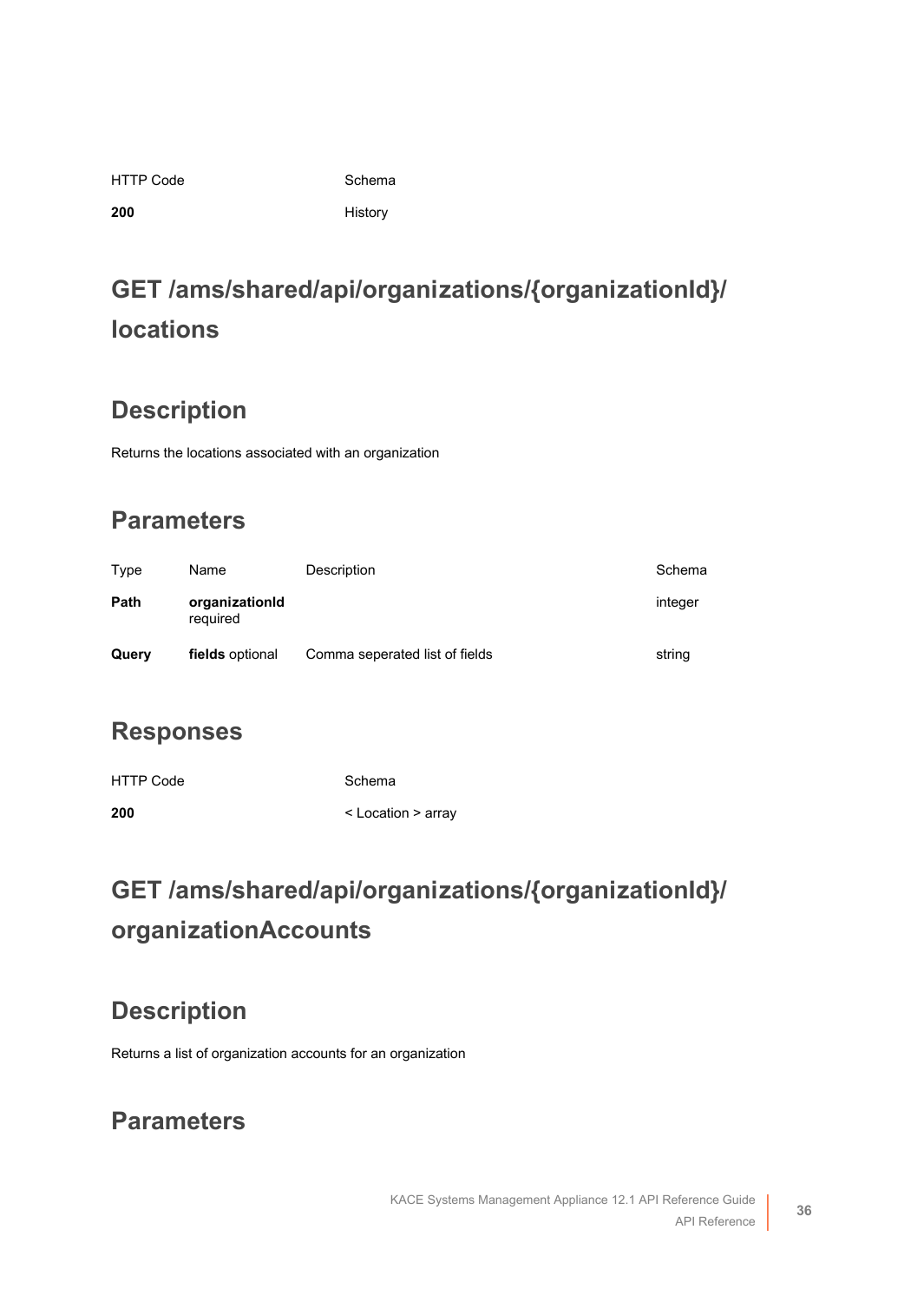| Type  | Name                    | Schema  |
|-------|-------------------------|---------|
| Path  | organizationId required | integer |
| Query | filter optional         | string  |
| Query | properties optional     | string  |

| <b>HTTP Code</b> | Schema                        |
|------------------|-------------------------------|
| 200              | < OrganizationAccount > array |

## **GET /ams/shared/api/organizations/{organizationId}/roles**

## **Description**

Returns all roles associated with an organization

## **Parameters**

| Type  | Name                    | Schema  |
|-------|-------------------------|---------|
| Path  | organizationid required | integer |
| Query | productid optional      | integer |

## **Responses**

| 200              | < OrganizationRole > array |
|------------------|----------------------------|
| <b>HTTP Code</b> | Schema                     |

## **POST /ams/shared/api/products**

#### **Description**

**37**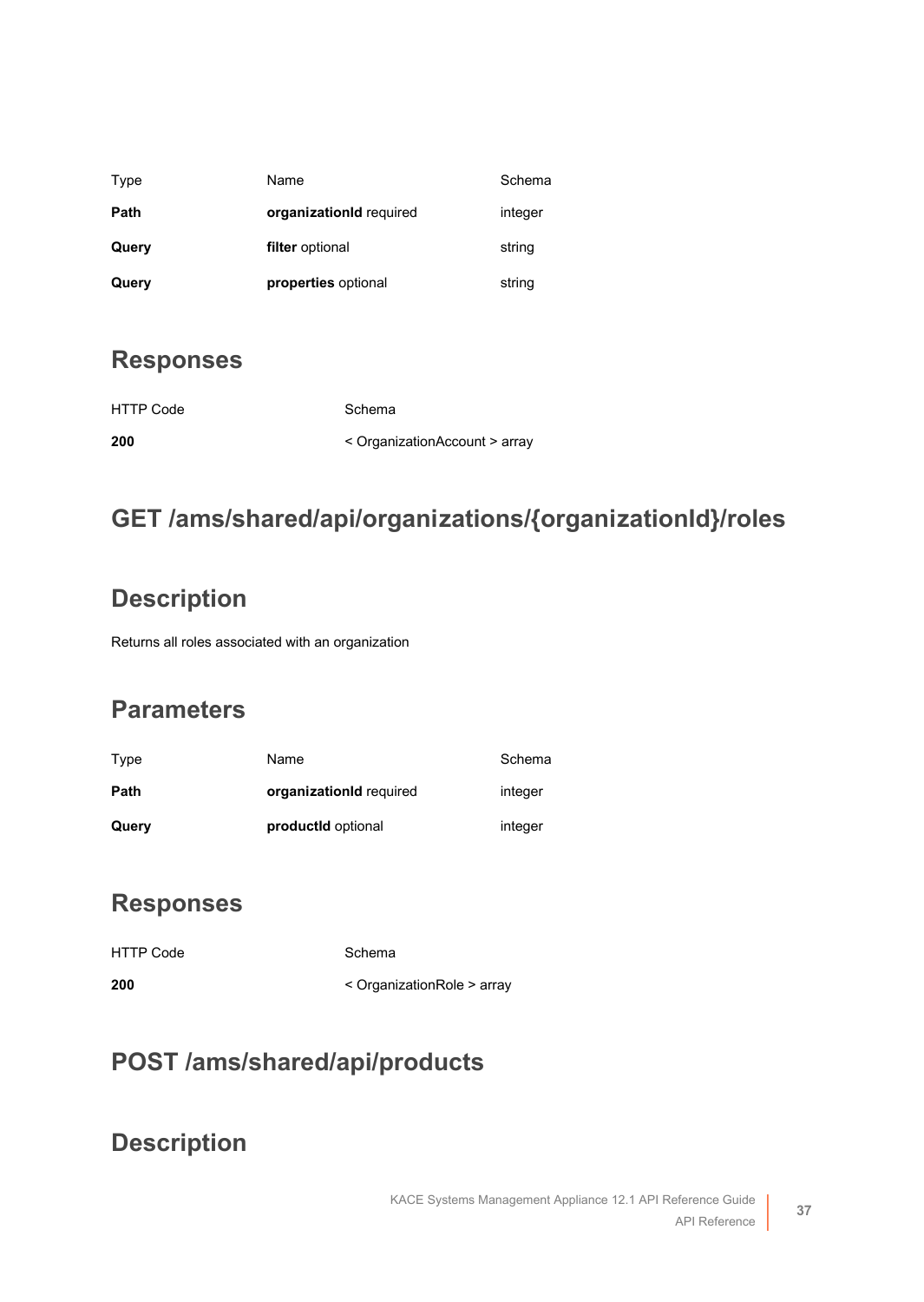Creates a new product

#### **Parameters**

| Type        | Name                | Schema  |
|-------------|---------------------|---------|
| <b>Body</b> | productDTO required | Product |

#### **Responses**

| <b>HTTP Code</b> | Schema  |
|------------------|---------|
| 200              | Product |

#### **GET /ams/shared/api/products**

#### **Description**

Returns a list of all products

#### **Parameters**

| Type  | Name               | Schema |
|-------|--------------------|--------|
| Query | filtering optional | string |
| Query | offset optional    | string |
| Query | paging optional    | string |
| Query | sorting optional   | string |

#### **Responses**

| <b>HTTP Code</b> | Schema            |
|------------------|-------------------|
| 200              | < Product > array |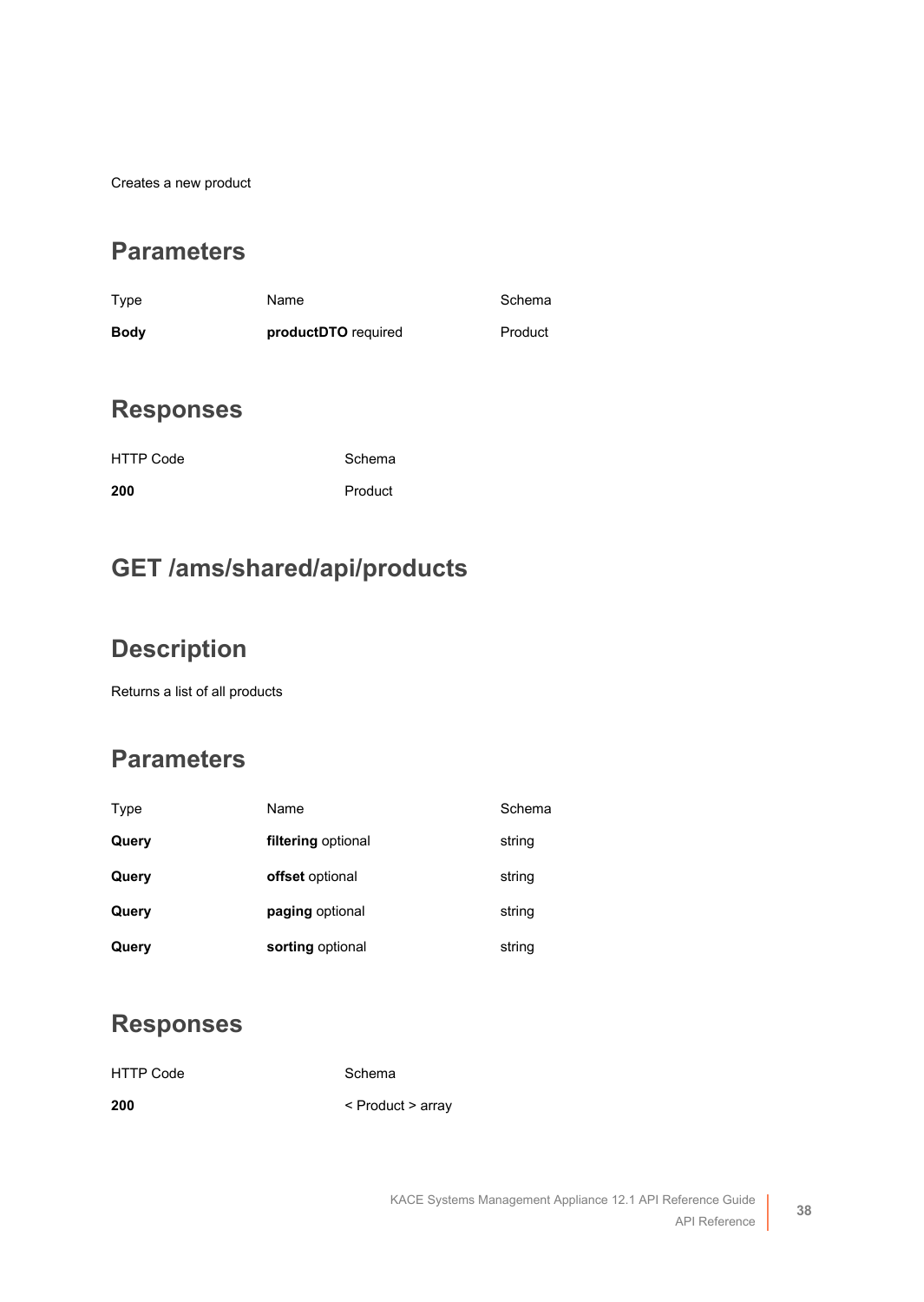## **DELETE /ams/shared/api/products**

## **Description**

Remove the selected products

#### **Parameters**

| Type  | Name                | Schema  |
|-------|---------------------|---------|
| Query | <b>ids</b> required | integer |

#### **Responses**

| <b>HTTP Code</b> | Schema     |
|------------------|------------|
| 200              | No Content |

## **POST /ams/shared/api/products/update**

#### **Description**

Updates the specific product

## **Responses**

HTTP Code Schema

**200** No Content

## **GET /ams/shared/api/products/{productId}**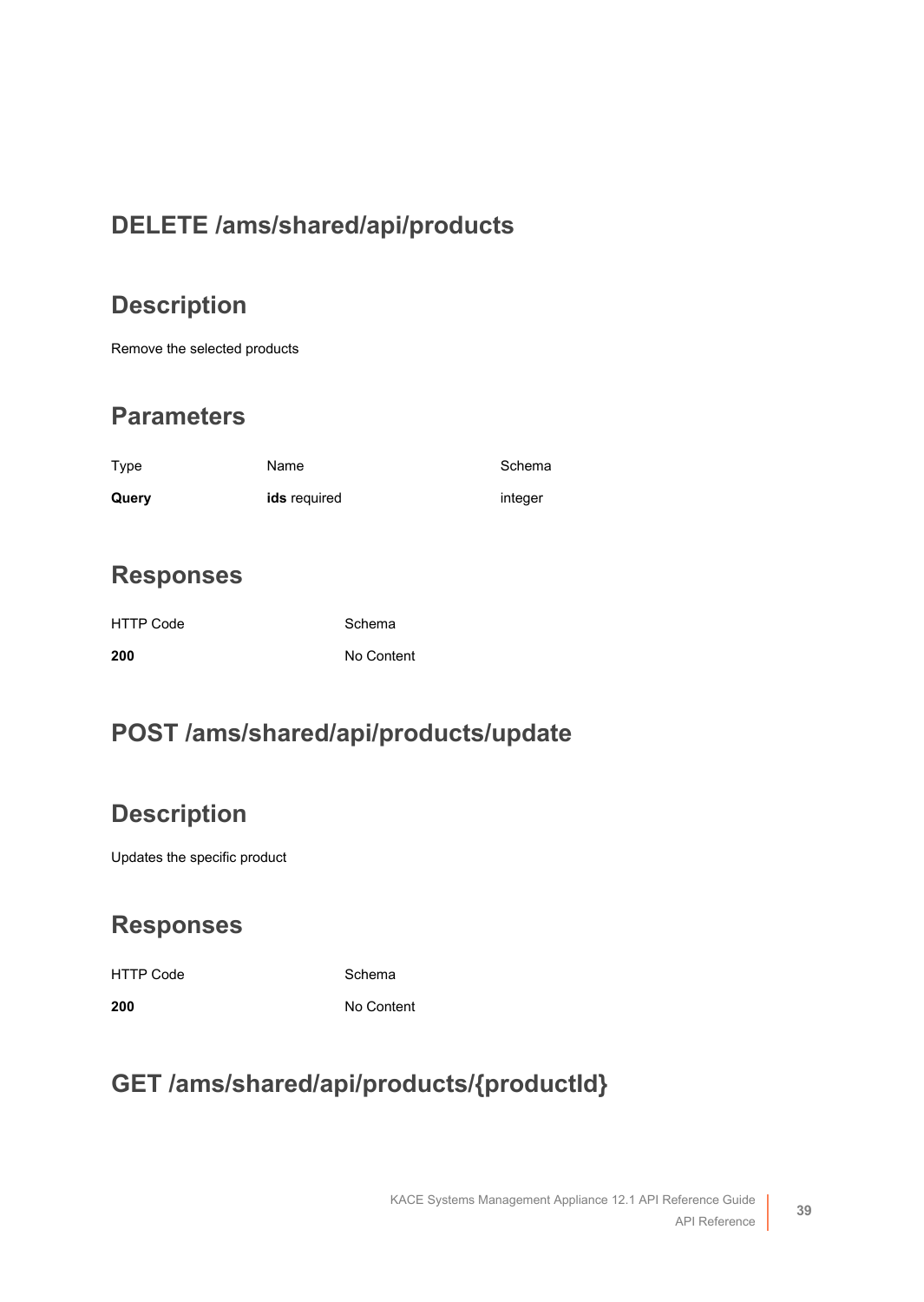## **Description**

Returns a specific product

#### **Parameters**

| Type | Name               | Schema  |
|------|--------------------|---------|
| Path | productid required | integer |

#### **Responses**

| <b>HTTP Code</b> | Schema  |
|------------------|---------|
| 200              | Product |

## **GET /ams/shared/api/products/{productId}/roles**

## **Description**

Returns the roles associated with a product

#### **Parameters**

| Type  | Name                    | Schema  |
|-------|-------------------------|---------|
| Path  | productid required      | integer |
| Query | organizationid required | integer |

#### **Responses**

| <b>HTTP Code</b> | Schema         |
|------------------|----------------|
| 200              | < Role > array |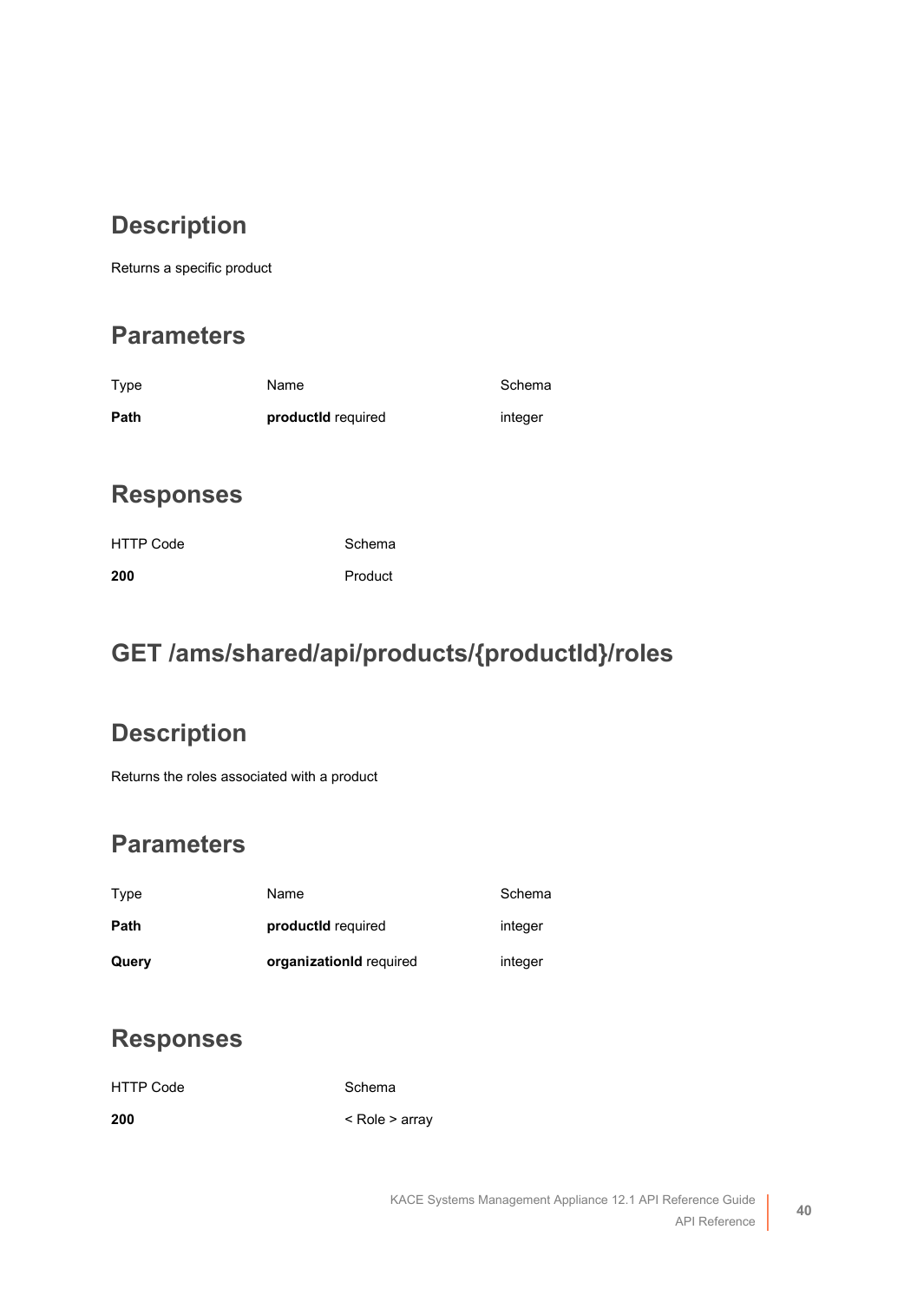## **POST /ams/shared/api/roles**

## **Description**

Creates a new role

#### **Parameters**

| Type        | Name                    | Schema  |
|-------------|-------------------------|---------|
| Query       | organizationId required | integer |
| Query       | productid required      | integer |
| <b>Body</b> | roleDTO required        | Role    |

#### **Responses**

| <b>HTTP Code</b> | Schema |
|------------------|--------|
| 200              | Role   |

## **GET /ams/shared/api/roles**

## **Description**

Returns a list of roles

| Type  | Name                    | Schema  |
|-------|-------------------------|---------|
| Query | name required           | string  |
| Query | organizationId required | integer |
| Query | productid required      | integer |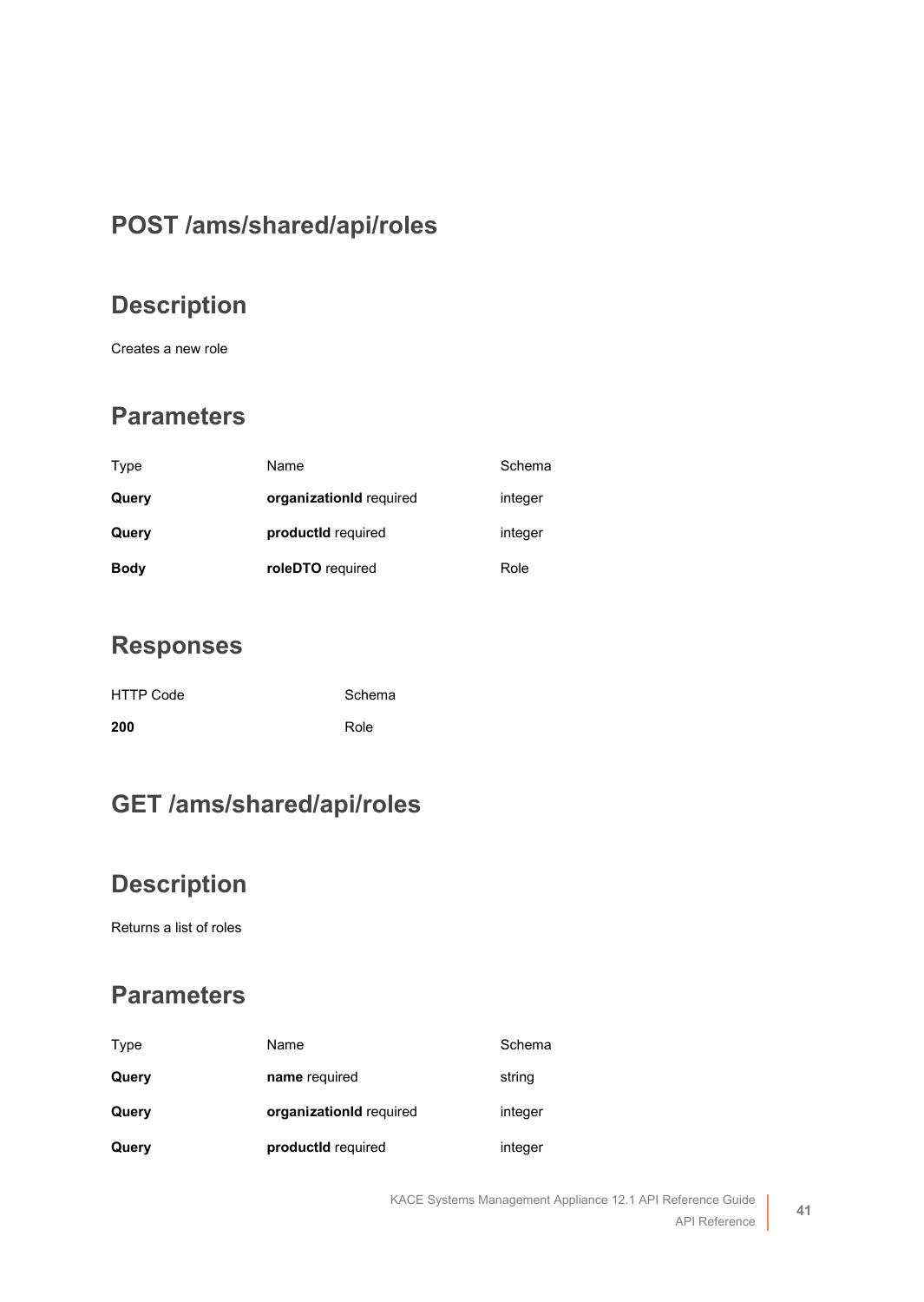de **Schema** 

**200** [Role](#page-56-0)

## **DELETE /ams/shared/api/roles**

## **Description**

Removes the selected roles

## **Parameters**

| Type  | Name                | Schema  |
|-------|---------------------|---------|
| Query | <b>ids</b> required | integer |

## **Responses**

| <b>HTTP Code</b> | Schema     |
|------------------|------------|
| 200              | No Content |

## **GET /ams/shared/api/roles/{roleId}**

#### **Description**

Returns the selected role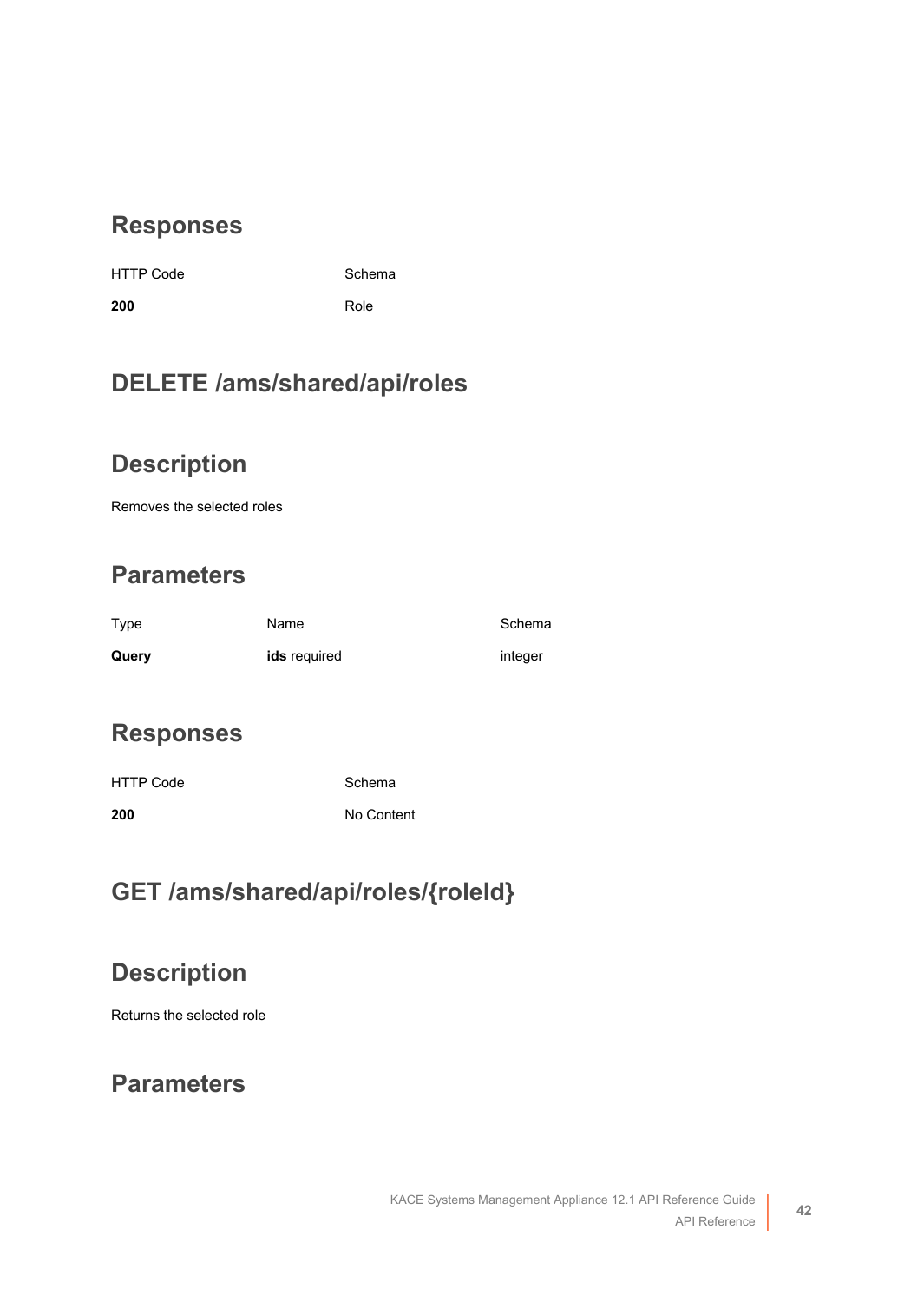| Type | Name            | Schema  |
|------|-----------------|---------|
| Path | roleld required | integer |

| HTTP Code | Schema |
|-----------|--------|
| 200       | ole    |

## **PUT /ams/shared/api/roles/{roleId}**

## **Description**

Updates the selected role

#### **Parameters**

| Type        | Name             | Schema  |
|-------------|------------------|---------|
| Path        | roleld required  | integer |
| <b>Body</b> | roleDTO required | Role    |

#### **Responses**

| <b>HTTP Code</b> | Schema |
|------------------|--------|
| 200              | ole    |

## **GET /ams/shared/api/roles/{roleId}/organizationAccounts**

## **Description**

Returns a list of the organization accounts associated with the selected role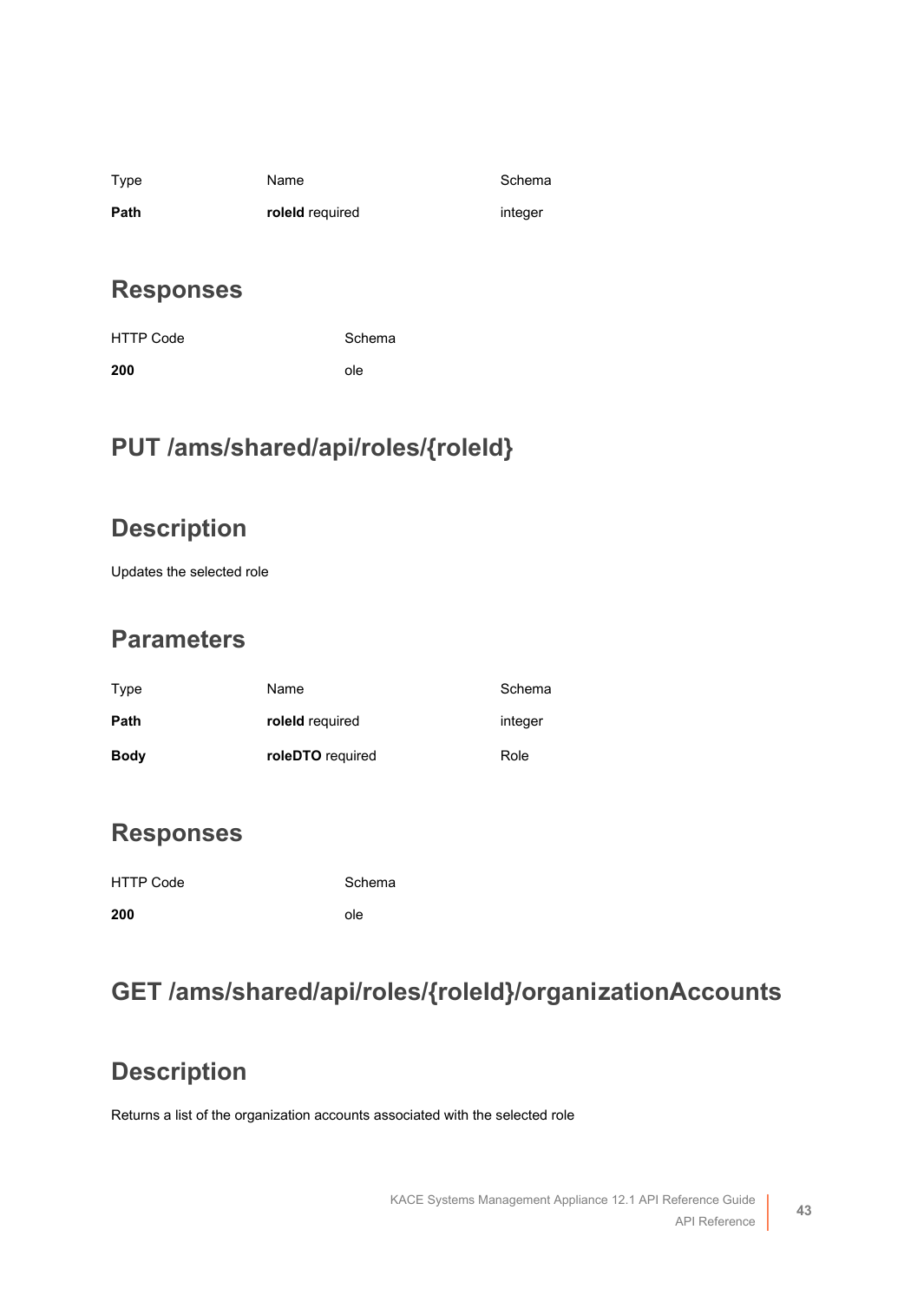#### **Parameters**

| Type             | Name            |                               | Schema  |
|------------------|-----------------|-------------------------------|---------|
| Path             | roleld required |                               | integer |
|                  |                 |                               |         |
| <b>Responses</b> |                 |                               |         |
| <b>HTTP Code</b> |                 | Schema                        |         |
| 200              |                 | < OrganizationAccount > array |         |

#### **GET /ams/shared/api/security/authResult**

#### **Description**

Fetches result for last authentication attempt for SAML mobile logins

#### **Responses**

HTTP Code Schema

**200** No Content

## **POST /ams/shared/api/security/login**

#### **Description**

Logs the user in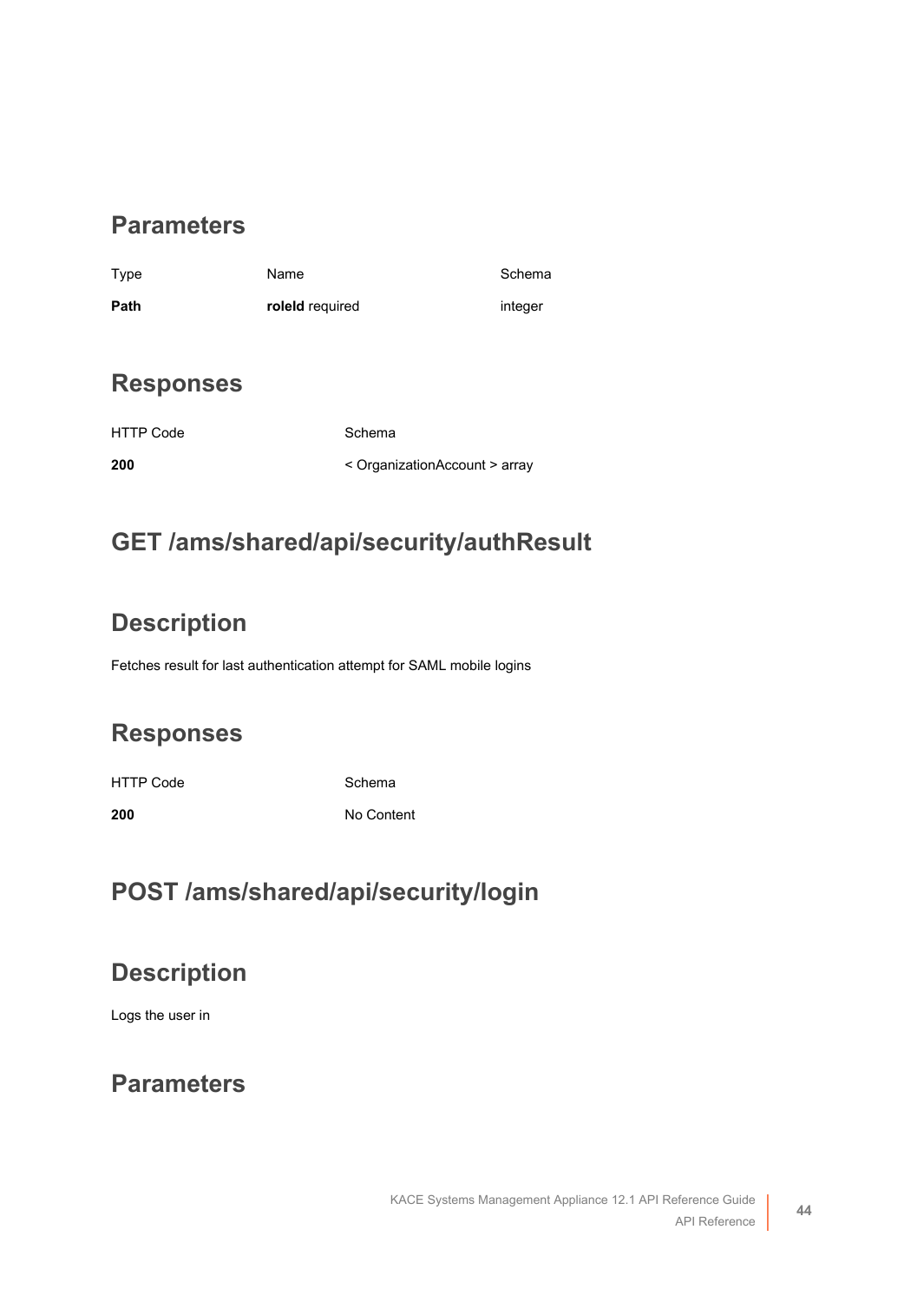| Type        | Name                        | Schema         |
|-------------|-----------------------------|----------------|
| <b>Body</b> | <b>credentials</b> required | ApiCredentials |

| <b>HTTP Code</b> | Schema     |
|------------------|------------|
| 200              | No Content |

## **GET /ams/shared/api/security/logout**

## **Description**

Logs out the currently logged in user

#### **Parameters**

| Type  | Name                | Schema |
|-------|---------------------|--------|
| Query | redirectTo optional | string |

#### **Responses**

| <b>HTTP Code</b> | Schema   |
|------------------|----------|
| 200              | Response |

## **POST /ams/shared/api/security/organization/switch**

## **Description**

Changes the organization the user is logged into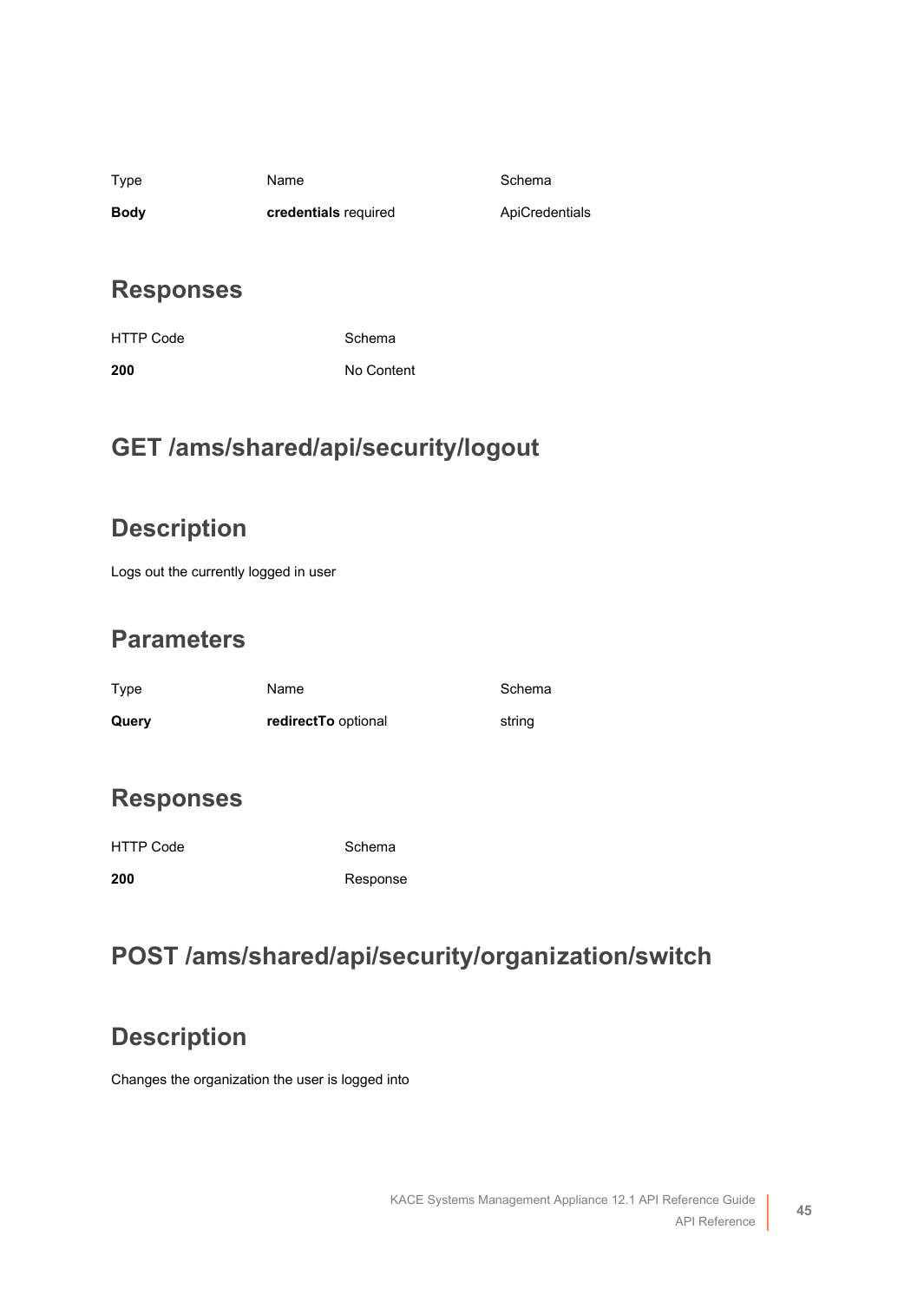#### **Parameters**

| Type  | Name                    | Schema  |
|-------|-------------------------|---------|
| Query | organizationid required | integer |

#### **Responses**

| <b>HTTP Code</b> |  |
|------------------|--|
| 200              |  |

Schema **200** No Content

## **POST /ams/shared/api/security/organization/{id}/switchto**

## **Description**

Changes the organization the user is logged into

## **Parameters**

| Type | Name        | Schema  |
|------|-------------|---------|
| Path | id required | integer |

#### **Responses**

| <b>HTTP Code</b> | Schema     |
|------------------|------------|
| 200              | No Content |

## **GET /ams/shared/api/security/refreshcontext**

#### **Description**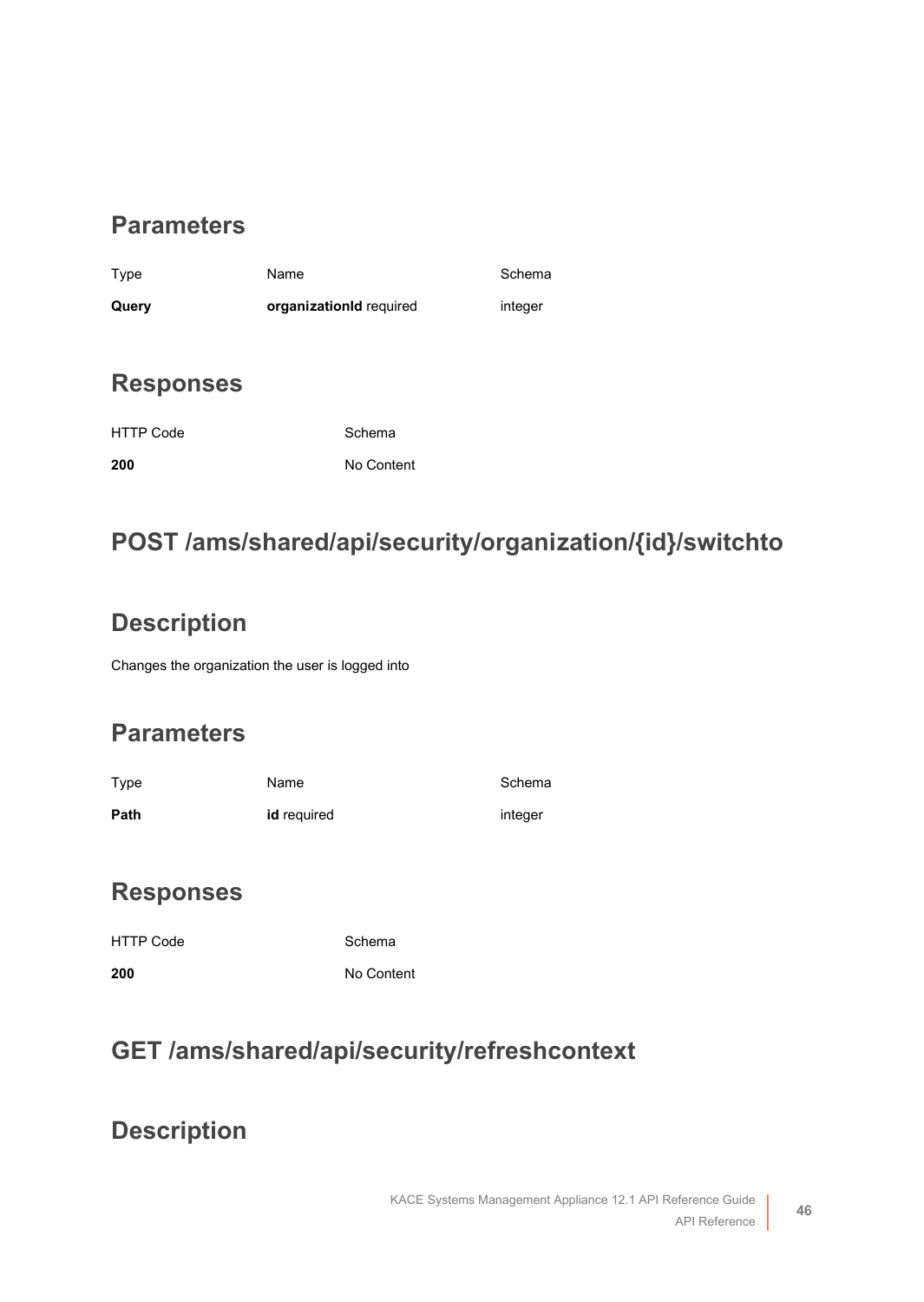Refreshes the current security context

#### **Responses**

HTTP Code Schema

**200** No Content

## **GET /ams/shared/api/security/samlLogin**

#### **Description**

Logs the user in through SAML

#### **Parameters**

| Type  | Name                         | Description                                         | Schema |
|-------|------------------------------|-----------------------------------------------------|--------|
| Query |                              | <b>kaceGO</b> optional Request redirect for KACE GO | string |
| Query | organizationName<br>optional |                                                     | string |

#### **Responses**

| HTTP Code | Schema     |
|-----------|------------|
| 200       | No Content |

#### **GET /ams/shared/api/security/supportedAuthTypes**

#### **Description**

Returns supported authentication types (right now, local and/or SAML)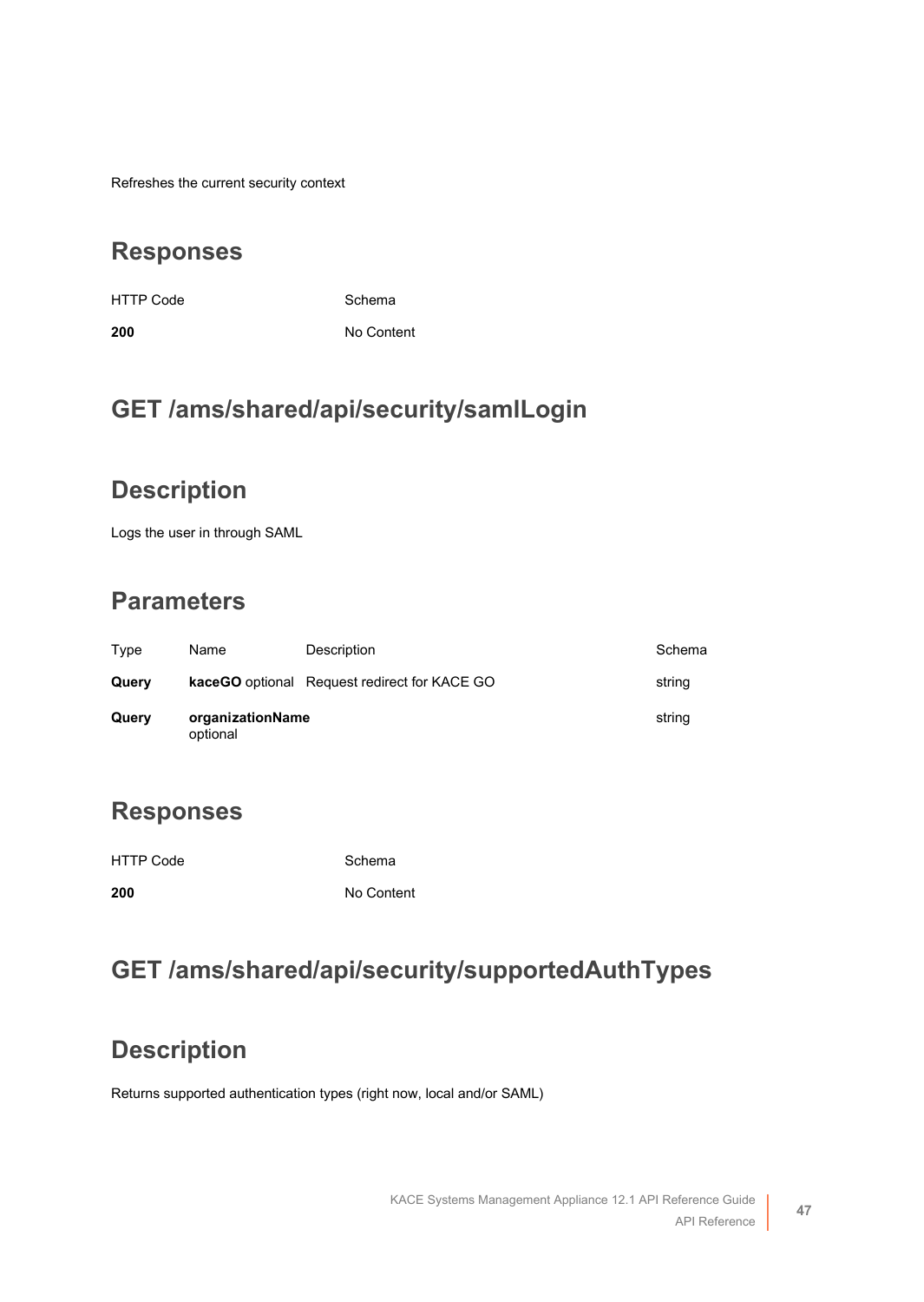HTTP Code Schema

**200** No Content

## **POST /ams/shared/api/security/verifyPW**

## **Description**

Verifies the users password

## **Parameters**

| Type  | Name              | Schema  |
|-------|-------------------|---------|
| Query | orgID required    | integer |
| Query | pw required       | string  |
| Query | userName required | string  |

#### **Responses**

| HTTP Code | Schema  |
|-----------|---------|
| 200       | boolean |

## **POST /ams/shared/api/security/verify\_2factor**

## **Description**

Accepts 2factor token from accounts that require one. Call immediately after login.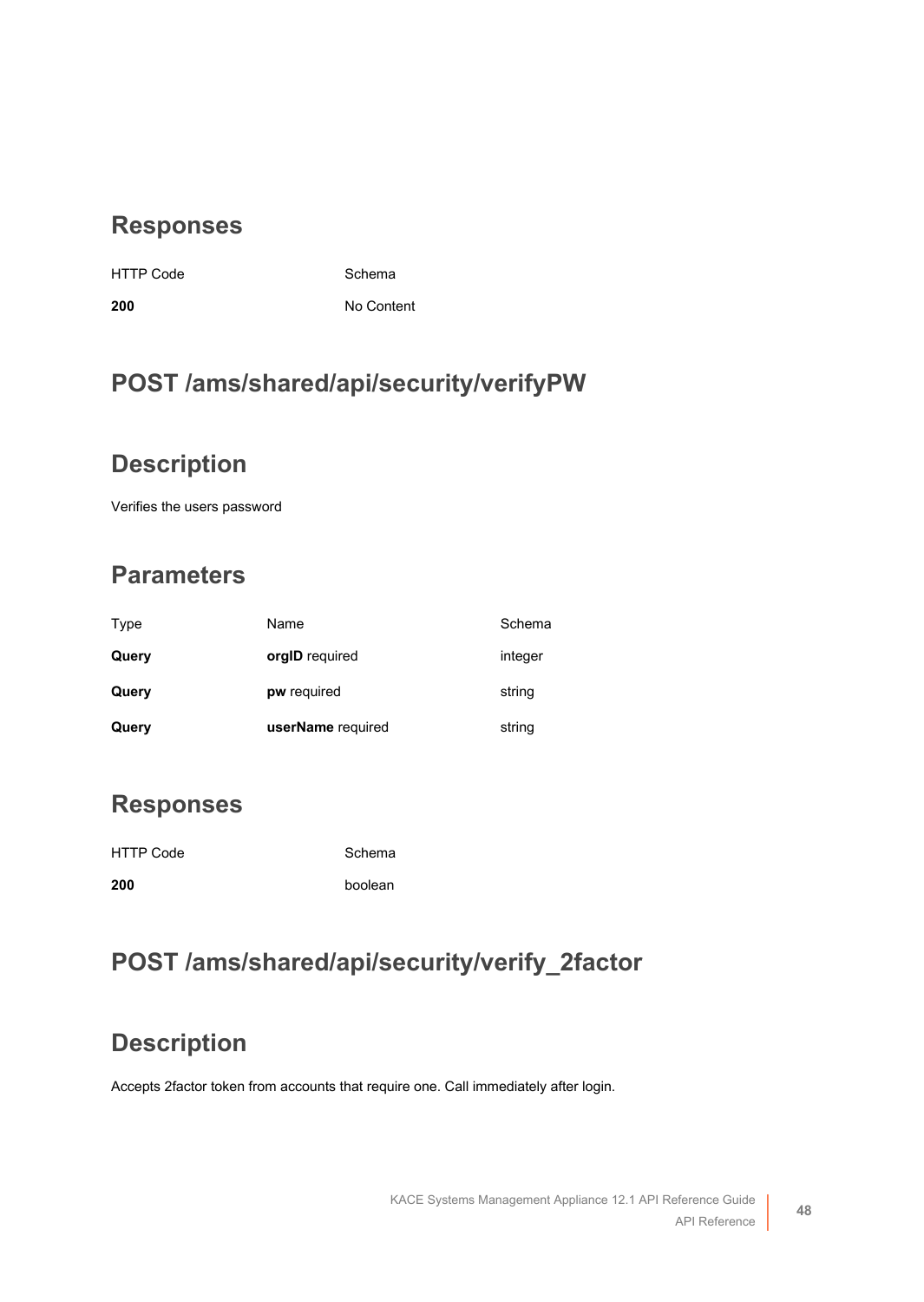#### **Parameters**

<span id="page-48-0"></span>

| Type                                                                                        | Name                                                       | Schema           |         |
|---------------------------------------------------------------------------------------------|------------------------------------------------------------|------------------|---------|
| <b>Body</b>                                                                                 | verificationData required                                  | verificationData |         |
| verificationData                                                                            |                                                            |                  |         |
| Name                                                                                        | Description                                                |                  | Schema  |
| currentCode<br>optional                                                                     | Token from generator. Required if 2FA configured for user. |                  | string  |
| <b>skipConfiguration</b> Available if 2FA not configured and within skip window<br>optional |                                                            |                  | boolean |

#### **Responses**

| <b>HTTP Code</b> | Schema     |
|------------------|------------|
| 200              | No Content |

## **POST /ams/shared/api/{roleId}/addOrganizationAccounts**

#### **Description**

Add an organization account to the selected role

#### **Parameters**

| Type  | Name            | Schema  |
|-------|-----------------|---------|
| Path  | roleld required | integer |
| Query | ids required    | integer |

#### **Responses**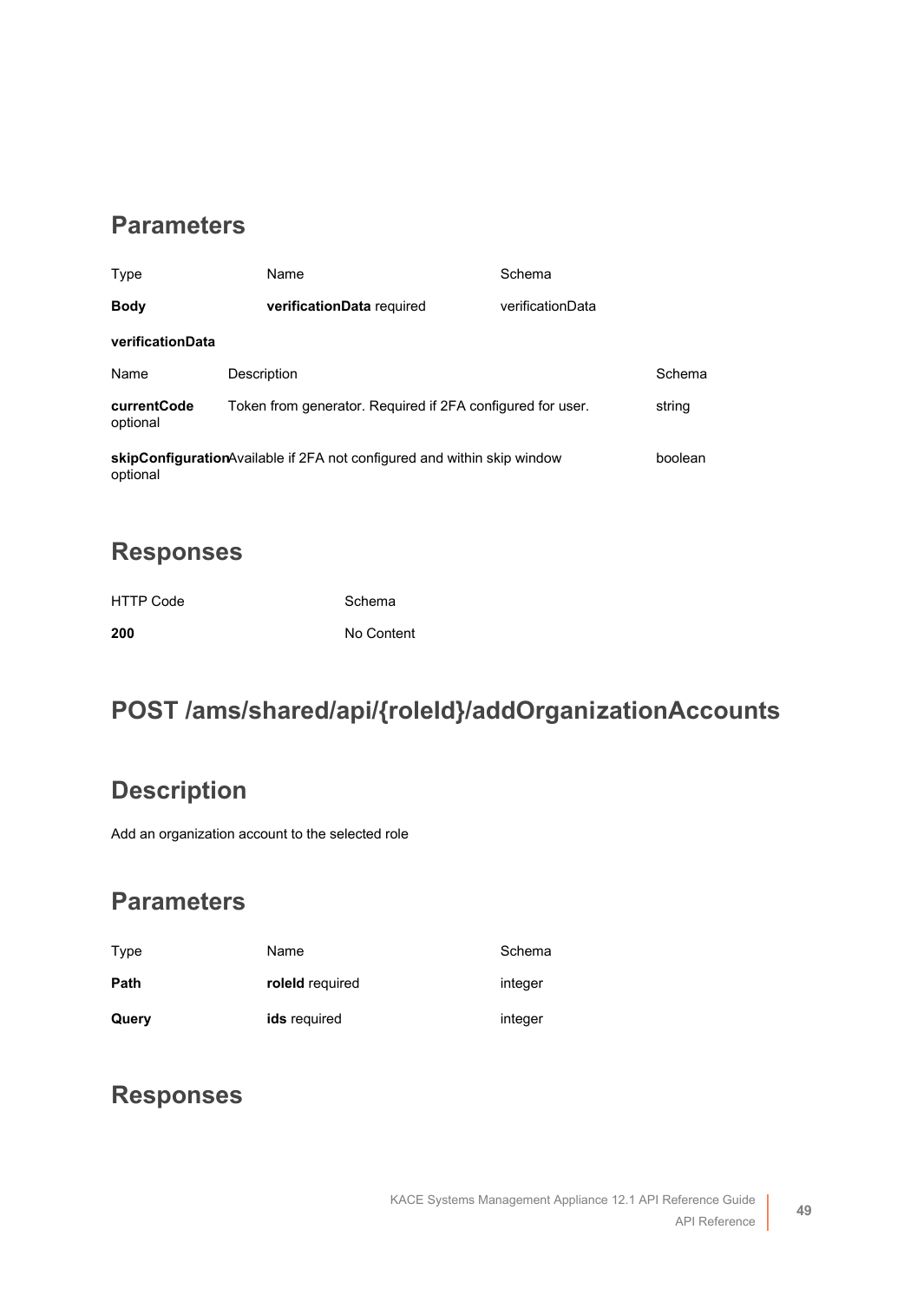HTTP Code Schema

**200** No Content

## **POST /ams/shared/api/{roleId}/ removeOrganizationAccounts**

## **Description**

Remove the organization account from the selected role

## **Parameters**

| Type  | Name            | Schema  |
|-------|-----------------|---------|
| Path  | roleld required | integer |
| Query | ids required    | integer |

#### **Responses**

| <b>HTTP Code</b> | Schema     |
|------------------|------------|
| 200              | No Content |

#### **Definitions**

#### <span id="page-49-0"></span>**Account**

| Name                      | Schema  |
|---------------------------|---------|
| <b>ADDomain optional</b>  | string  |
| <b>IMAddress</b> optional | string  |
| creationMode optional     | integer |
| dateTimeFormat optional   | string  |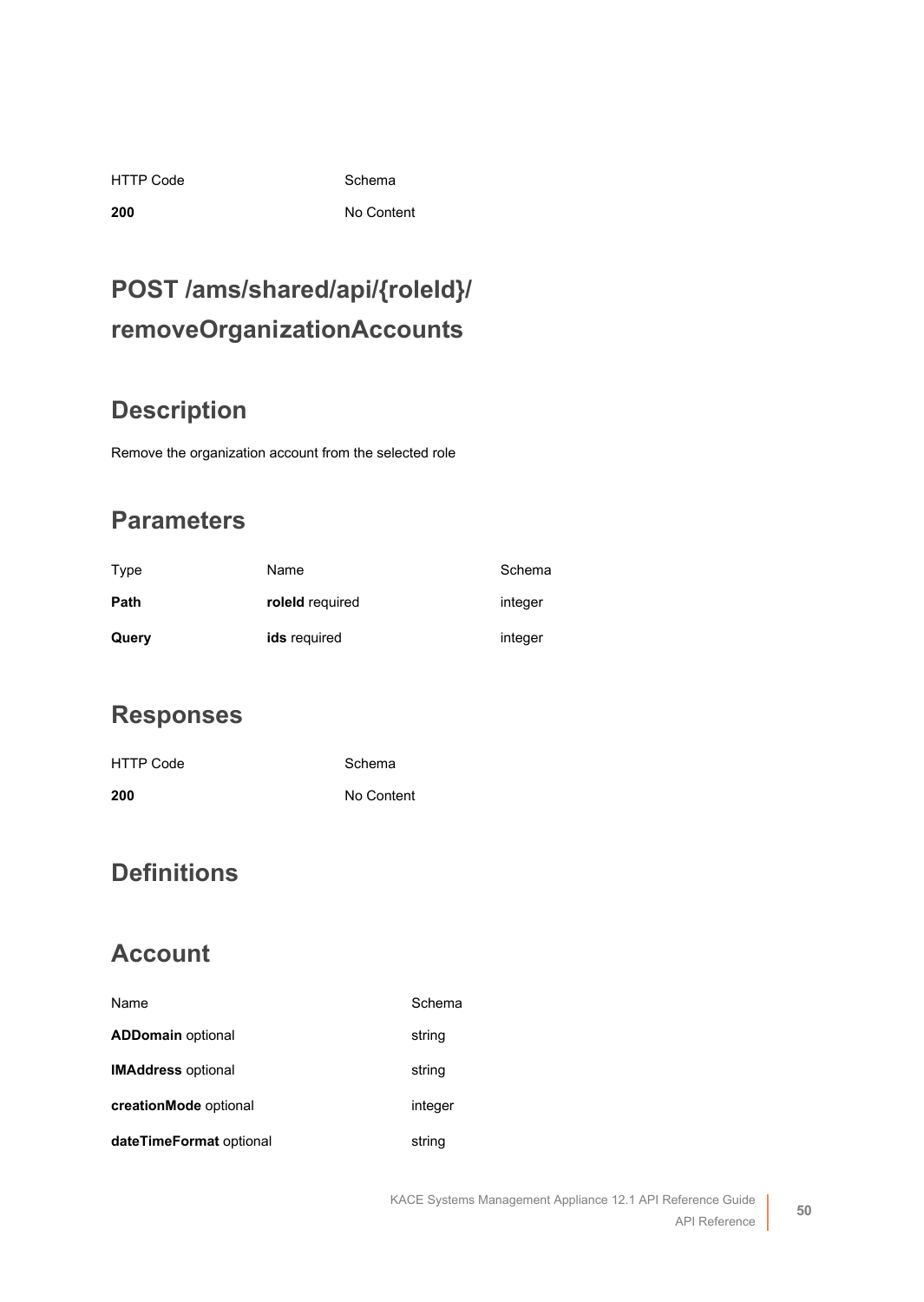| Name                              | Schema            |
|-----------------------------------|-------------------|
| distinguishedName optional        | string            |
| fullName optional                 | string            |
| id optional                       | integer           |
| isDeleted optional                | boolean           |
| jobTitle optional                 | string            |
| language optional                 | string            |
| login optional                    | string            |
| mobilePhone optional              | string            |
| numberFormat optional             | string            |
| overrideLocationSettings optional | boolean           |
| password optional                 | string            |
| passwordChangedAt optional        | string(date-time) |
| principalName optional            | string            |
| timeZone optional                 | string            |
| userType optional                 | integer           |
| version optional                  | string(date-time) |
| workPhone optional                | string            |

## **AccountEmail**

| Name             | Schema  |
|------------------|---------|
| account optional | Account |
| email optional   | string  |
| sorting optional | integer |

# **AccountRegistry**

| Name             | Schema                                                     |  |  |
|------------------|------------------------------------------------------------|--|--|
| account optional | Account                                                    |  |  |
|                  | KACE Systems Management Appliance 12.1 API Reference Guide |  |  |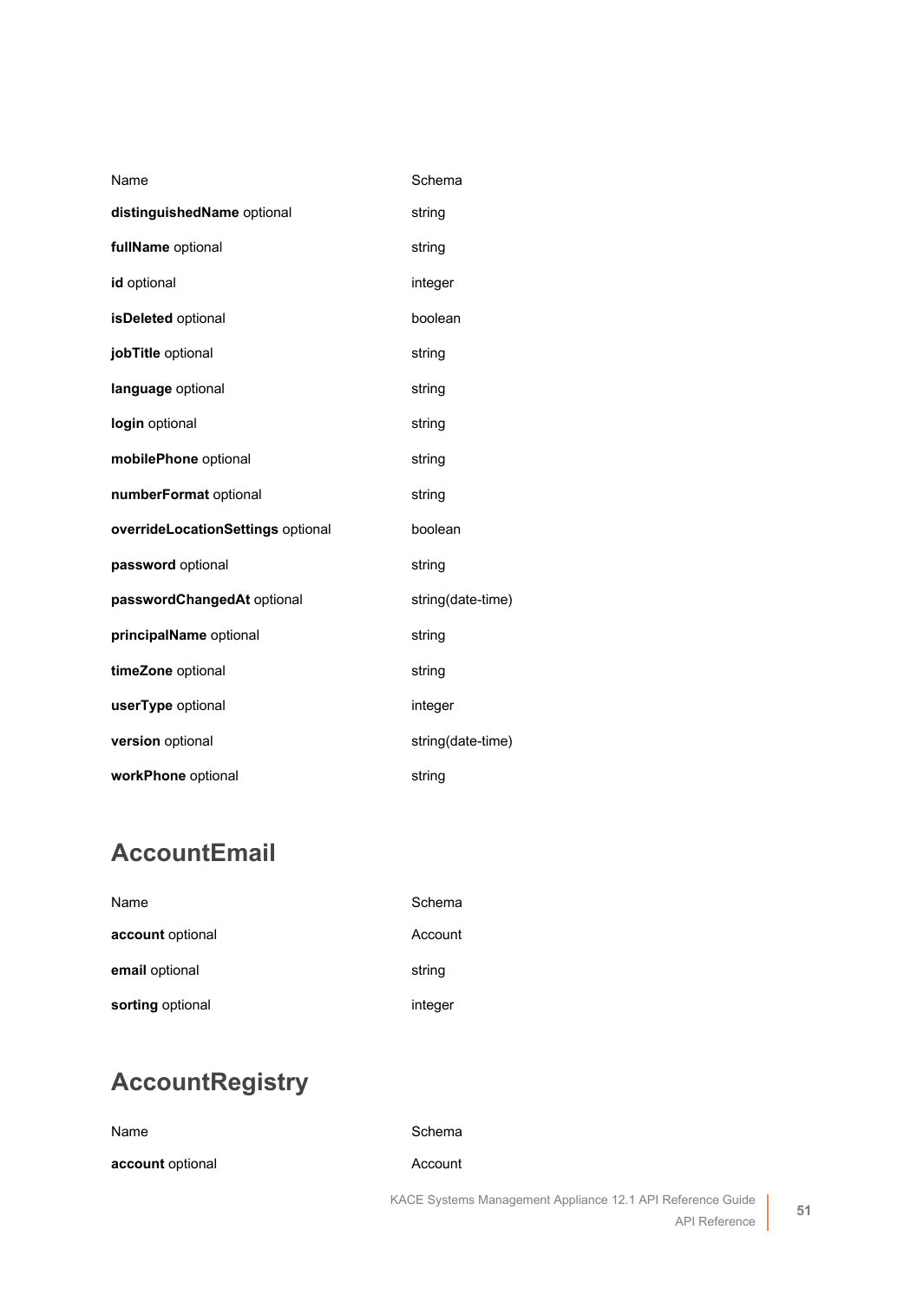| Name                  | Schema  |
|-----------------------|---------|
| categoryName optional | string  |
| <b>id</b> optional    | integer |
| key optional          | string  |
| value optional        | string  |

## **AuthStorage**

| Name                           | Schema                |
|--------------------------------|-----------------------|
| authStorageExpiration optional | AuthStorageExpiration |
| key optional                   | string                |
| value optional                 | string                |

## <span id="page-51-0"></span>**AuthStorageExpiration**

| Name             | Schema  |
|------------------|---------|
| expires optional | integer |
| key optional     | string  |

## <span id="page-51-1"></span>**History**

| Name                      | Schema            |
|---------------------------|-------------------|
| accountId optional        | integer           |
| action optional           | integer           |
| creationDt optional       | string(date-time) |
| entityId optional         | integer           |
| entityName optional       | string            |
| id optional               | integer           |
| parentEntityId optional   | integer           |
| parentEntityName optional | string            |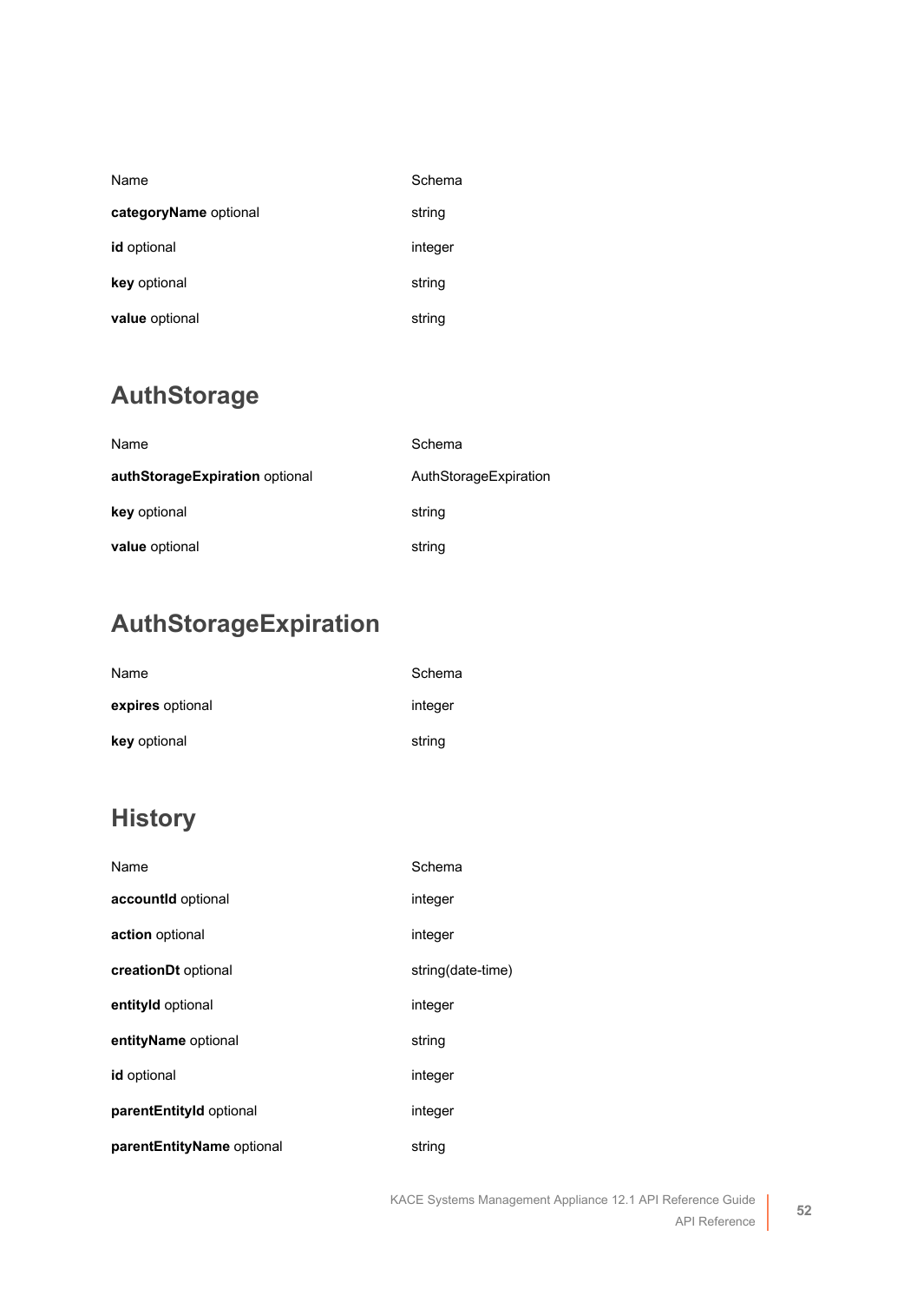## **HistoryDetail**

| Name                  | Schema  |
|-----------------------|---------|
| history optional      | History |
| historyld optional    | integer |
| id optional           | integer |
| propertyName optional | string  |

## **HistoryDetailDatetime**

| Name                  | Schema            |
|-----------------------|-------------------|
| history optional      | History           |
| historyld optional    | integer           |
| <b>id</b> optional    | integer           |
| newValue optional     | string(date-time) |
| oldValue optional     | string(date-time) |
| propertyName optional | string            |

## **HistoryDetailReference**

| Name                  | Schema  |
|-----------------------|---------|
| history optional      | History |
| historyld optional    | integer |
| <b>id</b> optional    | integer |
| newValue optional     | integer |
| oldValue optional     | integer |
| propertyName optional | string  |
| refName optional      | string  |

**53**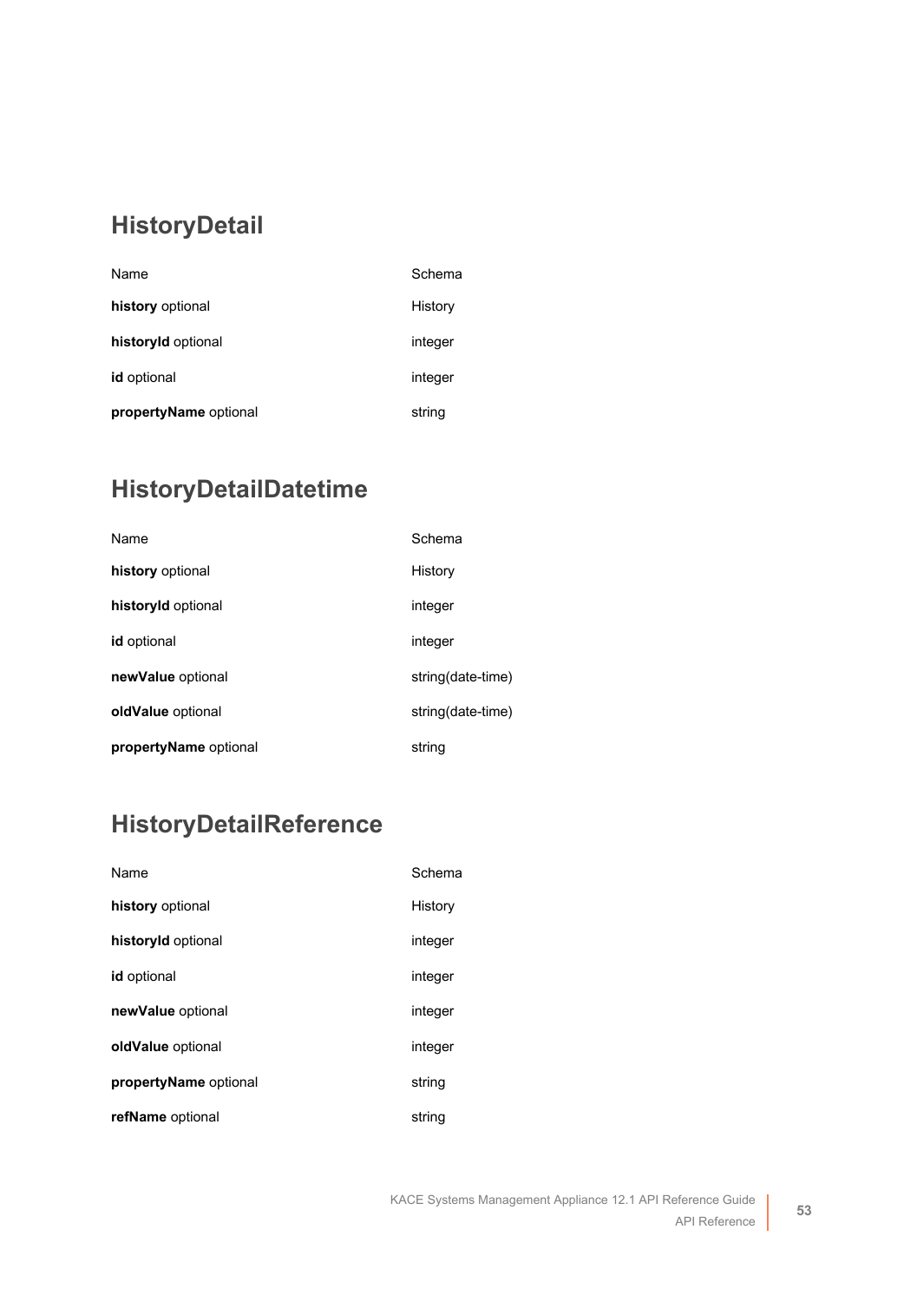## **HistoryDetailString**

| Name                  | Schema  |
|-----------------------|---------|
| history optional      | History |
| historyld optional    | integer |
| <b>id</b> optional    | integer |
| newValue optional     | string  |
| oldValue optional     | string  |
| propertyName optional | string  |

## **LinkedAccountToken**

| Name                         | Schema              |
|------------------------------|---------------------|
| created optional             | string(date-time)   |
| <b>id</b> optional           | integer             |
| organizationAccount optional | OrganizationAccount |
| token optional               | string              |

## <span id="page-53-0"></span>**Location**

| Name                      | Schema  |
|---------------------------|---------|
| address optional          | string  |
| appData optional          | string  |
| description optional      | string  |
| <b>id</b> optional        | integer |
| <b>isDeleted</b> optional | boolean |
| level optional            | integer |
| locale optional           | string  |
| name optional             | string  |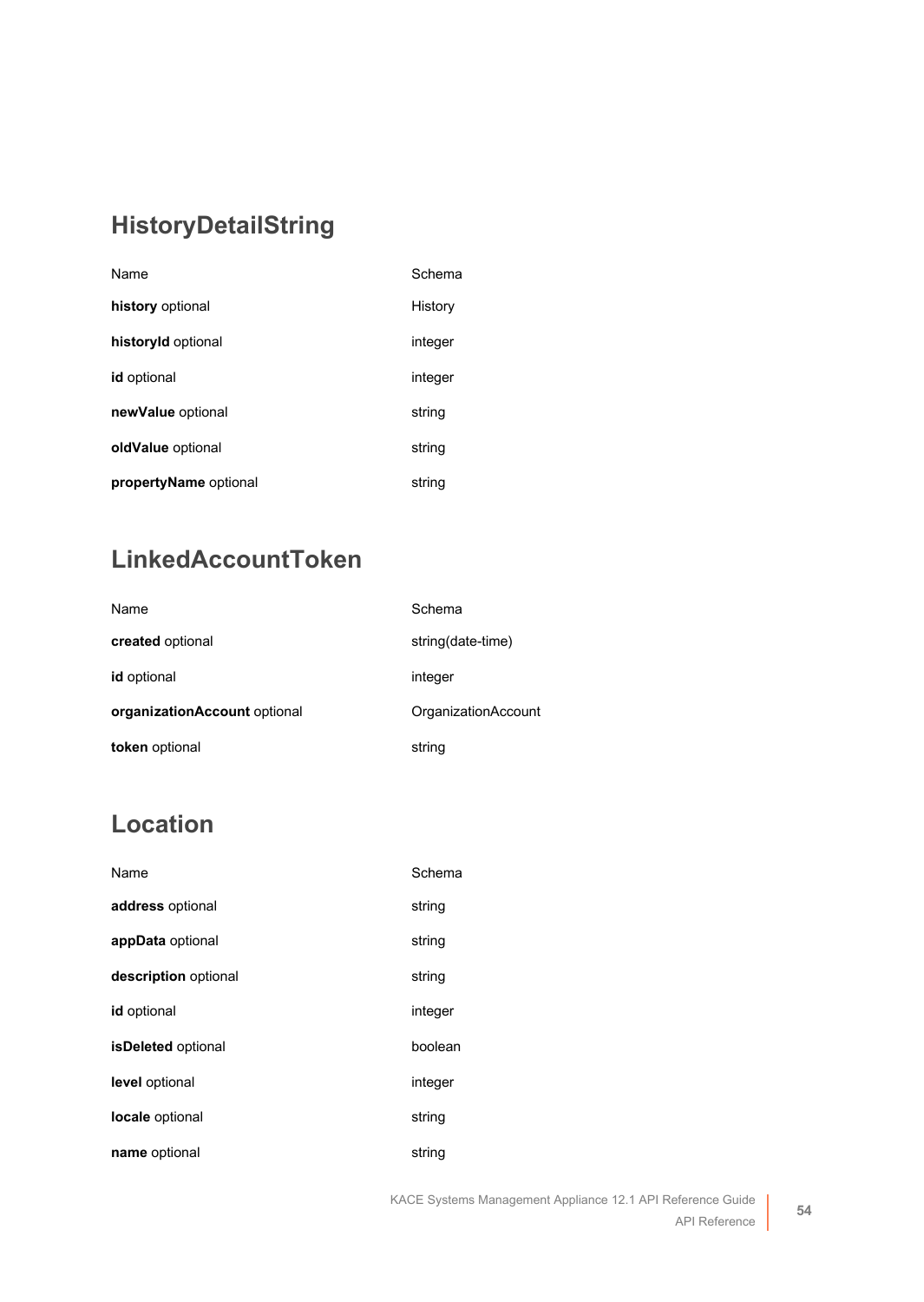| Name                    | Schema                     |
|-------------------------|----------------------------|
| organization optional   | Organization               |
| parent optional         | Location                   |
| path optional           | string                     |
| phoneNumber optional    | string                     |
| primaryContact optional | <b>OrganizationAccount</b> |
| webSite optional        | string                     |

## **Notification**

| Name                          | Schema            |
|-------------------------------|-------------------|
| accountId optional            | integer           |
| actionCode optional           | integer           |
| affectedIds optional          | string            |
| affectedResourceType optional | integer           |
| id optional                   | integer           |
| message optional              | string            |
| organizationId optional       | integer           |
| severityCode optional         | integer           |
| timestamp optional            | string(date-time) |

## **OrgAccountRegistry**

| Name                  | Schema              |
|-----------------------|---------------------|
| categoryName optional | string              |
| <b>id</b> optional    | integer             |
| key optional          | string              |
| orgAccount optional   | OrganizationAccount |
| value optional        | string              |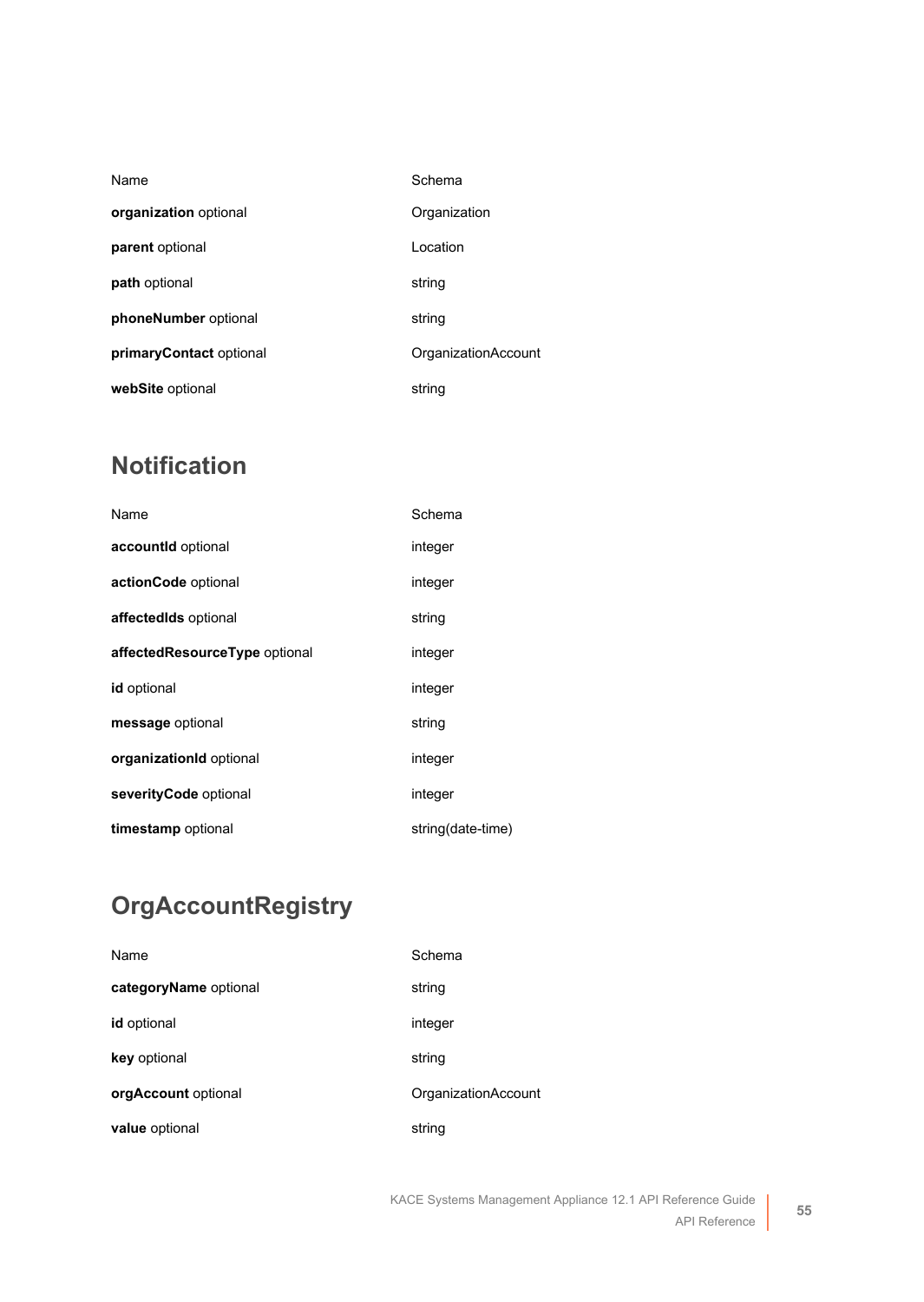## <span id="page-55-2"></span>**Organization**

| Name                             | Schema            |
|----------------------------------|-------------------|
| <b>id</b> optional               | integer           |
| <b>isDeleted</b> optional        | boolean           |
| <b>isEnabled</b> optional        | boolean           |
| <b>isSystem</b> optional         | boolean           |
| <b>locationAttrName</b> optional | string            |
| name optional                    | string            |
| primaryLocation optional         | Location          |
| syncLocations optional           | boolean           |
| timeZone optional                | string            |
| version optional                 | string(date-time) |

## <span id="page-55-0"></span>**OrganizationAccount**

| Name                    | Schema              |
|-------------------------|---------------------|
| account optional        | Account             |
| created optional        | string(date-time)   |
| id optional             | integer             |
| isEnabled optional      | boolean             |
| level optional          | integer             |
| location optional       | Location            |
| manager optional        | OrganizationAccount |
| path optional           | string              |
| <b>version</b> optional | string(date-time)   |

## <span id="page-55-1"></span>**Product**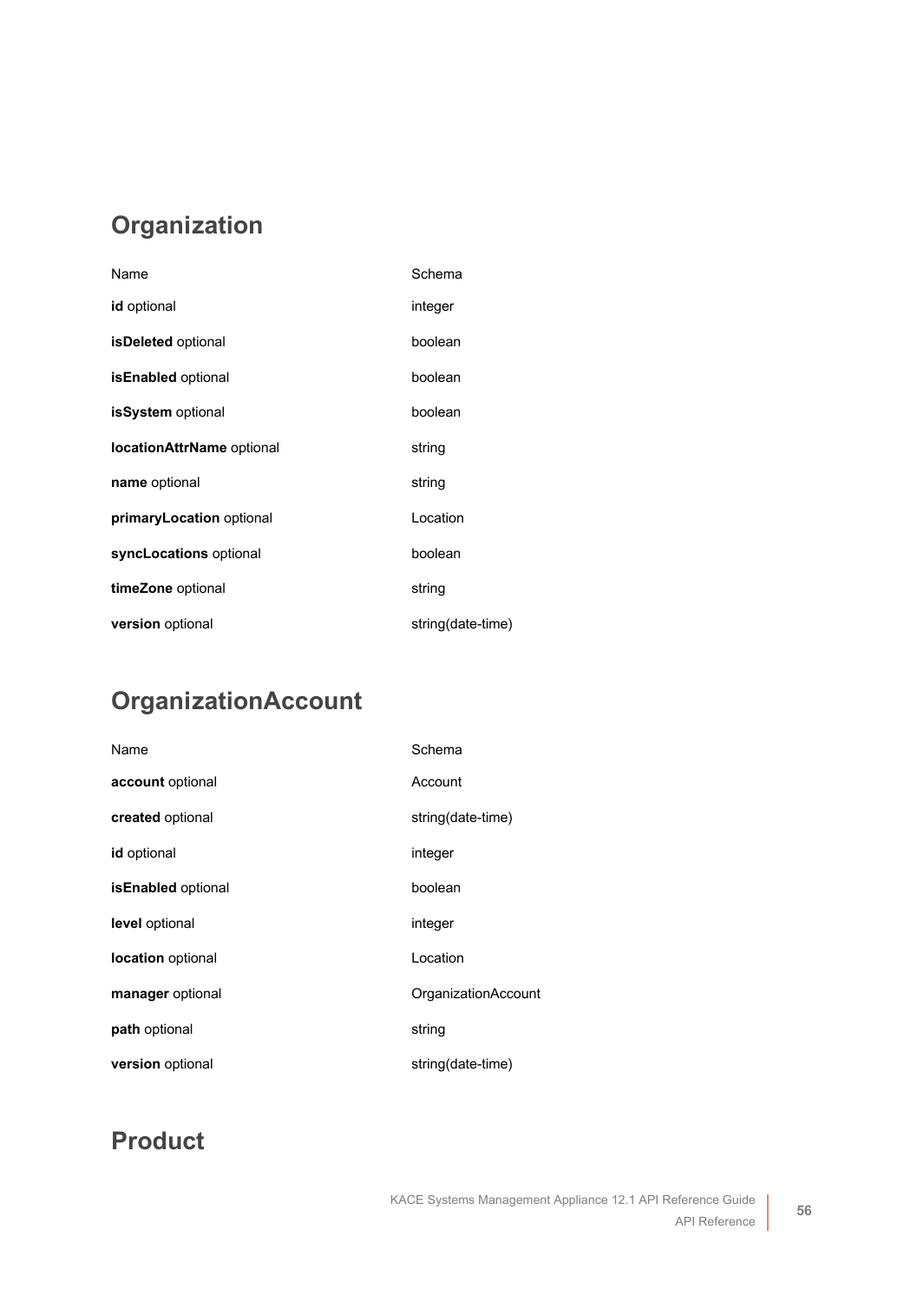| Name                        | Schema  |
|-----------------------------|---------|
| allowMultipleRoles optional | boolean |
| baseApiUrl optional         | string  |
| baseNavigationUrl optional  | string  |
| baseViewUrl optional        | string  |
| callbackUrl optional        | string  |
| configuration optional      | string  |
| description optional        | string  |
| fullName optional           | string  |
| id optional                 | string  |
| shortName optional          | string  |

## <span id="page-56-0"></span>**Role**

| Name                                 | Schema            |
|--------------------------------------|-------------------|
| created optional                     | string(date-time) |
| description optional                 | string            |
| id optional                          | integer           |
| isDefaultAdminRole optional          | boolean           |
| isDefaultApplianceAdminRole optional | boolean           |
| isDefaultUserRole optional           | boolean           |
| name optional                        | string            |
| organization optional                | Organization      |
| product optional                     | Product           |
| productRoleld optional               | string            |
| version optional                     | string(date-time) |

## **SystemSetting**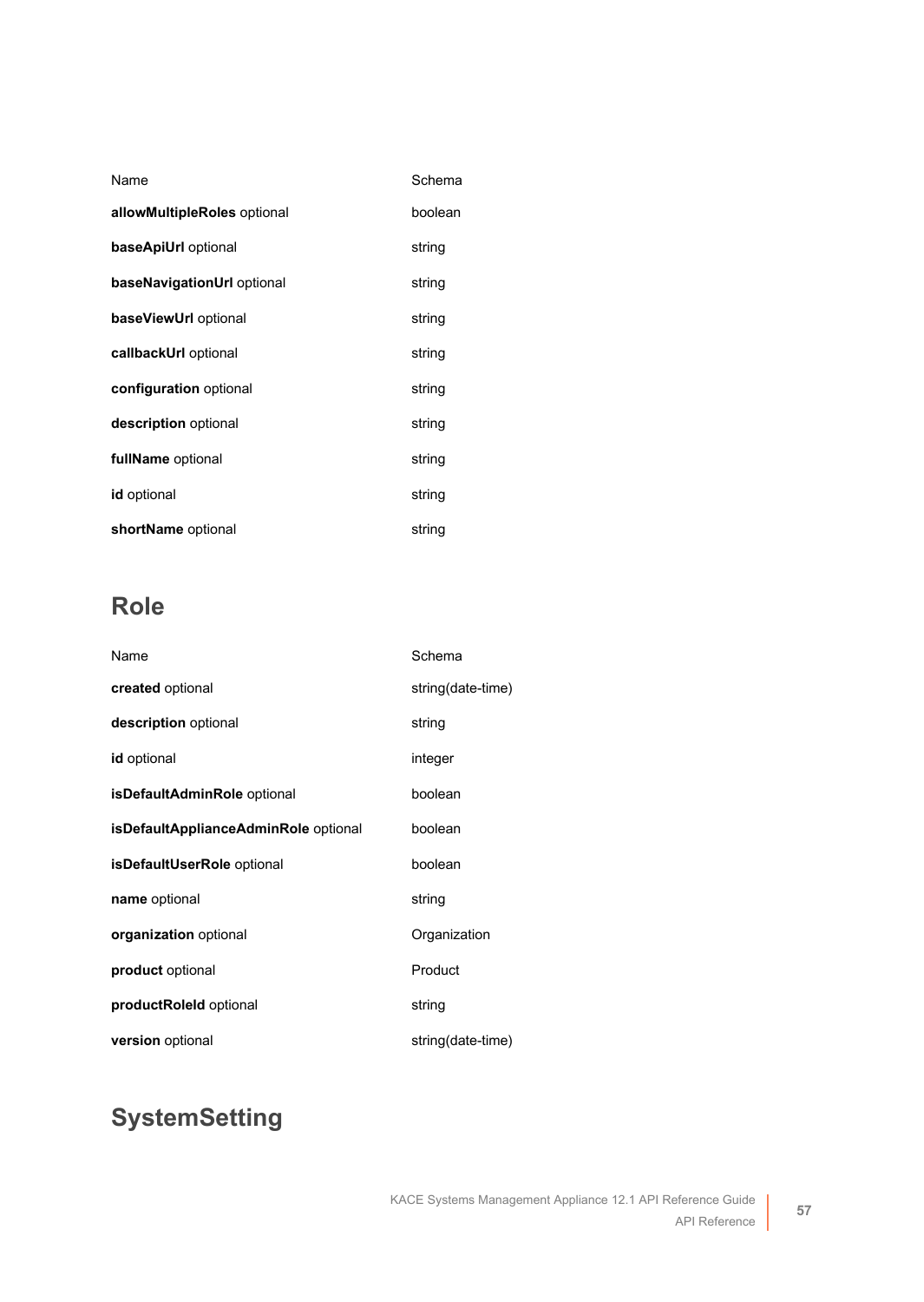Name Schema

**key** optional string

value optional string

KACE Systems Management Appliance 12.1 API Reference Guide API Reference

**58**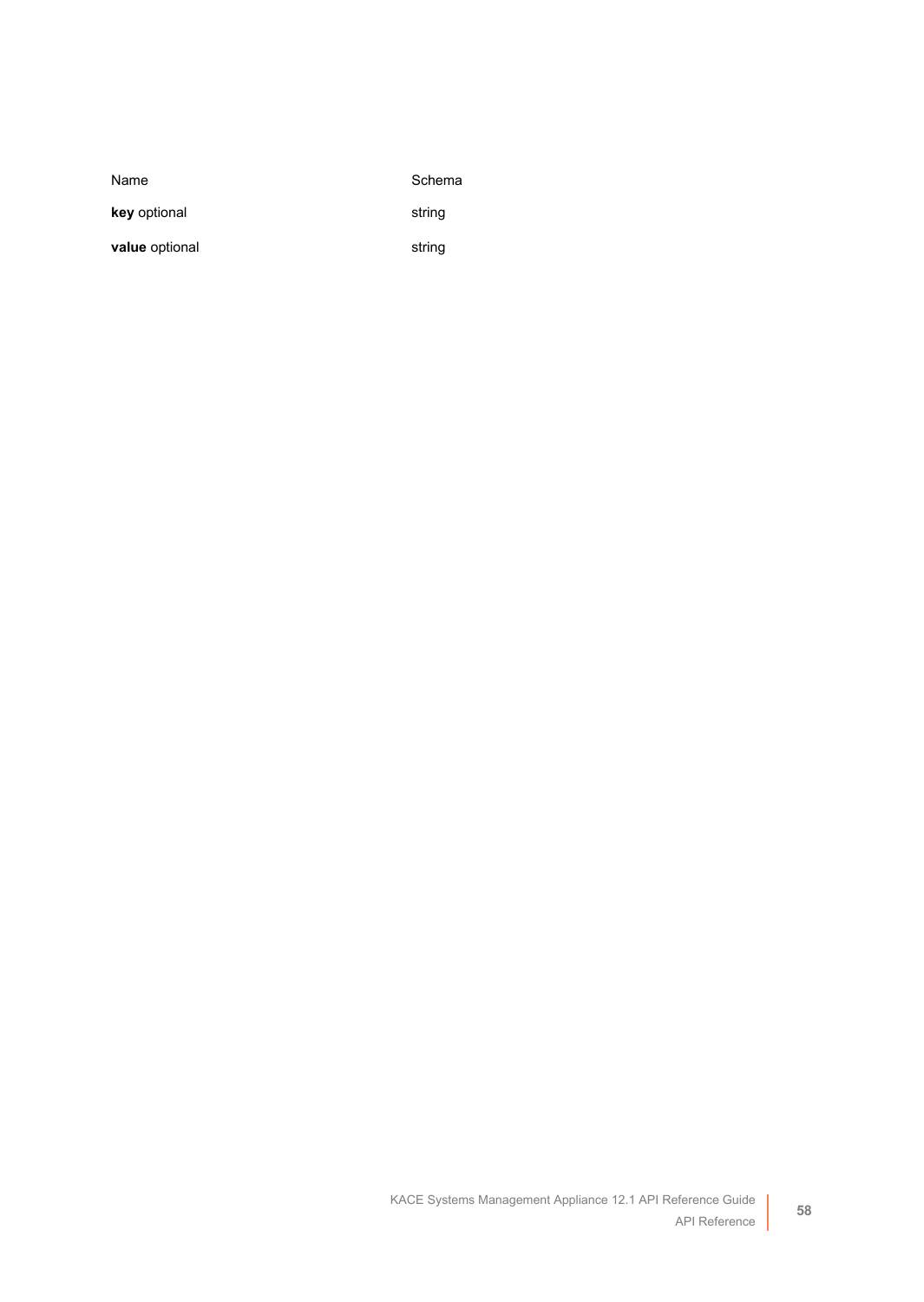# **Asset API Reference**

#### **KACE SMA Asset API Reference**

#### **Overview**

#### **Version information**

Version : 12.1

## **URI scheme**

BasePath : /api/asset

#### **Consumes**

• application/json

#### **Produces**

• application/json

#### **Paths**

## **GET /api/asset/archived\_devices/{id}**

## **Description**

Returns the archived asset associated with the id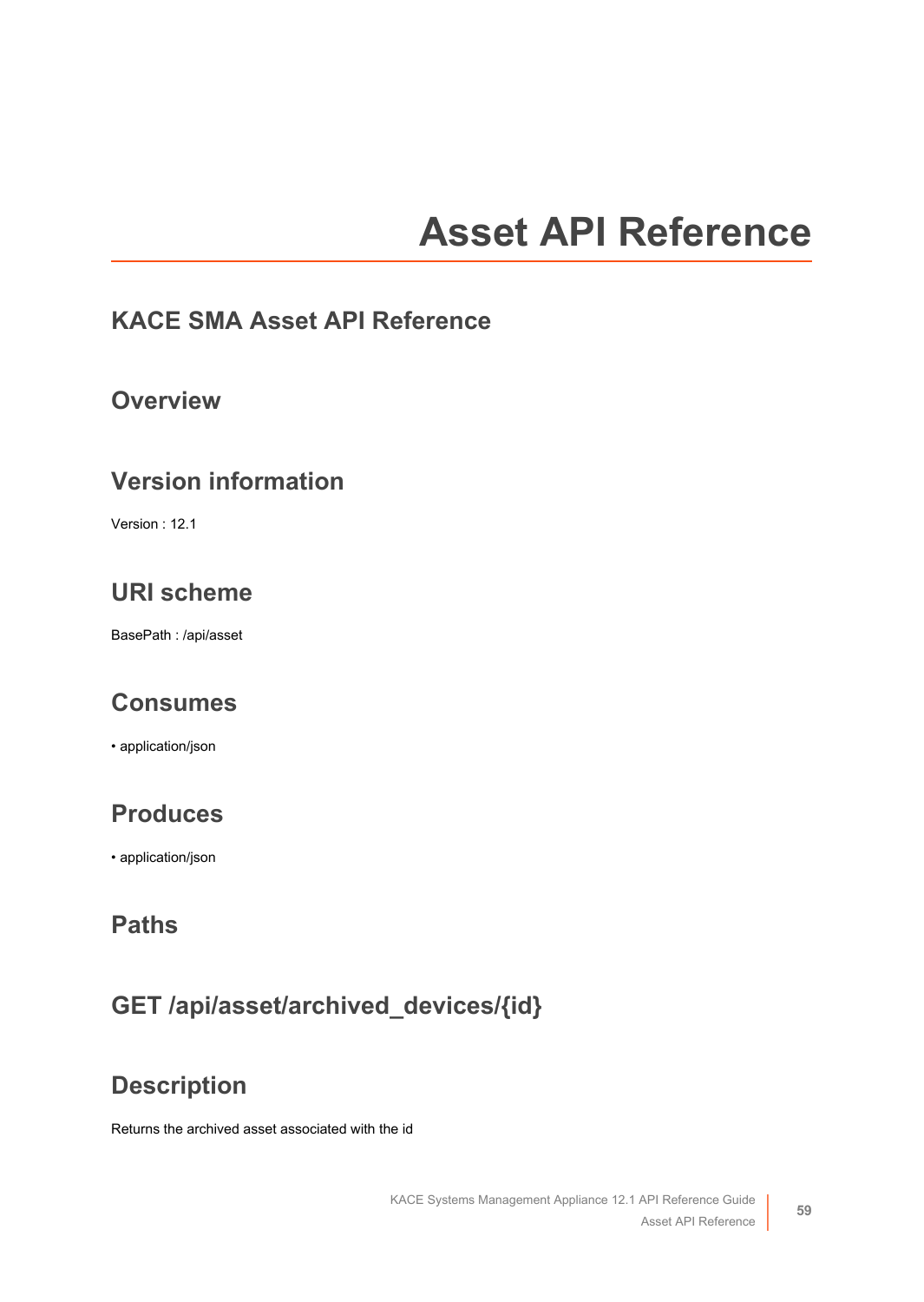#### **Parameters**

| Type  | Name                      | Schema  |
|-------|---------------------------|---------|
| Path  | id required               | integer |
| Query | shaping optional          | string  |
| Query | sorting optional          | string  |
| Query | use count optional        | string  |
| Query | use_count_only optional   | string  |
| Query | use pretty print optional | boolean |

#### **Responses**

| <b>HTTP Code</b> | Schema           |
|------------------|------------------|
| 200              | < string > array |

## **GET /api/asset/asset\_status**

## **Description**

Returns all barcodes

| Type  | Name               | Schema |
|-------|--------------------|--------|
| Query | filtering optional | string |
| Query | offset optional    | string |
| Query | paging optional    | string |
| Query | shaping optional   | string |
| Query | sorting optional   | string |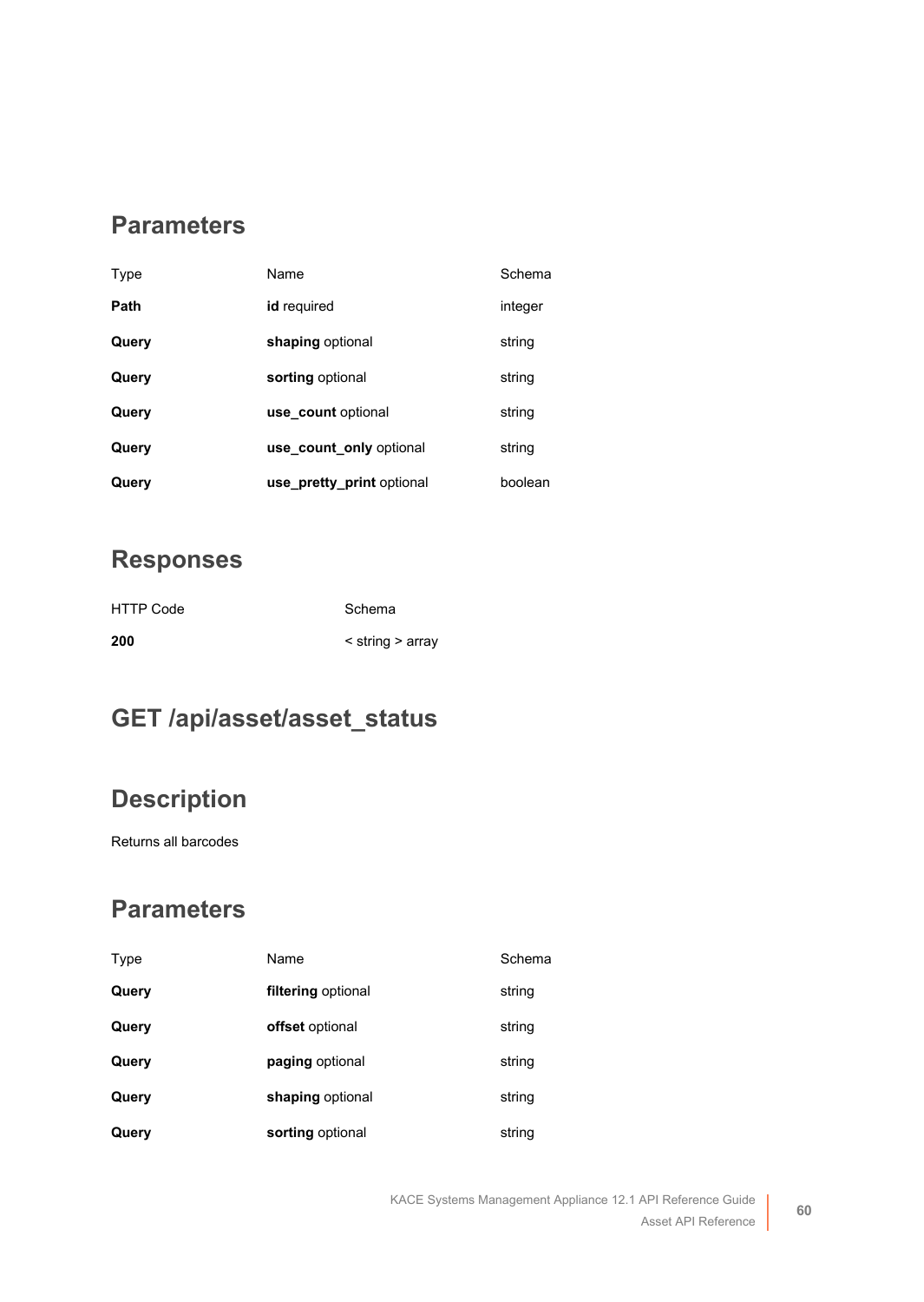| Type  | Name                      | Schema  |
|-------|---------------------------|---------|
| Query | use count optional        | string  |
| Query | use_count_only optional   | string  |
| Query | use pretty print optional | boolean |

| <b>HTTP Code</b> | Schema                   |
|------------------|--------------------------|
| 200              | $\le$ string $\ge$ array |

## **GET /api/asset/asset\_status/{id}**

## **Description**

Returns the barcode associated with the id

## **Parameters**

| Type  | Name                      | Schema  |
|-------|---------------------------|---------|
| Path  | id required               | integer |
| Query | shaping optional          | string  |
| Query | sorting optional          | string  |
| Query | use count optional        | string  |
| Query | use count only optional   | string  |
| Query | use_pretty_print optional | boolean |

#### **Responses**

| <b>HTTP Code</b> | Schema                   |
|------------------|--------------------------|
| 200              | $\le$ string $\ge$ array |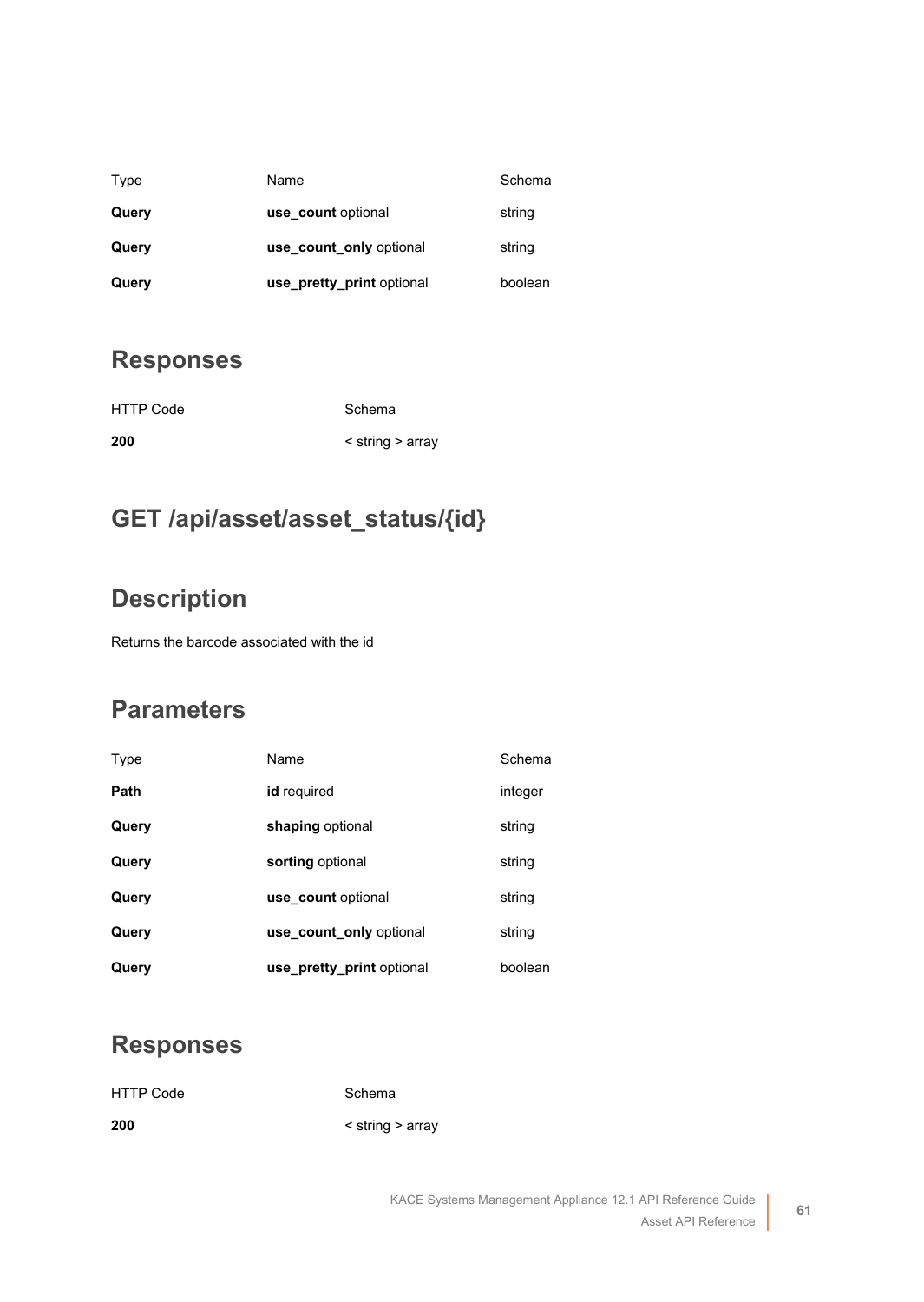## **POST /api/asset/assets**

## **Description**

Creates a new asset

#### **Parameters**

<span id="page-61-0"></span>

| Type                   | Name               |                 | Schema    |
|------------------------|--------------------|-----------------|-----------|
| <b>Body</b>            | assetData required |                 | assetData |
| assetData              |                    |                 |           |
| Name                   |                    | Schema          |           |
| <b>Assets optional</b> |                    | < asset > array |           |

#### **Responses**

| <b>HTTP Code</b> | Schema |
|------------------|--------|
| 200              | string |

## **GET /api/asset/assets**

## **Description**

Returns a list of all assets

| Type  | Name               | Schema |
|-------|--------------------|--------|
| Query | filtering optional | string |
| Query | offset optional    | string |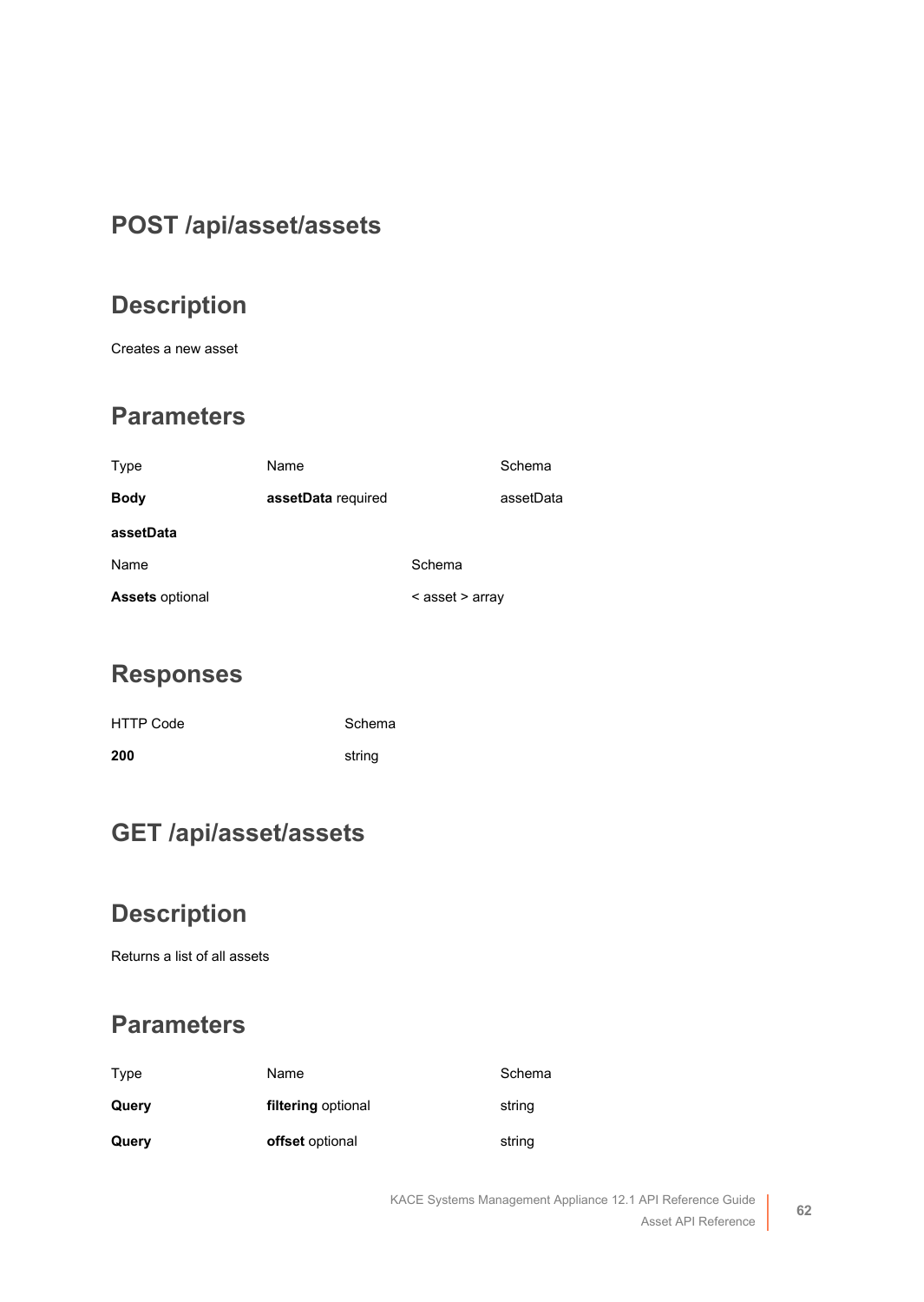| Type  | Name                      | Schema  |
|-------|---------------------------|---------|
| Query | paging optional           | string  |
| Query | shaping optional          | string  |
| Query | sorting optional          | string  |
| Query | use count optional        | string  |
| Query | use count only optional   | string  |
| Query | use_pretty_print optional | boolean |

| <b>HTTP Code</b> | Schema           |
|------------------|------------------|
| 200              | < object > array |

#### **GET /api/asset/assets/types**

#### **Description**

Returns a list of all asset types

#### **Responses**

HTTP Code Schema

## **GET /api/asset/assets/version**

**200** < object > array

## **Description**

Returns the version associated with this API endpoint.

**63**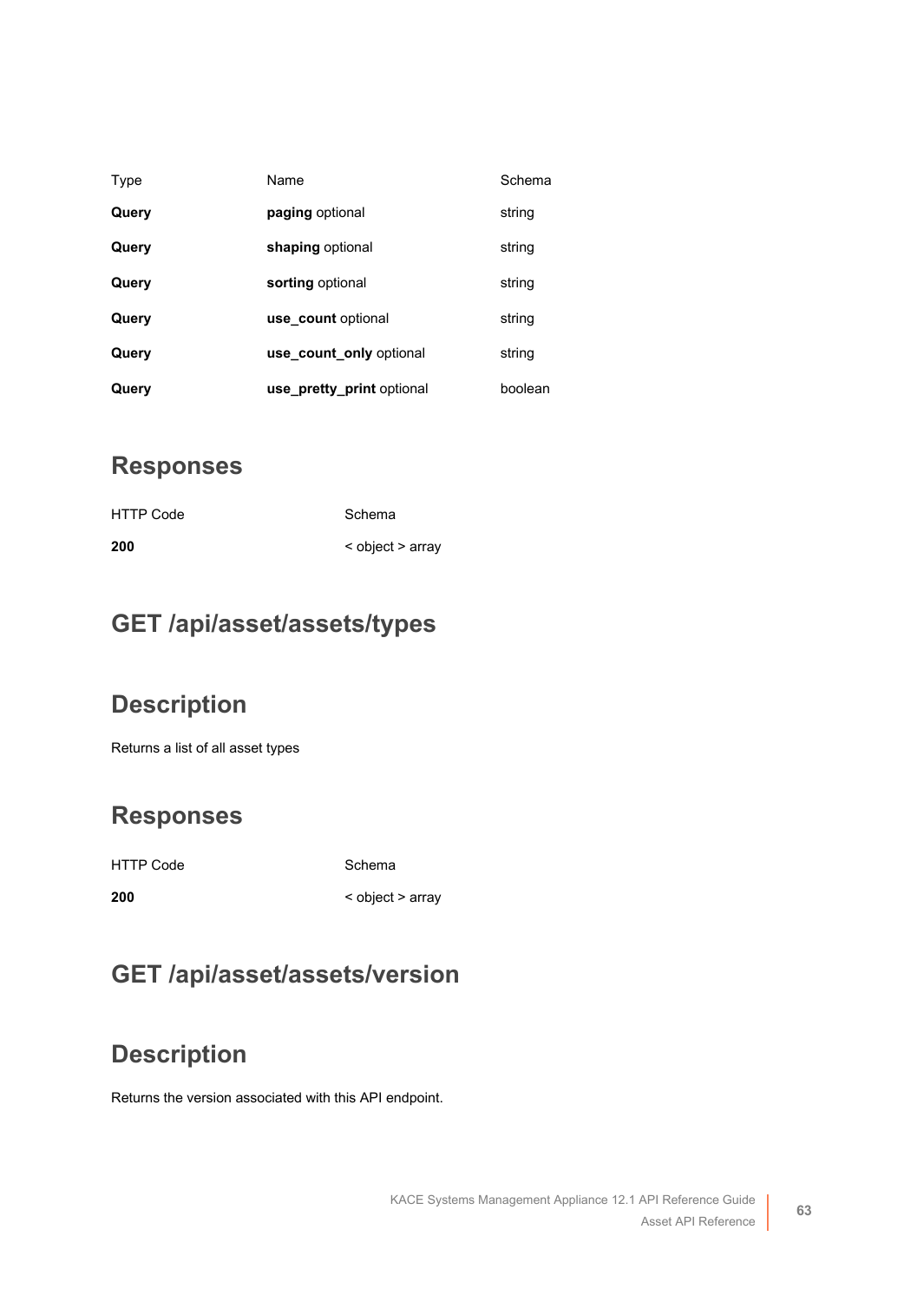HTTP Code Schema

**200** string

## **GET /api/asset/assets/{assetID}/attachment/{fieldName}**

#### **Description**

Returns an attachment

## **Parameters**

| Type | Name               | Schema  |
|------|--------------------|---------|
| Path | assetID required   | integer |
| Path | fieldName required | integer |

#### **Responses**

| <b>HTTP Code</b> | Schema         |
|------------------|----------------|
| 200              | string(binary) |

## **POST /api/asset/assets/{id}**

#### **Description**

Updates an asset

#### **Parameters**

**64**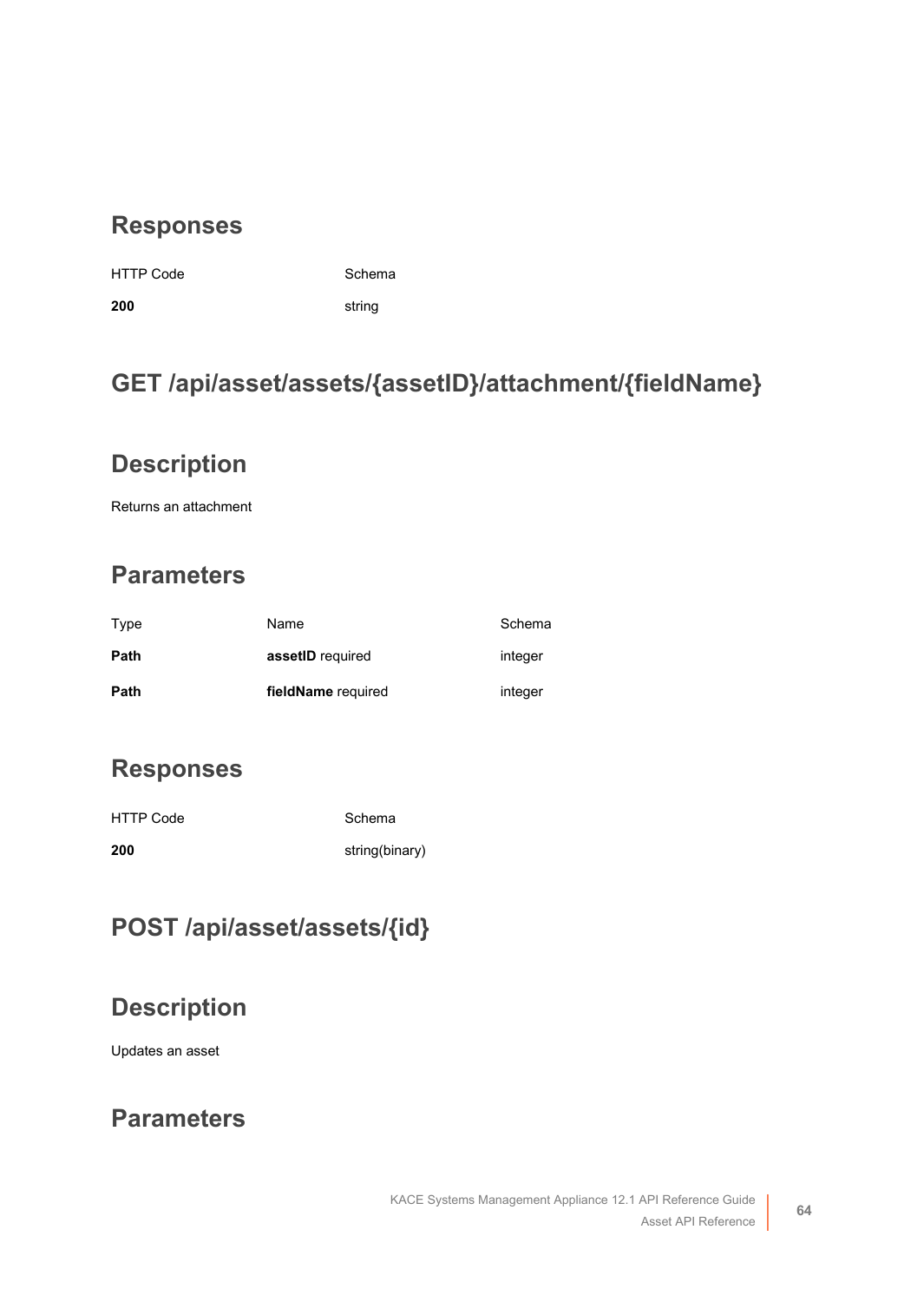<span id="page-64-0"></span>

| Type                   | Name               |                 | Schema    |
|------------------------|--------------------|-----------------|-----------|
| Path                   | id required        |                 | integer   |
| <b>Body</b>            | assetData required |                 | assetData |
| assetData              |                    |                 |           |
| Name                   |                    | Schema          |           |
| <b>Assets optional</b> |                    | < asset > array |           |

| <b>HTTP Code</b> | Schema |
|------------------|--------|
| 200              | string |

## **GET /api/asset/assets/{id}**

## **Description**

Returns the asset associated with the id

#### **Parameters**

| Type  | Name                      | Schema  |
|-------|---------------------------|---------|
| Path  | id required               | integer |
| Query | shaping optional          | string  |
| Query | sorting optional          | string  |
| Query | use count optional        | string  |
| Query | use count only optional   | string  |
| Query | use pretty print optional | boolean |

#### **Responses**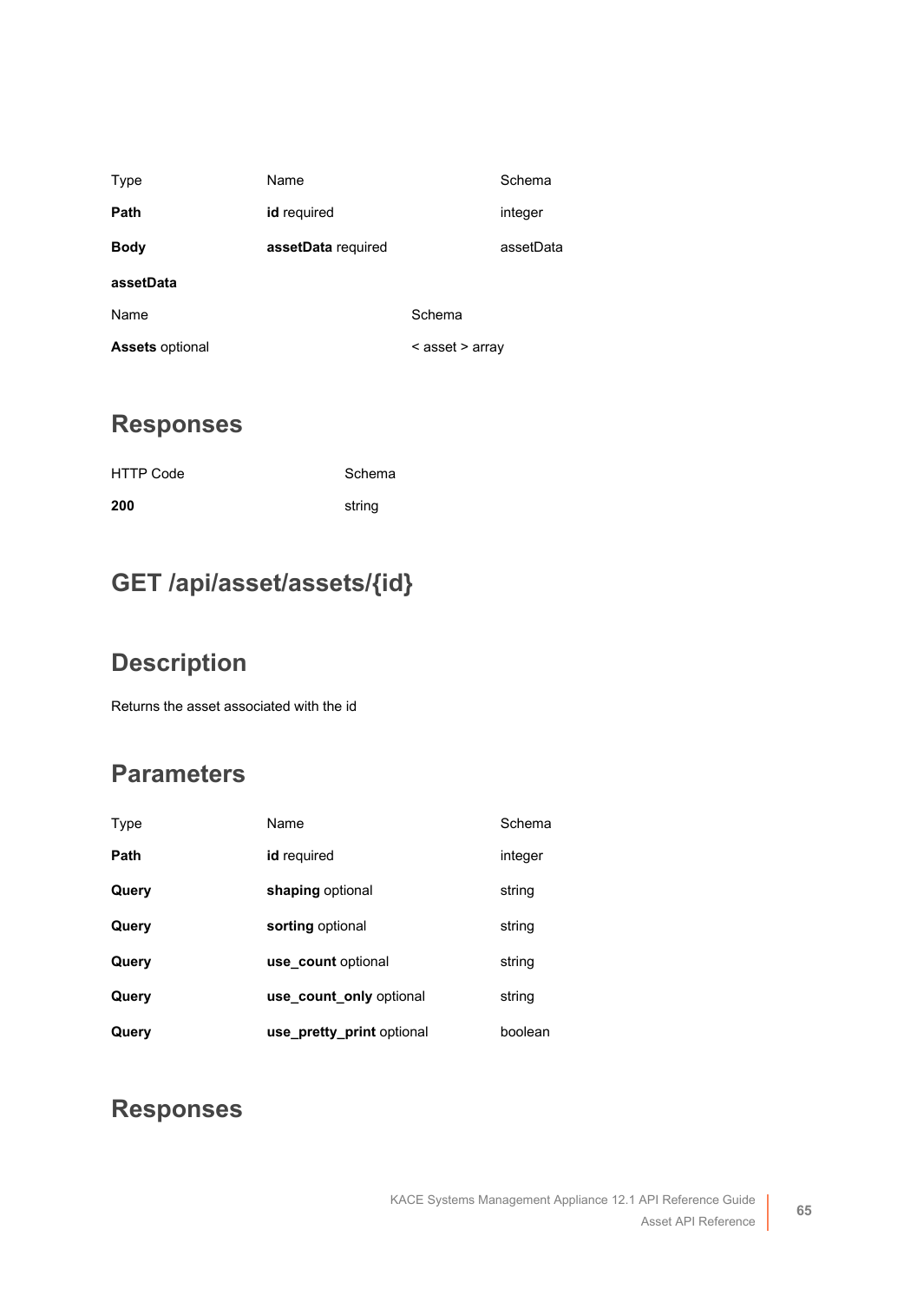|  | <b>HTTP Code</b> |
|--|------------------|
|  |                  |

Schema

**200** < string > array

## **PUT /api/asset/assets/{id}**

## **Description**

Updates an asset

#### **Parameters**

<span id="page-65-0"></span>

| Type                   | Name               |                 | Schema    |
|------------------------|--------------------|-----------------|-----------|
| Path                   | id required        |                 | integer   |
| <b>Body</b>            | assetData required |                 | assetData |
| assetData              |                    |                 |           |
| Name                   |                    | Schema          |           |
| <b>Assets optional</b> |                    | < asset > array |           |

#### **Responses**

| <b>HTTP Code</b> | Schema |
|------------------|--------|
| 200              | string |

## **DELETE /api/asset/assets/{id}**

## **Description**

Removes an asset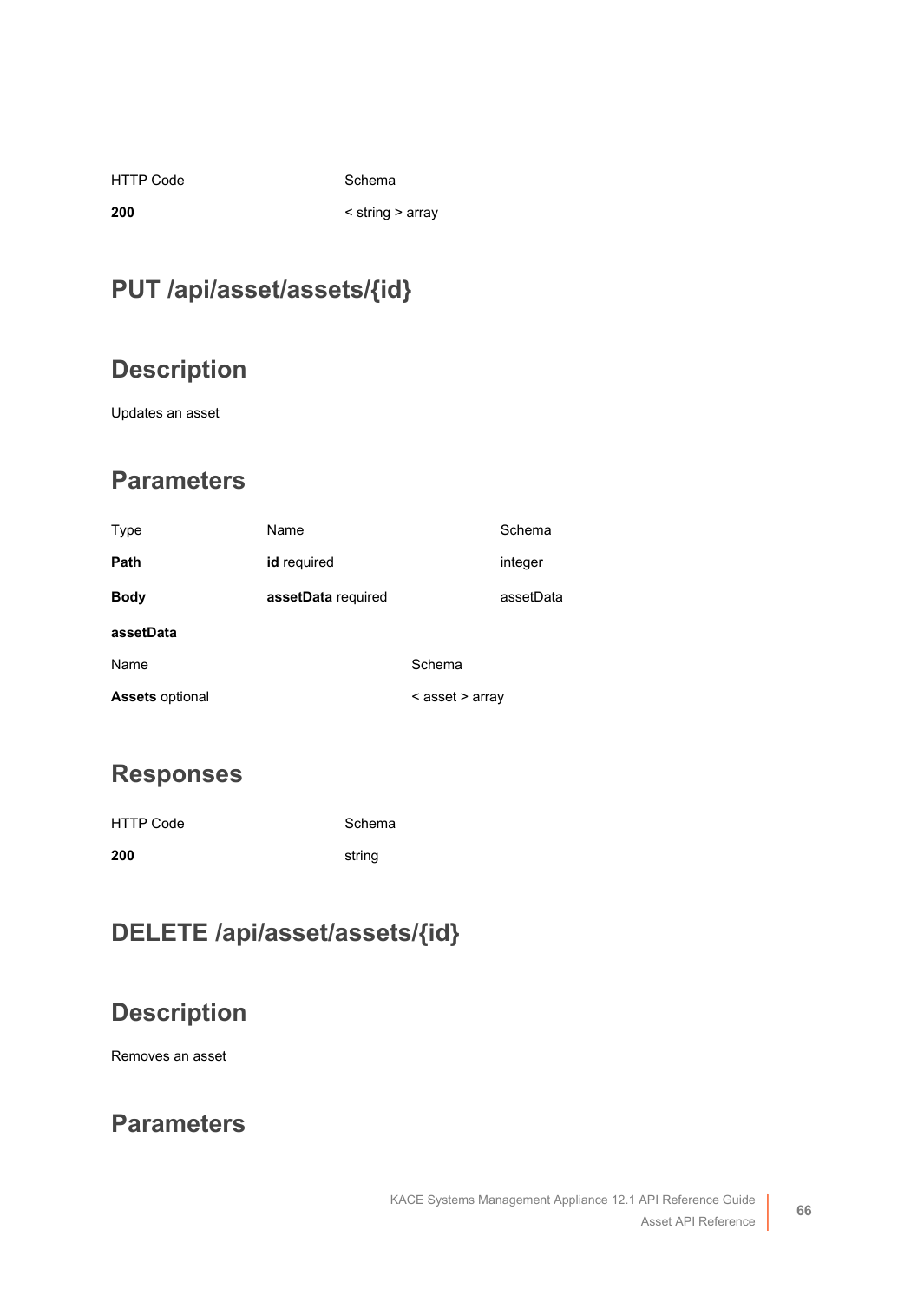| Type | Name               | Schema  |
|------|--------------------|---------|
| Path | <b>id</b> required | integer |

| HTTP Code | Schema |
|-----------|--------|
| 200       | string |

## **POST /api/asset/assets/{id}/archive**

#### **Parameters**

| Type | Name        | Schema  |
|------|-------------|---------|
| Path | id required | integer |

#### **Responses**

| HTTP Code | Schema |
|-----------|--------|
| 200       | string |

## **GET /api/asset/assets/{id}/barcodes**

## **Description**

Returns all barcodes associated with the specified asset.

| Type | Name        | Schema  |
|------|-------------|---------|
| Path | id required | integer |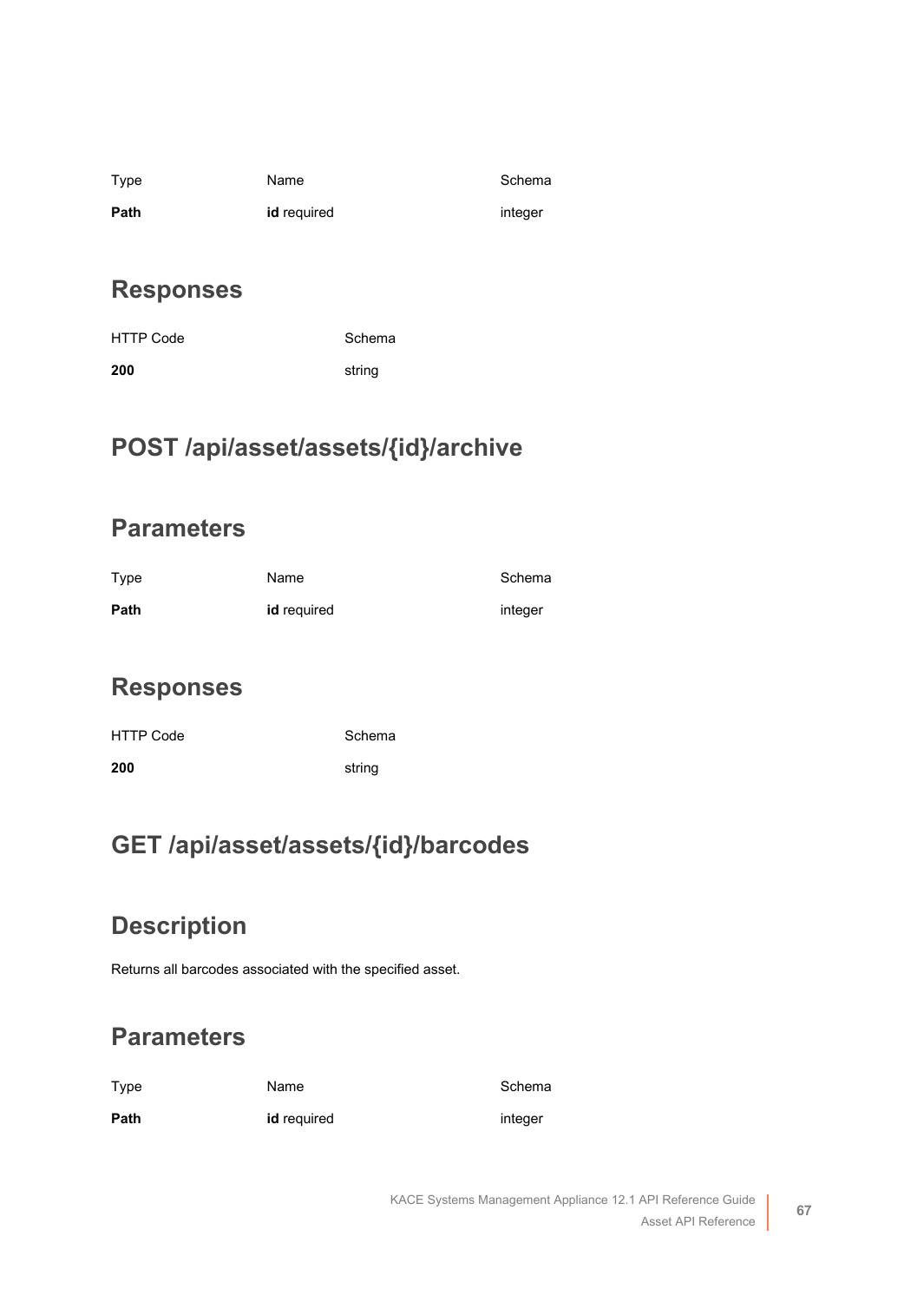HTTP Code Schema

**200** < object > array

## **POST /api/asset/assets/{id}/cancel\_archive**

#### **Parameters**

| Type | Name               | Schema  |
|------|--------------------|---------|
| Path | <b>id</b> required | integer |

#### **Responses**

| <b>HTTP Code</b> | Schema |
|------------------|--------|
| 200              | string |

## **POST /api/asset/barcodes**

## **Description**

Creates a new barcode

#### **Parameters**

<span id="page-67-0"></span>

| Type                     | Name                 |                   | Schema      |
|--------------------------|----------------------|-------------------|-------------|
| <b>Body</b>              | barcodeData required |                   | barcodeData |
| barcodeData              |                      |                   |             |
| Name                     |                      | Schema            |             |
| <b>Barcodes optional</b> |                      | < barcode > array |             |

**68**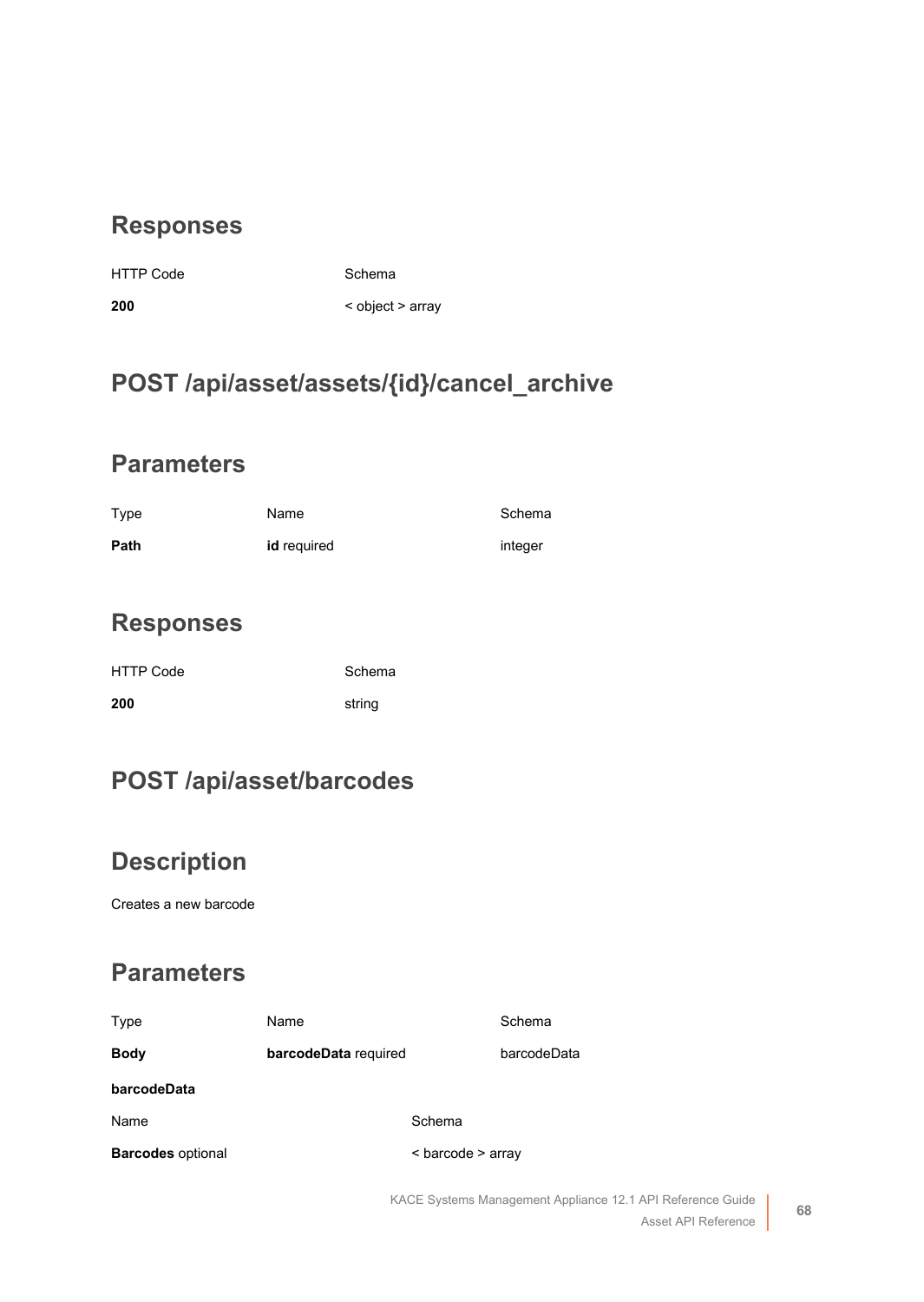| <b>HTTP Code</b> | Scher  |
|------------------|--------|
| 200              | string |

de Schema

## **GET /api/asset/barcodes**

#### **Description**

Returns all barcodes

## **Parameters**

| Type  | Name                      | Schema  |
|-------|---------------------------|---------|
| Query | filtering optional        | string  |
| Query | offset optional           | string  |
| Query | paging optional           | string  |
| Query | shaping optional          | string  |
| Query | sorting optional          | string  |
| Query | use count optional        | string  |
| Query | use count only optional   | string  |
| Query | use_pretty_print optional | boolean |

#### **Responses**

| <b>HTTP Code</b> | Schema                 |
|------------------|------------------------|
| 200              | $\le$ string $>$ array |

## **GET /api/asset/barcodes/version**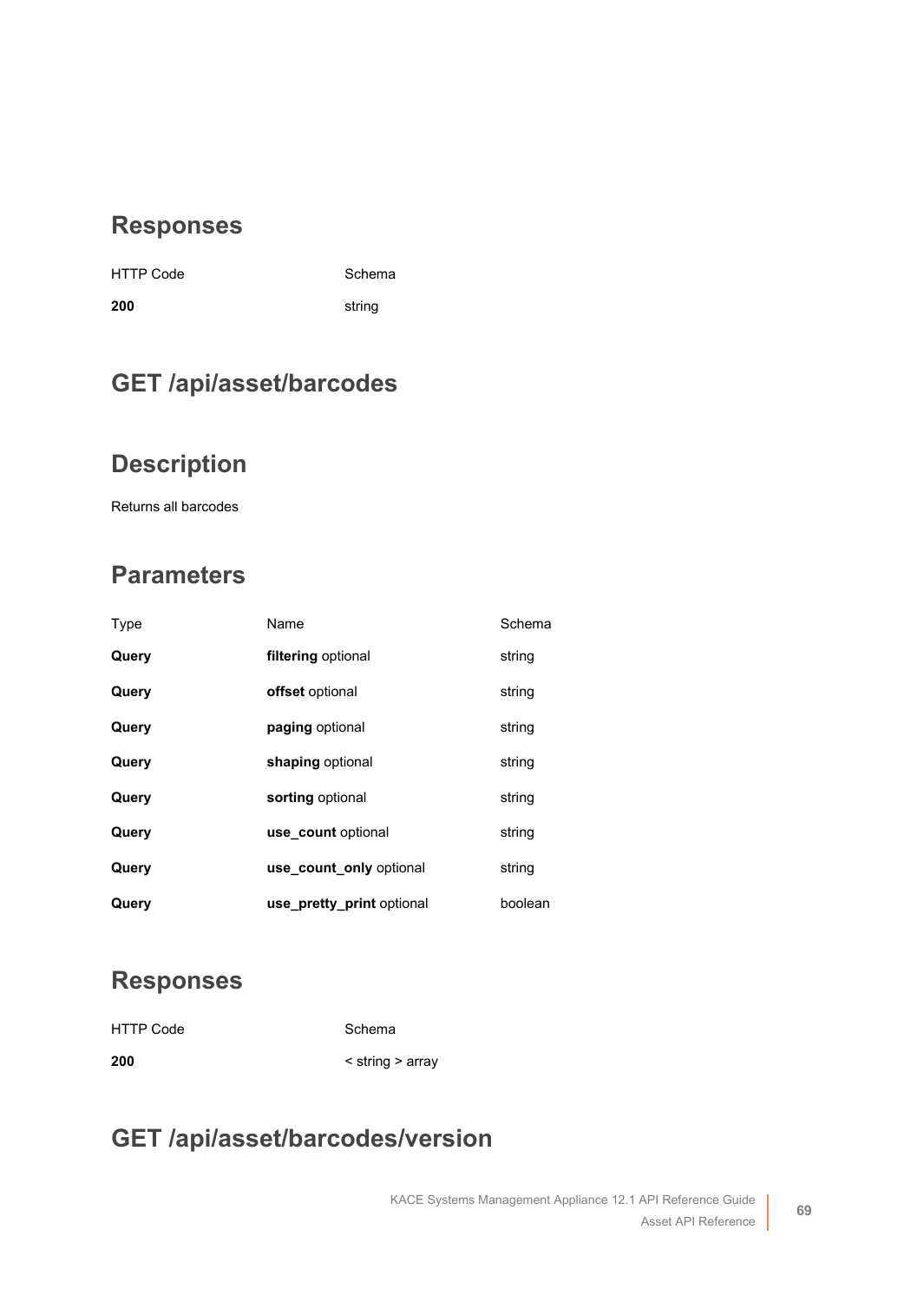## **Description**

Returns the version associated with this API endpoint.

## **Responses**

| <b>HTTP Code</b> | Schema |
|------------------|--------|
| 200              | string |

## **GET /api/asset/barcodes/{id}**

#### **Description**

Returns the barcode associated with the id

#### **Parameters**

| Type  | Name                      | Schema  |
|-------|---------------------------|---------|
| Path  | id required               | integer |
| Query | shaping optional          | string  |
| Query | sorting optional          | string  |
| Query | use count optional        | string  |
| Query | use count only optional   | string  |
| Query | use pretty print optional | boolean |

#### **Responses**

| HTTP Code | Schema                   |
|-----------|--------------------------|
| 200       | $\le$ string $\ge$ array |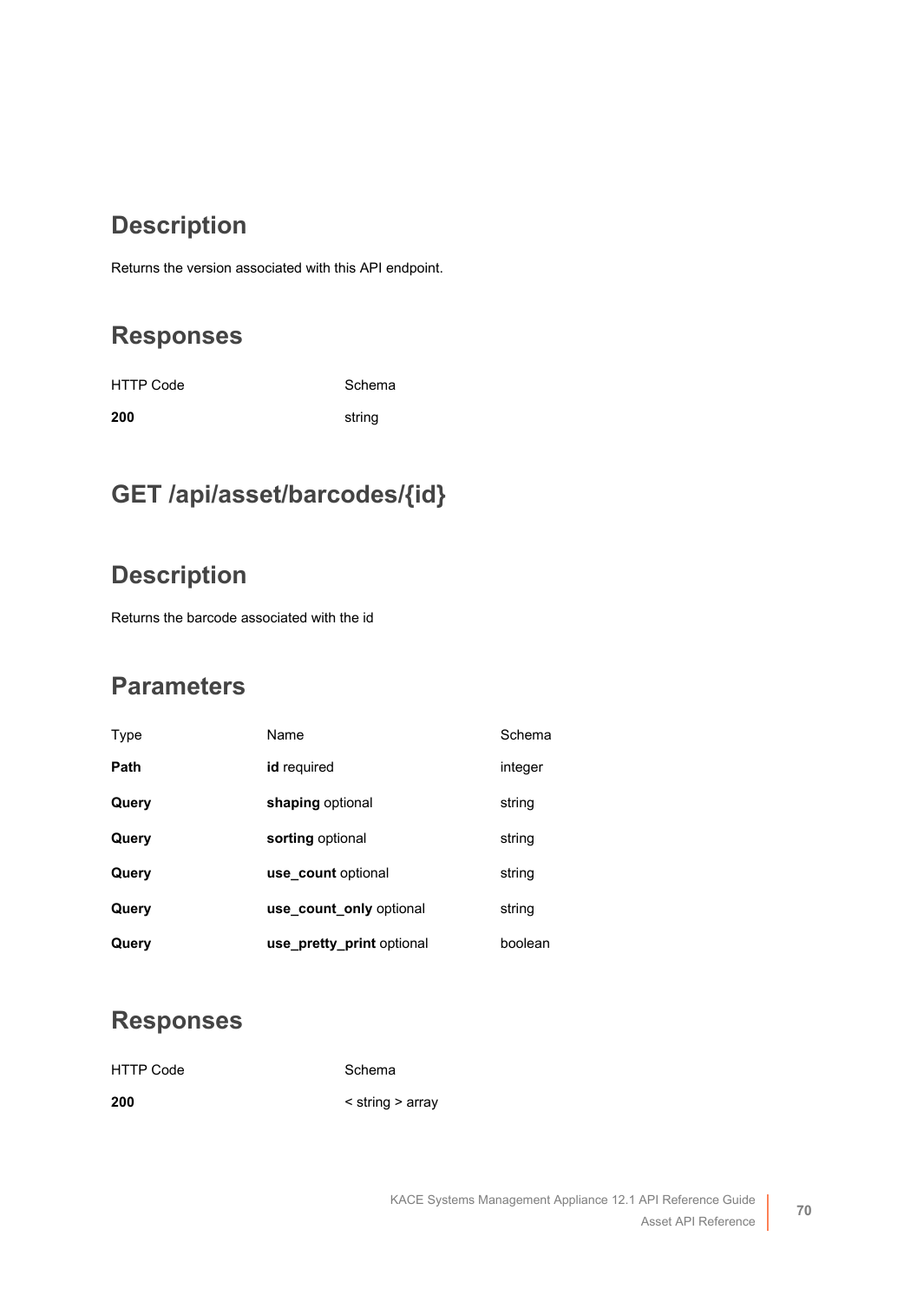## **PUT /api/asset/barcodes/{id}**

## **Description**

Updates the selected barcode

#### **Parameters**

<span id="page-70-0"></span>

| Type                     | Name                        |                   | Schema      |
|--------------------------|-----------------------------|-------------------|-------------|
| Path                     | id required                 |                   | integer     |
| <b>Body</b>              | <b>barcodeData</b> required |                   | barcodeData |
| barcodeData              |                             |                   |             |
| Name                     |                             | Schema            |             |
| <b>Barcodes optional</b> |                             | < barcode > array |             |

#### **Responses**

| <b>HTTP Code</b> | Schema |
|------------------|--------|
| 200              | string |

#### **DELETE /api/asset/barcodes/{id}**

## **Description**

Removes the selected barcode

| Type | Name               | Schema  |
|------|--------------------|---------|
| Path | <b>id</b> required | integer |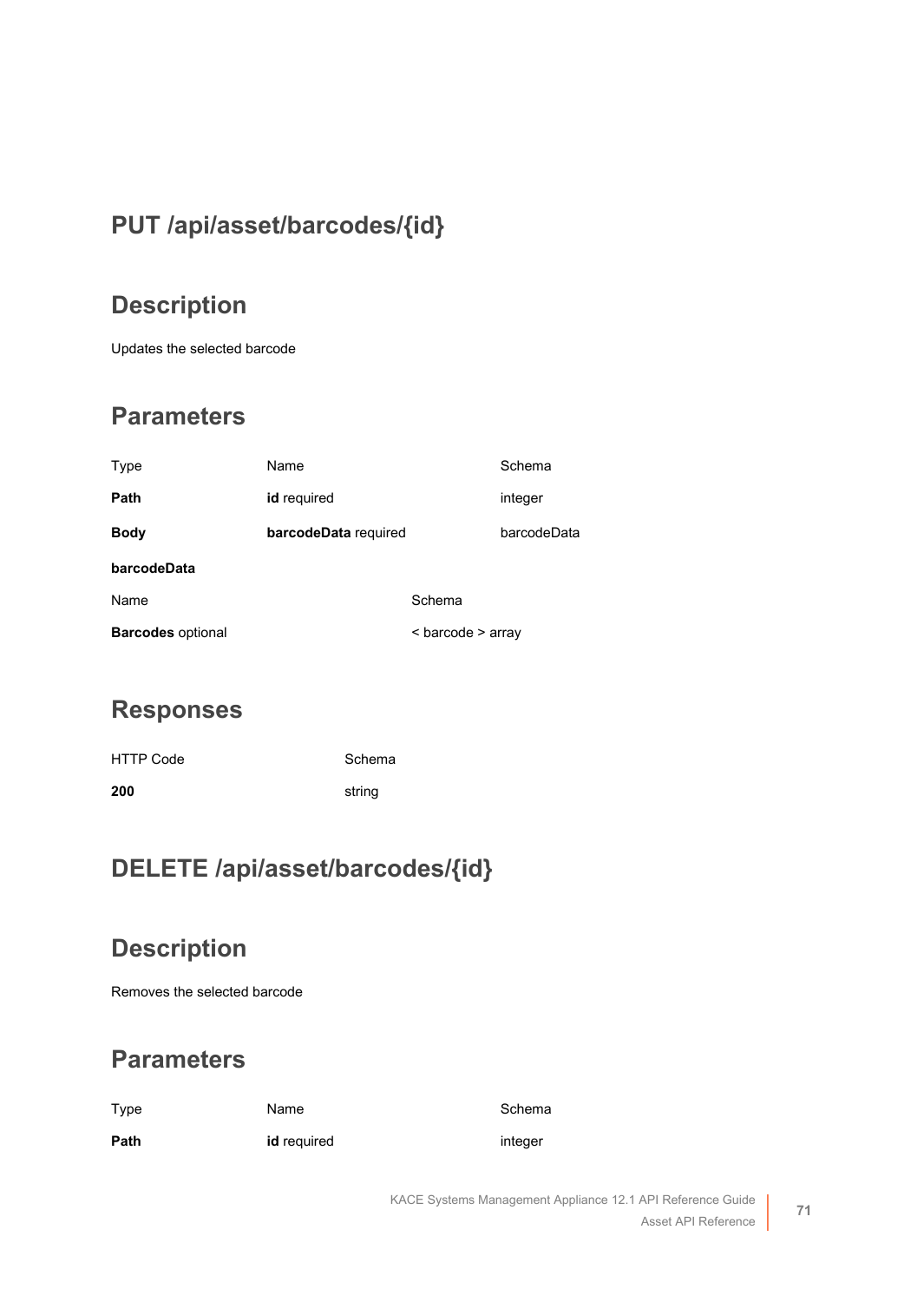de **Schema** 

**200** string

## **GET api/asset/archived\_devices/version**

#### **Description**

Returns the version associated with this API endpoint.

## **Responses**

| <b>HTTP Code</b> | Schema |
|------------------|--------|
| 200              | string |

## **Definitions**

## **archive\_asset\_device**

| Name               | Schema  |
|--------------------|---------|
| asset id optional  | integer |
| <b>id</b> optional | integer |
| name optional      | string  |

#### <span id="page-71-0"></span>**asset**

| Name                    | Schema |
|-------------------------|--------|
| archive optional        | string |
| archive reason optional | string |

**72**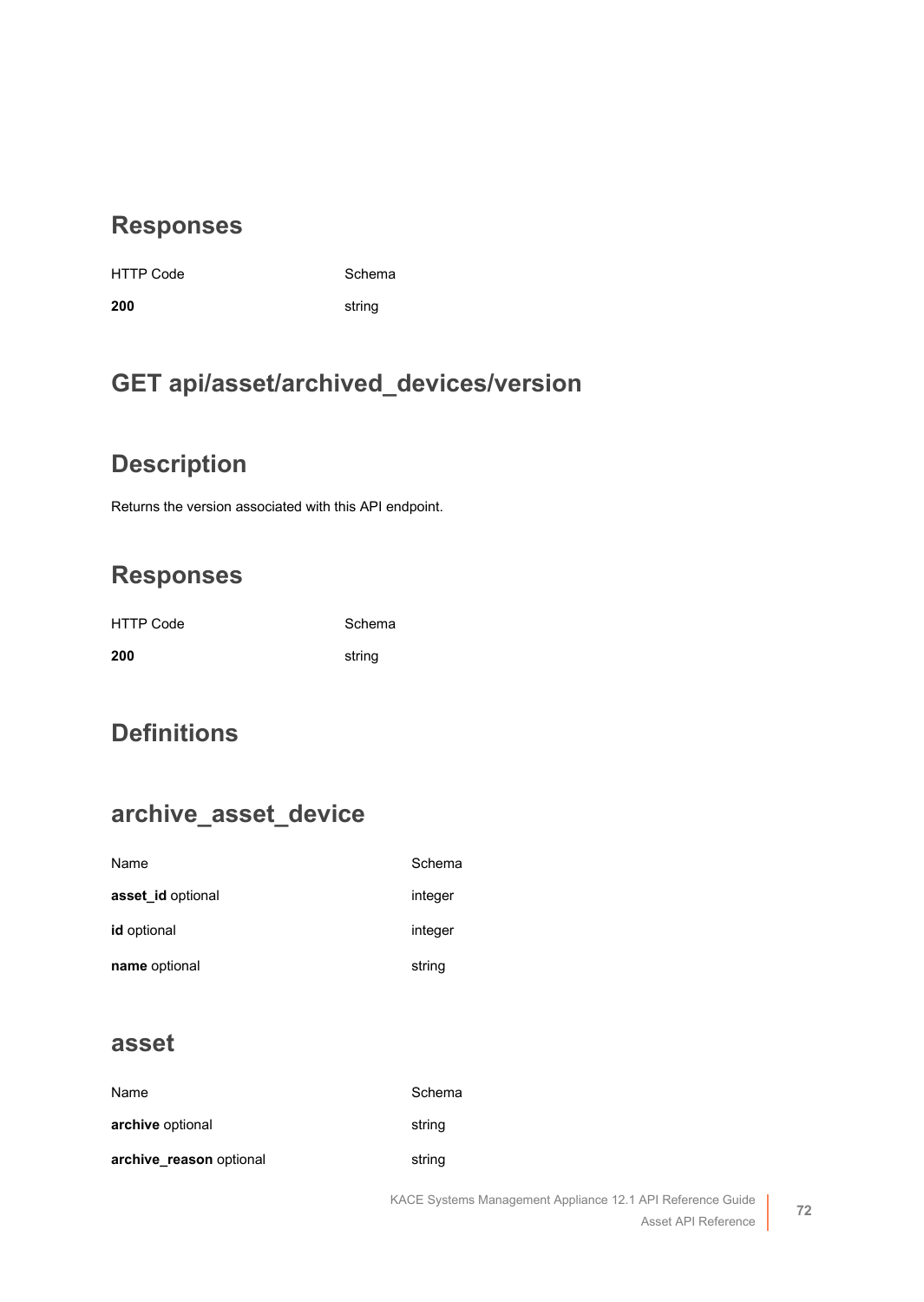| Name                     | Schema  |
|--------------------------|---------|
| asset class id optional  | integer |
| asset data id optional   | integer |
| asset_status_id optional | integer |
| asset_type_id optional   | integer |
| <b>id</b> optional       | integer |
| location_id optional     | integer |
| mapped_id optional       | integer |
| name optional            | string  |
| owner id optional        | integer |

# **asset\_status**

| Name                 | Schema  |
|----------------------|---------|
| description optional | string  |
| <b>id</b> optional   | integer |
| is_system optional   | integer |
| name optional        | string  |

# **barcode**

| Name                                   | Description                                                                                                  | Schema  |
|----------------------------------------|--------------------------------------------------------------------------------------------------------------|---------|
|                                        | asset_id required Only valid when creating new barcode. Required, used to associate<br>with a specific asset | integer |
| barcode data<br>required               |                                                                                                              | string  |
| barcode format<br>required             |                                                                                                              | string  |
| barcode name<br>required               |                                                                                                              | string  |
| first scanned geolocation<br>read-only |                                                                                                              | string  |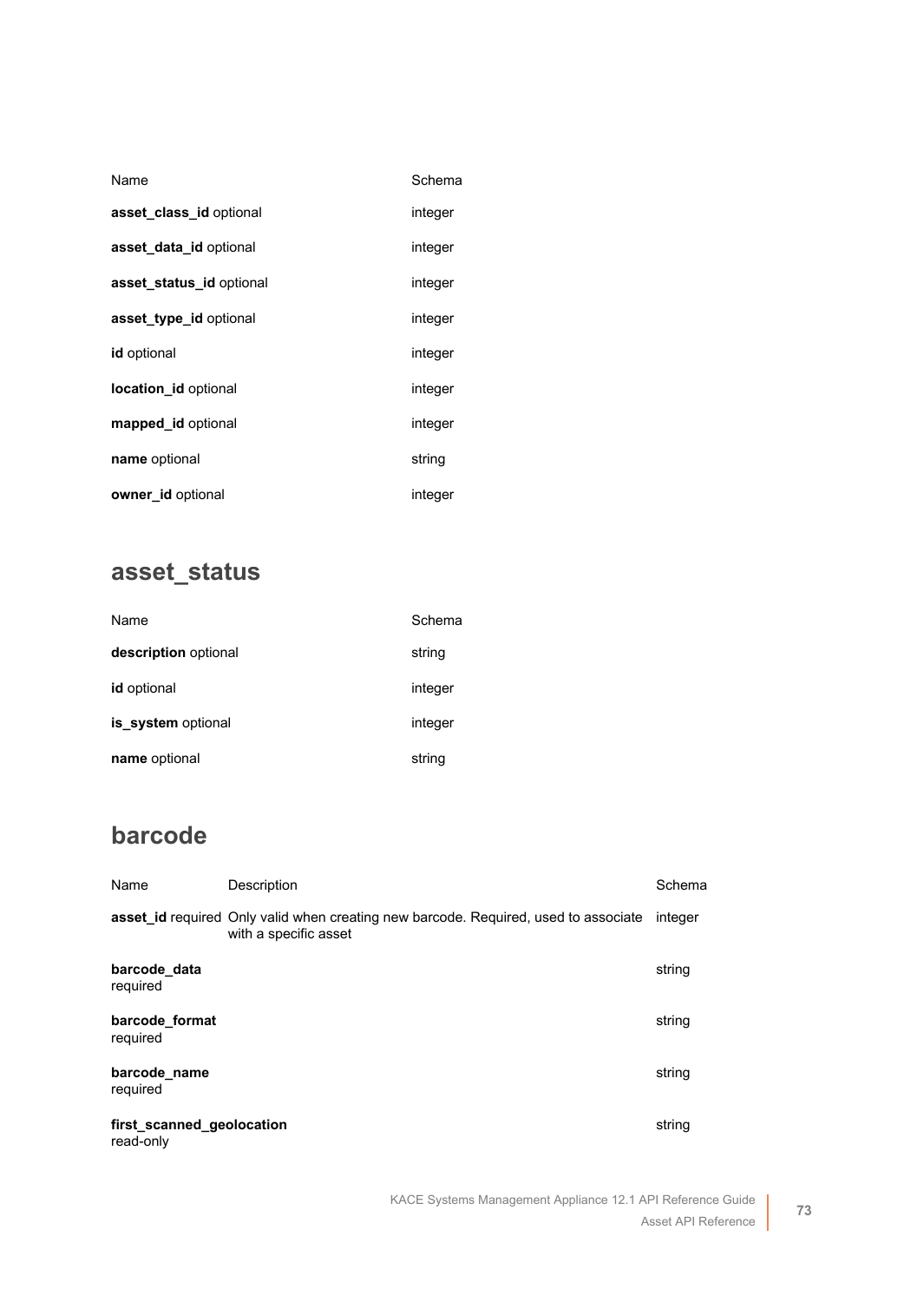| Name                                  | Description                                                       | Schema  |
|---------------------------------------|-------------------------------------------------------------------|---------|
| first scanned method<br>read-only     |                                                                   | string  |
| first scanned user<br>read-only       |                                                                   | string  |
| id optional                           |                                                                   | integer |
| last scanned geolocation<br>read-only |                                                                   | string  |
| last scanned method<br>read-only      |                                                                   | string  |
| last_scanned_user<br>read-only        |                                                                   | string  |
| required                              | scanned_geolocation condets of scan. Can be UNKNOWN               | string  |
| required                              | scanned_method Scanned method - can be MANUAL, SCANNED or UNKNOWN | string  |

# **machine**

| Name                              | Schema |
|-----------------------------------|--------|
| asset tag optional                | string |
| bios_description optional         | string |
| bios_identification_code optional | string |
| bios_manufacturer optional        | string |
| bios_name optional                | string |
| bios_serial_number optional       | string |
| bios version optional             | string |
| cdrom_devices optional            | string |
| chassis type optional             | string |
| client_version optional           | string |
| cpu_name optional                 | string |
| cs_domain optional                | string |
| cs_manufacturer optional          | string |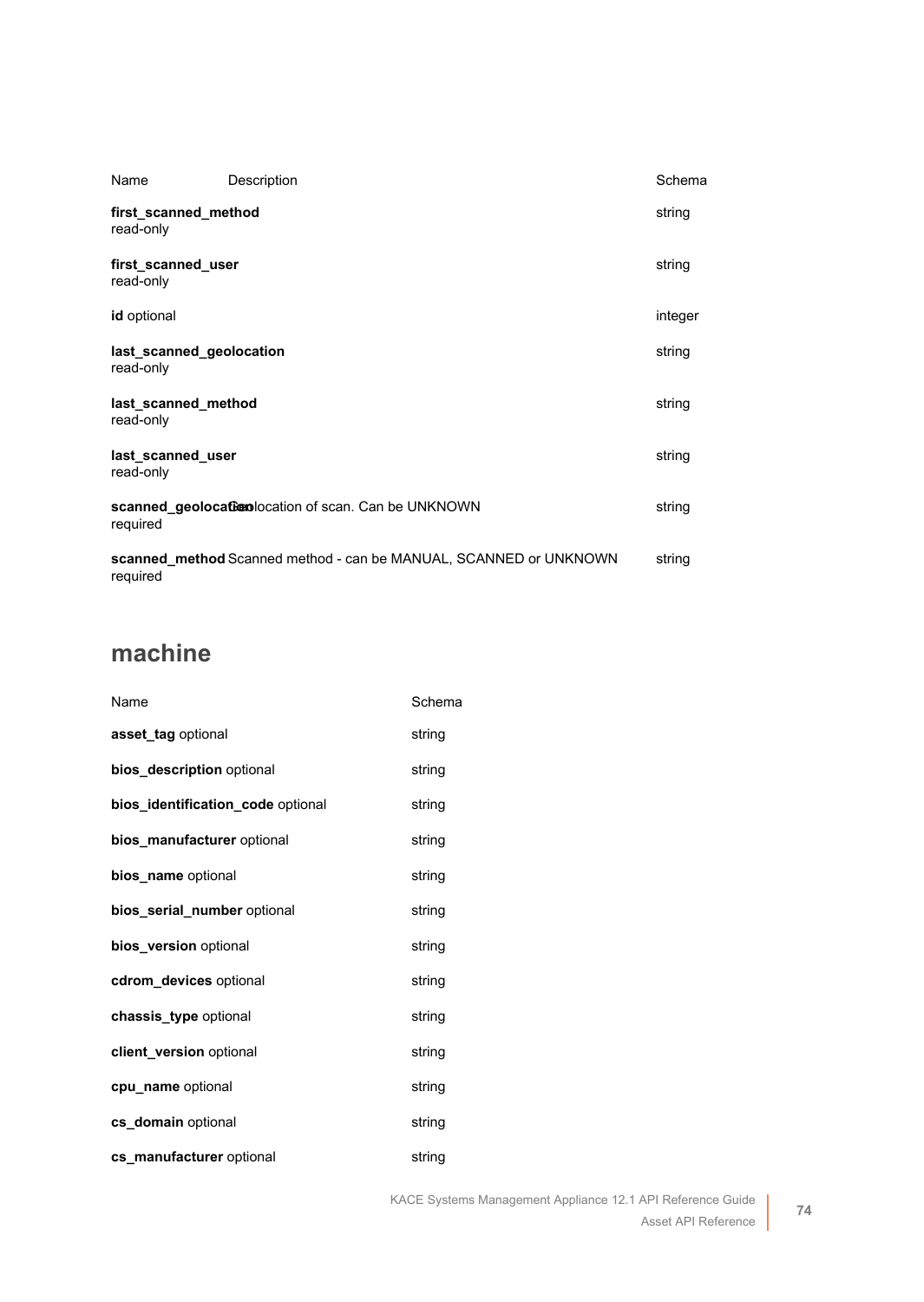| Name                                 | Schema  |
|--------------------------------------|---------|
| cs_model optional                    | string  |
| csp_id_number optional               | string  |
| custom_field_value0 optional         | string  |
| custom_field_value1 optional         | string  |
| custom_field_value2 optional         | string  |
| custom_field_value3 optional         | string  |
| custom_field_value4 optional         | string  |
| custom_field_value5 optional         | string  |
| domain optional                      | string  |
| dot_net_versions optional            | string  |
| edge_version optional                | string  |
| force_inventory optional             | integer |
| gateway_ip optional                  | string  |
| gateway_ipv6 optional                | string  |
| id optional                          | integer |
| ie_version optional                  | string  |
| ip optional                          | string  |
| ipv6 optional                        | string  |
| kpatch_language_id optional          | string  |
| kuid optional                        | string  |
| last_reboot optional                 | string  |
| last_shutdown optional               | string  |
| last_user optional                   | string  |
| mac optional                         | string  |
| manual_entry optional                | integer |
| manufacturer_product_number optional | string  |
| monitor optional                     | string  |
| motherboard_primary_bus optional     | string  |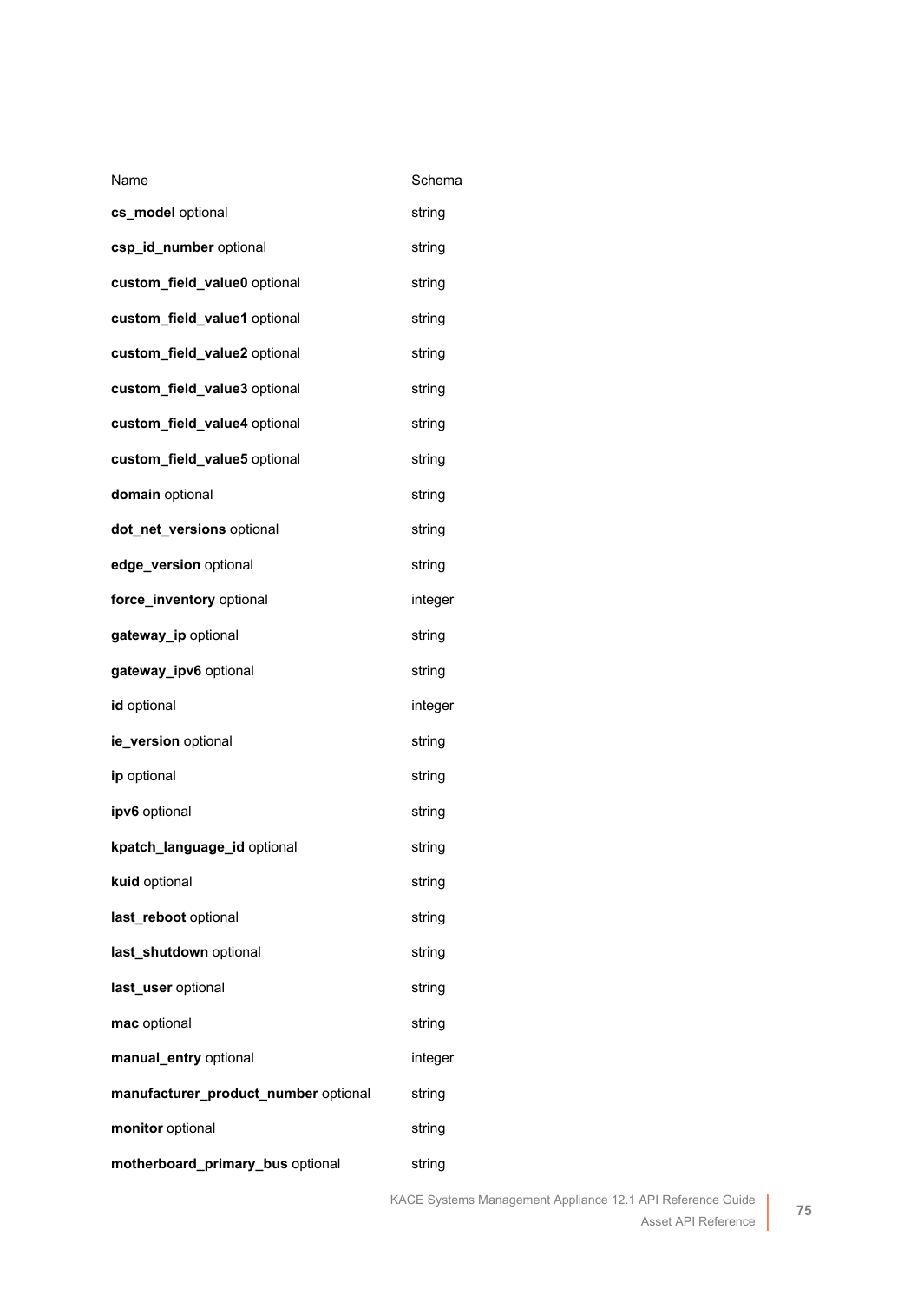| Name                               | Schema  |
|------------------------------------|---------|
| motherboard_secondary_bus optional | string  |
| name optional                      | string  |
| netmask optional                   | string  |
| notes optional                     | string  |
| <b>os_arch</b> optional            | string  |
| os_build optional                  | string  |
| os_family optional                 | string  |
| os_id optional                     | integer |
| os_installed_date optional         | string  |
| os_major optional                  | string  |
| os_minor optional                  | string  |
| os_minor2 optional                 | string  |
| os_name optional                   | string  |
| os_number optional                 | string  |
| os_release optional                | string  |
| os_version optional                | string  |
| ownership optional                 | string  |
| pagefile_max_size optional         | string  |
| pagefile_size optional             | string  |
| physical_cores optional            | integer |
| physical_processors optional       | integer |
| prefix_len optional                | integer |
| printers optional                  | string  |
| processors optional                | string  |
| ram_max optional                   | string  |
| registry_max_size optional         | string  |
| registry_size optional             | string  |
| sda_deployment_name optional       | string  |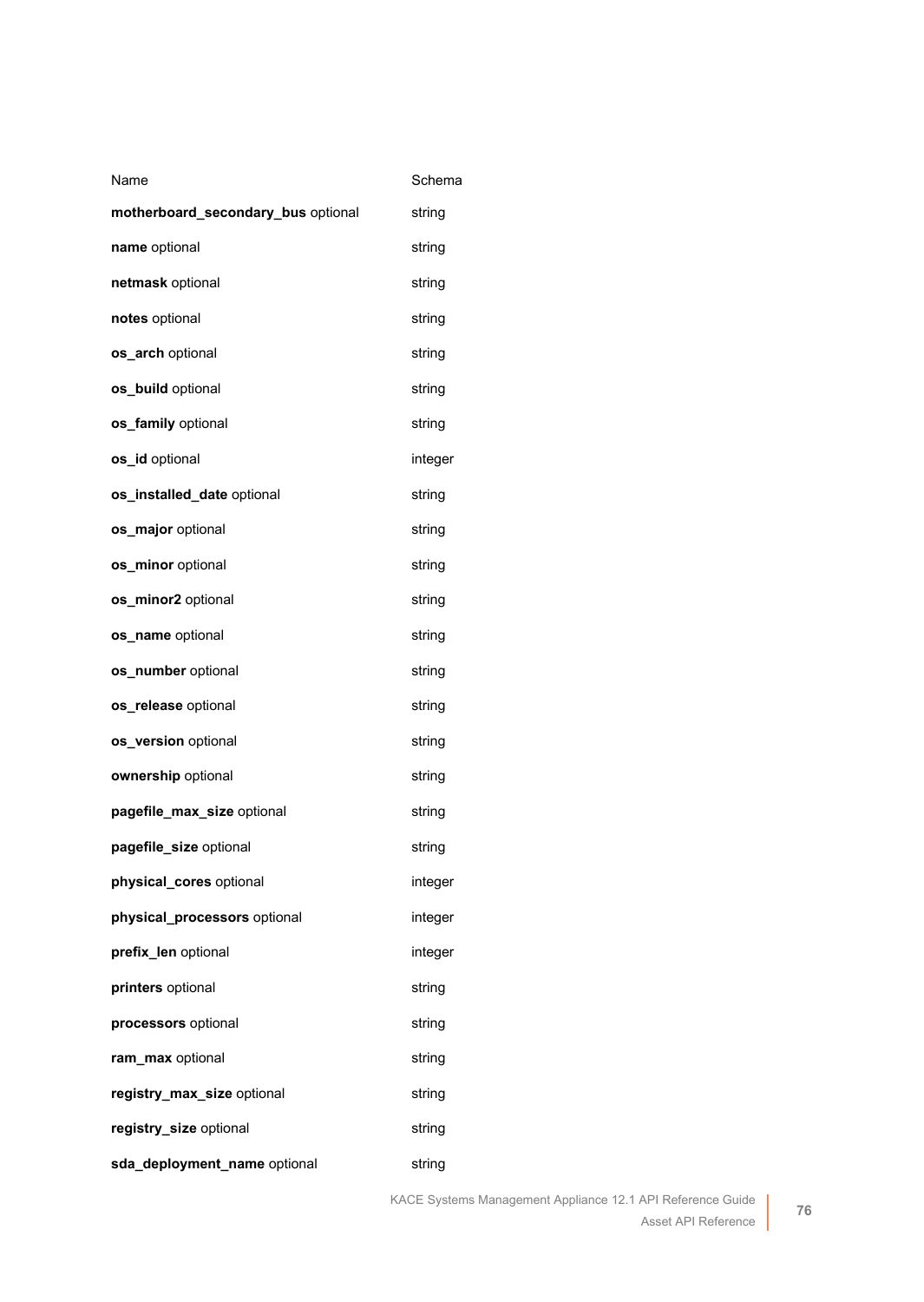| Name                         | Schema |
|------------------------------|--------|
| sda_deployment_type optional | string |
| sda_deployment_url optional  | string |
| sda_installation_id optional | string |
| sda_name optional            | string |
| sda_url optional             | string |
| service_pack optional        | string |
| sound_devices optional       | string |
| sys_arch optional            | string |
| system_description optional  | string |
| system_directory optional    | string |
| tz_agent optional            | string |
| uptime optional              | string |
| user optional                | string |
| user_domain optional         | string |
| user_fullname optional       | string |
| user_logged optional         | string |
| user_name optional           | string |
| video_controllers optional   | string |
| virtual optional             | string |
| wmi_status optional          | string |

# **software**

| Name              | Schema |
|-------------------|--------|
| category optional | string |
| checksum optional | string |
| comments optional | string |
| contact optional  | string |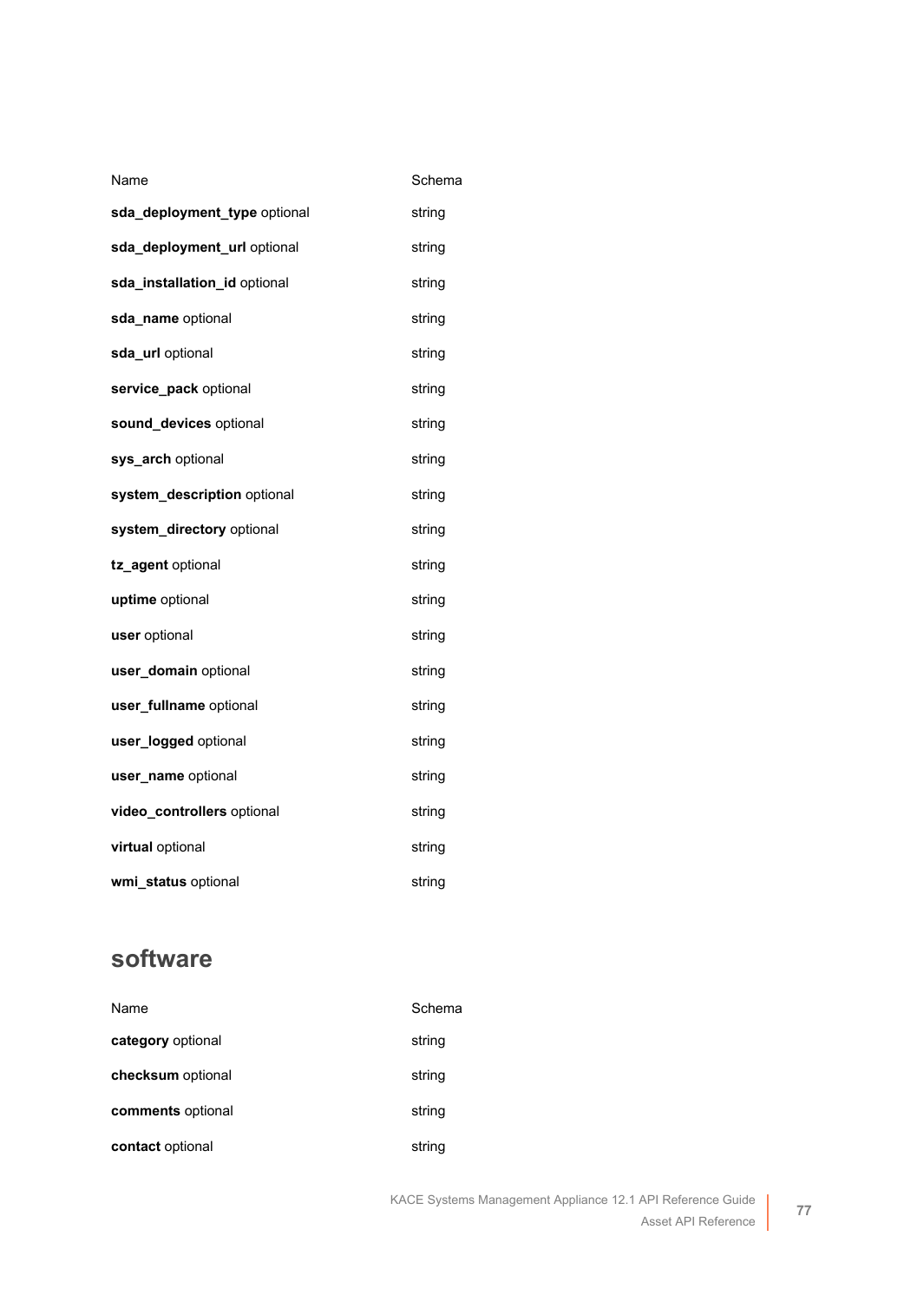| Name                            | Schema  |
|---------------------------------|---------|
| custom_field_value0 optional    | string  |
| custom_field_value1 optional    | string  |
| custom_field_value2 optional    | string  |
| custom_field_value3 optional    | string  |
| custom_field_value4 optional    | string  |
| custom_field_value5 optional    | string  |
| display_name optional           | string  |
| display_version optional        | string  |
| dont_replicate optional         | integer |
| file_name optional              | string  |
| file_size optional              | integer |
| help_link optional              | string  |
| help_telephone optional         | string  |
| id optional                     | integer |
| install_date optional           | string  |
| installed_count optional        | integer |
| inventory_rule optional         | string  |
| is_manual optional              | integer |
| is_patch optional               | integer |
| notes optional                  | string  |
| publisher optional              | string  |
| quiet_uninstall_string optional | string  |
| readme optional                 | string  |
| rule_data_type optional         | integer |
| rule_flag optional              | integer |
| threat optional                 | integer |
| uninstall_string optional       | string  |
| urlinfo_about optional          | string  |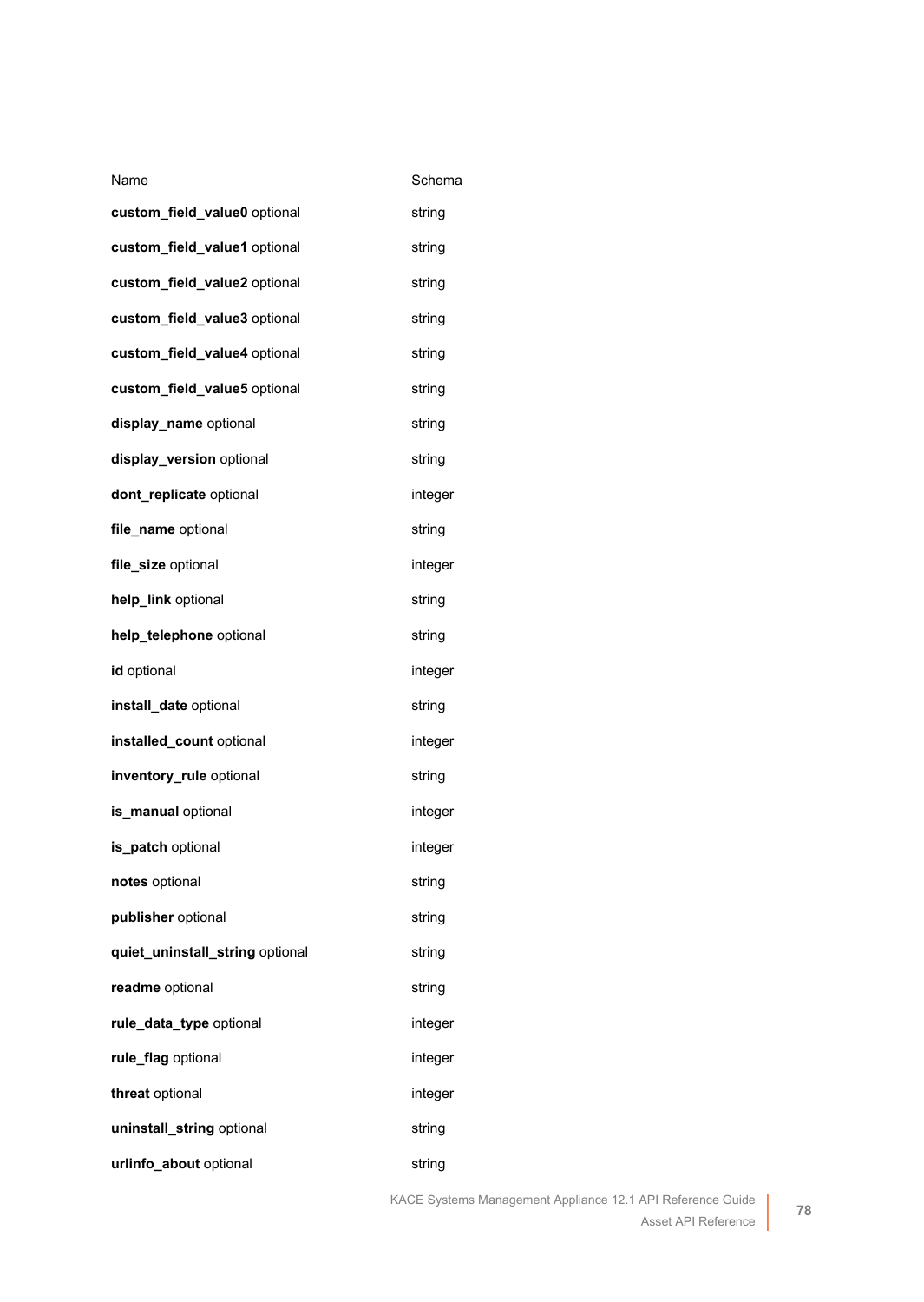Name Schema is a state of the Schema in the Schema is  $\sim$ 

**version** optional string

# **KACE SMA Asset API Examples**

This section provides examples for adding attachments to assets using the KACE SMA API.

Each example uses the following assumptions:

- We have a Device asset type, with the asset type ID of 5.
- The Device asset type has two custom fields of type attachment, and they are tagged as  $field 10002$ and field 10003 in the JSON.

<span id="page-78-0"></span>**Create an asset and upload attachments to both custom fields at the same time:**

```
POST /api/asset/assets
Content-Type: multipart/form-data; boundary=—————————————290943174853897038718644
  ----------------------------290943174853897038718644
Content-Disposition: form-data; name="Assets"
\lceil \cdot \rceil "asset_type_id" : 5,
         "name" : "TestCreateWithAttachments",
        "field 10002" : { "attachmentSet" : "AttachmentOne" },
         "field_10003" : { "attachmentSet" : "AttachmentTwo" }
} ]
        ----------------------------290943174853897038718644
Content-Disposition: form-data; name="AttachmentOne"; filename="SomeFile.png"
Content-Type: image/png
... The binary PNG file data ...
    ----------------------------290943174853897038718644
Content-Disposition: form-data; name="AttachmentTwo"; filename="SomeOtherFile.png"
Content-Type: image/png
... The binary PNG file data ...
   ----------------------------290943174853897038718644
```
**Update an asset by uploading a single custom fields:**

**NOTE:** You can upload multiple attachments to different custom fields at once. See [Create an asset and](#page-78-0) T [upload attachments to both custom fields at the same time:.](#page-78-0)

```
POST /api/asset/assets/{asset ID}
Content-Type: multipart/form-data; boundary=—————————————290943174853897038718644
----------------------------290943174853897038718644
Content-Disposition: form-data; name="Assets"
[ {
         "field_10003" : { "attachmentSet" : "AttachmentOne" }
} ]
    ----------------------------290943174853897038718644
Content-Disposition: form-data; name="AttachmentOne"; filename="ReplacementFile.png"
Content-Type: image/png
... The binary PNG file data ...
    ----------------------------290943174853897038718644
```
**Update an asset by removing an attachment from a custom field:**

```
PUT /api/asset/assets/{asset ID}
Content-Type: application/json
{
     "Assets" : [ {
         "field_10002" : { "remove" : "1" }
```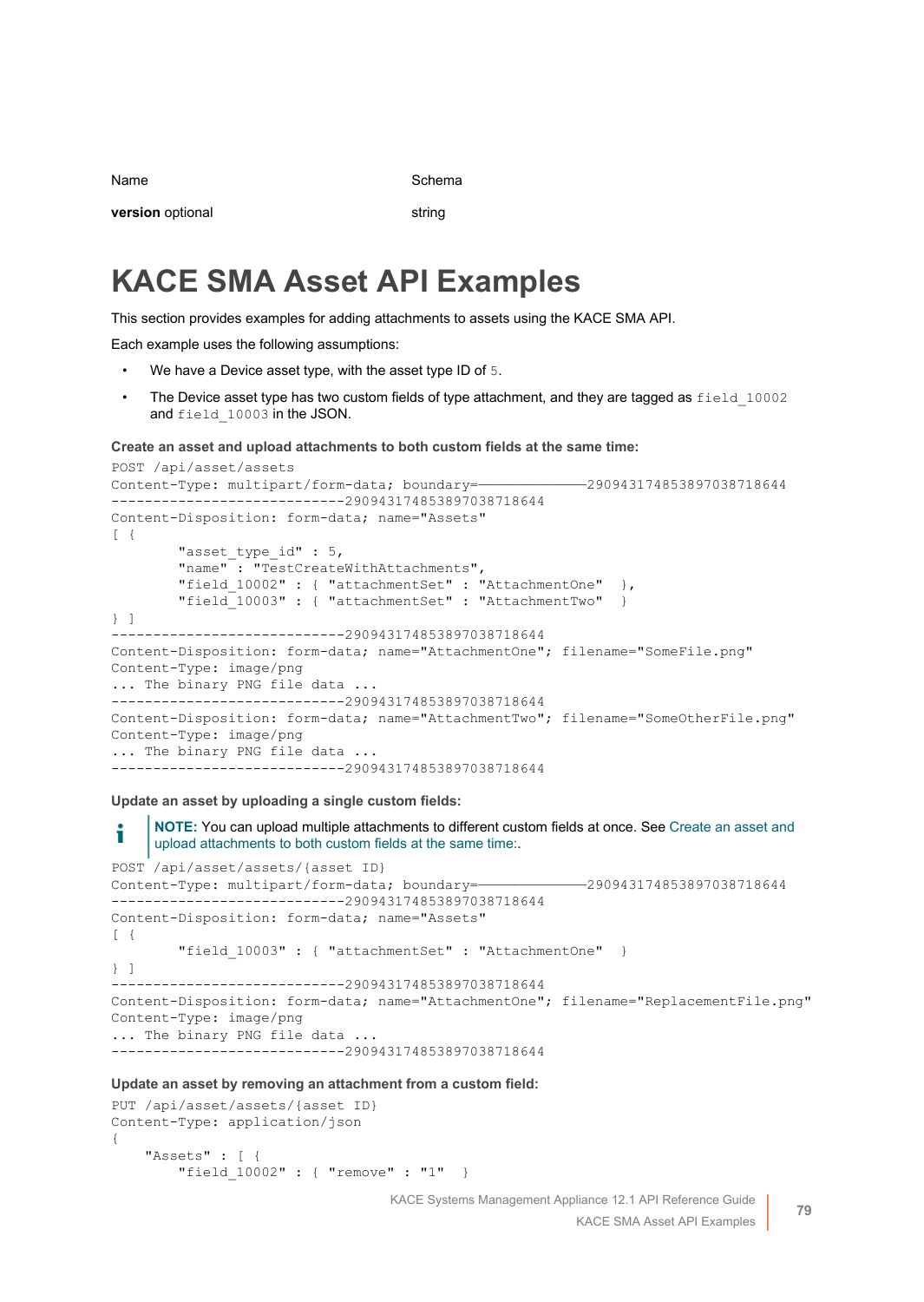}

}]

#### **Retrieve an attachment from a specified custom field:**

GET /api/asset/assets/{asset ID}/attachments/field\_10002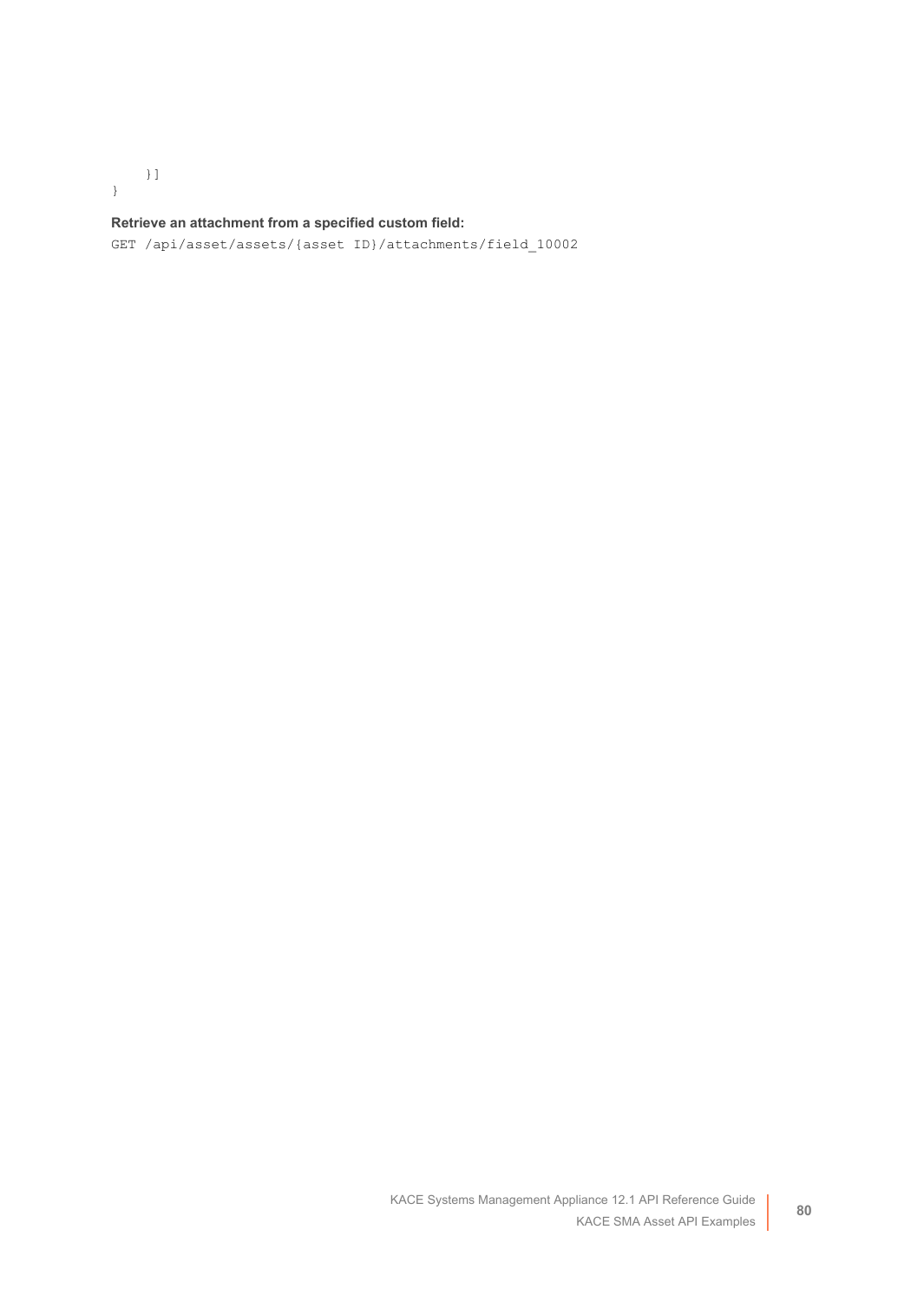# **Inventory API Reference**

#### **KACE SMA Inventory API Reference**

#### **Overview**

#### **Version information**

Version : 12.1

# **URI scheme**

BasePath : /api/inventory

### **Consumes**

• application/json

### **Produces**

• application/json

### **Paths**

# **POST /api/inventory/machines/**

# **Description**

Creates or updates inventory data. The only way to send new inventory data is via this Machine entity. It is suggested that POST be used for new machines and PUT for machine updates. However, as a convenience for clients, the POST route can be used to update the inventory for existing machines. See Appendix B for an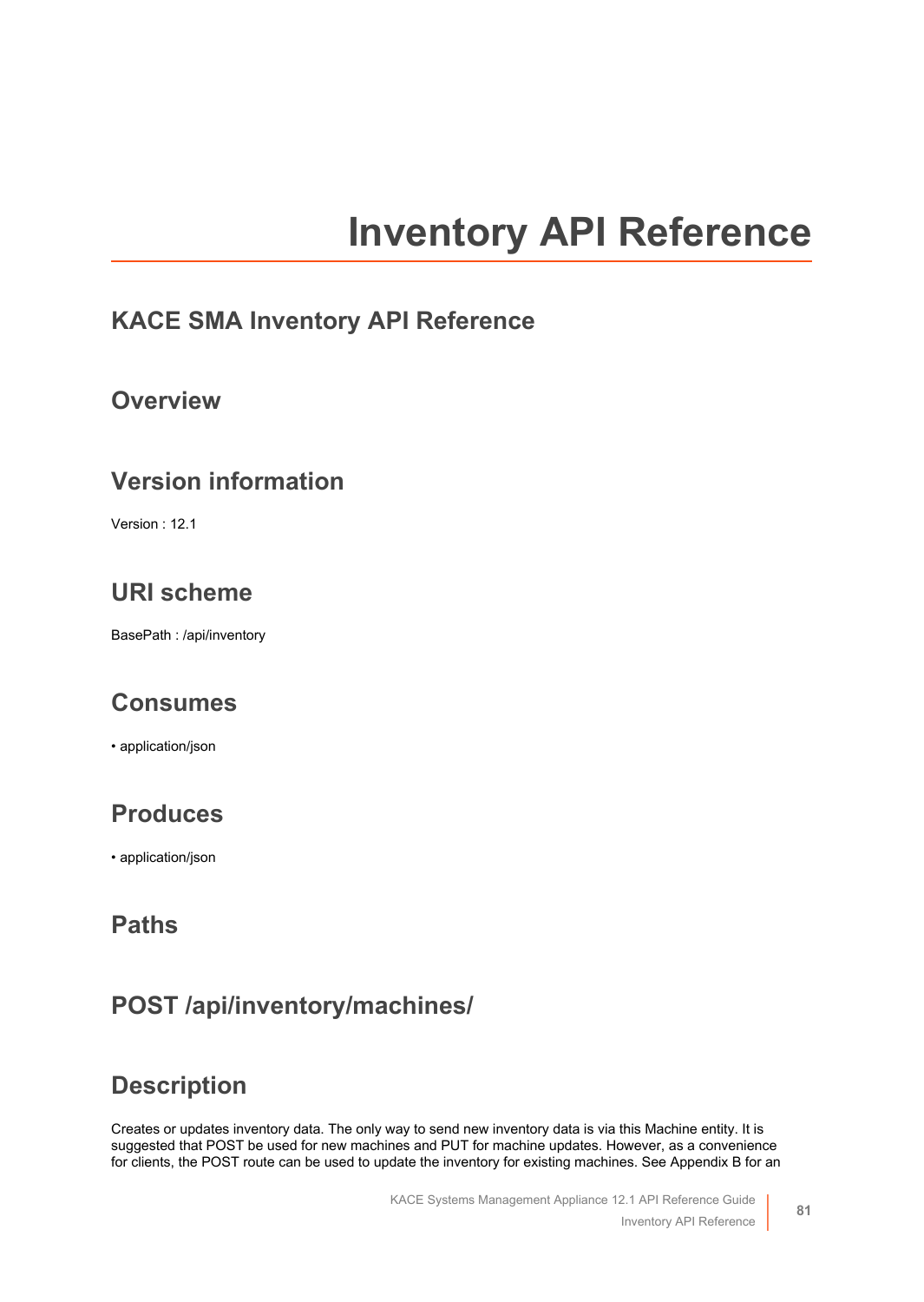example of the request body format. Multiple machines can be sent in a single request. If no KUID is given for a machine, one will be auto-generated. The ID(s) of the impacted machines will be included in the response.

#### **Responses**

HTTP Code Schema

**200** < integer > array

#### **GET /api/inventory/machines/**

#### **Description**

Retrieves the data for any matching machines.

#### **Parameters**

| Type  | Name                         | Description                                  | Schema  | Default        |  |
|-------|------------------------------|----------------------------------------------|---------|----------------|--|
| Query | filterOptions<br>optional    | The name of join set to insert in base query | string  | $\blacksquare$ |  |
| Query | filtering optional           |                                              | string  |                |  |
| Query | offset optional              |                                              | string  |                |  |
| Query | paging optional              |                                              | string  |                |  |
| Query | shaping<br>optional          |                                              | string  |                |  |
| Query | sorting optional             |                                              | string  |                |  |
| Query | use count<br>optional        |                                              | string  |                |  |
| Query | use_count_only<br>optional   |                                              | string  |                |  |
| Query | use_pretty_print<br>optional |                                              | boolean |                |  |

#### **Responses**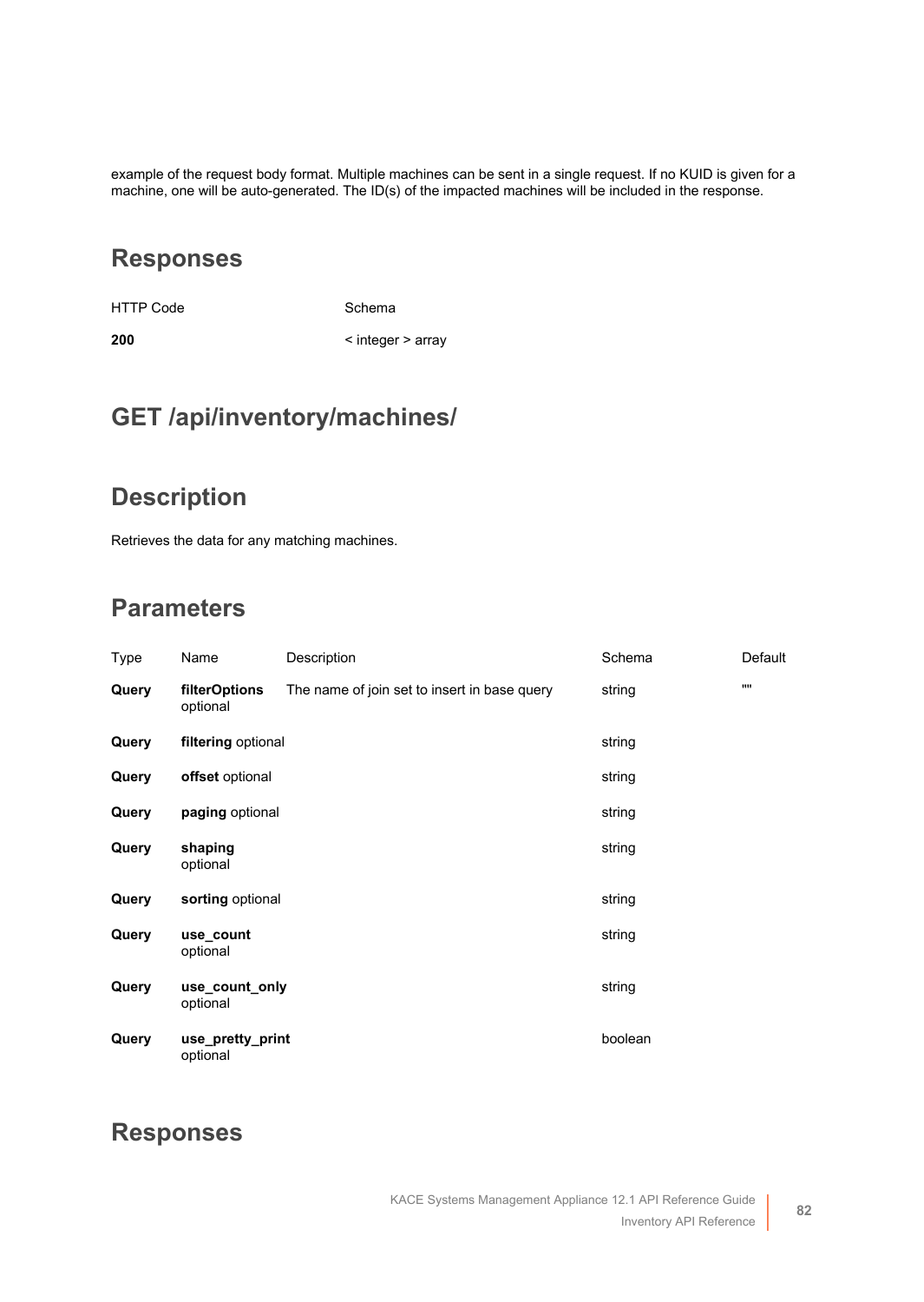HTTP Code Schema

**200** < string > array

# **GET /api/inventory/machines/version/**

# **Description**

Returns the latest API version for the entity. If there is no specific version, the overall API version is returned.

### **Responses**

HTTP Code Schema **200** string

# **GET /api/inventory/machines/{id}/**

# **Description**

Retrieves the data for the specific ID given. All query parameters are available.

| Type        | Name                      | Schema  |
|-------------|---------------------------|---------|
| <b>Path</b> | id required               | integer |
| Query       | shaping optional          | string  |
| Query       | sorting optional          | string  |
| Query       | use count optional        | string  |
| Query       | use count only optional   | string  |
| Query       | use_pretty_print optional | boolean |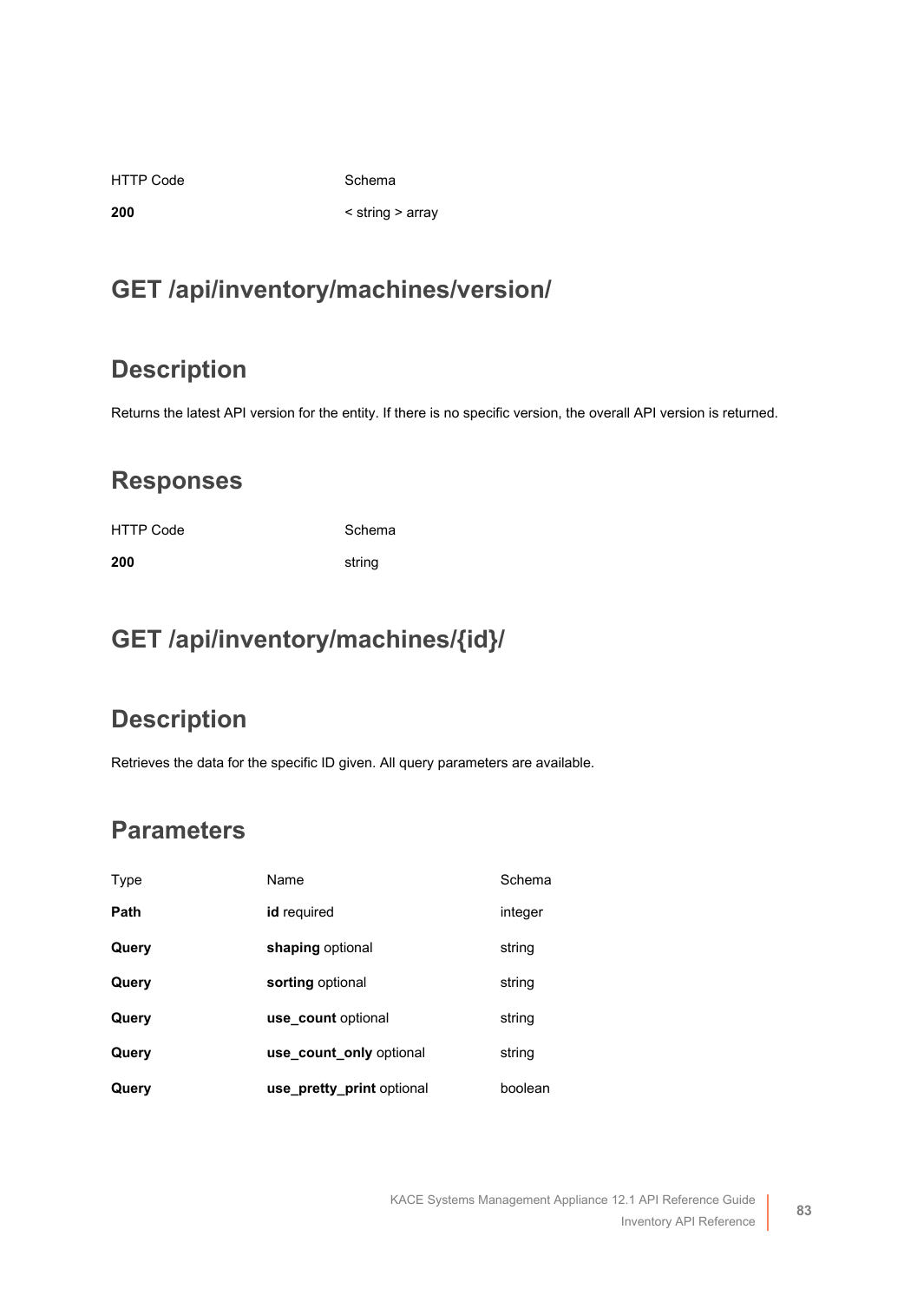HTTP Code Schema

**200** < string > array

# **PUT /api/inventory/machines/{id}/**

#### **Description**

Updates machine inventory data for the given ID. If a KUID is sent in the request body, it must match the KUID for the machine with the given ID. See Appendix B for an example of the request body format.

### **Responses**

HTTP Code Schema

**200** < integer > array

# **POST /api/inventory/machines/{id}/force/**

#### **Parameters**

| Type | Name               | Schema  |
|------|--------------------|---------|
| Path | <b>id</b> required | integer |

#### **Responses**

HTTP Code Schema **200** string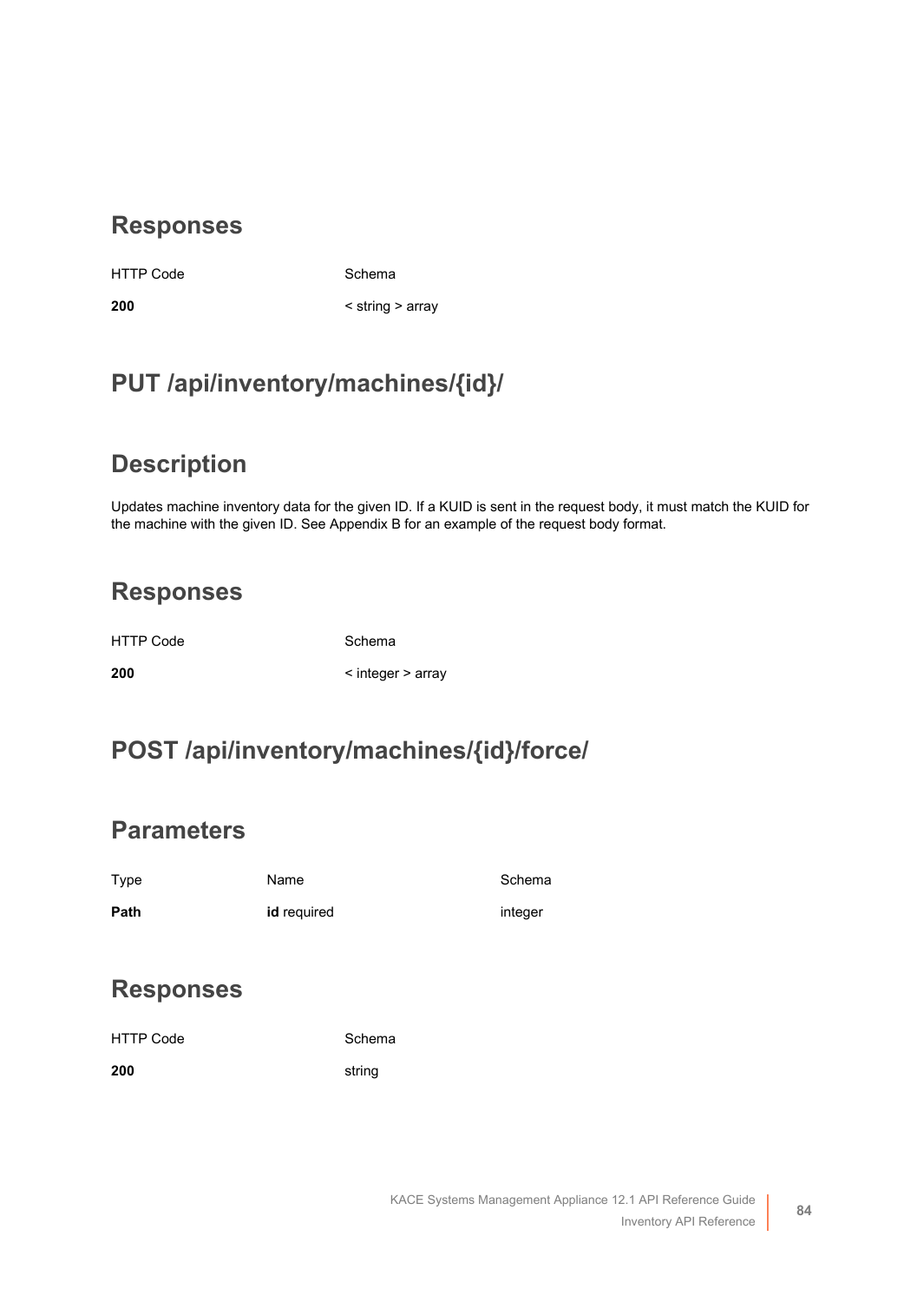### **POST /api/inventory/nodes/**

#### **Responses**

HTTP Code Schema **200** string

# **GET /api/inventory/nodes/**

#### **Description**

Retrieves the data for any matching agentless nodes.

#### **Parameters**

| Type  | Name                      | Schema  |
|-------|---------------------------|---------|
| Query | filtering optional        | string  |
| Query | <b>offset</b> optional    | string  |
| Query | paging optional           | string  |
| Query | shaping optional          | string  |
| Query | sorting optional          | string  |
| Query | use count optional        | string  |
| Query | use count only optional   | string  |
| Query | use_pretty_print optional | boolean |

#### **Responses**

| <b>HTTP Code</b> | Schema                   |
|------------------|--------------------------|
| 200              | $\le$ string $\ge$ array |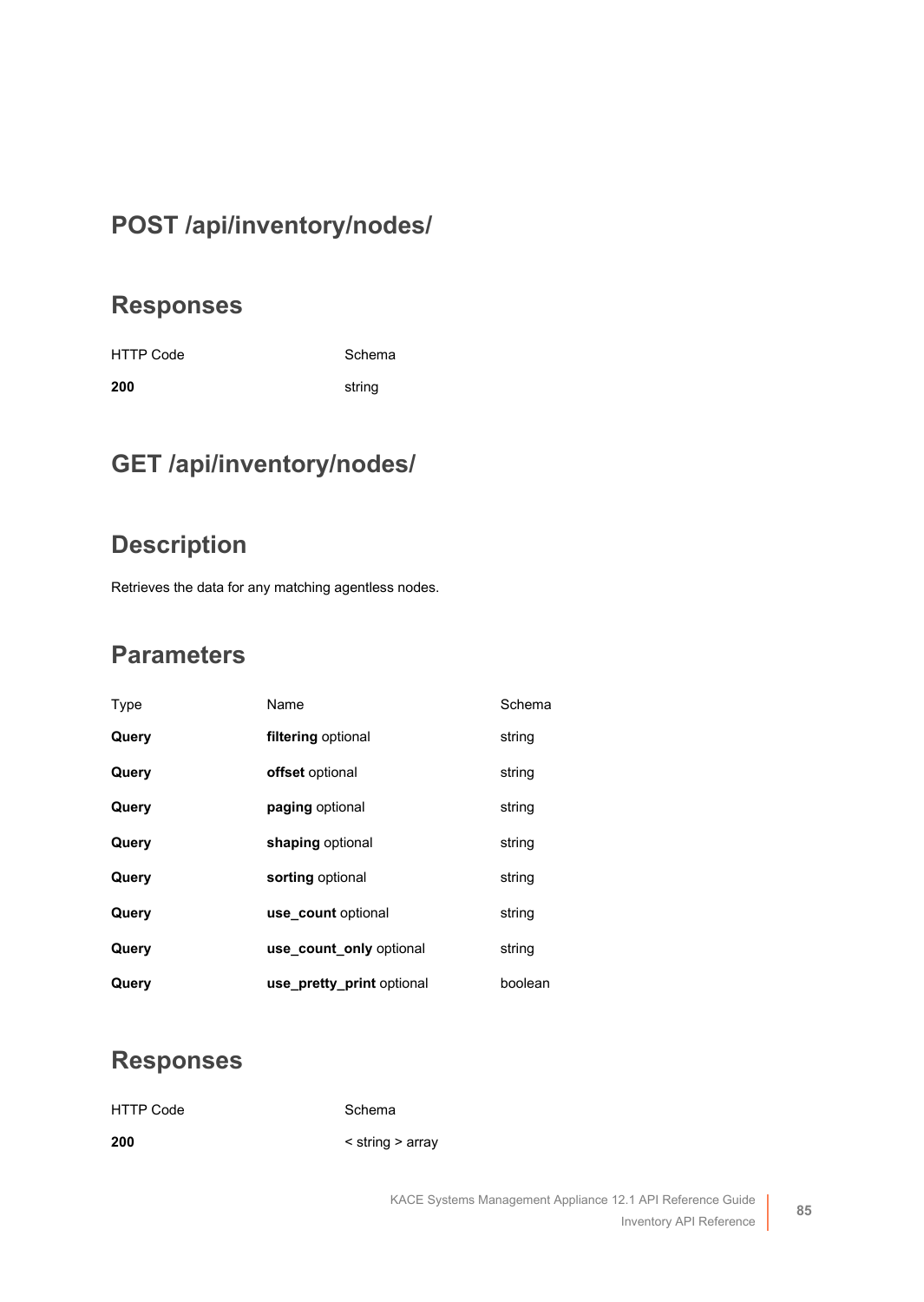# **GET /api/inventory/nodes/version/**

### **Description**

Returns the latest API version for the entity. If there is no specific version, the overall API version is returned.

#### **Responses**

HTTP Code Schema

# **GET /api/inventory/nodes/{id}/**

**200** string

### **Description**

Retrieves the data for the specific ID given. All query parameters are available.

# **Parameters**

| Type  | Name                      | Schema  |
|-------|---------------------------|---------|
| Path  | id required               | integer |
| Query | shaping optional          | string  |
| Query | sorting optional          | string  |
| Query | use count optional        | string  |
| Query | use count only optional   | string  |
| Query | use_pretty_print optional | boolean |

#### **Responses**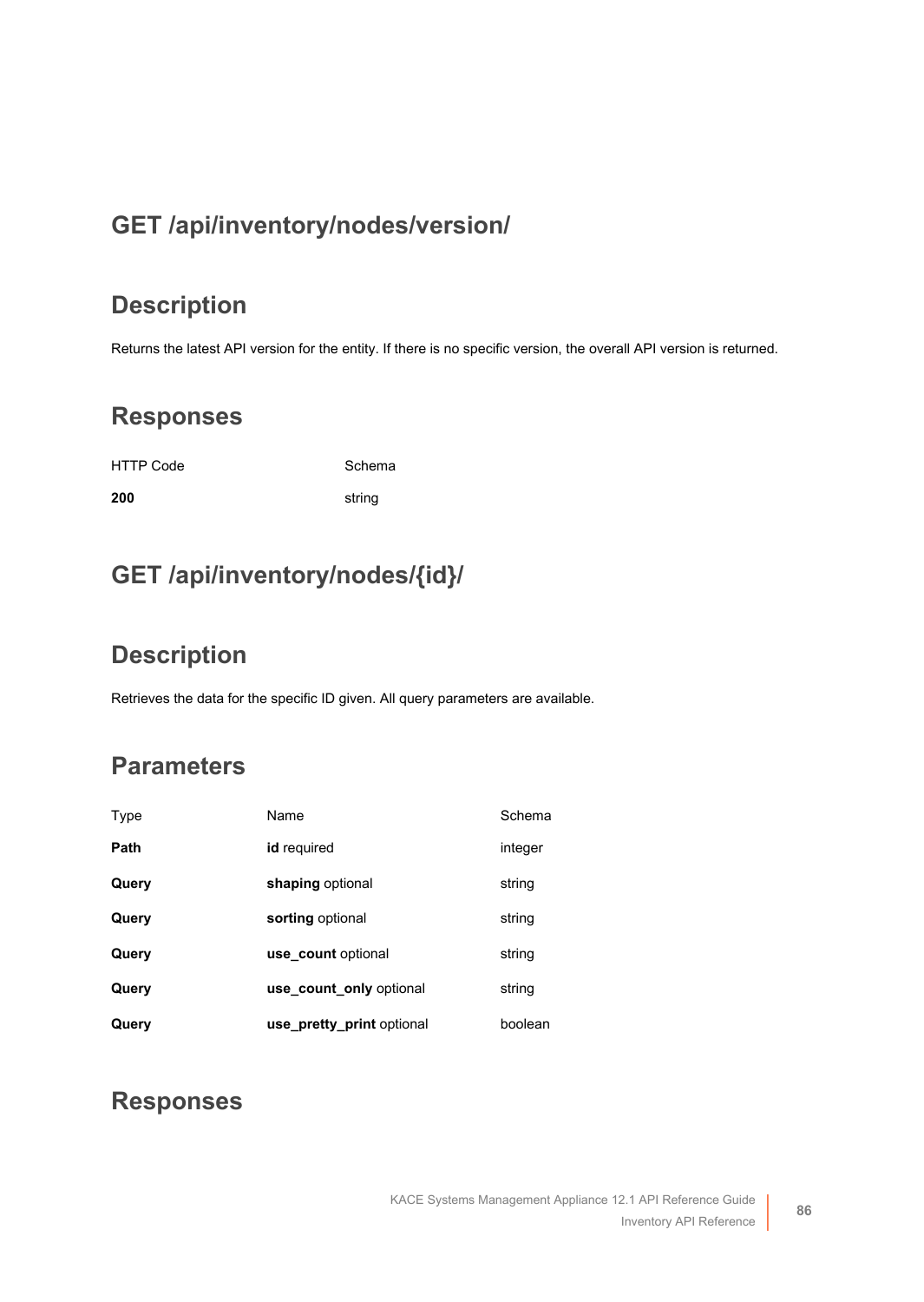| <b>HTTP Code</b> |
|------------------|
|------------------|

Schema

**200** string

# **POST /api/inventory/operating\_systems/**

#### **Responses**

HTTP Code Schema

**200** string

# **GET /api/inventory/operating\_systems/**

# **Description**

Retrieves the data for any matching operating systems. The operating system for a machine are reported during inventory.

# **Parameters**

| <b>Type</b> | Name                      | Schema  |
|-------------|---------------------------|---------|
| Query       | filtering optional        | string  |
| Query       | <b>offset</b> optional    | string  |
| Query       | paging optional           | string  |
| Query       | shaping optional          | string  |
| Query       | sorting optional          | string  |
| Query       | use count optional        | string  |
| Query       | use count only optional   | string  |
| Query       | use_pretty_print optional | boolean |

#### **Responses**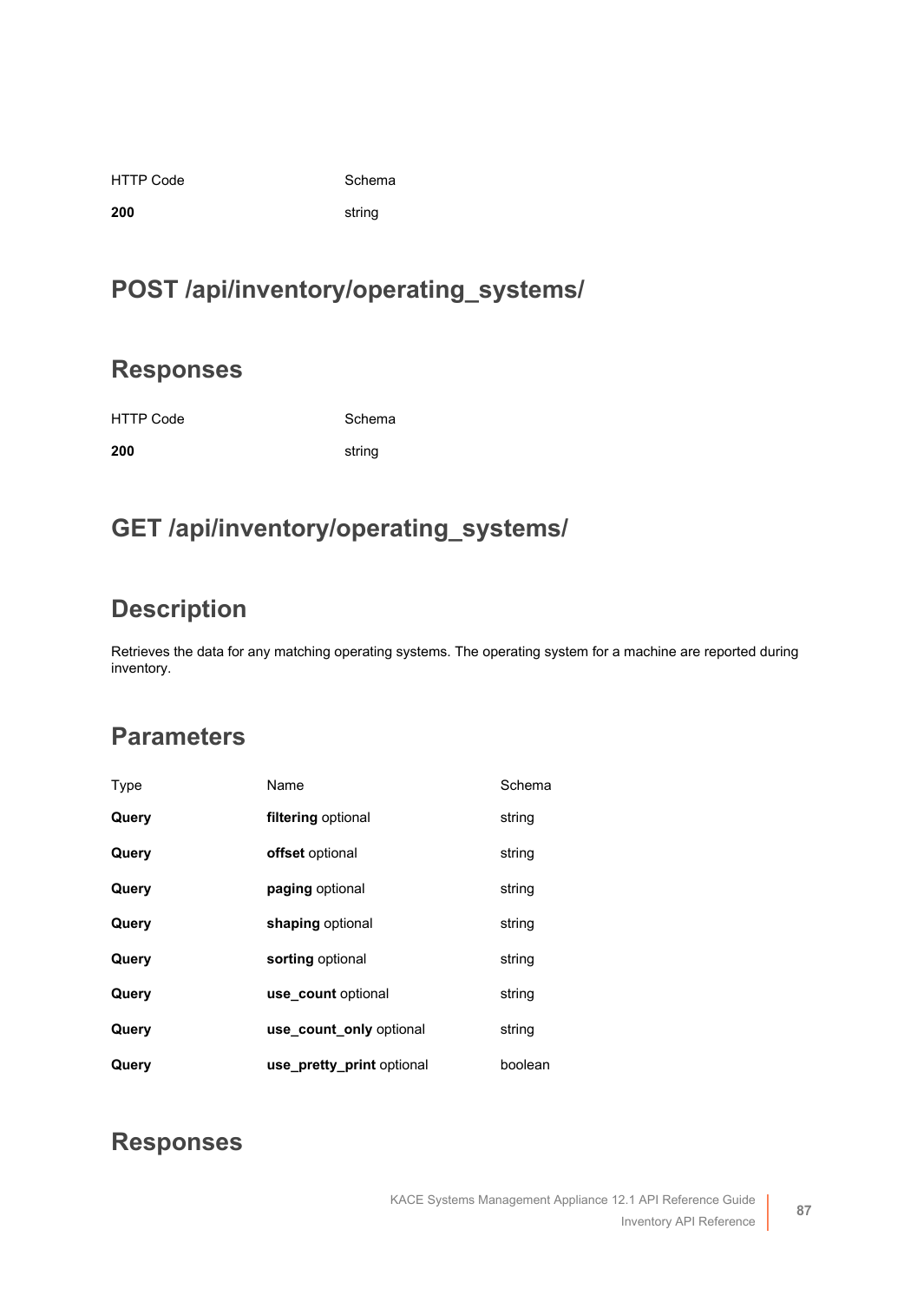HTTP Code Schema

**200** < string > array

# **GET /api/inventory/operating\_systems/version/**

### **Description**

Returns the latest API version for the entity. If there is no specific version, the overall API version is returned.

### **Responses**

HTTP Code Schema **200** string

# **GET /api/inventory/operating\_systems/{id}/**

# **Description**

Retrieves the data for the specific ID given. All query parameters are available.

| Type        | Name                      | Schema  |
|-------------|---------------------------|---------|
| <b>Path</b> | id required               | integer |
| Query       | shaping optional          | string  |
| Query       | sorting optional          | string  |
| Query       | use count optional        | string  |
| Query       | use count only optional   | string  |
| Query       | use_pretty_print optional | boolean |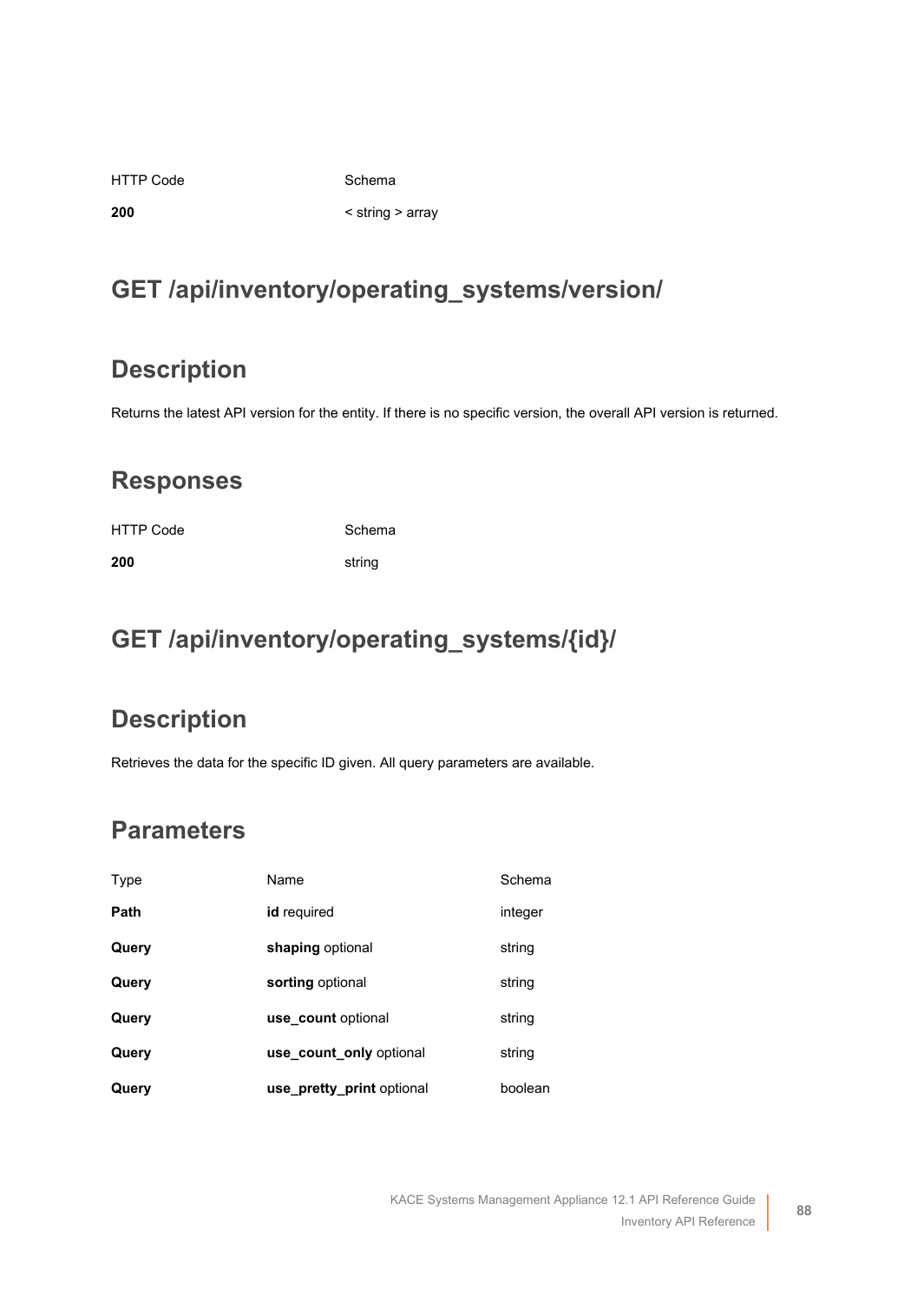| <b>HTTP Code</b> | Scher  |
|------------------|--------|
| 200              | string |

de **Schema** 

# **POST /api/inventory/processes/**

#### **Responses**

HTTP Code Schema **200** string

# **GET /api/inventory/processes/**

# **Description**

Retrieves the data for any matching processes. The running processes for a machine are reported during inventory.

| Type  | Name                      | Schema  |
|-------|---------------------------|---------|
| Query | filtering optional        | string  |
| Query | offset optional           | string  |
| Query | paging optional           | string  |
| Query | shaping optional          | string  |
| Query | sorting optional          | string  |
| Query | use count optional        | string  |
| Query | use count only optional   | string  |
| Query | use pretty print optional | boolean |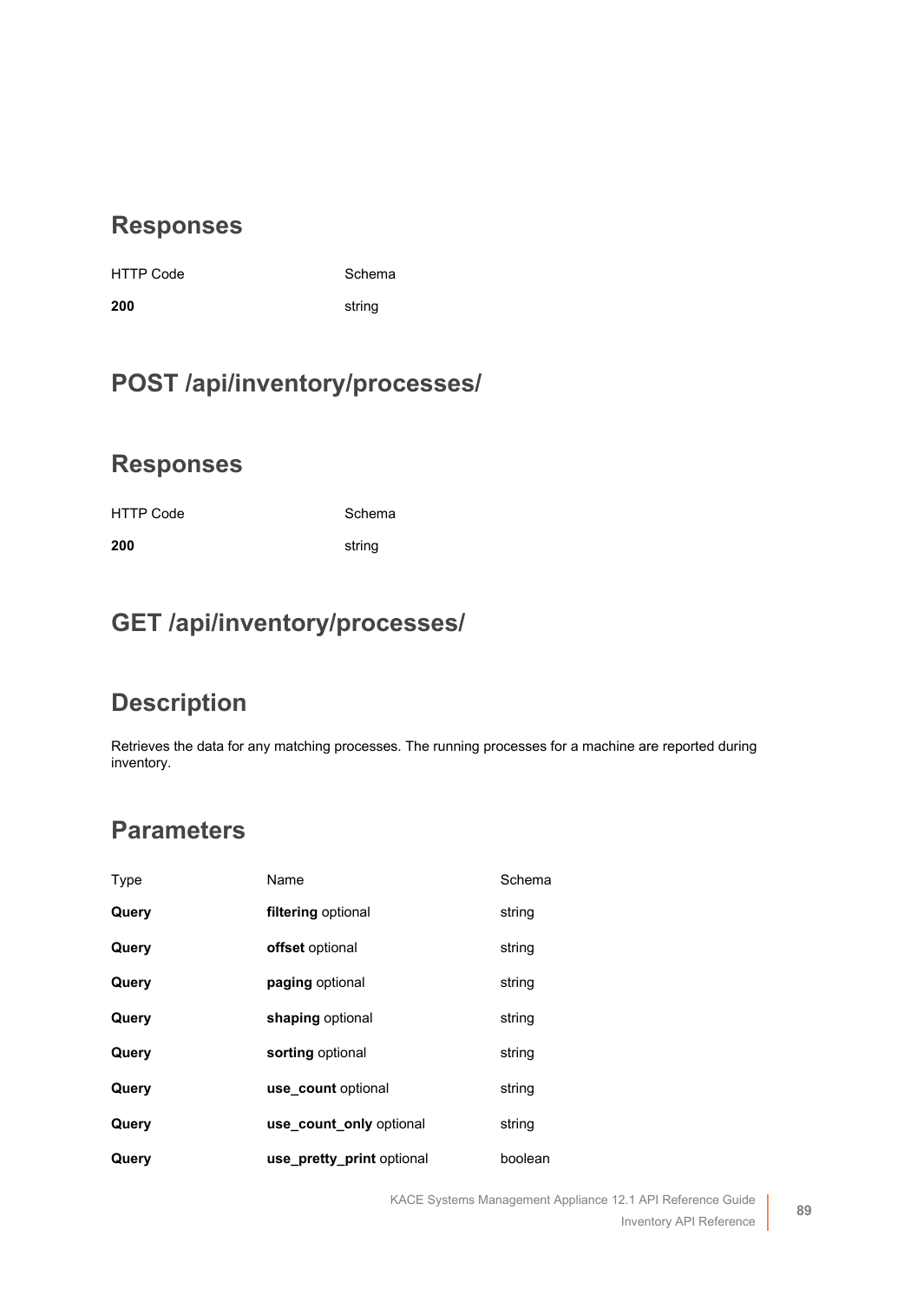HTTP Code Schema

**200** < string > array

### **GET /api/inventory/processes/version/**

#### **Description**

Returns the latest API version for the entity. If there is no specific version, the overall API version is returned.

# **Responses**

HTTP Code Schema **200** string

# **GET /api/inventory/processes/{id}/**

# **Description**

Retrieves the data for the specific ID given. All query parameters are available.

| Type  | Name                    | Schema  |
|-------|-------------------------|---------|
| Path  | <b>id</b> required      | integer |
| Query | shaping optional        | string  |
| Query | sorting optional        | string  |
| Query | use count optional      | string  |
| Query | use count only optional | string  |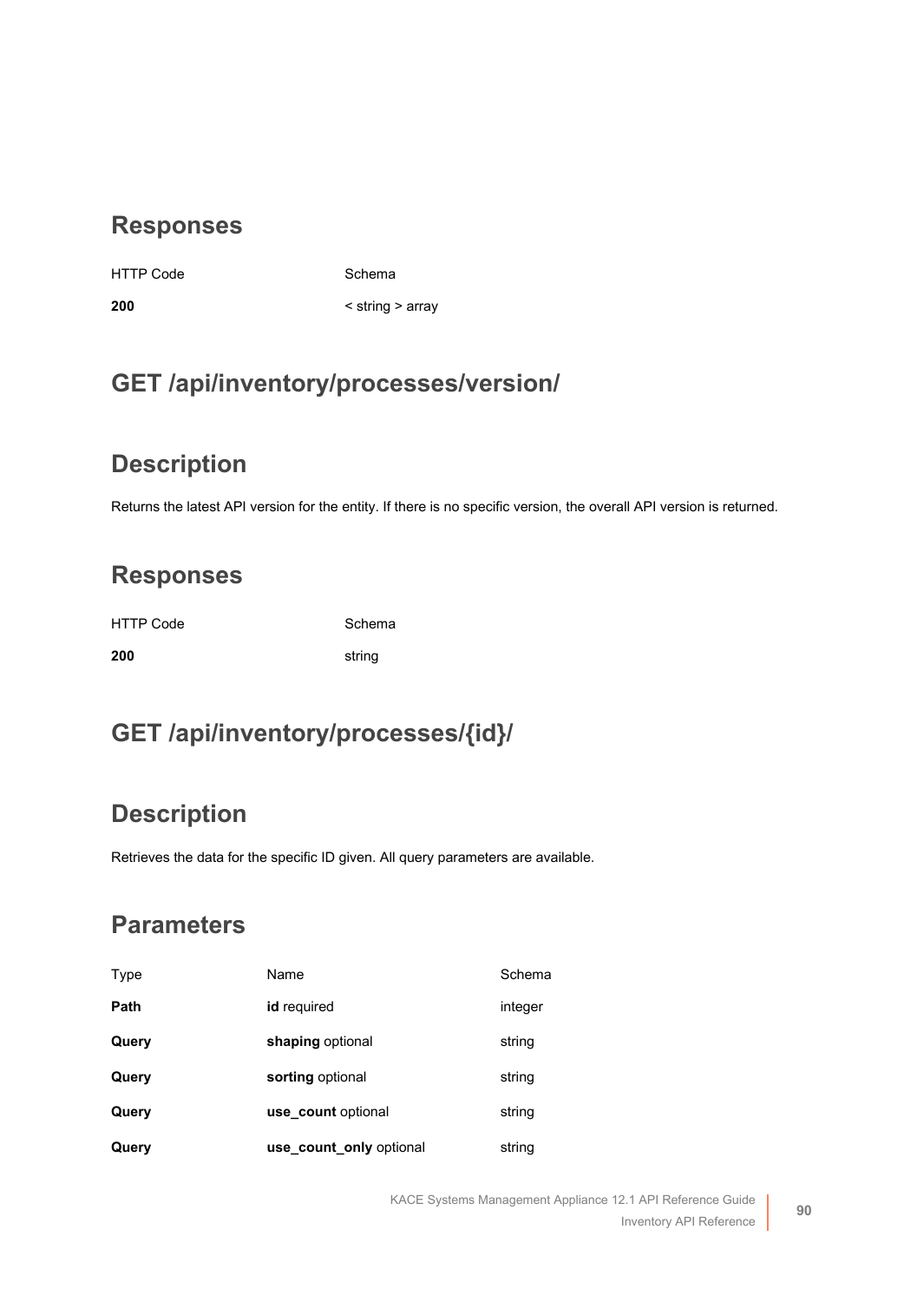| Type  | Name                      | Schema  |
|-------|---------------------------|---------|
| Query | use_pretty_print optional | boolean |

Schema

#### **Responses**

| HTTP Code | Schema |
|-----------|--------|
| 200       | string |

# **POST /api/inventory/services/**

#### **Responses**

| <b>HTTP Code</b> | Schema |
|------------------|--------|
| 200              | string |

# **GET /api/inventory/services/**

# **Description**

Retrieves the data for any matching NT services. The list of services for a Windows machine are reported during inventory.

| Type  | Name               | Schema |
|-------|--------------------|--------|
| Query | filtering optional | string |
| Query | offset optional    | string |
| Query | paging optional    | string |
| Query | shaping optional   | string |
| Query | sorting optional   | string |
| Query | use count optional | string |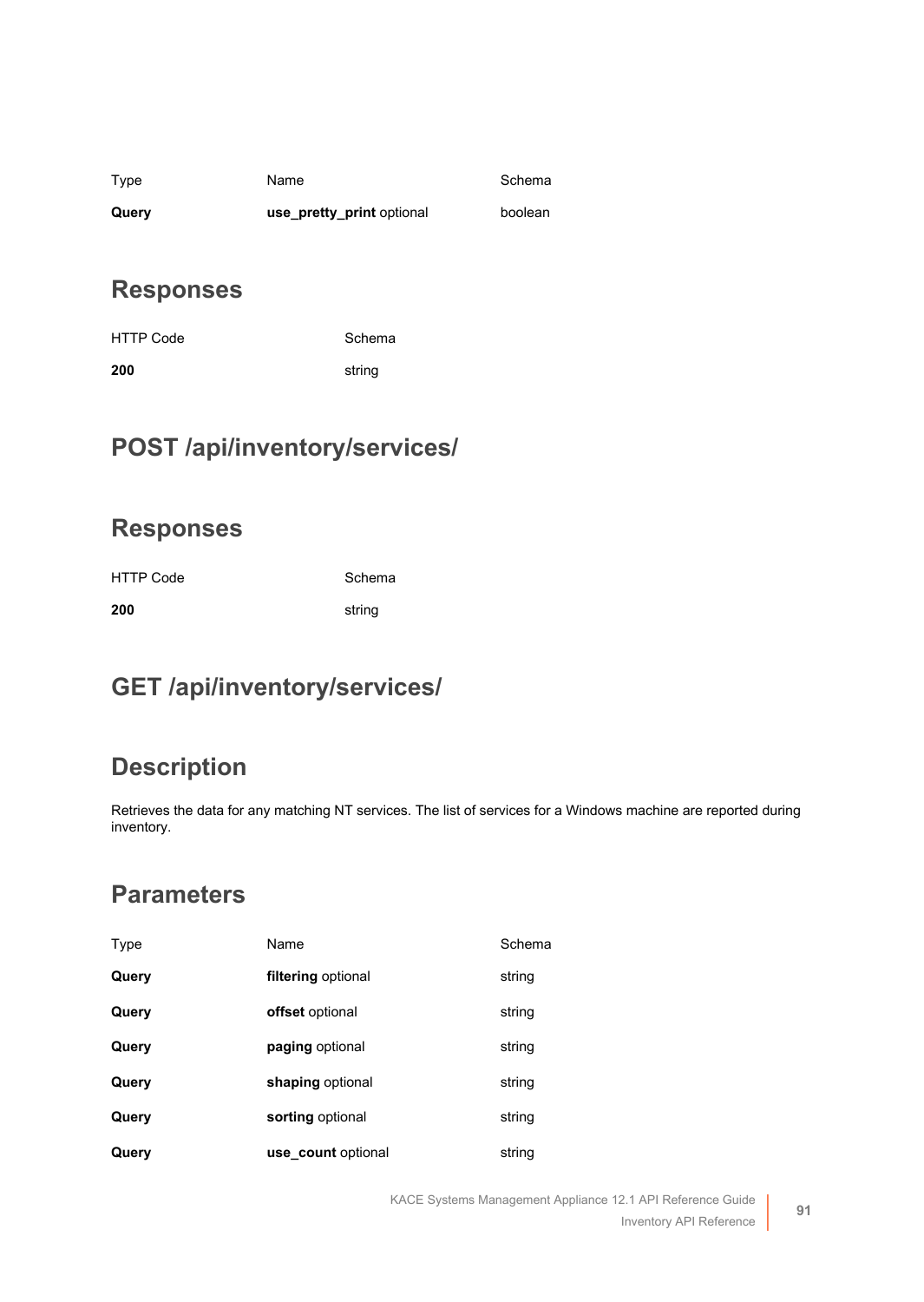| Type  | Name                      | Schema  |
|-------|---------------------------|---------|
| Query | use count only optional   | string  |
| Query | use_pretty_print optional | boolean |

| HTTP Code | Schema                   |
|-----------|--------------------------|
| 200       | $\le$ string $\ge$ array |

# **GET /api/inventory/services/version/**

# **Description**

Returns the latest API version for the entity. If there is no specific version, the overall API version is returned.

#### **Responses**

HTTP Code Schema **200** string

# **GET /api/inventory/services/{id}/**

# **Description**

Retrieves the data for the specific ID given. All query parameters are available.

| Query | shaping optional   | string  |
|-------|--------------------|---------|
| Path  | <b>id</b> required | integer |
| Type  | Name               | Schema  |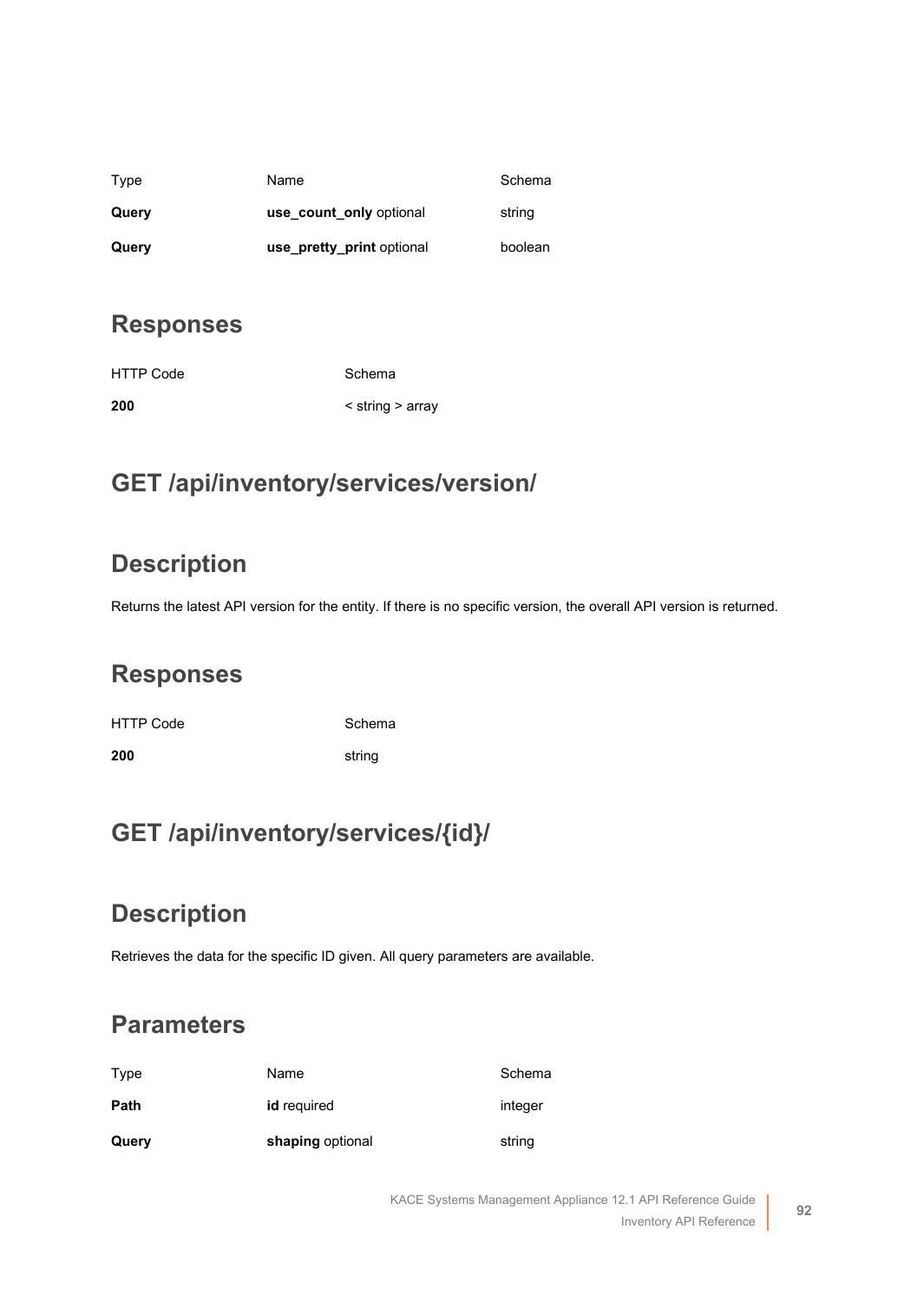| Type  | Name                      | Schema  |
|-------|---------------------------|---------|
| Query | sorting optional          | string  |
| Query | use count optional        | string  |
| Query | use count only optional   | string  |
| Query | use pretty print optional | boolean |

| <b>HTTP Code</b> | Schema |
|------------------|--------|
| 200              | string |

# **POST /api/inventory/softwares/**

#### **Responses**

| <b>HTTP Code</b> | Schema |
|------------------|--------|
| 200              | string |

# **GET /api/inventory/softwares/**

### **Description**

Retrieves the data for any matching software. The installed software titles for a machine are reported during inventory.

| Type  | Name                   | Schema |
|-------|------------------------|--------|
| Query | filtering optional     | string |
| Query | <b>offset</b> optional | string |
| Query | paging optional        | string |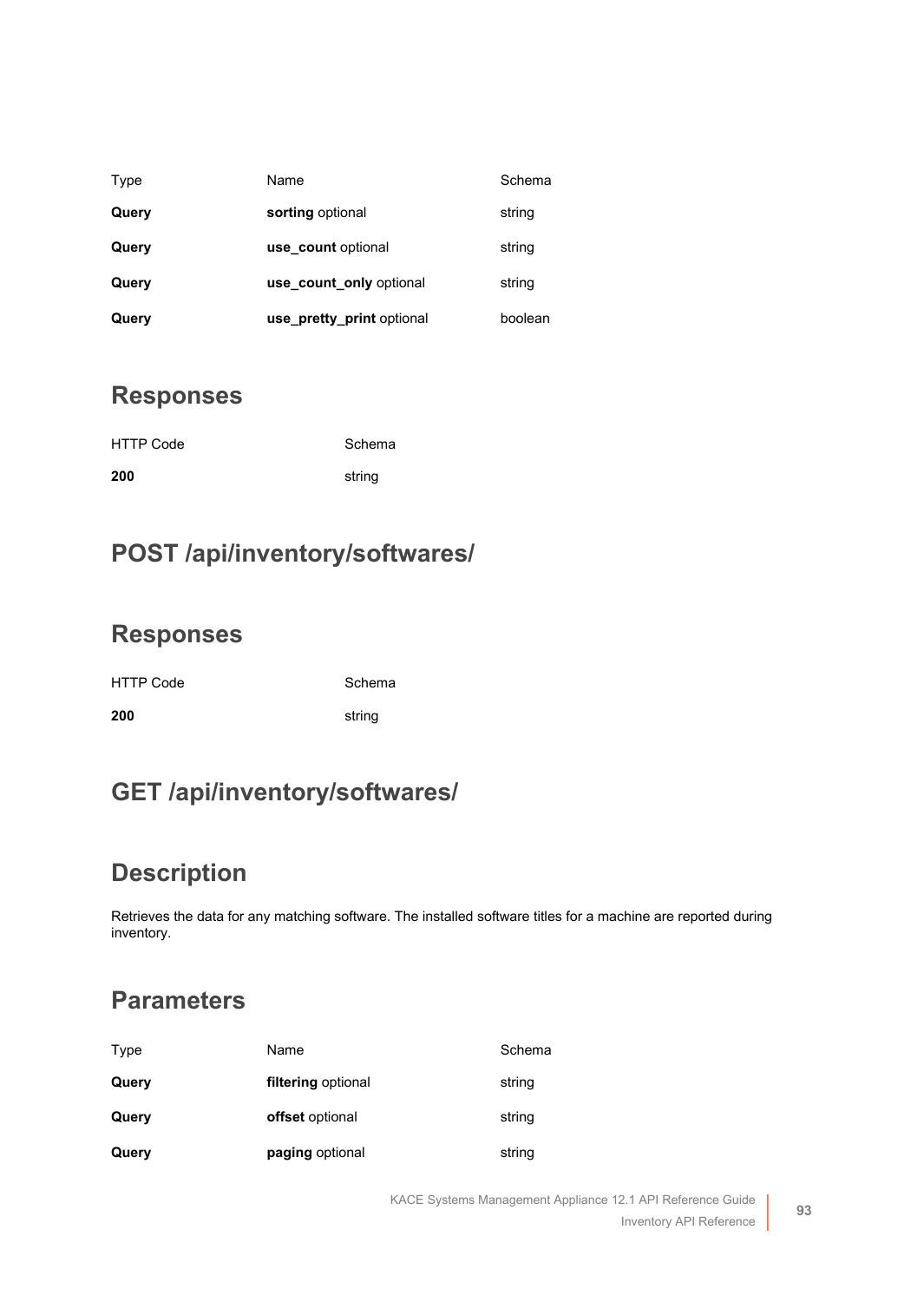| Type  | Name                      | Schema  |
|-------|---------------------------|---------|
| Query | shaping optional          | string  |
| Query | sorting optional          | string  |
| Query | use count optional        | string  |
| Query | use count only optional   | string  |
| Query | use pretty print optional | boolean |

| <b>HTTP Code</b> | Schema                   |
|------------------|--------------------------|
| 200              | $\le$ string $\ge$ array |

#### **GET /api/inventory/softwares/version/**

### **Description**

Returns the latest API version for the entity. If there is no specific version, the overall API version is returned.

### **Responses**

HTTP Code Schema **200** string

# **GET /api/inventory/softwares/{id}/**

### **Description**

Retrieves the data for the specific ID given. All query parameters are available.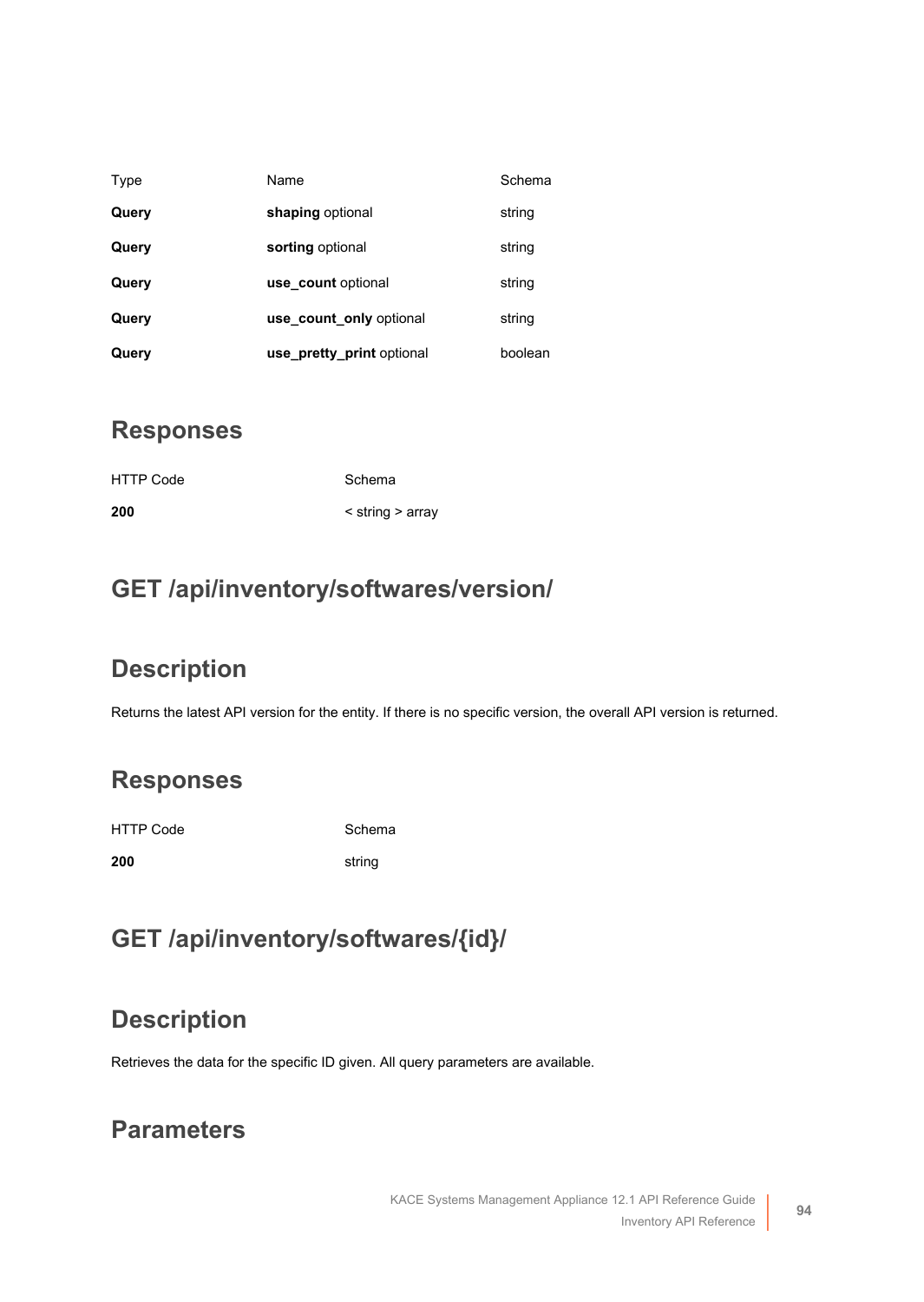| Type  | Name                      | Schema  |
|-------|---------------------------|---------|
| Path  | id required               | integer |
| Query | shaping optional          | string  |
| Query | sorting optional          | string  |
| Query | use count optional        | string  |
| Query | use count only optional   | string  |
| Query | use_pretty_print optional | boolean |

| <b>HTTP Code</b> | Schema |
|------------------|--------|
| 200              | string |

### **POST /api/inventory/startup\_programs/**

#### **Responses**

| <b>HTTP Code</b> | Schema |
|------------------|--------|
| 200              | string |

# **GET /api/inventory/startup\_programs/**

### **Description**

Retrieves the data for any matching startup programs. The list of startup programs for a machine are reported during inventory.

#### **Parameters**

Type Name Name Schema

**Query filtering** optional **string**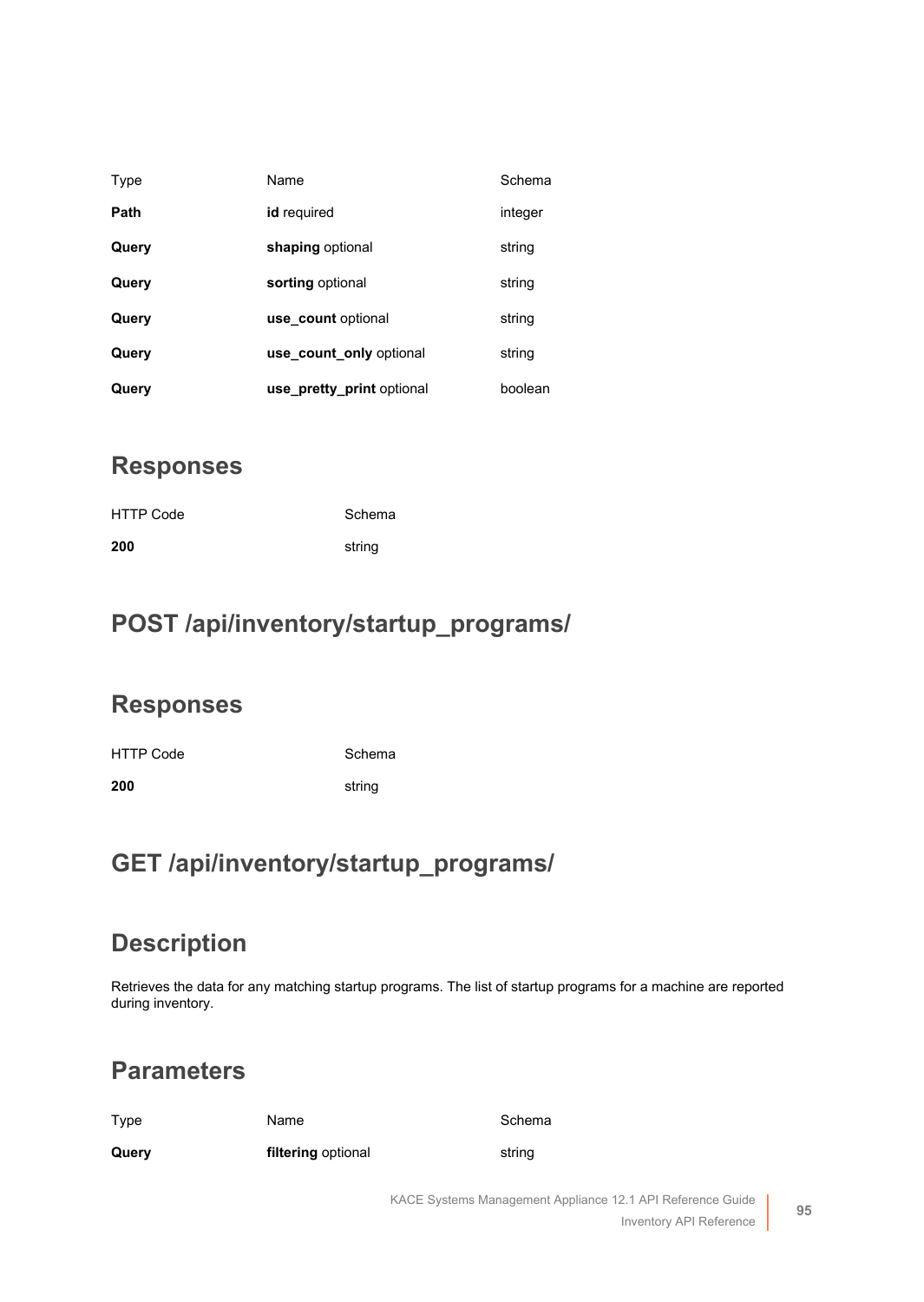| Type  | Name                      | Schema  |
|-------|---------------------------|---------|
| Query | offset optional           | string  |
| Query | paging optional           | string  |
| Query | shaping optional          | string  |
| Query | sorting optional          | string  |
| Query | use count optional        | string  |
| Query | use count only optional   | string  |
| Query | use pretty print optional | boolean |

| <b>HTTP Code</b> | Schema         |
|------------------|----------------|
| 200              | string > array |

# **GET /api/inventory/startup\_programs/version/**

# **Description**

Returns the latest API version for the entity. If there is no specific version, the overall API version is returned.

#### **Responses**

HTTP Code Schema

**200** string

# **GET /api/inventory/startup\_programs/{id}/**

# **Description**

Retrieves the data for the specific ID given. All query parameters are available.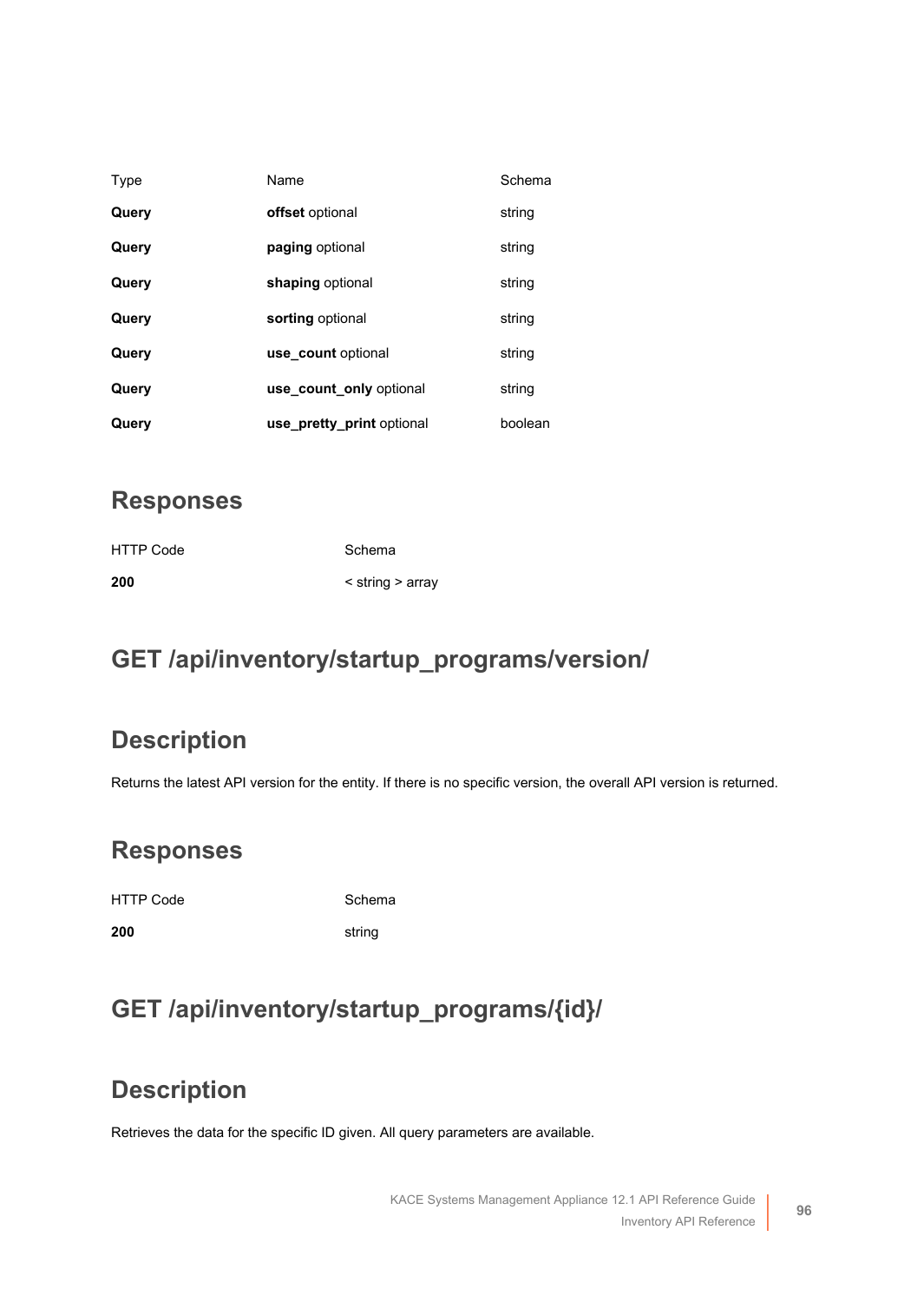#### **Parameters**

| Type        | Name                      | Schema  |
|-------------|---------------------------|---------|
| <b>Path</b> | id required               | integer |
| Query       | shaping optional          | string  |
| Query       | sorting optional          | string  |
| Query       | use count optional        | string  |
| Query       | use_count_only optional   | string  |
| Query       | use pretty print optional | boolean |

# **Responses**

| <b>HTTP Code</b> | Schema |
|------------------|--------|
| 200              | string |

# **Definitions**

# **Catalog.Sam\_Catalog**

| Name                          | Schema  |
|-------------------------------|---------|
| <b>Edition</b> optional       | string  |
| <b>Id</b> optional            | string  |
| <b>Is Mobile optional</b>     | integer |
| License_Type optional         | string  |
| <b>Major Version optional</b> | string  |
| <b>Name optional</b>          | string  |
| Product_Name optional         | string  |
| <b>Publisher</b> optional     | string  |
| <b>Sam Type optional</b>      | string  |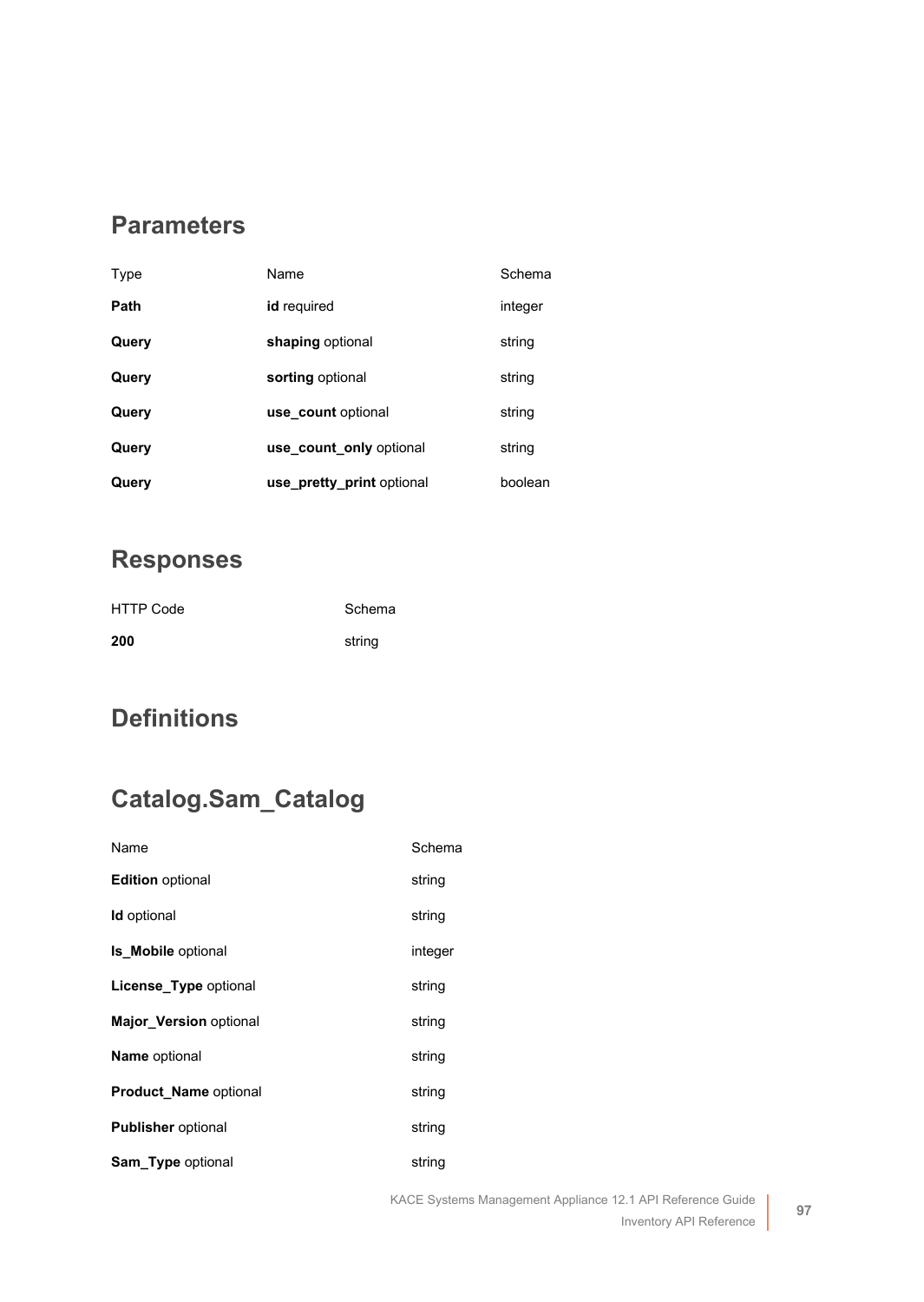| Name                                 | Schema  |
|--------------------------------------|---------|
| <b>Software Category optional</b>    | string  |
| Software_Category_Id optional        | integer |
| <b>Software Platform optional</b>    | string  |
| <b>Software Platform Id optional</b> | integer |
| <b>Support Url optional</b>          | string  |

# **Dell\_Inventory**

| Name                        | Schema  |
|-----------------------------|---------|
| Inv_Log_Xml optional        | string  |
| Inv_Out_Xml optional        | string  |
| Lang optional               | string  |
| Machine_Id optional         | integer |
| <b>Os Arch optional</b>     | string  |
| Os_Code optional            | string  |
| Os Majver optional          | integer |
| <b>Os Minver optional</b>   | integer |
| Os Vendor optional          | string  |
| <b>Status Code optional</b> | integer |
| Status_Phase optional       | string  |
| System_Did optional         | string  |

# **Dell\_Inventory\_Log**

| Name                           | Schema  |
|--------------------------------|---------|
| <b>Failure Reason optional</b> | string  |
| <b>Machine Id optional</b>     | integer |
| <b>Module Id optional</b>      | string  |
| <b>Status optional</b>         | string  |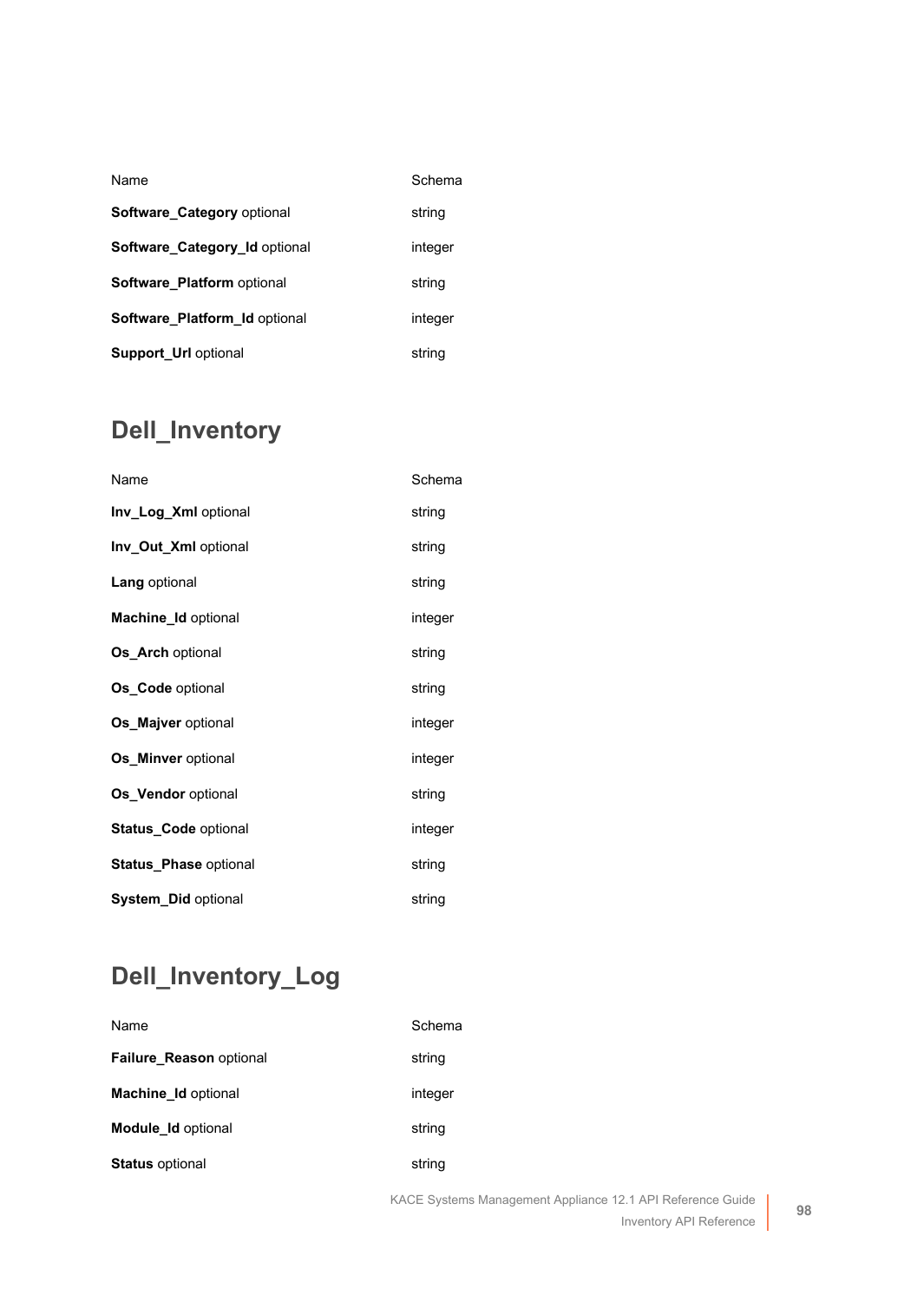# **Dell\_Machine\_Pkg\_Update\_Status**

| Name                         | Schema  |
|------------------------------|---------|
| <b>Catalog Id optional</b>   | integer |
| Dell_Schedule_Id optional    | integer |
| Machine_Id optional          | integer |
| Max_Update_Attempt optional  | integer |
| Package Did optional         | string  |
| <b>Update Count optional</b> | integer |

# **Dell\_Machine\_Status**

| Name                       | Schema  |
|----------------------------|---------|
| Applicable Update optional | string  |
| <b>Catalog Id optional</b> | integer |
| Device Id optional         | integer |
| <b>Machine Id optional</b> | integer |
| Package Did optional       | string  |

# **Dell\_Pkg\_Update\_History**

| Name                          | Schema  |
|-------------------------------|---------|
| Applicable Update optional    | string  |
| <b>Catalog Id optional</b>    | integer |
| <b>Machine Id optional</b>    | integer |
| Package Did optional          | string  |
| <b>Update Phase optional</b>  | string  |
| <b>Update Status optional</b> | integer |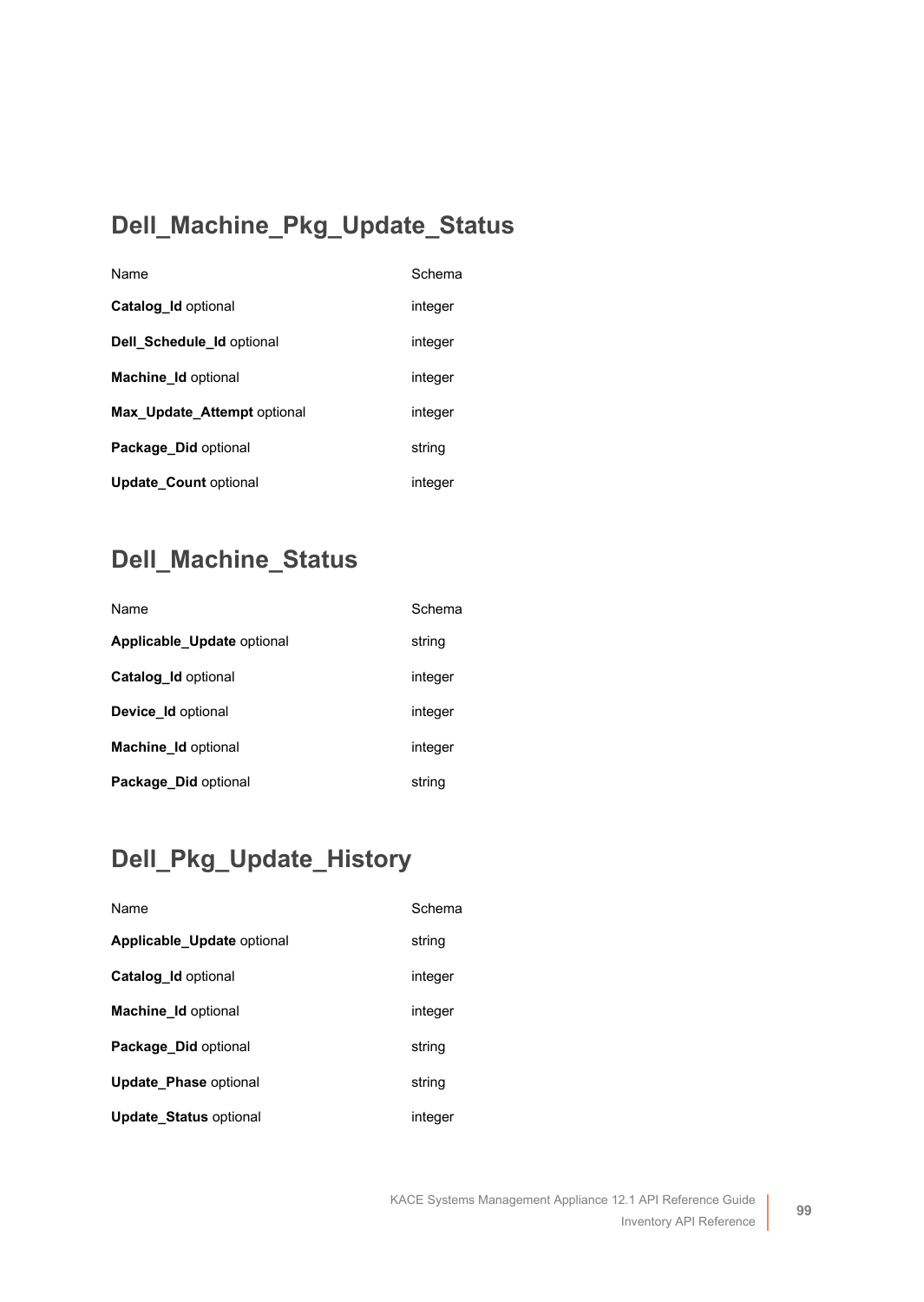# **Fs**

| Name                                | Schema  |
|-------------------------------------|---------|
| Alt_Checksum optional               | string  |
| Alt_Location optional               | string  |
| <b>Create_Location optional</b>     | integer |
| <b>Create_Shortcut optional</b>     | integer |
| Credential_Id_Alt_Location optional | integer |
| Credential_Id_Location optional     | integer |
| <b>Enabled optional</b>             | integer |
| Hour_Begin optional                 | integer |
| Hour_End optional                   | integer |
| <b>Id</b> optional                  | integer |
| <b>Location</b> optional            | string  |
| No_Uncompress optional              | integer |
| <b>Notes</b> optional               | string  |
| Persistent optional                 | integer |
| Postinstall_Message optional        | string  |
| <b>Preinstall_Message optional</b>  | string  |
| Remove_Files optional               | integer |
| Replace_Existing optional           | integer |
| Shortcut_Name optional              | string  |
| Software_Id optional                | integer |
| Target_All_Machines optional        | integer |
| Type optional                       | string  |

# **Kbsys.Patch**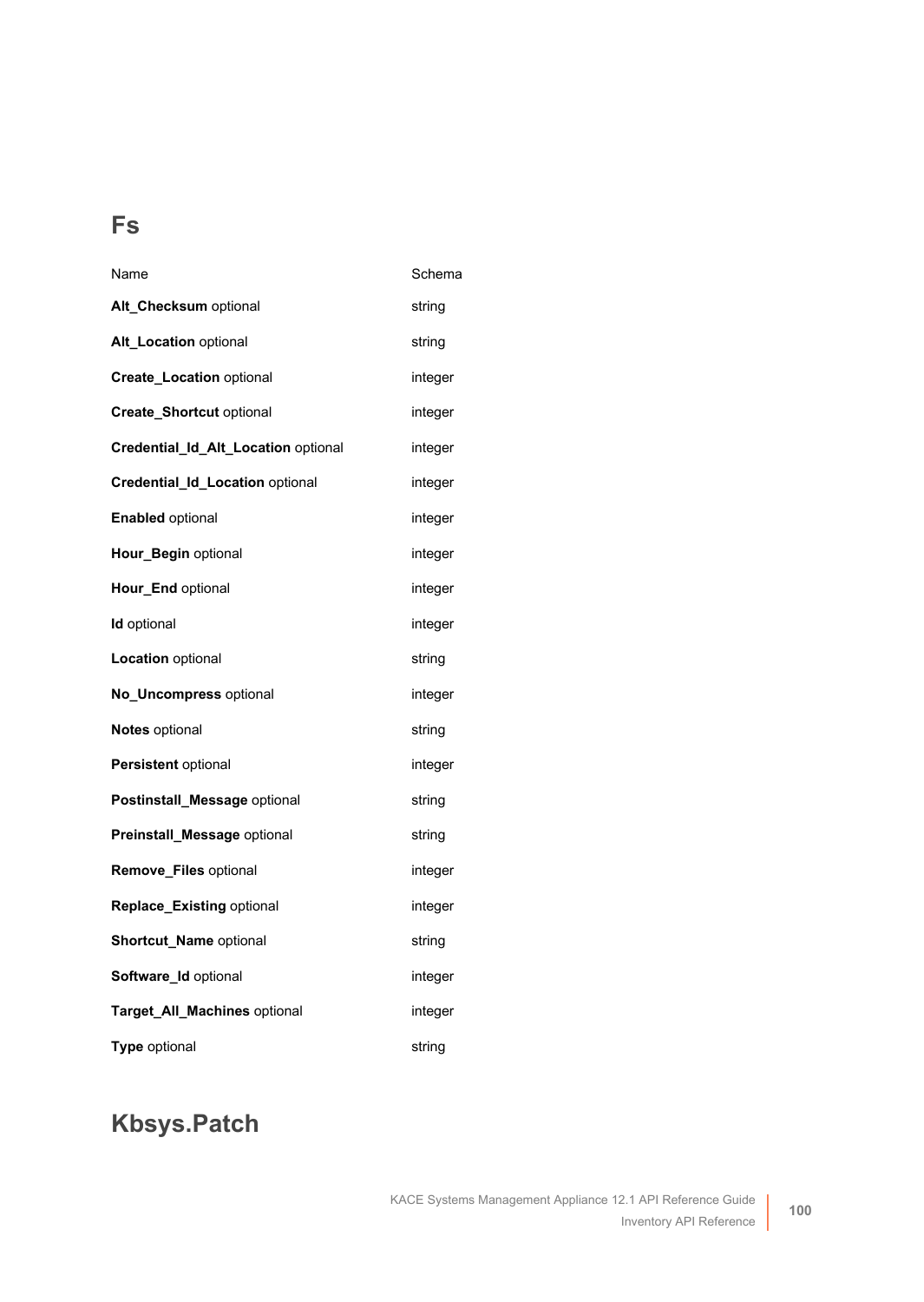| Name                                  | Schema  |
|---------------------------------------|---------|
| <b>Bulletin optional</b>              | string  |
| <b>Bundled_By optional</b>            | string  |
| <b>Bundles optional</b>               | string  |
| <b>Classification optional</b>        | string  |
| Cve optional                          | string  |
| <b>Description optional</b>           | string  |
| <b>Id</b> optional                    | string  |
| Impact_Install optional               | string  |
| Impact_Uninstall optional             | string  |
| Info_Url optional                     | string  |
| <b>Is_Superceded optional</b>         | integer |
| Is_Supported_Install optional         | integer |
| Is_Supported_Uninstall optional       | integer |
| Patch_Guid optional                   | string  |
| Patch_Identifier optional             | string  |
| Patch_Type optional                   | string  |
| <b>Publisher optional</b>             | string  |
| Reboot_Install optional               | integer |
| Reboot_Uninstall optional             | integer |
| Request_User_Input_Install optional   | integer |
| Request_User_Input_Uninstall optional | integer |
| Required_By optional                  | string  |
| Requires optional                     | string  |
| Severity optional                     | string  |
| Superceded_By optional                | string  |
| Supercedes optional                   | string  |
| Title optional                        | string  |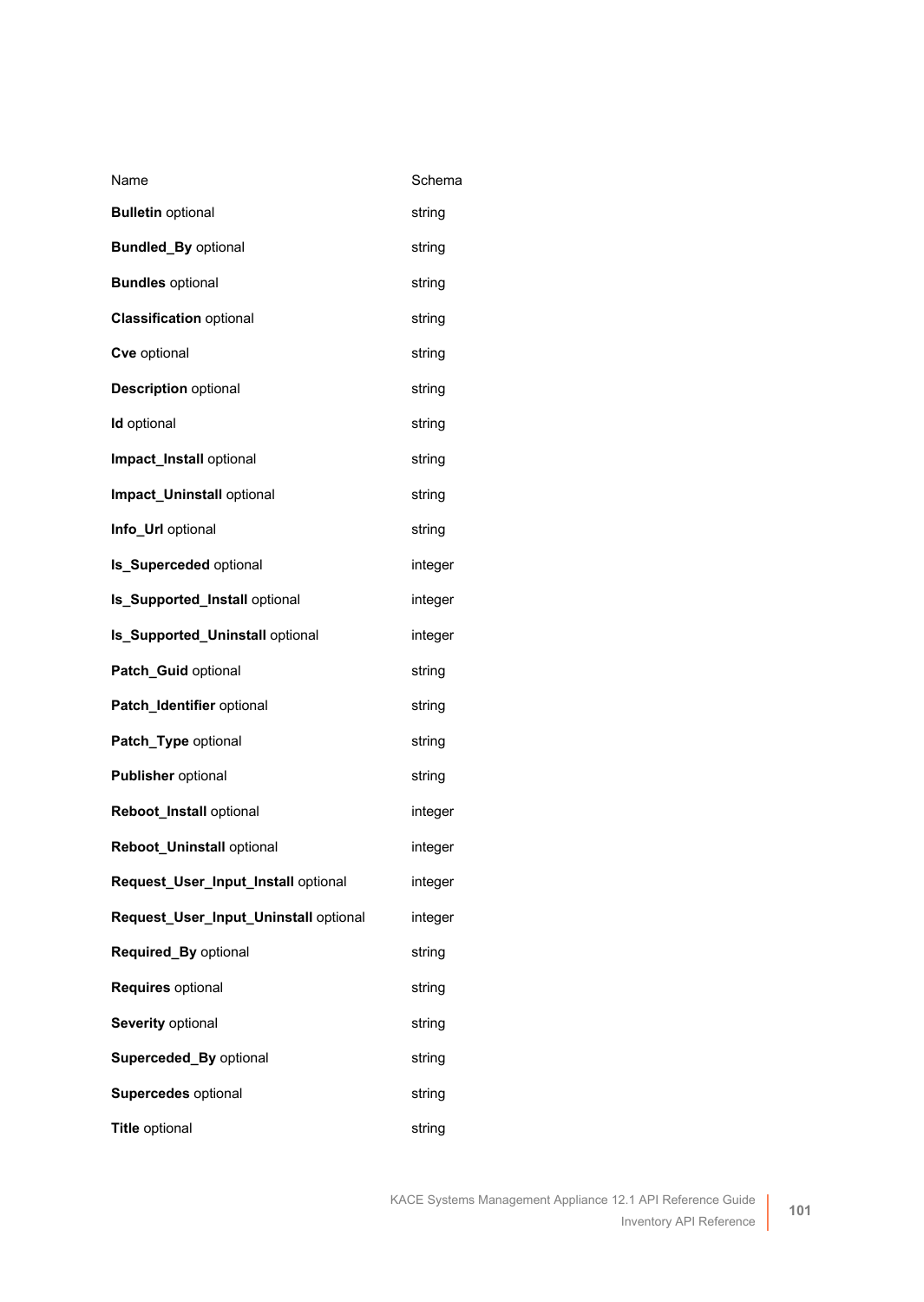# **Label**

| Name                                    | Schema  |
|-----------------------------------------|---------|
| App_Ctrl_Enabled optional               | integer |
| Id optional                             | integer |
| Kace_Alt_Location optional              | string  |
| Kace_Alt_Location_Password_Enc optional | string  |
| Kace_Alt_Location_User optional         | string  |
| Meter_Enabled optional                  | integer |
| Name optional                           | string  |
| Notes optional                          | string  |
| Scope_User_Role_Id optional             | integer |
| Type optional                           | string  |
| <b>Usage_All optional</b>               | integer |
| <b>Usage_Catalog optional</b>           | integer |
| <b>Usage_Dell optional</b>              | integer |
| <b>Usage_Label optional</b>             | integer |
| <b>Usage_Machine optional</b>           | integer |
| <b>Usage_Node optional</b>              | integer |
| <b>Usage_Patch optional</b>             | integer |
| <b>Usage_Process optional</b>           | integer |
| <b>Usage_Software optional</b>          | integer |
| <b>Usage_User optional</b>              | integer |

# **Machine**

| Name               | Schema |
|--------------------|--------|
| Asset_Tag optional | string |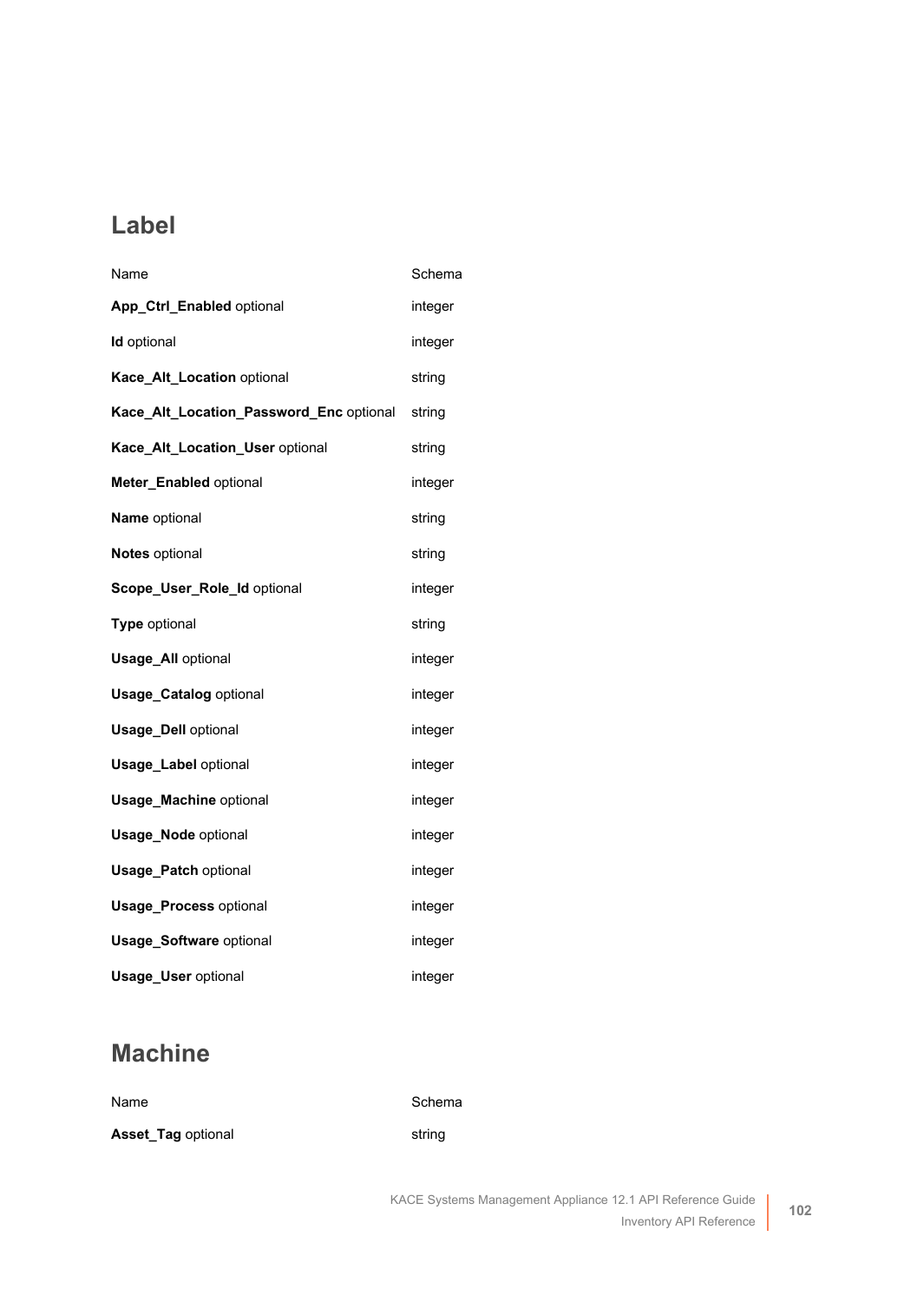| Name                              | Schema  |
|-----------------------------------|---------|
| <b>Bios_Description optional</b>  | string  |
| Bios_Identification_Code optional | string  |
| <b>Bios_Manufacturer</b> optional | string  |
| <b>Bios_Name optional</b>         | string  |
| Bios_Serial_Number optional       | string  |
| <b>Bios_Version optional</b>      | string  |
| <b>Cdrom_Devices optional</b>     | string  |
| <b>Chassis_Type optional</b>      | string  |
| <b>Client_Version optional</b>    | string  |
| Cpu_Name optional                 | string  |
| Cs_Domain optional                | string  |
| Cs_Manufacturer optional          | string  |
| Cs_Model optional                 | string  |
| Csp_Id_Number optional            | string  |
| Custom_Field_Value0 optional      | string  |
| Custom_Field_Value1 optional      | string  |
| Custom_Field_Value2 optional      | string  |
| Custom_Field_Value3 optional      | string  |
| Custom_Field_Value4 optional      | string  |
| Custom_Field_Value5 optional      | string  |
| Domain optional                   | string  |
| Dot_Net_Versions optional         | string  |
| Force_Inventory optional          | integer |
| <b>Id</b> optional                | integer |
| le_Version optional               | string  |
| Ip optional                       | string  |
| Ipv6 optional                     | string  |
| Kpatch_Language_Id optional       | string  |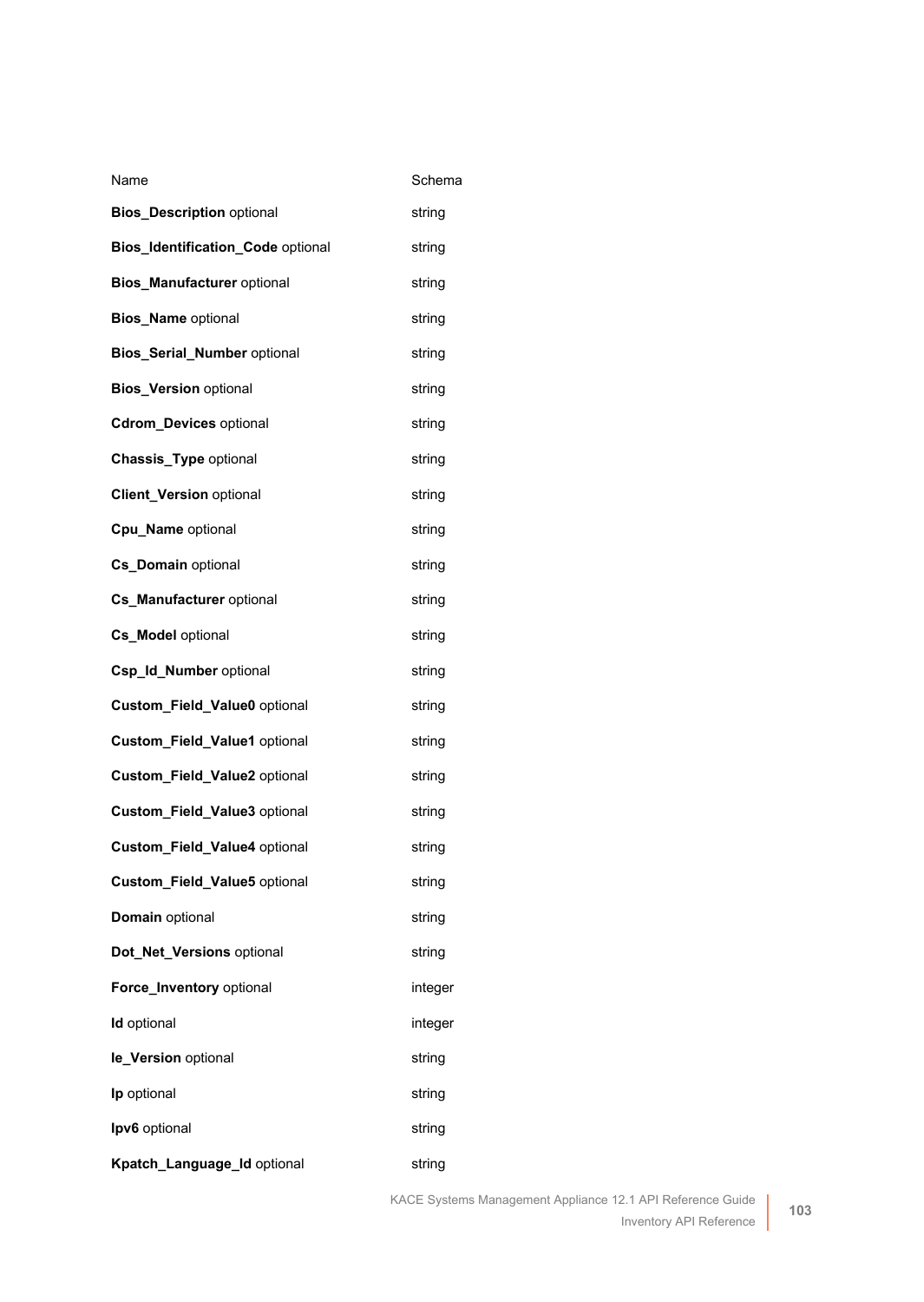| Name                                 | Schema  |
|--------------------------------------|---------|
| Kuid optional                        | string  |
| Last_Reboot optional                 | string  |
| Last_Shutdown optional               | string  |
| Last_User optional                   | string  |
| Mac optional                         | string  |
| <b>Manual_Entry optional</b>         | integer |
| Manufacturer_Product_Number optional | string  |
| <b>Monitor optional</b>              | string  |
| Motherboard_Primary_Bus optional     | string  |
| Motherboard_Secondary_Bus optional   | string  |
| Name optional                        | string  |
| Netmask optional                     | string  |
| Notes optional                       | string  |
| Os_Arch optional                     | string  |
| Os_Build optional                    | string  |
| Os_Family optional                   | string  |
| Os_Id optional                       | integer |
| Os_Installed_Date optional           | string  |
| Os Major optional                    | string  |
| Os_Minor optional                    | string  |
| Os_Minor2 optional                   | string  |
| Os_Name optional                     | string  |
| Os_Number optional                   | string  |
| Os_Release optional                  | string  |
| Os_Version optional                  | string  |
| <b>Ownership optional</b>            | string  |
| Pagefile_Max_Size optional           | string  |
| Pagefile_Size optional               | string  |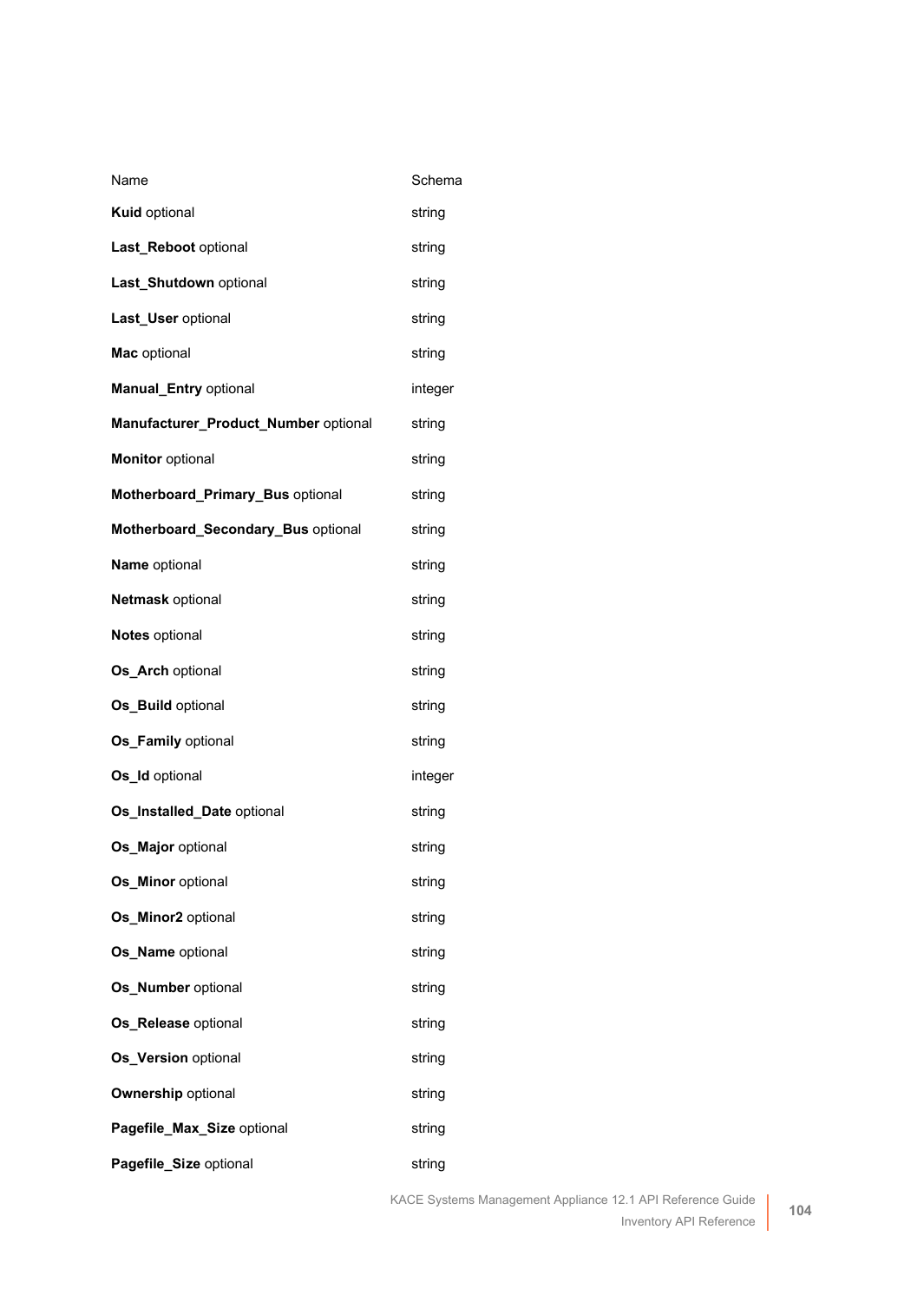| Name                               | Schema  |
|------------------------------------|---------|
| <b>Physical_Cores optional</b>     | integer |
| Physical_Processors optional       | integer |
| Prefix_Len optional                | integer |
| Printers optional                  | string  |
| <b>Processors</b> optional         | string  |
| Ram_Max optional                   | string  |
| Registry_Max_Size optional         | string  |
| Registry_Size optional             | string  |
| Sda_Deployment_Name optional       | string  |
| Sda_Deployment_Time optional       | string  |
| Sda_Deployment_Type optional       | string  |
| Sda_Deployment_Url optional        | string  |
| Sda_Installation_Id optional       | string  |
| Sda_Name optional                  | string  |
| Sda_Url optional                   | string  |
| Service_Pack optional              | string  |
| Sound_Devices optional             | string  |
| Sys_Arch optional                  | string  |
| <b>System_Description optional</b> | string  |
| <b>System_Directory optional</b>   | string  |
| Tz_Agent optional                  | string  |
| <b>Uptime optional</b>             | string  |
| <b>User optional</b>               | string  |
| <b>User_Domain optional</b>        | string  |
| <b>User_Fullname</b> optional      | string  |
| <b>User_Logged optional</b>        | string  |
| <b>User_Name optional</b>          | string  |
| Video_Controllers optional         | string  |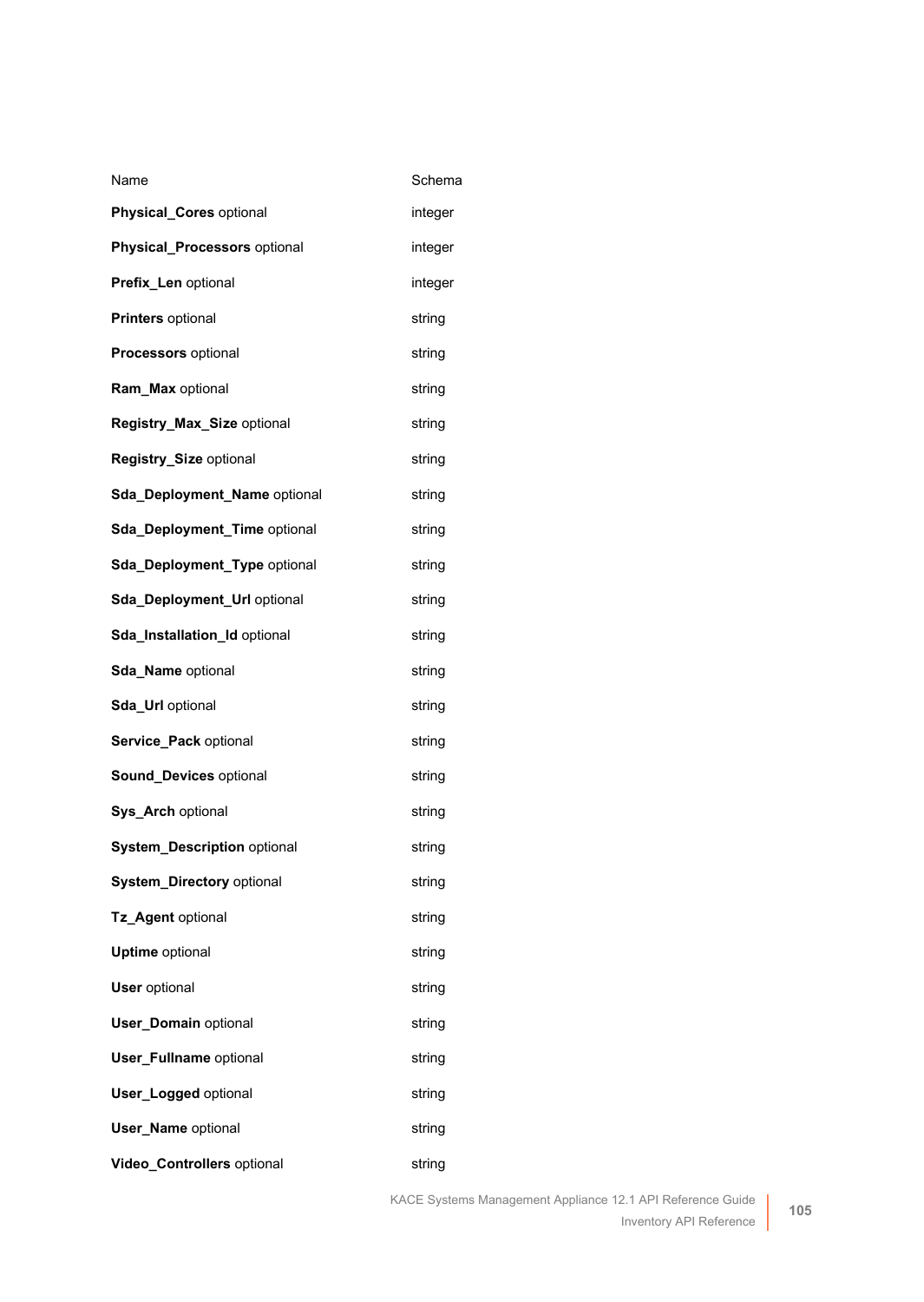| Name                    | Schema |
|-------------------------|--------|
| <b>Virtual optional</b> | string |
| Wmi Status optional     | string |

# **Machine\_Bitlocker\_Volume**

| Name                                                | Schema  |
|-----------------------------------------------------|---------|
| <b>Conversion_Status optional</b>                   | string  |
| Device_Id optional                                  | string  |
| Drive_Letter optional                               | string  |
| <b>Encryption_Method optional</b>                   | string  |
| <b>Encryption_Percentage optional</b>               | integer |
| Hardware_Encryption_Status optional                 | string  |
| <b>Id</b> optional                                  | integer |
| Identification_Field optional                       | string  |
| Is_System_Volume optional                           | integer |
| Key_Protectors optional                             | string  |
| Lock Status optional                                | string  |
| Persistent_Volume_Id optional                       | string  |
| Protection_Status optional                          | string  |
| Self_Encryption_Drive_Encryption_Method<br>optional | string  |
| <b>Version optional</b>                             | integer |
| <b>Wiping Percentage optional</b>                   | integer |
| <b>Wiping Status optional</b>                       | string  |

# **Machine\_Chromeos\_Details**

| Name                               | Schema |
|------------------------------------|--------|
| <b>Annotated Location optional</b> | string |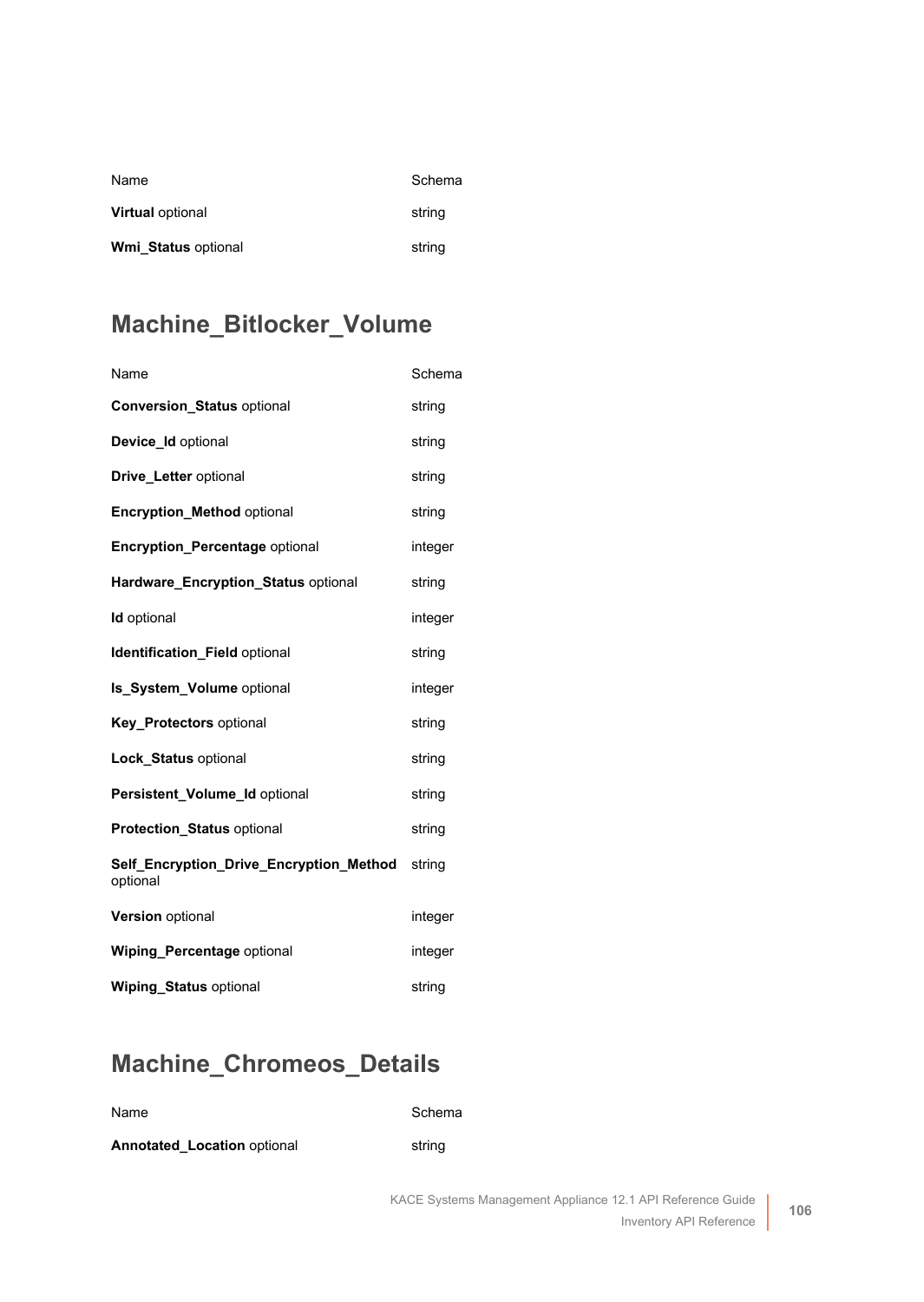| Name                                 | Schema  |
|--------------------------------------|---------|
| Annotated_User optional              | string  |
| Boot Mode optional                   | string  |
| Device_Id optional                   | string  |
| Firmware_Version optional            | string  |
| <b>Id</b> optional                   | integer |
| Mac_Address optional                 | string  |
| Machine_Chromeos_Details_Id optional | integer |
| <b>Meid</b> optional                 | string  |
| <b>Model</b> optional                | string  |
| <b>Notes optional</b>                | string  |
| <b>Order_Number</b> optional         | string  |
| Org_Unit_Path optional               | string  |
| Os Version optional                  | string  |
| Platform_Version optional            | string  |
| Serial_Number optional               | string  |
| <b>Status optional</b>               | string  |
| Will Auto Renew optional             | integer |

# **Machine\_Custom\_Inventory**

| Name                            | Schema  |
|---------------------------------|---------|
| Field_Value_Type optional       | integer |
| <b>Id</b> optional              | integer |
| Num Field Value optional        | integer |
| <b>Software Id optional</b>     | integer |
| <b>Str_Field_Value optional</b> | string  |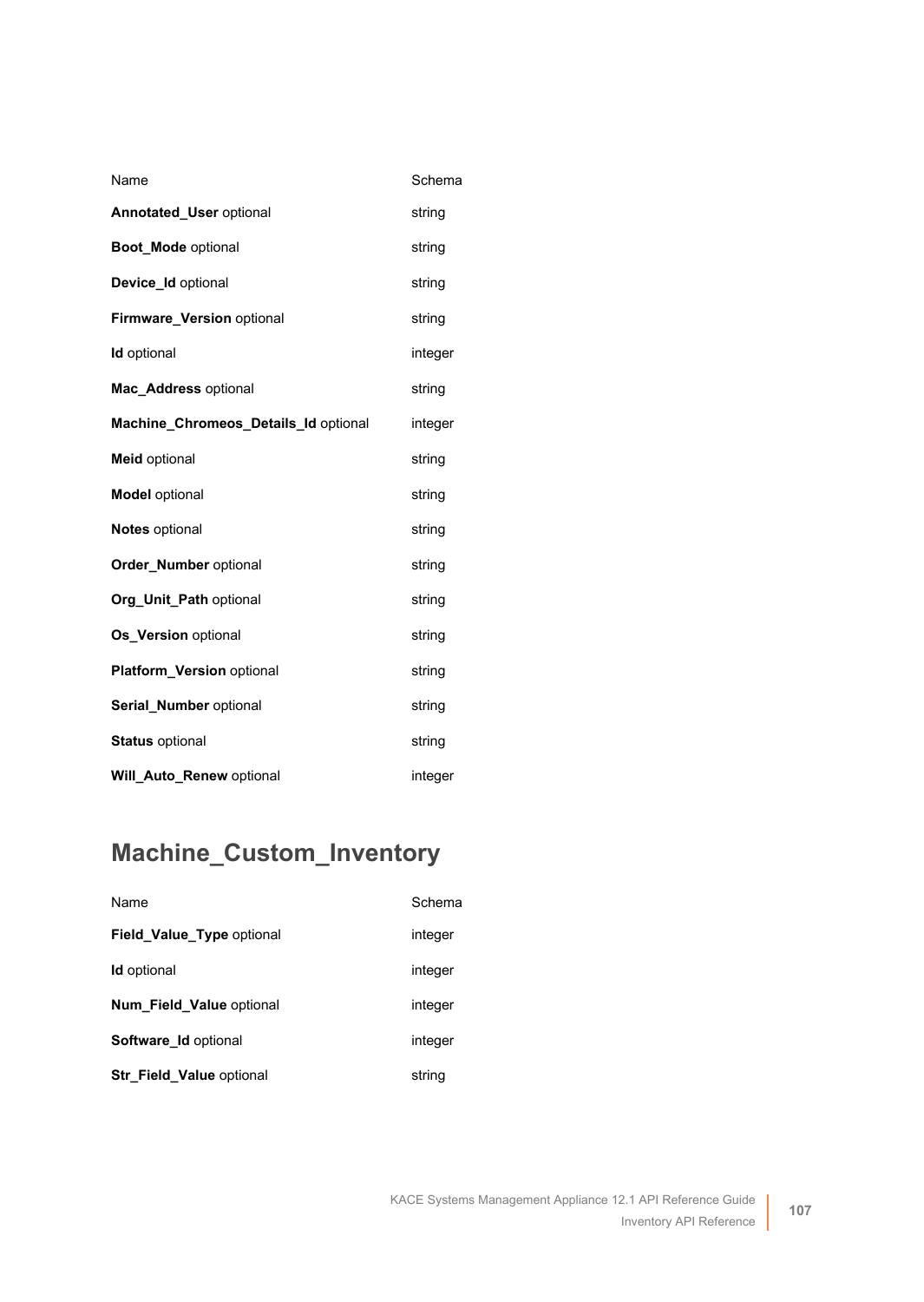# **Machine\_Daily\_Uptime**

| Name                       | Schema  |
|----------------------------|---------|
| <b>Id</b> optional         | integer |
| <b>Machine Id optional</b> | integer |

# **Machine\_Ddpe**

| Name                              | Schema  |
|-----------------------------------|---------|
| <b>Agent Version optional</b>     | string  |
| <b>Id</b> optional                | integer |
| <b>Mcid optional</b>              | string  |
| <b>Protection_Status optional</b> | string  |
| Server Hostname optional          | string  |

### **Machine\_Ddpe\_Volume**

| Name                              | Schema  |
|-----------------------------------|---------|
| Device Id optional                | string  |
| <b>Id</b> optional                | integer |
| <b>Protection Reason optional</b> | string  |
| <b>Protection Status optional</b> | string  |

# **Machine\_Disks**

| Name                 | Schema  |
|----------------------|---------|
| <b>Id</b> optional   | integer |
| <b>Name optional</b> | string  |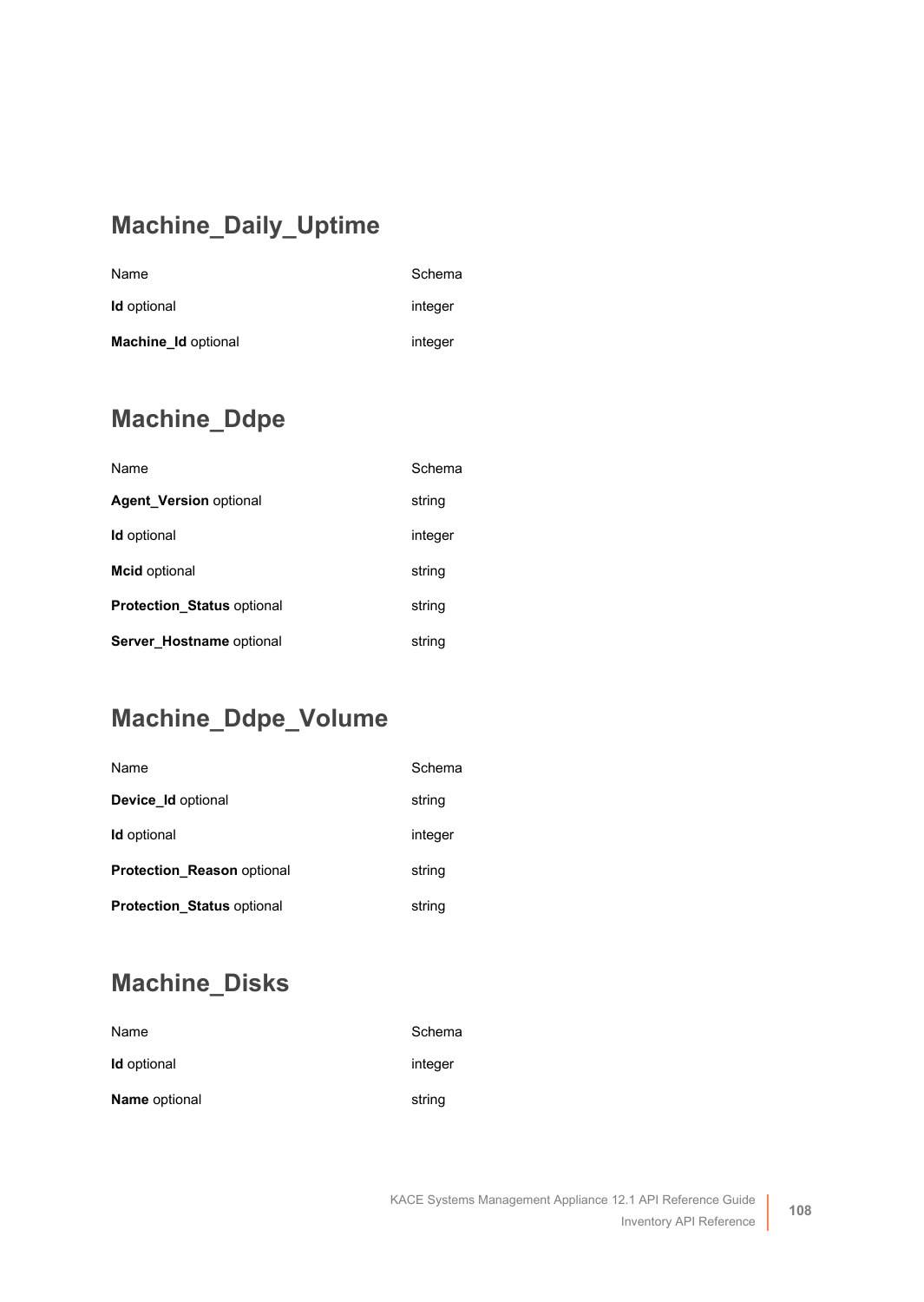## **Machine\_Drive\_Encryption\_Summary**

| Name                                        | Schema  |
|---------------------------------------------|---------|
| <b>Id</b> optional                          | integer |
| <b>Is Drive Encryption Enabled optional</b> | integer |
| <b>Is Drive Protected optional</b>          | integer |
| <b>Protection Reason optional</b>           | string  |

# **Machine\_Filevault\_Volume**

| Name                                    | Schema  |
|-----------------------------------------|---------|
| <b>Authorized Users optional</b>        | string  |
| <b>Conversion_Percentage optional</b>   | integer |
| <b>Conversion_Status optional</b>       | string  |
| <b>Device Id optional</b>               | string  |
| <b>Encryption Status optional</b>       | string  |
| <b>Encryption_Type optional</b>         | string  |
| Has_Institutional_Recovery_Key optional | integer |
| Has Personal Recovery Key optional      | integer |
| <b>Id</b> optional                      | integer |
| <b>Is_Enabled optional</b>              | integer |
| <b>Version optional</b>                 | string  |

# **Machine\_Intel\_Amt**

| Name                               | Schema |
|------------------------------------|--------|
| <b>Configuration Mode optional</b> | string |
| <b>Control Mode optional</b>       | string |
| Fw Version optional                | string |

**109**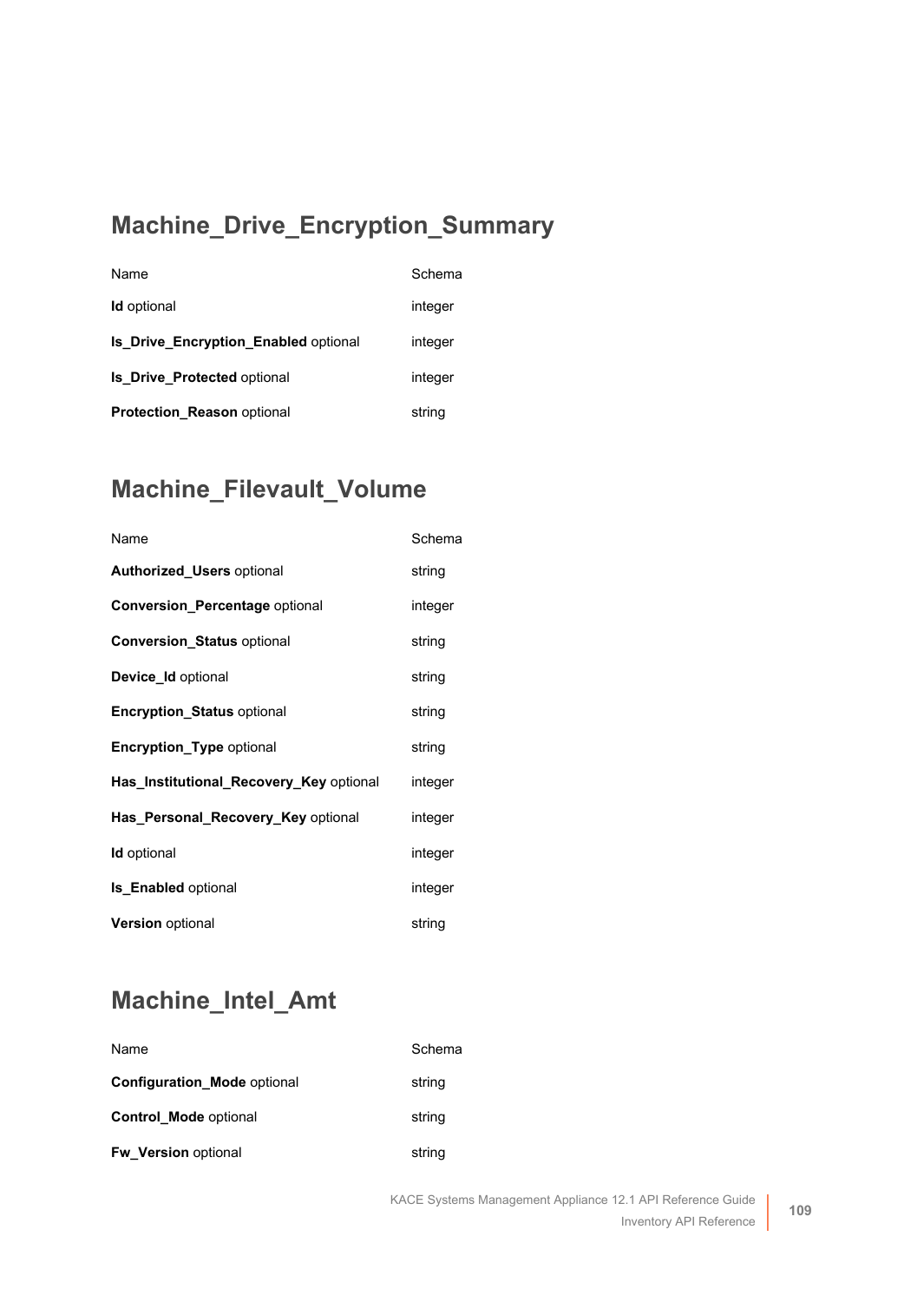| Name                              | Schema  |
|-----------------------------------|---------|
| <b>Id</b> optional                | integer |
| <b>Is Amt Configured optional</b> | integer |
| Is Amt Enabled In Bios optional   | integer |
| <b>Is Amt Supported optional</b>  | integer |
| <b>Is Mei Enabled optional</b>    | integer |
| Mei Version optional              | string  |
| <b>Sku</b> optional               | string  |
| <b>State optional</b>             | string  |
| <b>Version</b> optional           | string  |

# **Machine\_Location**

| Name                                | Schema  |
|-------------------------------------|---------|
| <b>Counrty optional</b>             | string  |
| <b>Country Code optional</b>        | string  |
| <b>Id</b> optional                  | integer |
| <b>Locality optional</b>            | string  |
| <b>Machine Location Id optional</b> | integer |
| <b>Postal Code optional</b>         | string  |
| <b>Region</b> optional              | string  |
| <b>Street_Address optional</b>      | string  |

# **Machine\_Mobile**

| Name                                        | Schema  |
|---------------------------------------------|---------|
| <b>Activation_Lock_Allowed optional</b>     | integer |
| <b>Activation Lock Bypass Code optional</b> | string  |
| <b>Activation Lock Enabled optional</b>     | integer |
| <b>Battery Level optional</b>               | string  |

**110**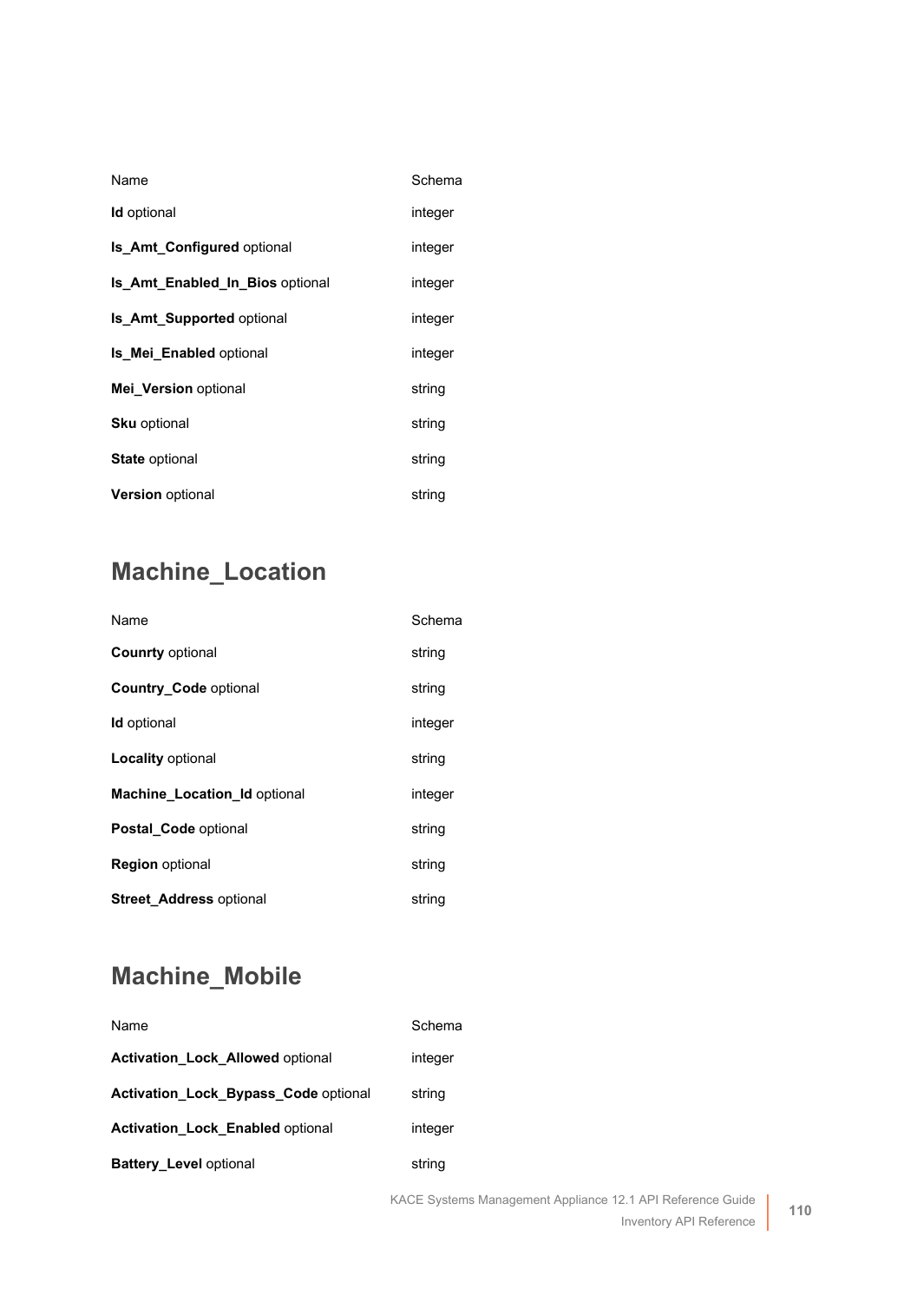| Name                                    | Schema  |
|-----------------------------------------|---------|
| <b>Carrier</b> optional                 | string  |
| <b>Current_Carrier_Network optional</b> | string  |
| Data_Roaming_Enabled optional           | integer |
| Dep_Assigned_By optional                | string  |
| Dep_Profile optional                    | string  |
| Dep_Profile_Status optional             | string  |
| Device_Type optional                    | string  |
| Do_Not_Disturb_Enabled optional         | integer |
| Eas_Device_Id optional                  | string  |
| <b>Iccid</b> optional                   | string  |
| Icloud_Enabled optional                 | integer |
| <b>Id</b> optional                      | integer |
| Imei optional                           | string  |
| <b>Is_Compliant optional</b>            | integer |
| Is_Dep_Configured optional              | integer |
| Is_Dep_Managed optional                 | integer |
| <b>Is_Encrypted optional</b>            | integer |
| <b>Is_Enrolled</b> optional             | integer |
| Is_Itunes_Account_Active optional       | integer |
| Is_Lost optional                        | integer |
| Is_Rooted optional                      | integer |
| <b>Is_Supervised optional</b>           | integer |
| Locator_Service_Enabled optional        | integer |
| Machine_Mobile_Id optional              | integer |
| <b>Meid optional</b>                    | string  |
| Modem_Firmware optional                 | string  |
| Phone_Number optional                   | string  |
| <b>Udid optional</b>                    | string  |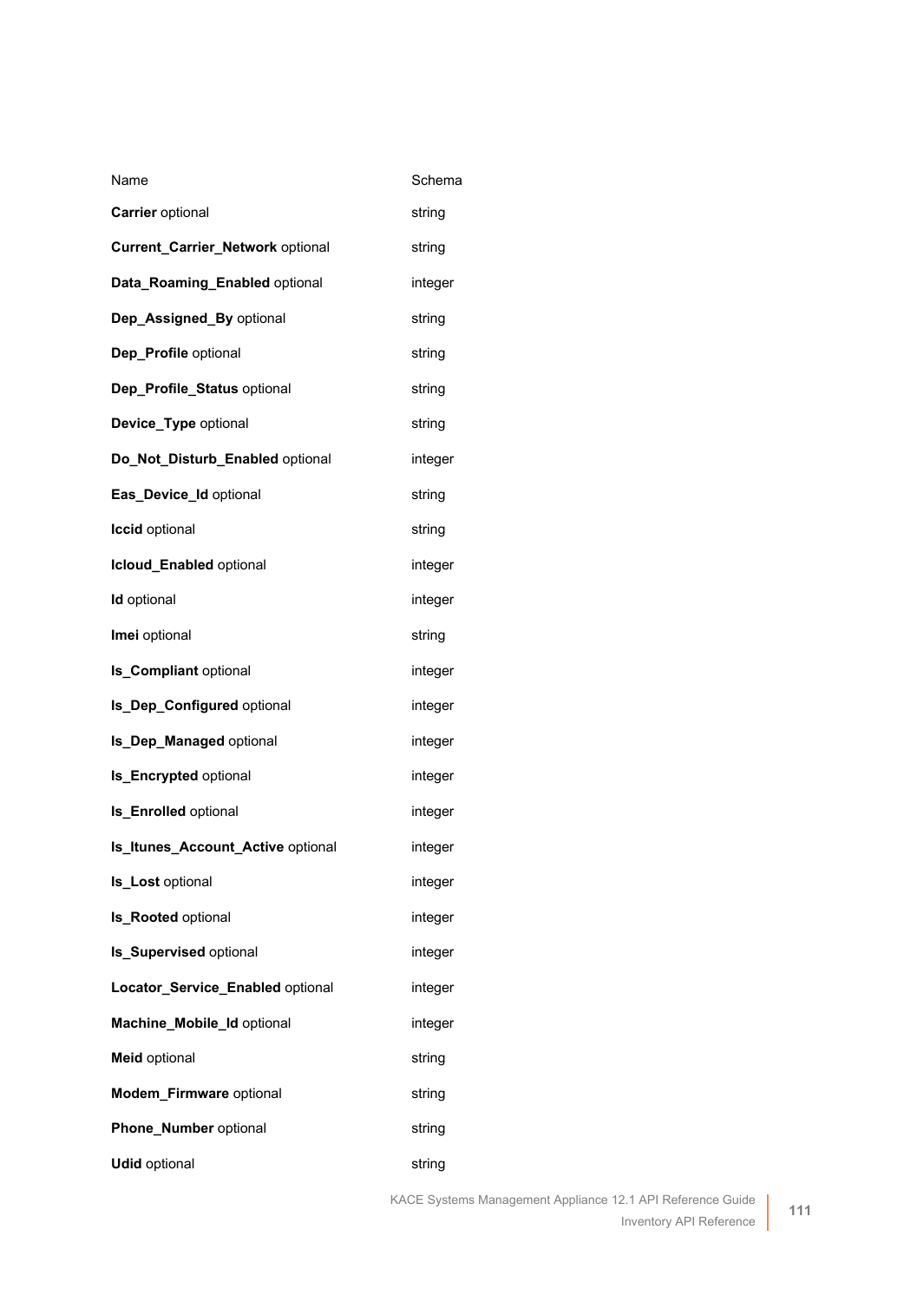| Name                                  | Schema  |
|---------------------------------------|---------|
| <b>Voice Roaming Enabled optional</b> | integer |
| Wifi Bytes Recv optional              | integer |
| Wifi Bytes Sent optional              | integer |
| <b>Wwan Bytes Recy optional</b>       | integer |
| <b>Wwan Bytes Sent optional</b>       | integer |

# **Machine\_Nics**

| Name                         | Schema  |
|------------------------------|---------|
| <b>Dhcp_Enabled optional</b> | string  |
| <b>Dnsdoman</b> optional     | string  |
| <b>Dnshostname</b> optional  | string  |
| <b>Id</b> optional           | integer |
| <b>lp</b> optional           | string  |
| Ipv6_Config optional         | string  |
| Mac optional                 | string  |
| <b>Netmask optional</b>      | string  |
| <b>Nic optional</b>          | string  |
| <b>Nic Id optional</b>       | integer |

# **Machine\_Replitem**

| Name                       | Schema  |
|----------------------------|---------|
| <b>Checksum</b> optional   | string  |
| <b>Error</b> optional      | integer |
| File Name optional         | string  |
| <b>File Size optional</b>  | integer |
| <b>Machine Id optional</b> | integer |
| <b>Ordinal optional</b>    | integer |
|                            |         |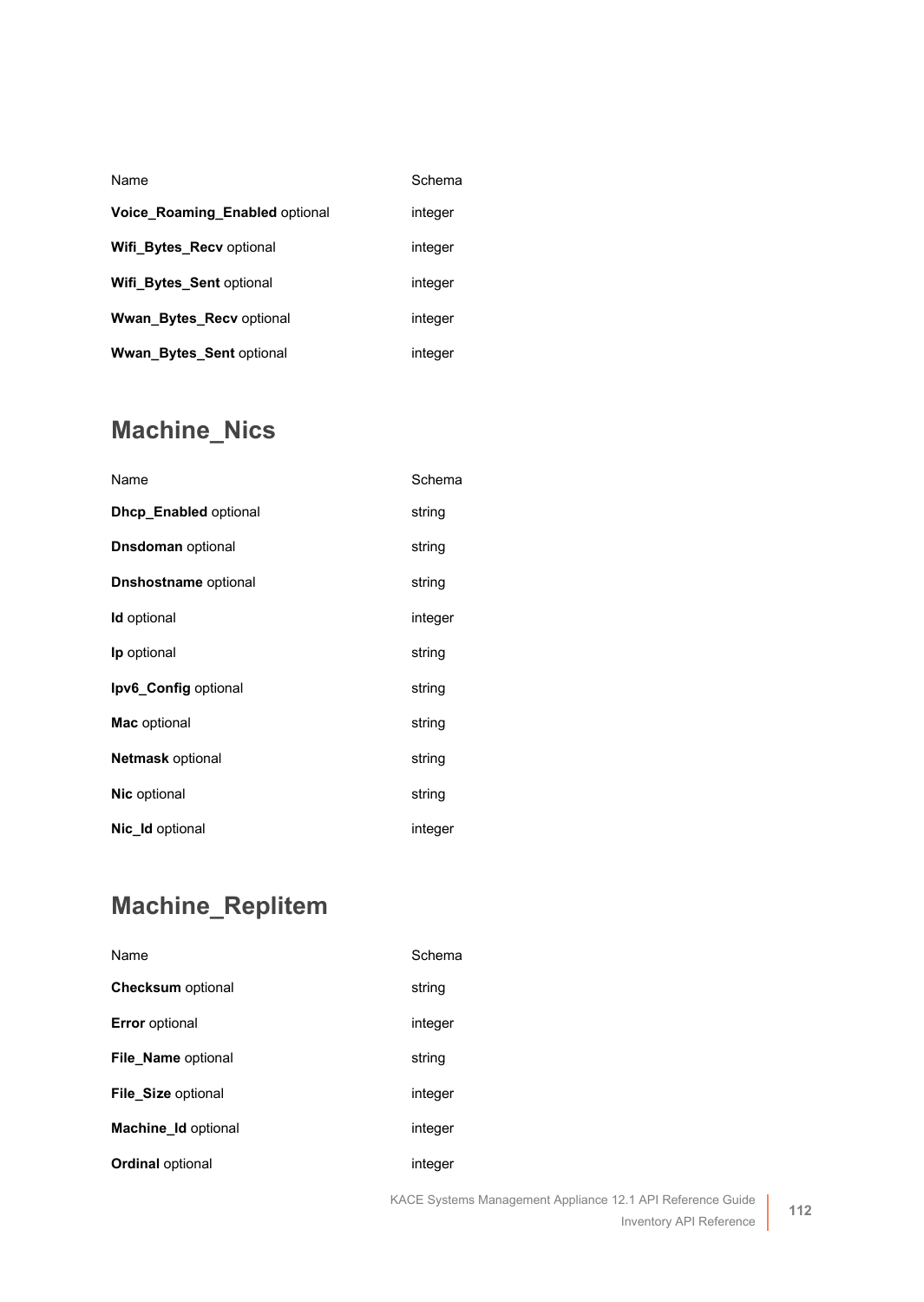| Name                    | Schema |
|-------------------------|--------|
| <b>Path optional</b>    | string |
| <b>Type optional</b>    | string |
| <b>Type Id optional</b> | string |
| Zip_Package optional    | string |

# **Machine\_Snmp\_Data**

| Name                          | Schema  |
|-------------------------------|---------|
| <b>Full Walk optional</b>     | string  |
| <b>Machine Id optional</b>    | integer |
| Machine_Snmp_Data_Id optional | integer |

## **Machine\_Tpm**

| Name                                           | Schema  |
|------------------------------------------------|---------|
| <b>Id</b> optional                             | integer |
| <b>Is Activated optional</b>                   | integer |
| <b>Is Enabled optional</b>                     | integer |
| <b>Is Owned optional</b>                       | integer |
| Manufacturer Id optional                       | integer |
| Manufacturer_Id_Text optional                  | string  |
| Manufacturer_Version optional                  | string  |
| <b>Manufacturer Version Info optional</b>      | string  |
| <b>Physical_Presence_Version_Info optional</b> | string  |
| <b>Specification Version optional</b>          | string  |

#### **Mi\_Attempt**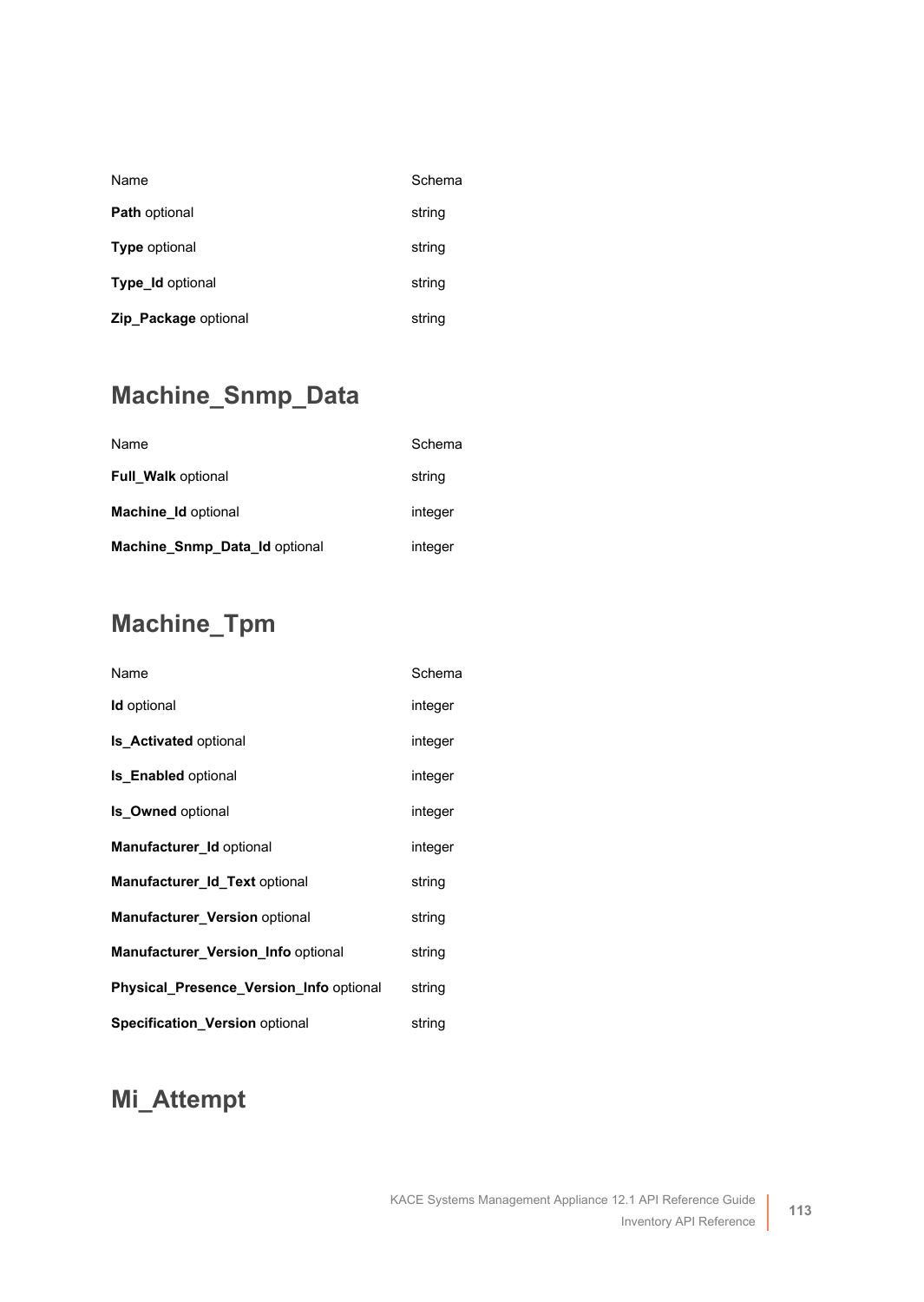| Name                          | Schema  |
|-------------------------------|---------|
| <b>Attempt Count optional</b> | integer |
| <b>Machine Id optional</b>    | integer |
| Mi Id optional                | integer |
| <b>Run Now optional</b>       | integer |

# **Node**

| Name                            | Schema  |
|---------------------------------|---------|
| Aw_Id optional                  | string  |
| Aw_Status optional              | integer |
| Chromeos_Id optional            | string  |
| <b>Chromeos_Status optional</b> | integer |
| Cli_Status optional             | integer |
| Dmm_Id optional                 | string  |
| Dmm_Status optional             | integer |
| G_Mobile_Id optional            | string  |
| <b>G_Mobile_Status optional</b> | integer |
| Host_Name optional              | string  |
| Id optional                     | integer |
| Ip optional                     | string  |
| Kmm_Id optional                 | string  |
| Kmm_Status optional             | integer |
| Ldap_Status optional            | integer |
| Mac optional                    | string  |
| Machine_Id optional             | integer |
| Nmap_Status optional            | integer |
| Os_Type optional                | string  |
| Ping_Status optional            | integer |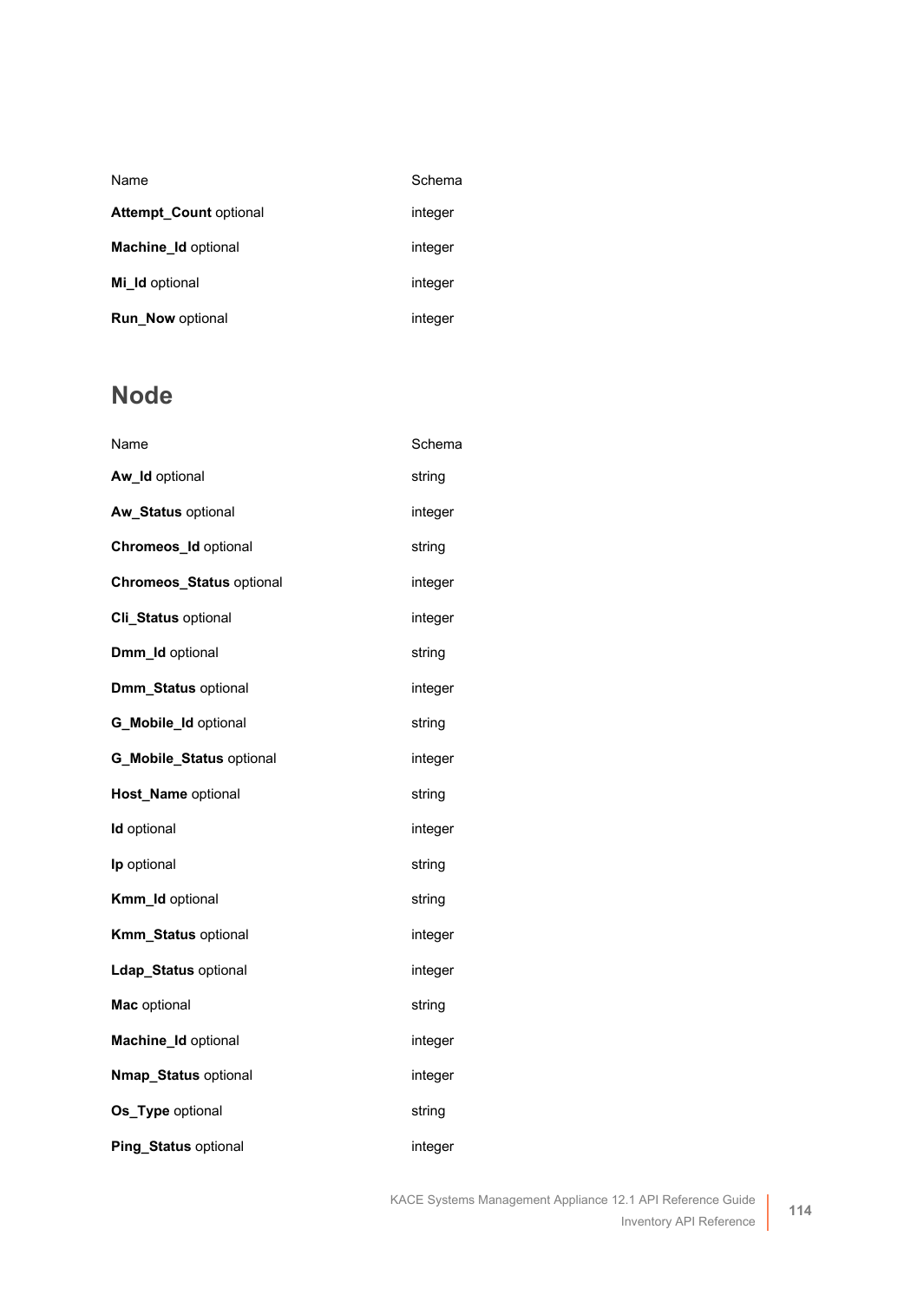| Name                           | Schema  |
|--------------------------------|---------|
| <b>Real_Name optional</b>      | string  |
| Relay Machine Id optional      | integer |
| Scan_Settings_Id optional      | integer |
| <b>Snmp_Contact optional</b>   | string  |
| <b>Snmp_Status optional</b>    | integer |
| <b>Snmp Sysdescr optional</b>  | string  |
| <b>Snmp_Uptime optional</b>    | string  |
| <b>Snmp_Version optional</b>   | integer |
| <b>Snmp_Walk_Data optional</b> | string  |
| <b>Socket Status optional</b>  | integer |
| <b>Vmware_Status optional</b>  | integer |
| Vmware_Type optional           | integer |
| Winrm_Status optional          | integer |

# **Node\_Snmp\_If**

| Name                         | Schema  |
|------------------------------|---------|
| <b>Admin_Status optional</b> | string  |
| <b>Descr</b> optional        | string  |
| <b>Id</b> optional           | integer |
| <b>Ifindex</b> optional      | integer |
| In Discards optional         | integer |
| In Errors optional           | integer |
| In Nucastpkts optional       | integer |
| In Octets optional           | integer |
| In Ucastpkts optional        | integer |
| In Unknownprotos optional    | integer |
| Last Change optional         | string  |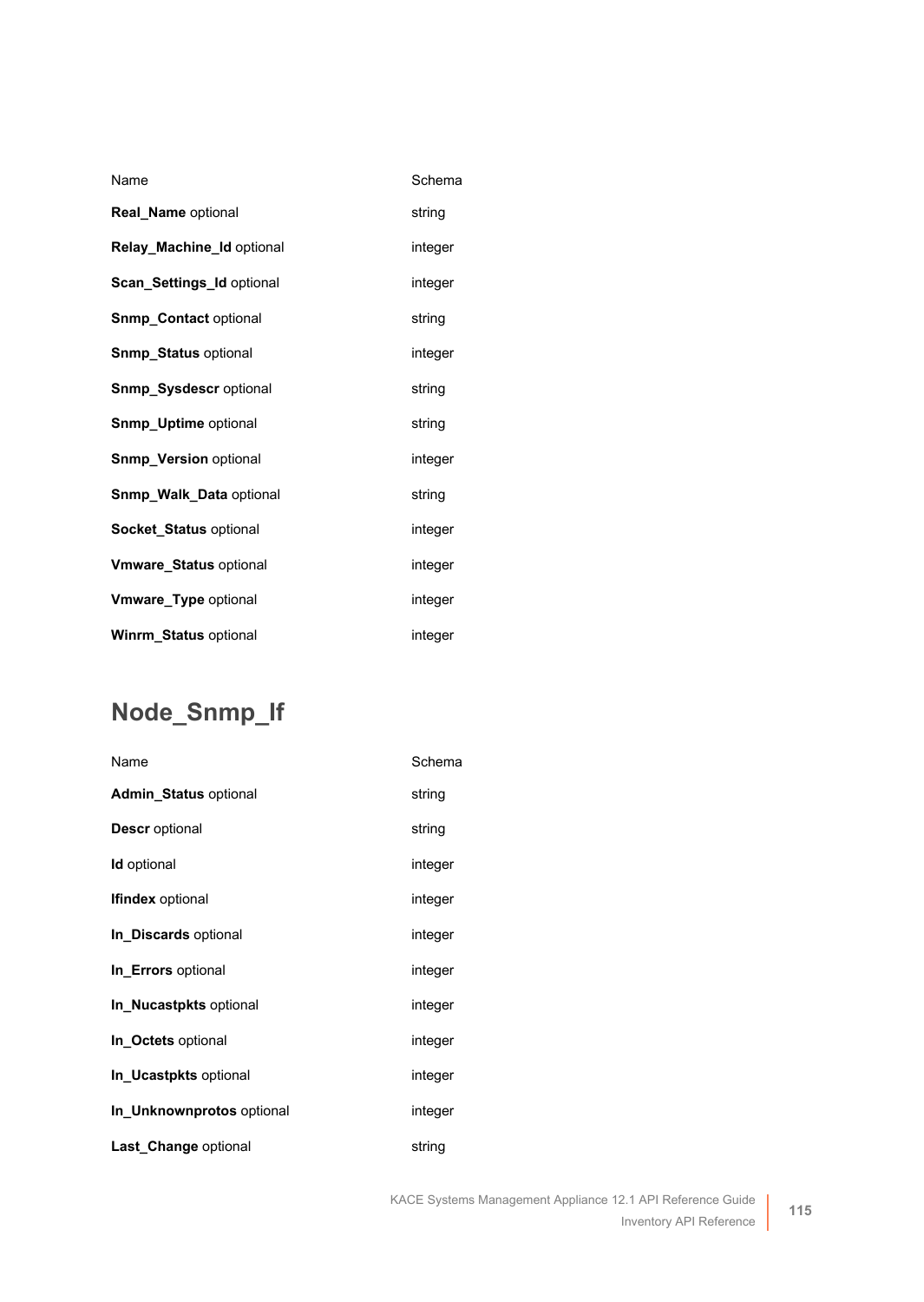| Name                           | Schema  |
|--------------------------------|---------|
| <b>Mtu</b> optional            | integer |
| <b>Oper Status optional</b>    | string  |
| <b>Out Discards optional</b>   | integer |
| <b>Out Errors optional</b>     | integer |
| <b>Out Nucastpkts optional</b> | integer |
| <b>Out Octets optional</b>     | integer |
| <b>Out Ucastpkts optional</b>  | integer |
| Phys_Address optional          | string  |
| <b>Specific optional</b>       | string  |
| <b>Speed optional</b>          | integer |
| <b>Type optional</b>           | string  |

# **Node\_Snmp\_System**

| Name                        | Schema  |
|-----------------------------|---------|
| <b>Contact optional</b>     | string  |
| <b>Description optional</b> | string  |
| <b>Full Walk optional</b>   | string  |
| <b>Id</b> optional          | integer |
| <b>Location</b> optional    | string  |
| <b>Name optional</b>        | string  |
| Object Id optional          | string  |
| <b>Uptime</b> optional      | string  |

# **Ntservice**

| Name                               | Schema |
|------------------------------------|--------|
| Can Interact With Desktop optional | string |
| Category optional                  | string |
|                                    |        |

**116**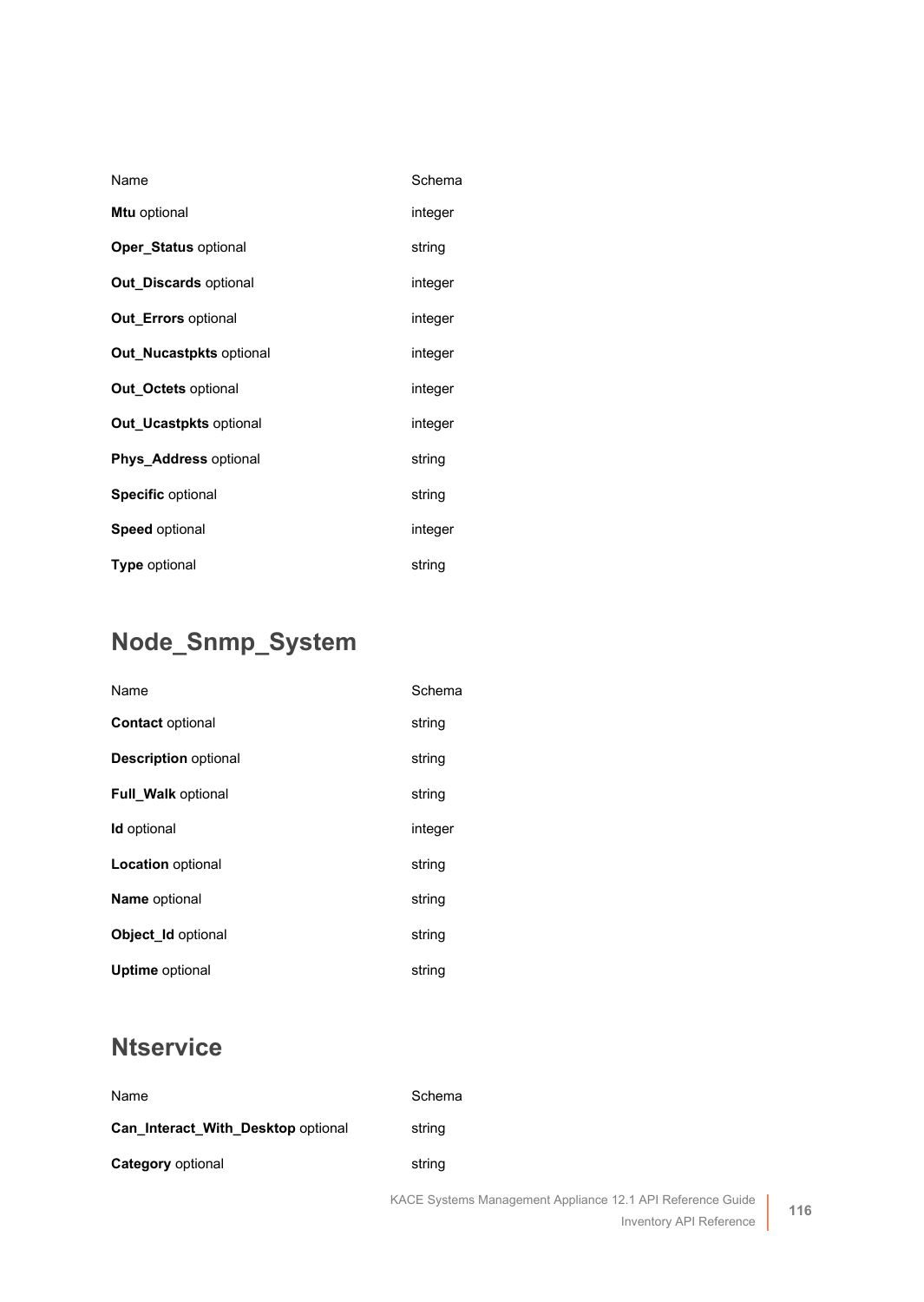| Name                            | Schema  |
|---------------------------------|---------|
| <b>Command_Args optional</b>    | string  |
| Command_Exe optional            | string  |
| <b>Company Name optional</b>    | string  |
| <b>Description optional</b>     | string  |
| Display_Name optional           | string  |
| File_Description optional       | string  |
| File_Name optional              | string  |
| File_Version optional           | string  |
| Id optional                     | integer |
| Logon As User optional          | string  |
| Name optional                   | string  |
| <b>Notes optional</b>           | string  |
| Product_Name optional           | string  |
| <b>Product_Version optional</b> | string  |
| <b>Startup_Type optional</b>    | string  |
| <b>Status optional</b>          | string  |
| <b>Threat optional</b>          | integer |

# **Operating\_Systems**

| Name                          | Schema  |
|-------------------------------|---------|
| <b>Arch optional</b>          | string  |
| <b>Build optional</b>         | string  |
| <b>Common Name optional</b>   | string  |
| <b>Description optional</b>   | string  |
| <b>Family optional</b>        | string  |
| <b>Id</b> optional            | integer |
| <b>Major Version optional</b> | integer |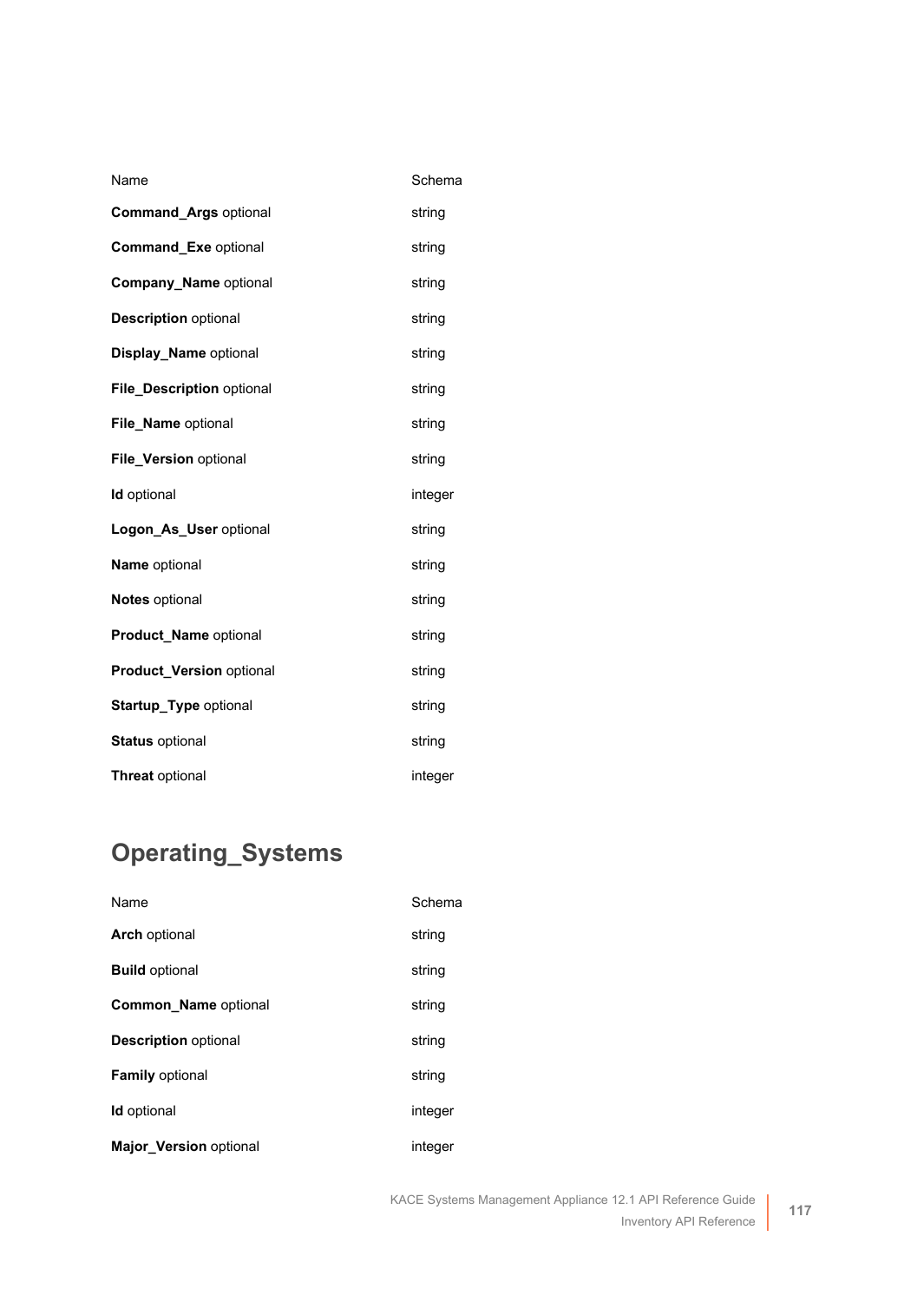| Name                          | Schema  |
|-------------------------------|---------|
| <b>Managed optional</b>       | integer |
| Minor2_Version optional       | integer |
| <b>Minor Version optional</b> | integer |
| <b>Name optional</b>          | string  |
| <b>Os Family Id optional</b>  | integer |
| Os Product Id optional        | integer |
| Patch Package Code optional   | string  |
| Sp optional                   | integer |

# **Patch\_Machine\_Status**

| Name                            | Schema  |
|---------------------------------|---------|
| Deploy_Attempt_Count optional   | integer |
| Deploy_Error_Code optional      | integer |
| Deploy_Status optional          | string  |
| Detect Error_Code optional      | integer |
| Detect_Rdesc optional           | string  |
| Detect_Status optional          | string  |
| <b>Is_Error</b> optional        | integer |
| Machine_Id optional             | integer |
| Max_Deploy_Attempt optional     | integer |
| Max_Rollback_Attempt optional   | integer |
| Patch Applicable optional       | integer |
| Patch_Id optional               | string  |
| Patch_Installed optional        | integer |
| Product_Installed optional      | integer |
| Rollback Attempt Count optional | integer |
| Rollback_Error_Code optional    | integer |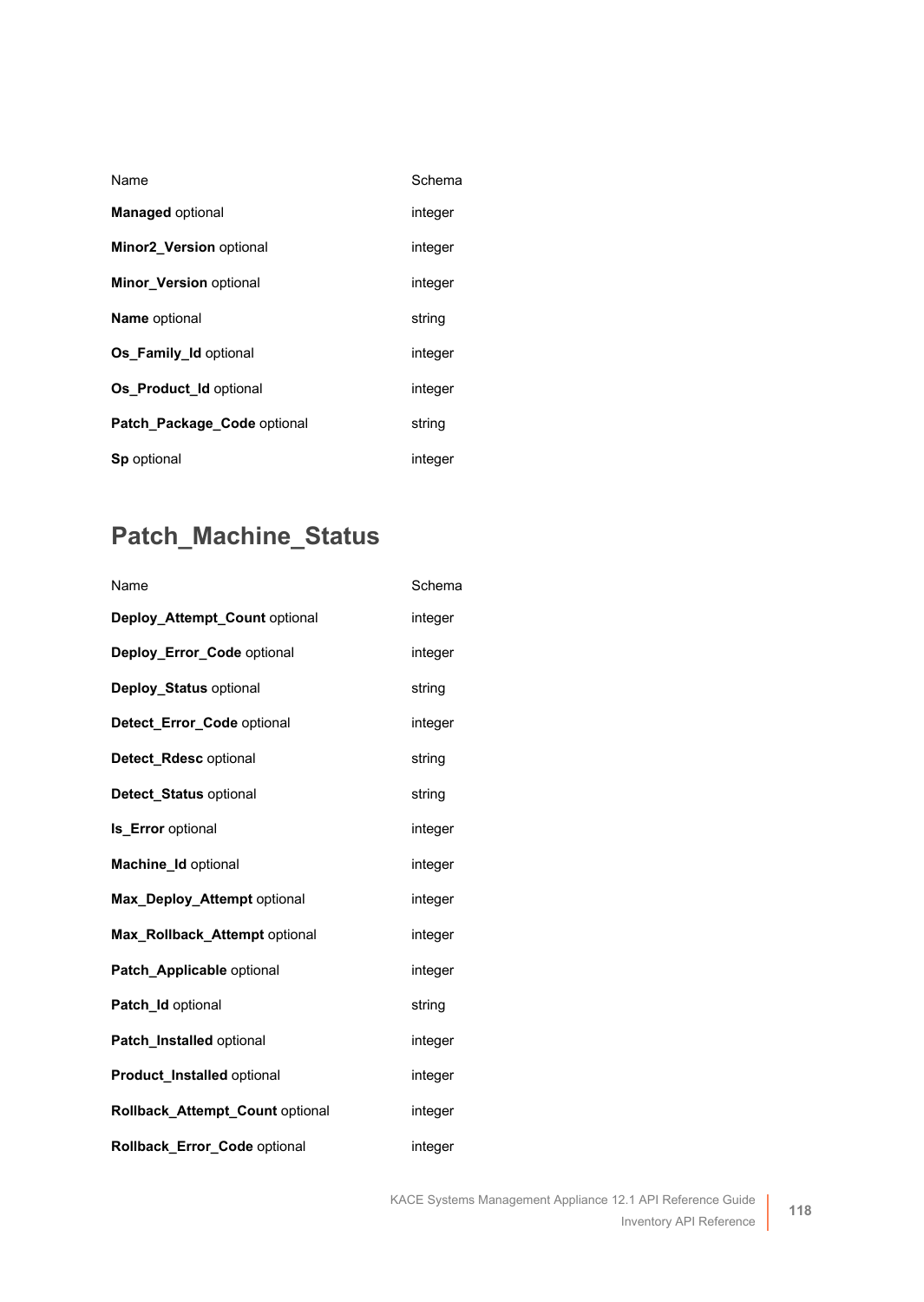| Name                            | Schema |
|---------------------------------|--------|
| <b>Rollback Status optional</b> | string |

# **Patch\_Schedule\_Run\_Machine**

| Name                           | Schema  |
|--------------------------------|---------|
| <b>Id</b> optional             | integer |
| <b>Machine Id optional</b>     | integer |
| Patch_Schedule_Id optional     | integer |
| Patch Schedule Run Id optional | integer |
| <b>Status optional</b>         | string  |

## **Process**

| Name                         | Schema  |
|------------------------------|---------|
| Category optional            | string  |
| <b>Command_Args optional</b> | string  |
| <b>Command_Exe optional</b>  | string  |
| <b>Company_Name optional</b> | string  |
| File_Description optional    | string  |
| <b>File Name optional</b>    | string  |
| File_Version optional        | string  |
| Id optional                  | integer |
| Name optional                | string  |
| <b>Notes optional</b>        | string  |
| Product_Name optional        | string  |
| Product_Version optional     | string  |
| <b>Threat optional</b>       | integer |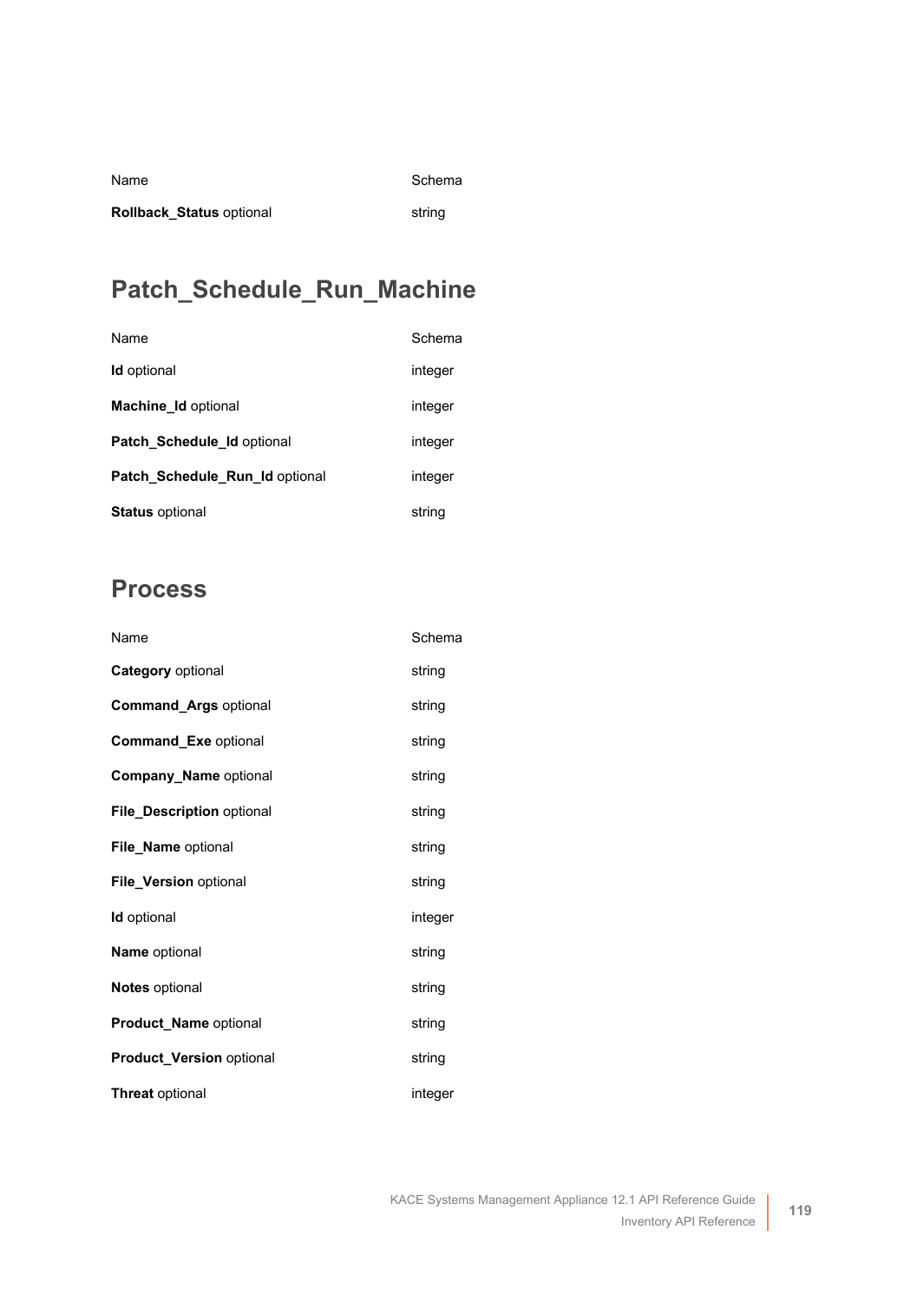## **Sam\_Meter**

| Name                        | Schema  |
|-----------------------------|---------|
| <b>Id</b> optional          | integer |
| <b>Last Report optional</b> | string  |
| <b>Machine Id optional</b>  | integer |

## **Sam\_Meter\_Data**

| Name                                  | Schema  |
|---------------------------------------|---------|
| <b>Id</b> optional                    | integer |
| <b>Is Mobile optional</b>             | integer |
| Latest_Entry optional                 | integer |
| <b>Launches</b> optional              | integer |
| <b>Machine Id optional</b>            | integer |
| <b>Process Id optional</b>            | string  |
| Seconds_Used optional                 | integer |
| <b>Titled Application Id optional</b> | string  |
| <b>User Data optional</b>             | string  |
| <b>Version</b> optional               | string  |

# **Software**

| Name                                | Schema |
|-------------------------------------|--------|
| <b>Category</b> optional            | string |
| <b>Checksum</b> optional            | string |
| <b>Comments</b> optional            | string |
| <b>Contact optional</b>             | string |
| <b>Custom_Field_Value0</b> optional | string |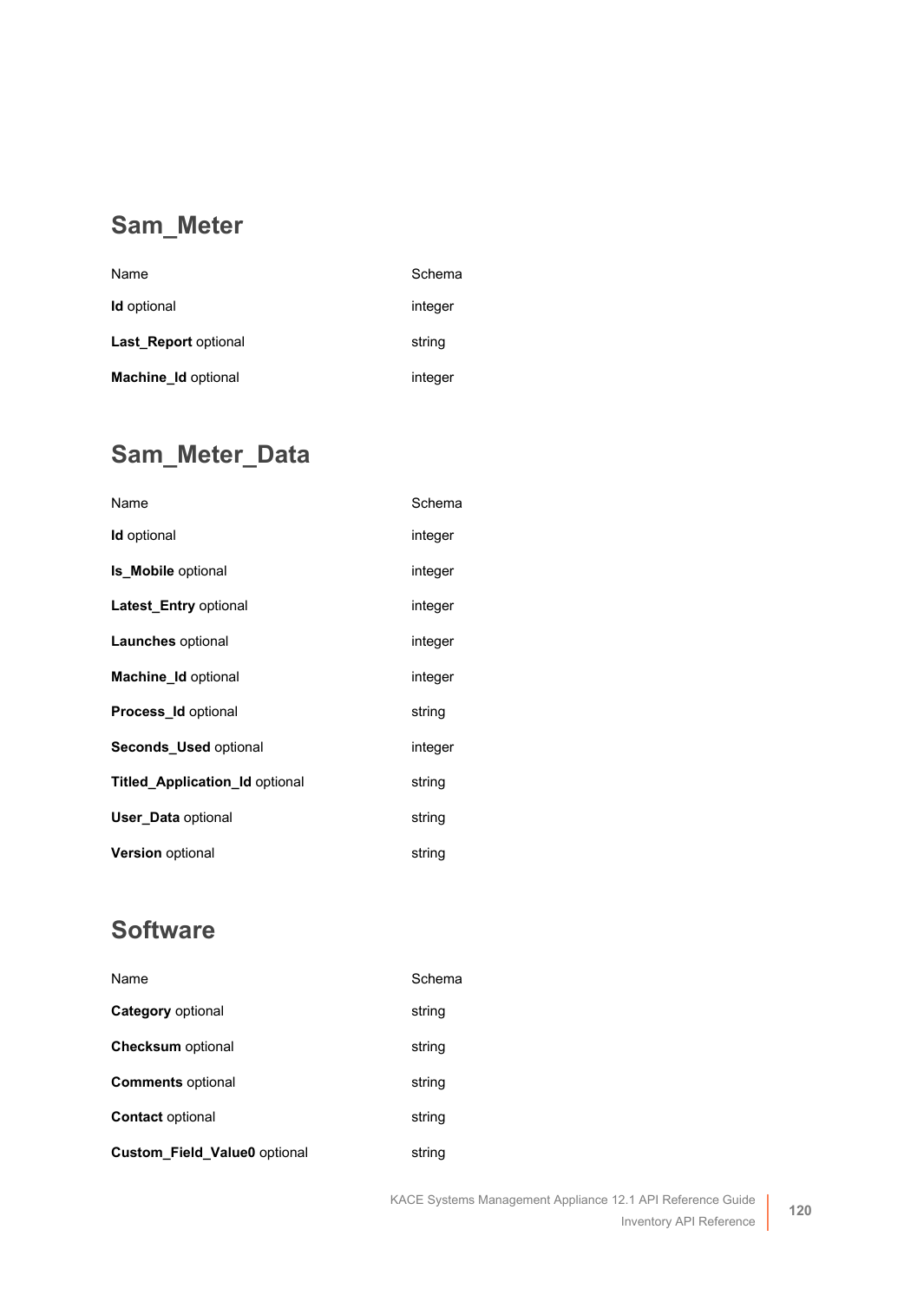| Name                             | Schema  |
|----------------------------------|---------|
| Custom_Field_Value1 optional     | string  |
| Custom_Field_Value2 optional     | string  |
| Custom_Field_Value3 optional     | string  |
| Custom_Field_Value4 optional     | string  |
| Custom_Field_Value5 optional     | string  |
| Display_Name optional            | string  |
| <b>Display_Version optional</b>  | string  |
| Dont_Replicate optional          | integer |
| File_Name optional               | string  |
| File_Size optional               | integer |
| Help_Link optional               | string  |
| Help_Telephone optional          | string  |
| <b>Id</b> optional               | integer |
| Install_Date optional            | string  |
| Inventory_Rule optional          | string  |
| <b>Is_Manual optional</b>        | integer |
| Is_Patch optional                | integer |
| Notes optional                   | string  |
| Publisher optional               | string  |
| Quiet_Uninstall_String optional  | string  |
| Readme optional                  | string  |
| Rule_Data_Type optional          | integer |
| Rule_Flag optional               | integer |
| <b>Threat optional</b>           | integer |
| <b>Uninstall_String optional</b> | string  |
| Urlinfo_About optional           | string  |
| Version optional                 | string  |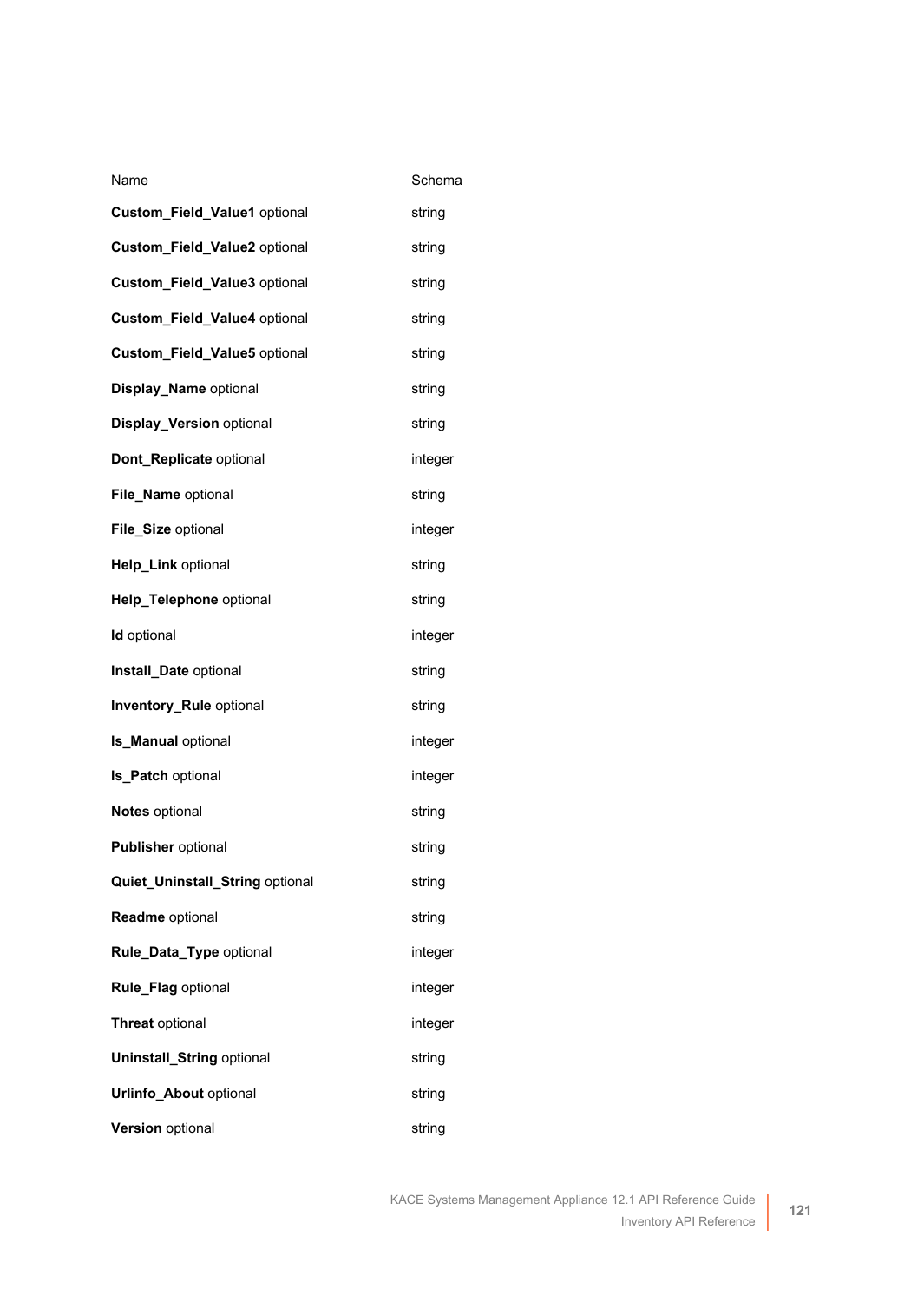## **Startupprogram**

| Name                            | Schema  |
|---------------------------------|---------|
| Category optional               | string  |
| <b>Command_Args optional</b>    | string  |
| <b>Command_Exe optional</b>     | string  |
| <b>Company Name optional</b>    | string  |
| File Description optional       | string  |
| <b>File Name optional</b>       | string  |
| File_Version optional           | string  |
| <b>Id</b> optional              | integer |
| Name optional                   | string  |
| <b>Notes</b> optional           | string  |
| Product_Name optional           | string  |
| <b>Product Version optional</b> | string  |
| <b>Threat optional</b>          | integer |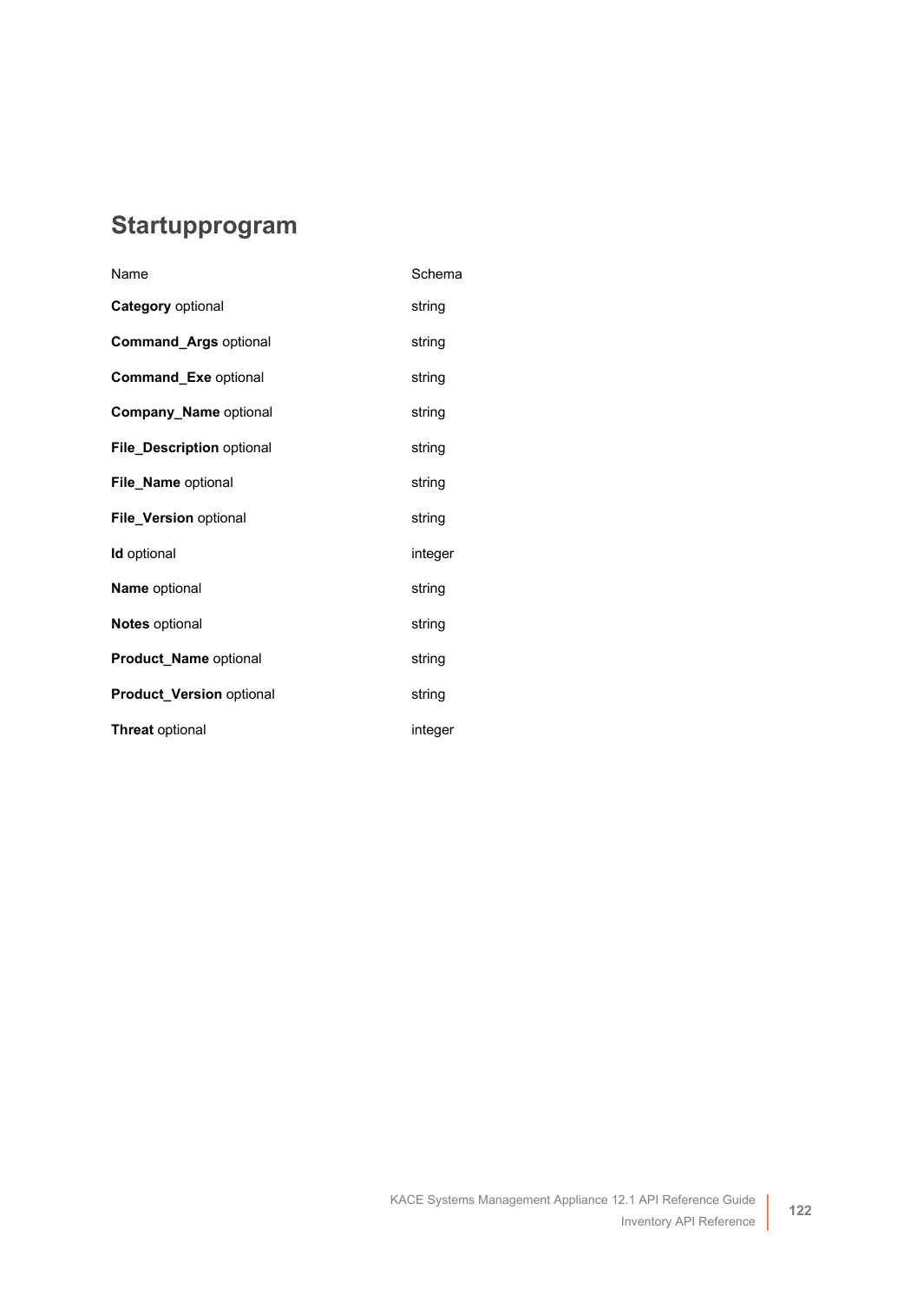# **Managed Install API Reference**

#### **KACE SMA Managed Install API Reference**

#### **Overview**

#### **Version information**

Version : 12.1

## **URI scheme**

BasePath : /api/mi

#### **Consumes**

• application/json

#### **Produces**

• application/json

#### **Paths**

# **GET /api/managed\_install/managed\_installs**

# **Description**

Returns a list of all managed installs.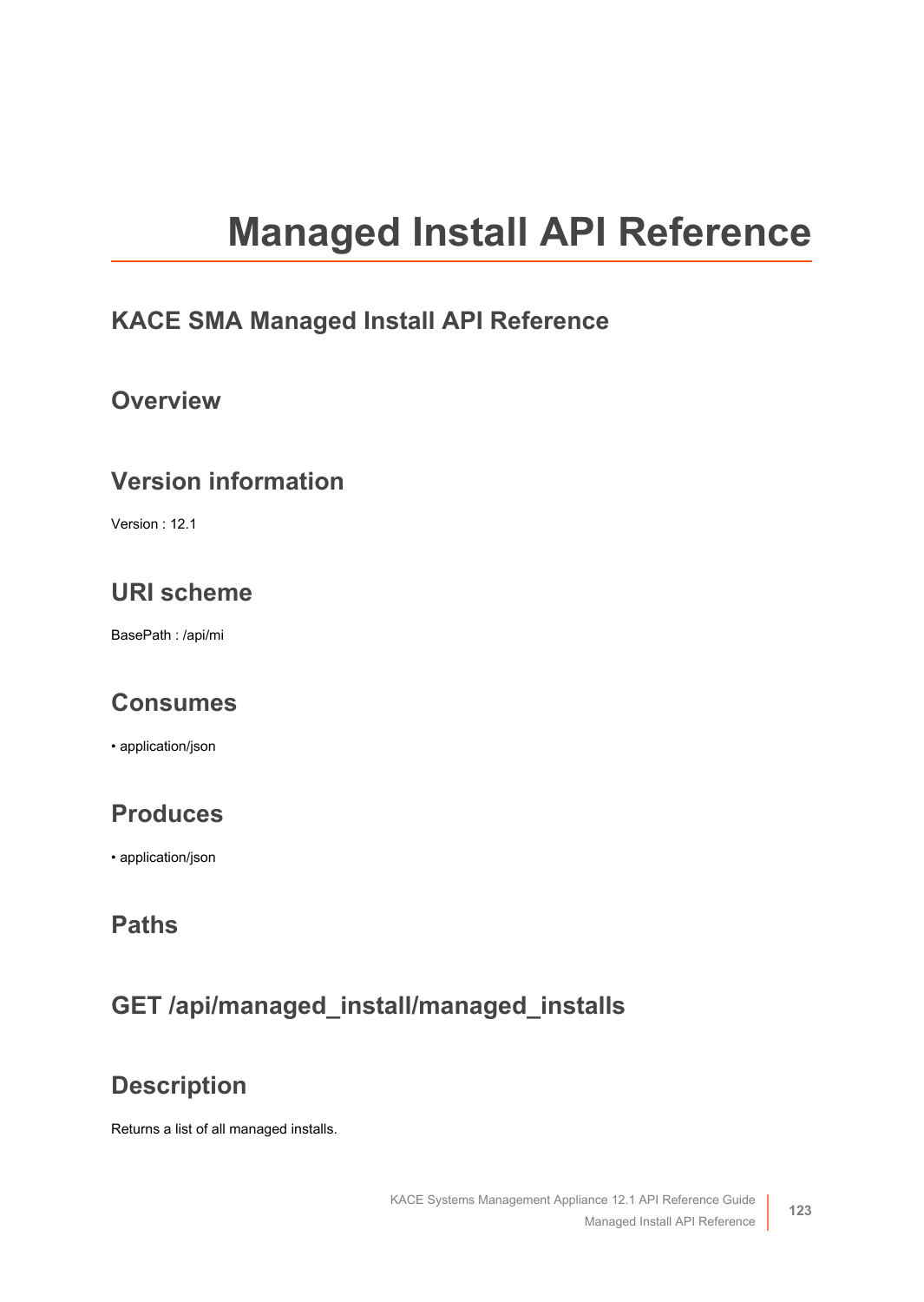#### **Parameters**

| Type  | Name                      | Schema  |
|-------|---------------------------|---------|
| Query | filtering optional        | string  |
| Query | offset optional           | string  |
| Query | paging optional           | string  |
| Query | shaping optional          | string  |
| Query | sorting optional          | string  |
| Query | use count optional        | string  |
| Query | use count only optional   | string  |
| Query | use pretty print optional | boolean |

#### **Responses**

| <b>HTTP Code</b> | Schema                   |
|------------------|--------------------------|
| 200              | $\le$ string $\ge$ array |

# **GET /api/managed\_install/managed\_installs/version**

#### **Description**

Returns the current version of this API endpoint.

#### **Responses**

HTTP Code Schema

**200** string

# **GET /api/managed\_install/managed\_installs/{id}**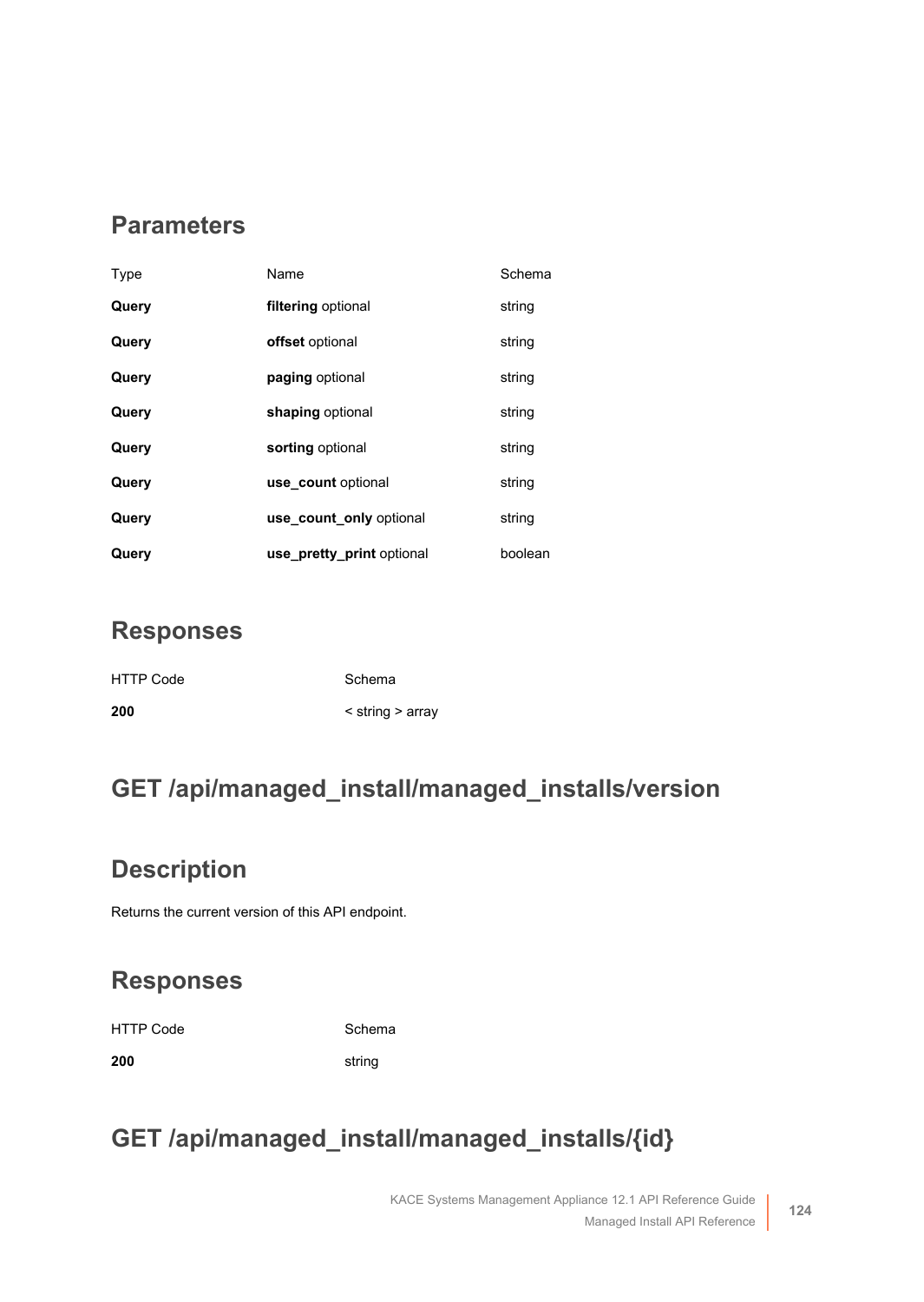#### **Description**

Gets the details of this managed install

#### **Parameters**

| Type        | Name                      | Schema  |
|-------------|---------------------------|---------|
| <b>Path</b> | id required               | integer |
| Query       | shaping optional          | string  |
| Query       | sorting optional          | string  |
| Query       | use count optional        | string  |
| Query       | use count only optional   | string  |
| Query       | use pretty print optional | boolean |

#### **Responses**

| <b>HTTP Code</b> | Schema |
|------------------|--------|
| 200              | string |

# **PUT /api/managed\_install/managed\_installs/{id}/ add\_to\_machines**

#### **Description**

Adds devices to a managed install.

| Type | Name               | Description | Schema  |
|------|--------------------|-------------|---------|
| Path | <b>id</b> required |             | integer |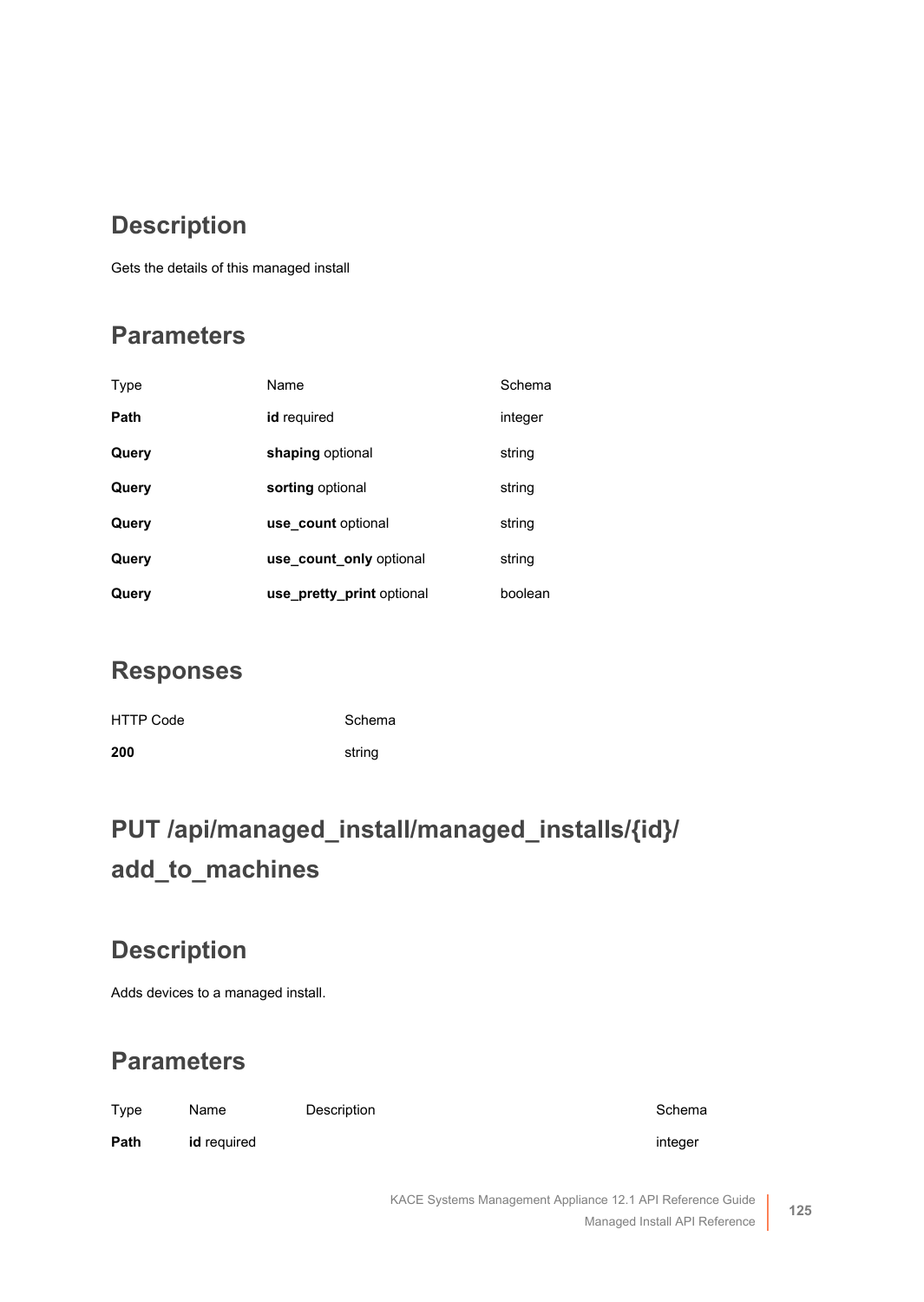| Type        | Name                         | Description                                                                   | Schema  |
|-------------|------------------------------|-------------------------------------------------------------------------------|---------|
| Query       | use count<br>optional        |                                                                               | string  |
| Query       | use count only<br>optional   |                                                                               | string  |
| Query       | use pretty print<br>optional |                                                                               | boolean |
| <b>Body</b> | machines<br>required         | A payload with the machines to update. For example:<br>{ "Machines" : ["id"]} | ison    |

| <b>HTTP Code</b> | Schema     |
|------------------|------------|
| 200              | No Content |

# **GET /api/managed\_install/managed\_installs/{id}/ compatible\_machines**

#### **Description**

Returns a list of compatible devices for this managed install.

| Type  | Name                      | Schema  |
|-------|---------------------------|---------|
| Path  | id required               | integer |
| Query | filtering optional        | string  |
| Query | shaping optional          | string  |
| Query | sorting optional          | string  |
| Query | use count optional        | string  |
| Query | use count only optional   | string  |
| Query | use pretty print optional | boolean |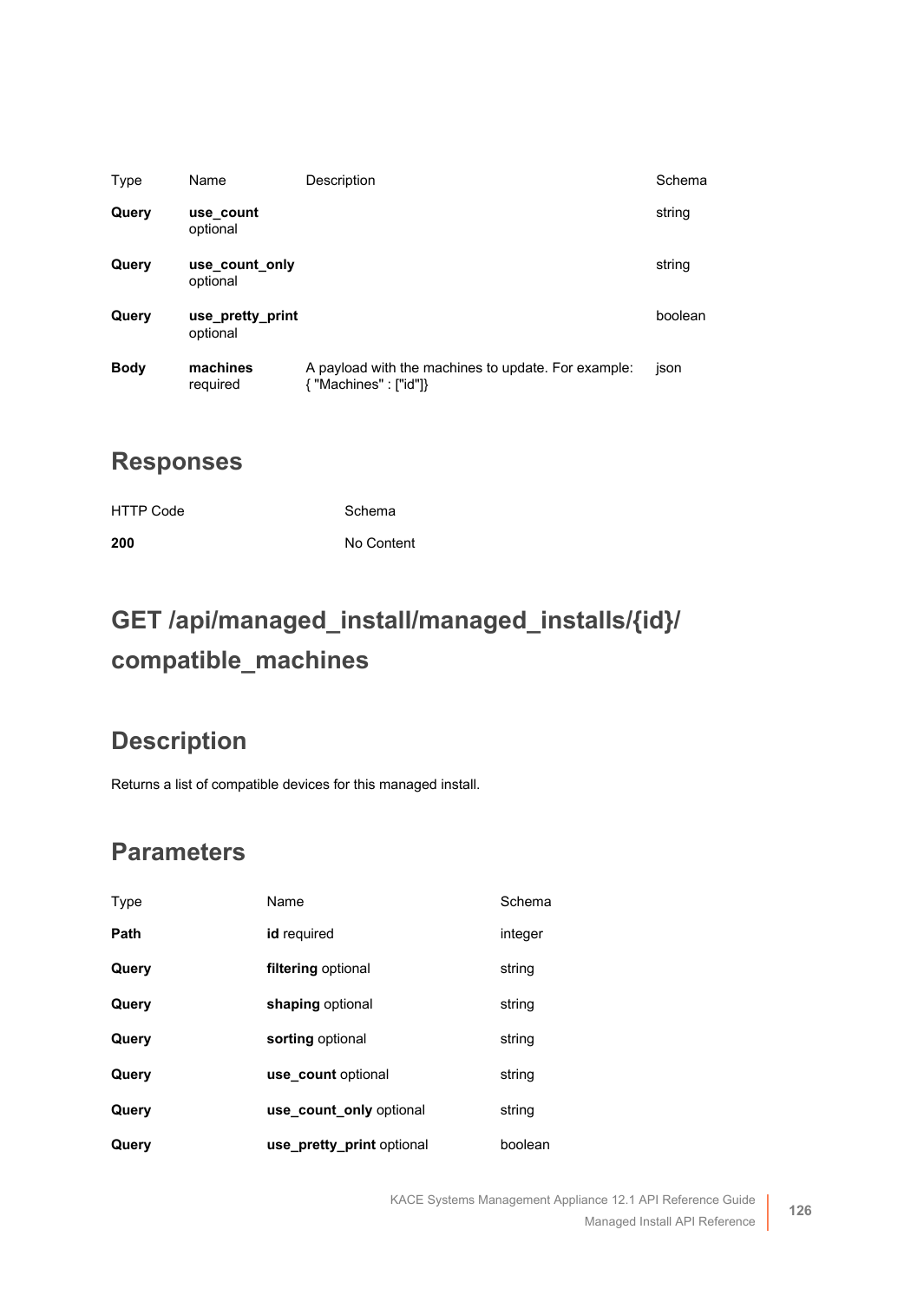HTTP Code Schema

**200** < string > array

# **GET /api/managed\_install/managed\_installs/{id}/file**

#### **Description**

Gets the file associated with this managed install.

## **Parameters**

| Type  | Name                      | Schema  |
|-------|---------------------------|---------|
| Path  | id required               | integer |
| Query | shaping optional          | string  |
| Query | sorting optional          | string  |
| Query | use count optional        | string  |
| Query | use count only optional   | string  |
| Query | use_pretty_print optional | boolean |

#### **Responses**

| <b>HTTP Code</b> | Schema |
|------------------|--------|
| 200              | string |

# **PUT /api/managed\_install/managed\_installs/{id}/ remove\_from\_machines**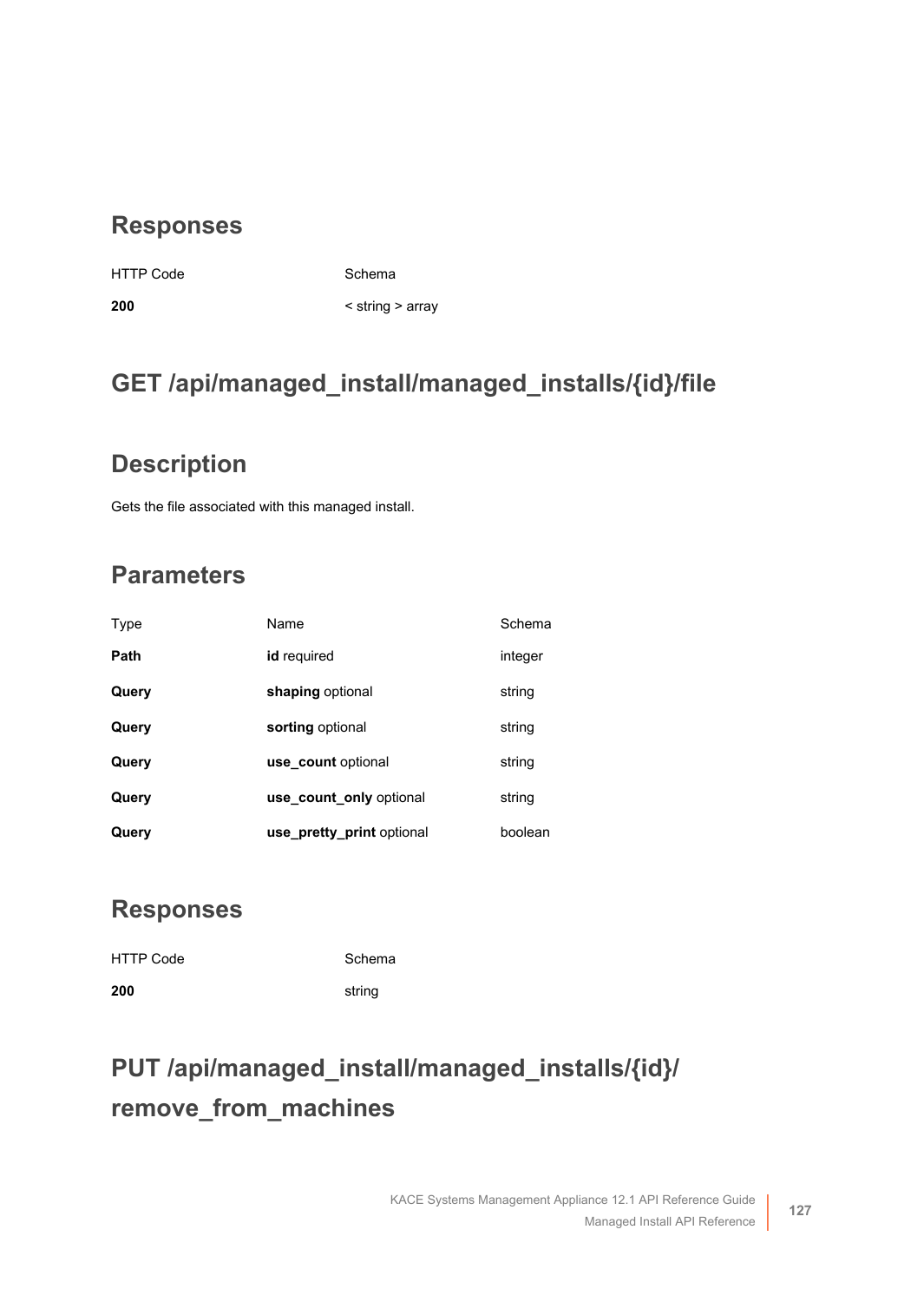# **Description**

Removed devices from a managed install.

#### **Parameters**

| Type        | Name                         | Description                           | Schema  |
|-------------|------------------------------|---------------------------------------|---------|
| Path        | id required                  |                                       | integer |
| Query       | use count<br>optional        |                                       | string  |
| Query       | use count only<br>optional   |                                       | string  |
| Query       | use pretty print<br>optional |                                       | boolean |
| <b>Body</b> | machines<br>required         | A payload with the machines to update | json    |

#### **Responses**

| <b>HTTP Code</b> | Schema     |
|------------------|------------|
| 200              | No Content |

# **GET /api/mi/compatible\_machines**

#### **Description**

Returns a list of compatible machines

| Type  | Name               | Schema |
|-------|--------------------|--------|
| Query | filtering optional | string |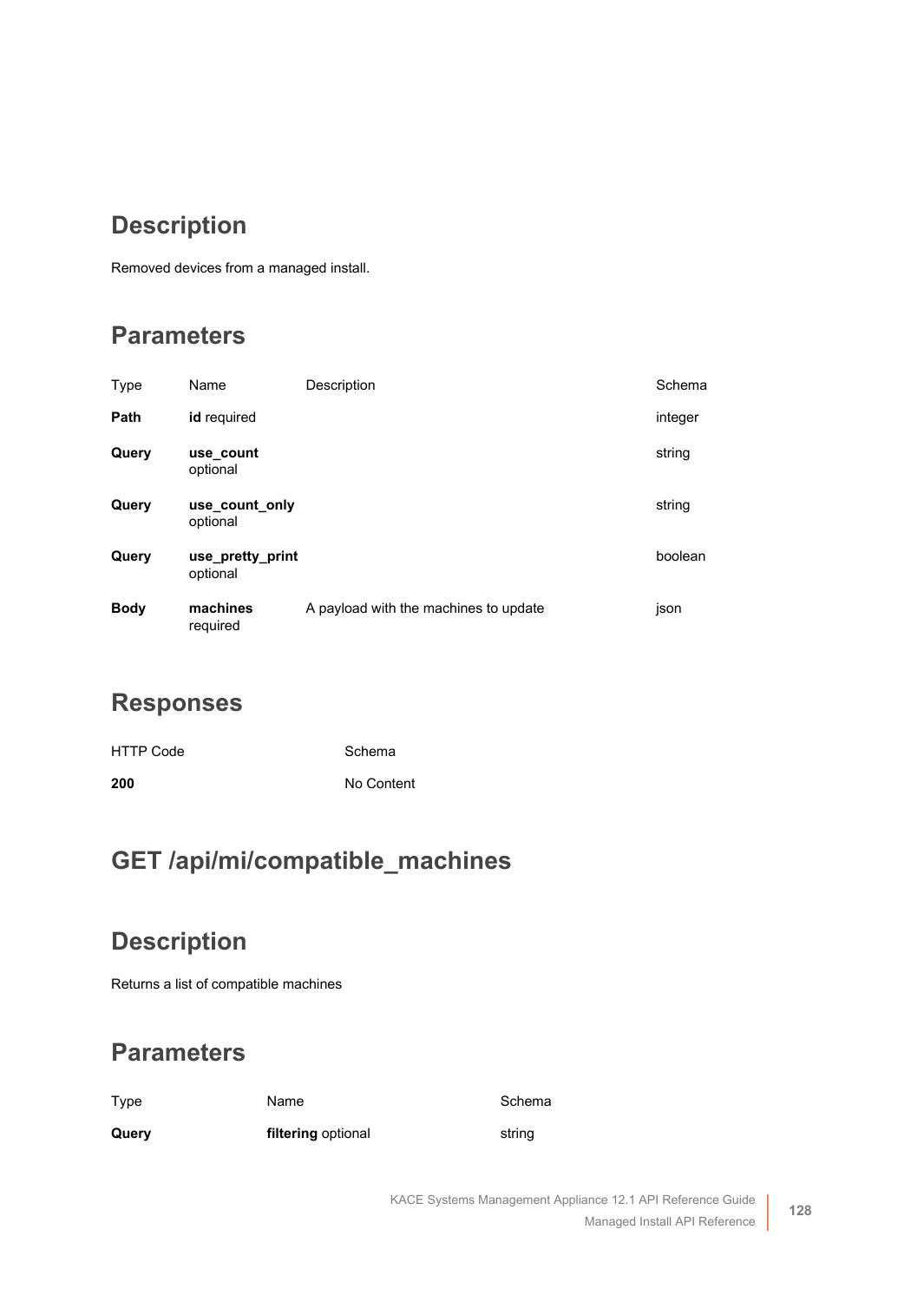| Type  | Name                      | Schema  |
|-------|---------------------------|---------|
| Query | offset optional           | string  |
| Query | paging optional           | string  |
| Query | shaping optional          | string  |
| Query | sorting optional          | string  |
| Query | use count optional        | string  |
| Query | use count only optional   | string  |
| Query | use pretty print optional | boolean |

| 200              | $\le$ string $>$ array |
|------------------|------------------------|
| <b>HTTP Code</b> | Schema                 |

# **GET /api/mi/compatible\_machines/version**

## **Description**

Returns the API version for this endpoint.

#### **Responses**

HTTP Code Schema **200** string

#### **GET /api/mi/files**

#### **Description**

Returns the list of files available to managed installs.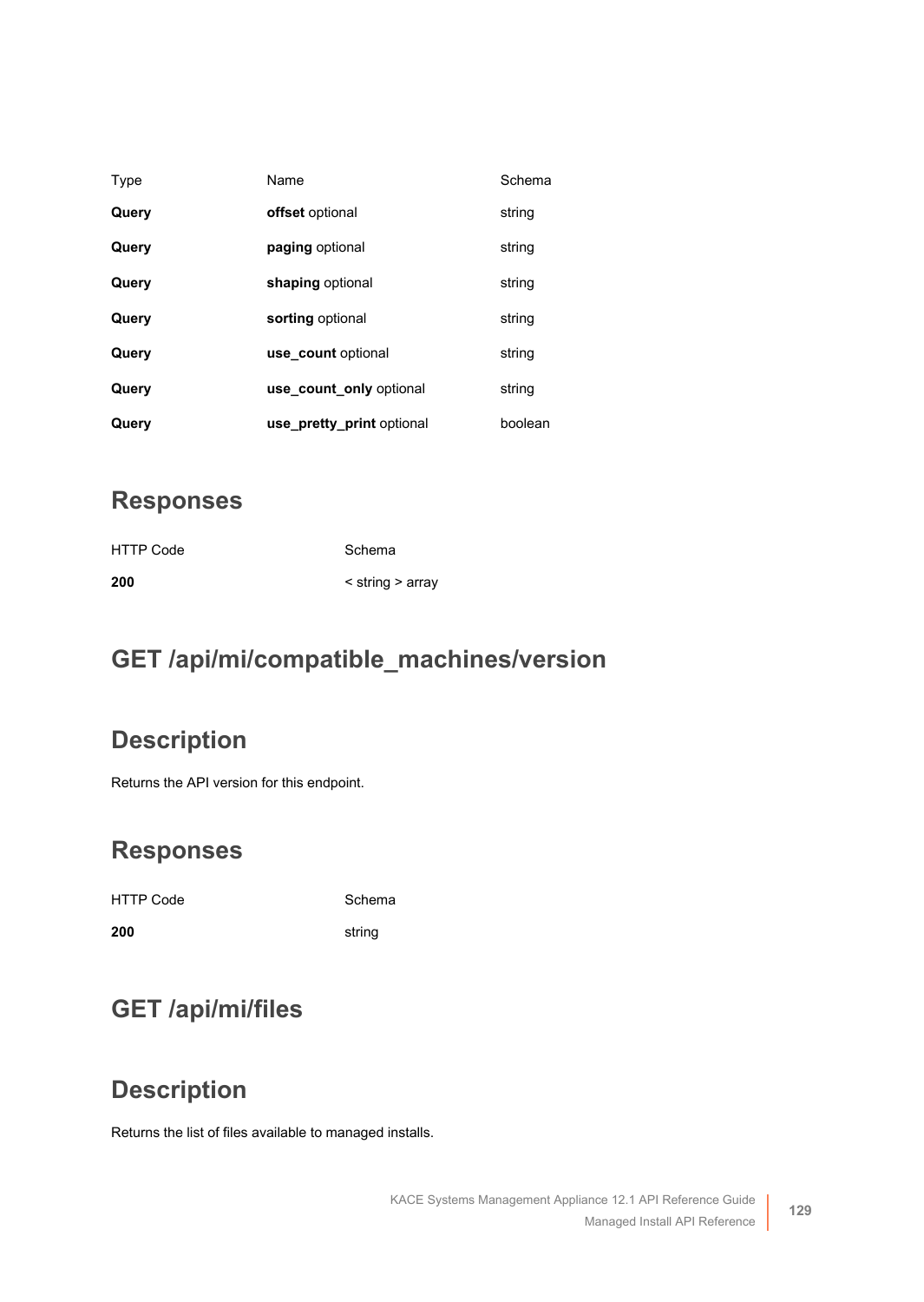#### **Parameters**

| Type  | Name               | Schema |
|-------|--------------------|--------|
| Query | filtering optional | string |

#### **Responses**

HTTP Code Schema

**200** < string > array

# **GET /api/mi/files/version**

# **Description**

Returns the version of this api endpoint.

#### **Responses**

HTTP Code Schema

**200** string

# **GET /api/mi/machines**

# **Description**

Returns all the devices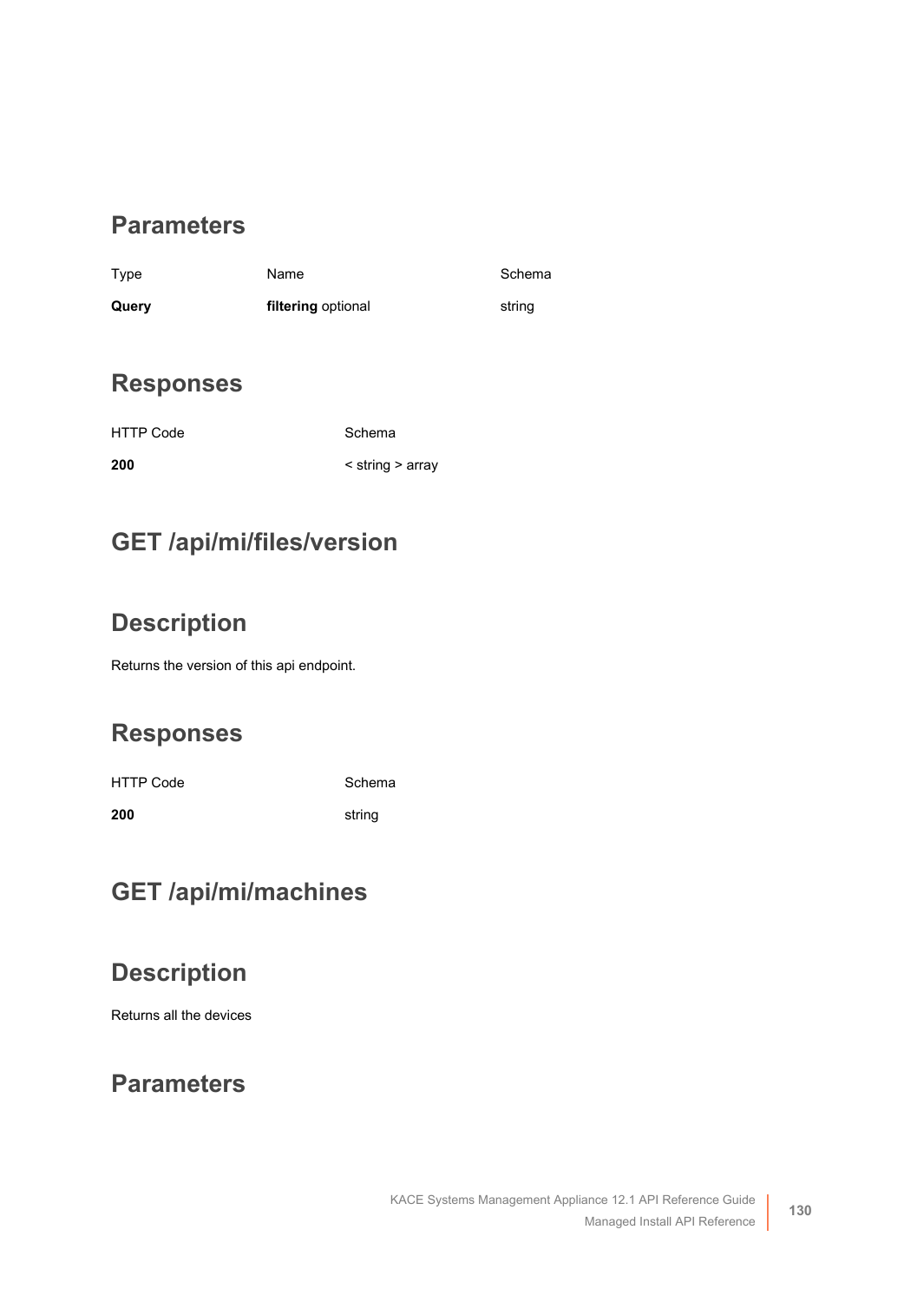| Type  | Name                      | Schema  |
|-------|---------------------------|---------|
| Query | filtering optional        | string  |
| Query | offset optional           | string  |
| Query | paging optional           | string  |
| Query | shaping optional          | string  |
| Query | sorting optional          | string  |
| Query | use count optional        | string  |
| Query | use count only optional   | string  |
| Query | use_pretty_print optional | boolean |

| <b>HTTP Code</b> | Schema                   |
|------------------|--------------------------|
| 200              | $\le$ string $\ge$ array |

# **GET /api/mi/machines/version**

#### **Description**

Returns the version for this end point.

#### **Responses**

| HTTP Code | Schema |
|-----------|--------|
| 200       | string |

# **GET /api/mi/machines/{id}**

#### **Description**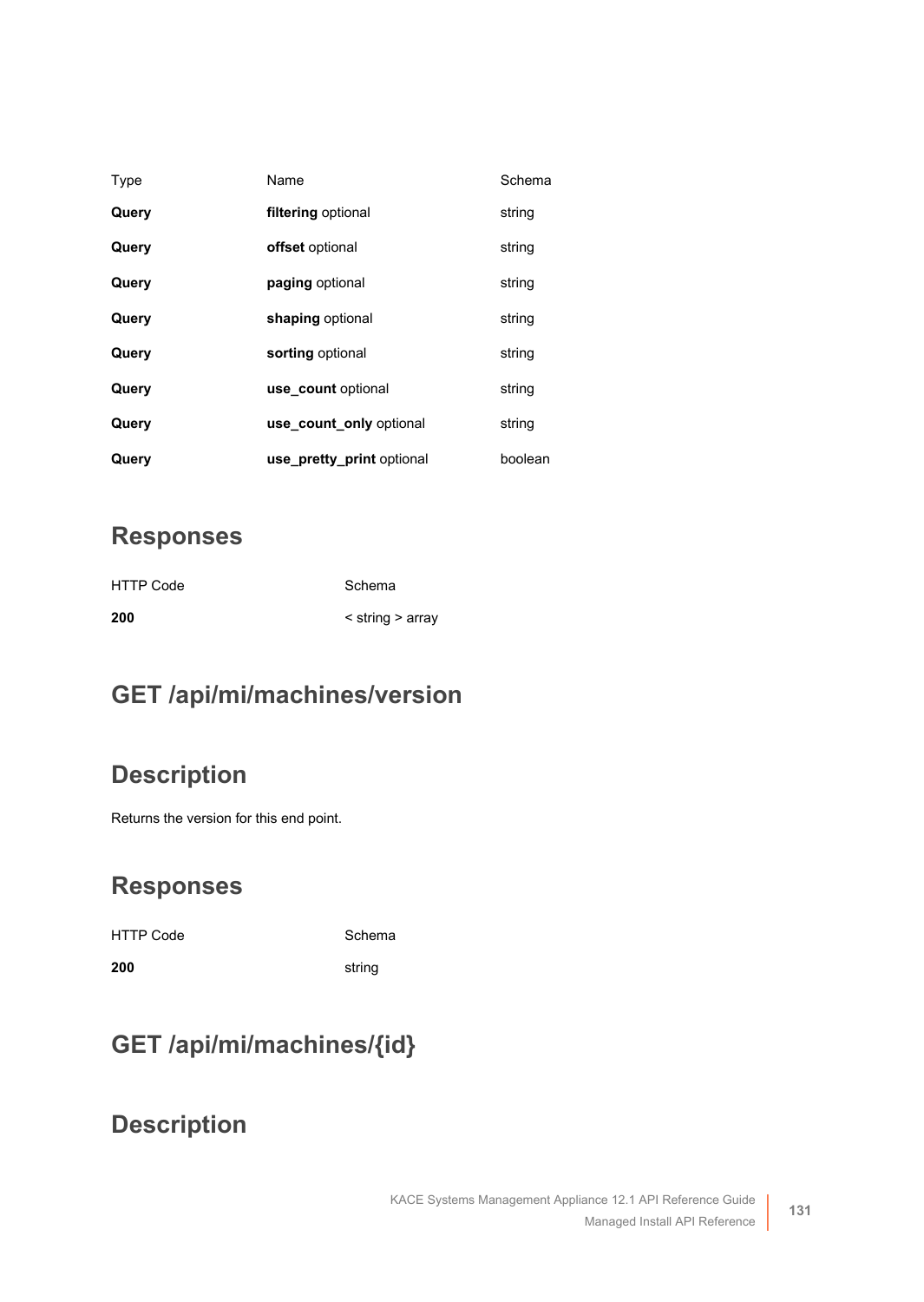Returns the managed install associated with a device.

#### **Parameters**

| Type  | Name                      | Schema  |
|-------|---------------------------|---------|
| Path  | id required               | integer |
| Query | shaping optional          | string  |
| Query | sorting optional          | string  |
| Query | use count optional        | string  |
| Query | use count only optional   | string  |
| Query | use_pretty_print optional | boolean |

#### **Responses**

| 200       | $\le$ string $\ge$ array |
|-----------|--------------------------|
| HTTP Code | Schema                   |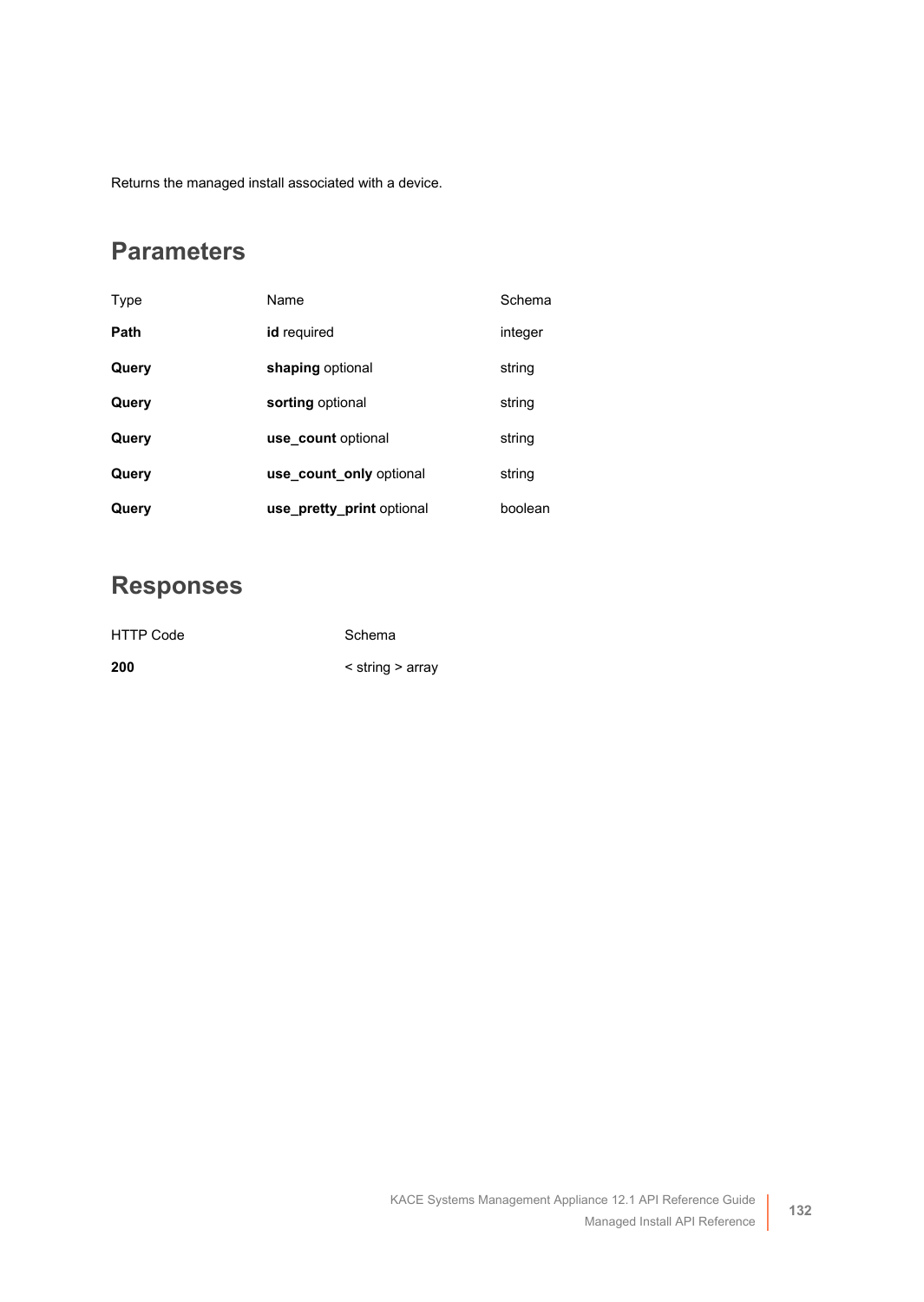# **Scripting API Reference**

#### **KACE SMA Scripting API Reference**

#### **Overview**

#### **Version information**

Version : 12.1

#### **URI scheme**

BasePath : /api/script

#### **Consumes**

• application/json

#### **Produces**

• application/json

## **Paths**

# **POST /api/script**

#### **Description**

Creates a new script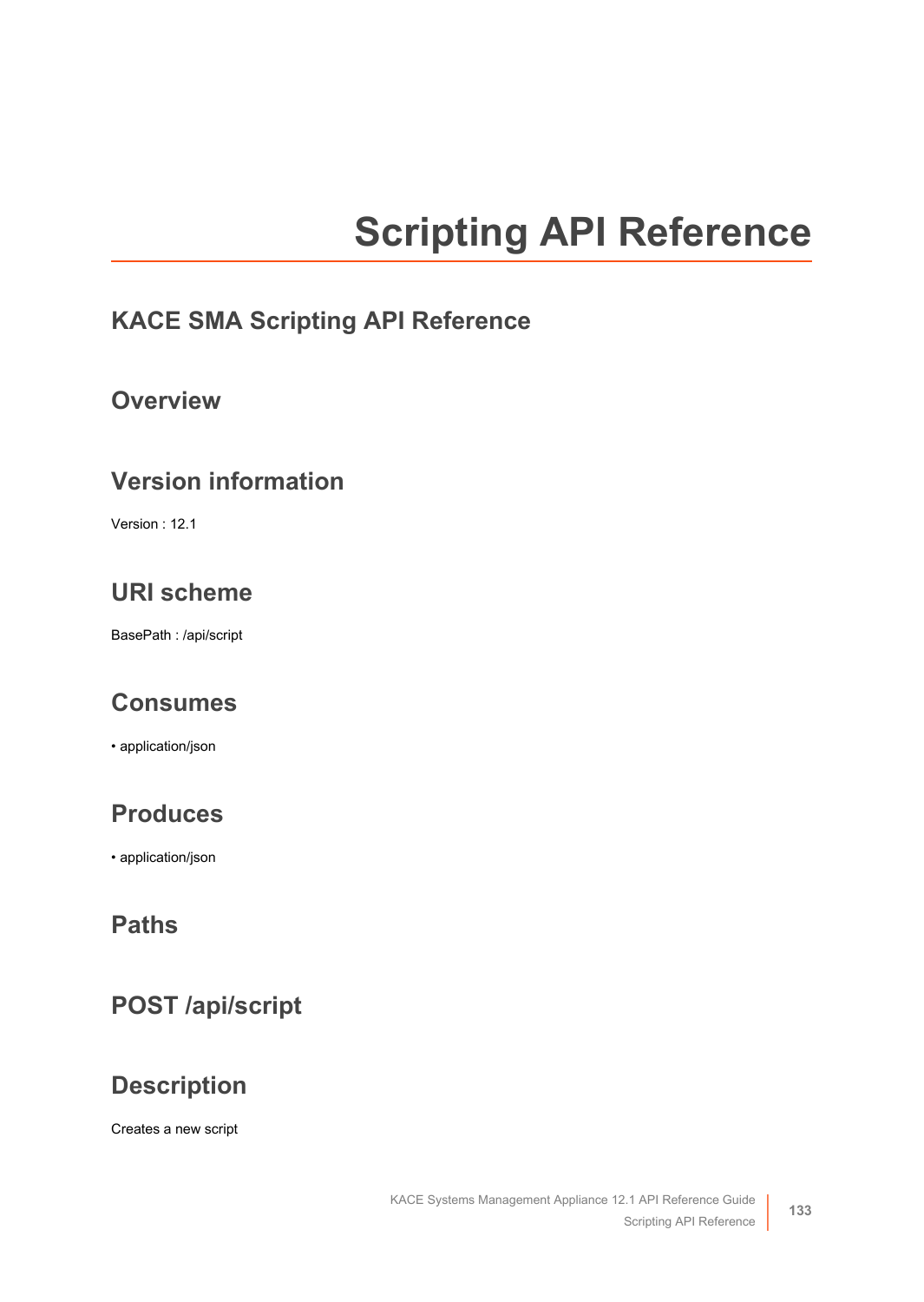#### **Parameters**

Type **Name** Name Schema **Body scriptDTO** required **[ScriptShellDTO](#page-145-0)** 

#### **Responses**

HTTP Code Schema

**200** [ScriptShellDTO](#page-145-0)

# **GET /api/script/runStatus/{runId}**

# **Description**

Get status of progress script

# **Parameters**

| Type | Name           | Schema  |
|------|----------------|---------|
| Path | runld required | integer |

#### **Responses**

| <b>HTTP Code</b> | Schema              |
|------------------|---------------------|
| 200              | <b>RunStatusDTO</b> |

# **GET /api/script/{scriptId}**

#### **Description**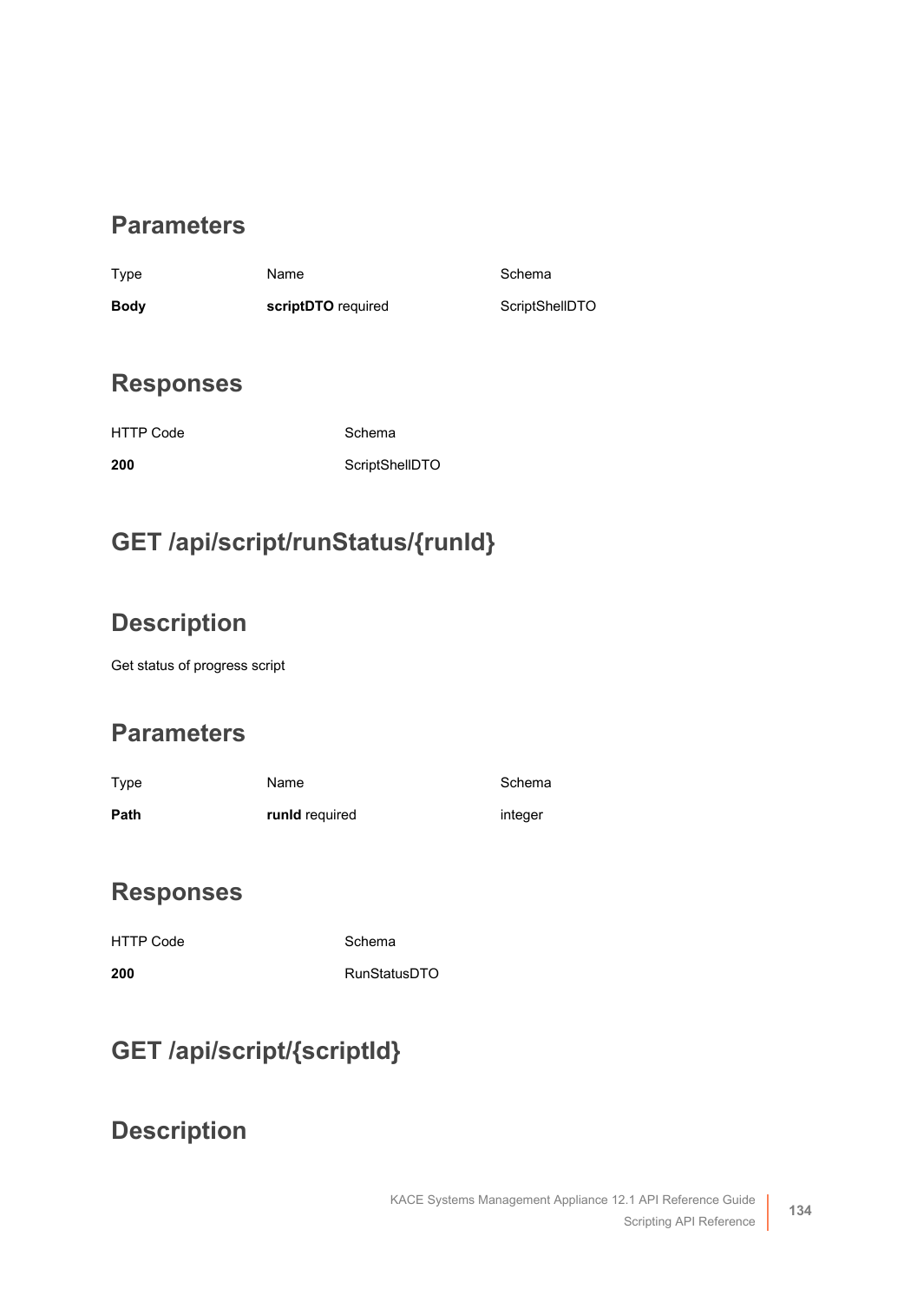Get a specific script

#### **Parameters**

| Type | Name              | Schema  |
|------|-------------------|---------|
| Path | scriptid required | integer |

#### **Responses**

| <b>HTTP Code</b> | Schema         |
|------------------|----------------|
| 200              | ScriptShellDTO |

# **PUT /api/script/{scriptId}**

#### **Description**

Updates a specific script

#### **Parameters**

| Type        | Name               | Schema         |
|-------------|--------------------|----------------|
| Path        | scriptid required  | integer        |
| <b>Body</b> | scriptDTO required | ScriptShellDTO |

#### **Responses**

| <b>HTTP Code</b> | Schema         |
|------------------|----------------|
| 200              | ScriptShellDTO |

# **DELETE /api/script/{scriptId}**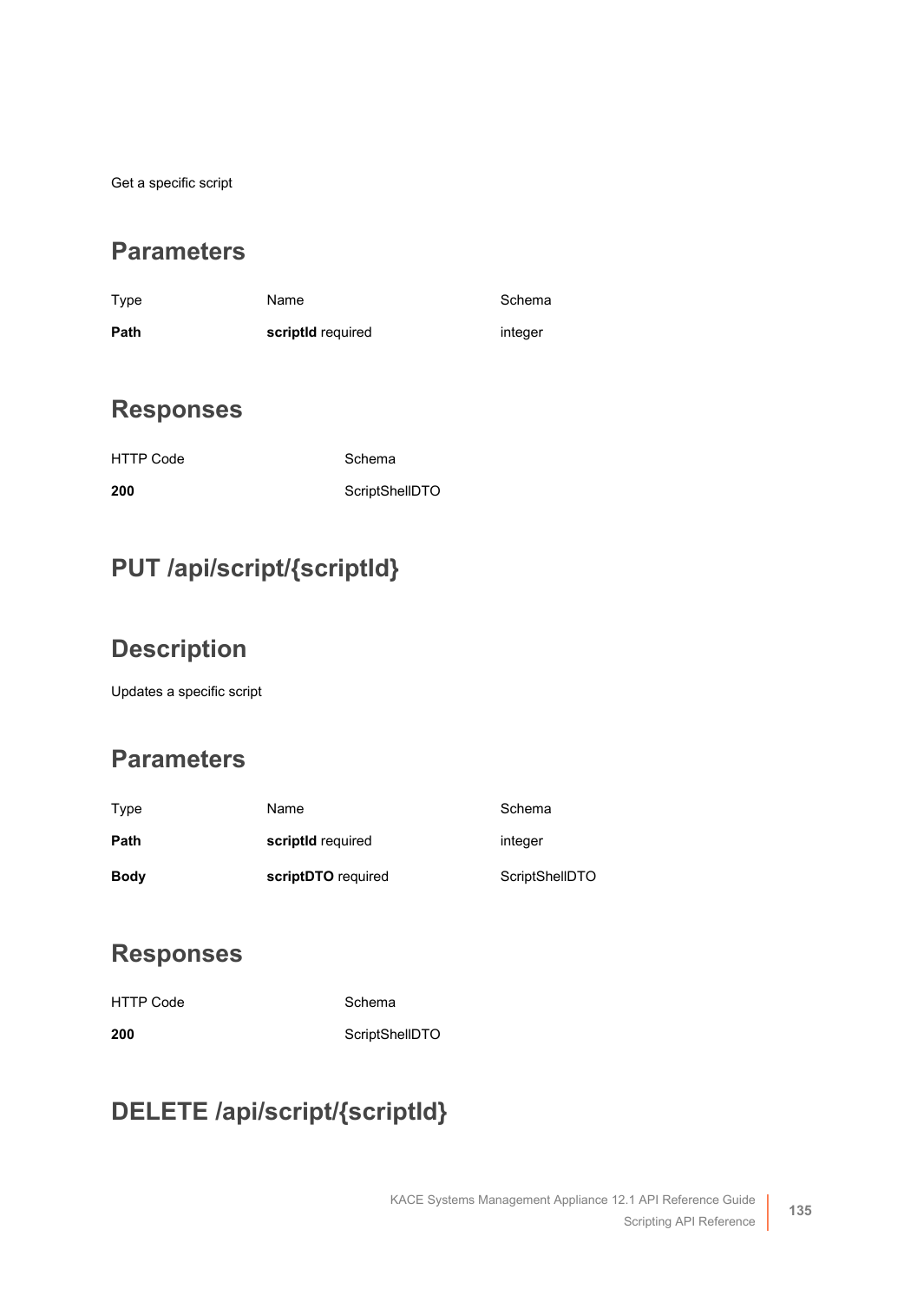#### **Description**

Removes a specific script with all dependencie

#### **Parameters**

| Type | Name              | Schema  |
|------|-------------------|---------|
| Path | scriptid required | integer |

#### **Responses**

| <b>HTTP Code</b> | Schema     |
|------------------|------------|
| 200              | No Content |

# **POST /api/script/{scriptId}/actions/run**

# **Description**

Executes a specific script

#### **Parameters**

| Type  | Name                   | Description                             | Schema  |
|-------|------------------------|-----------------------------------------|---------|
| Path  | scriptid required      |                                         | integer |
| Query | machinelDs<br>required | list of machine IDs to run on, or 'all' | integer |

#### **Responses**

| <b>HTTP Code</b> | Schema  |
|------------------|---------|
| 200              | integer |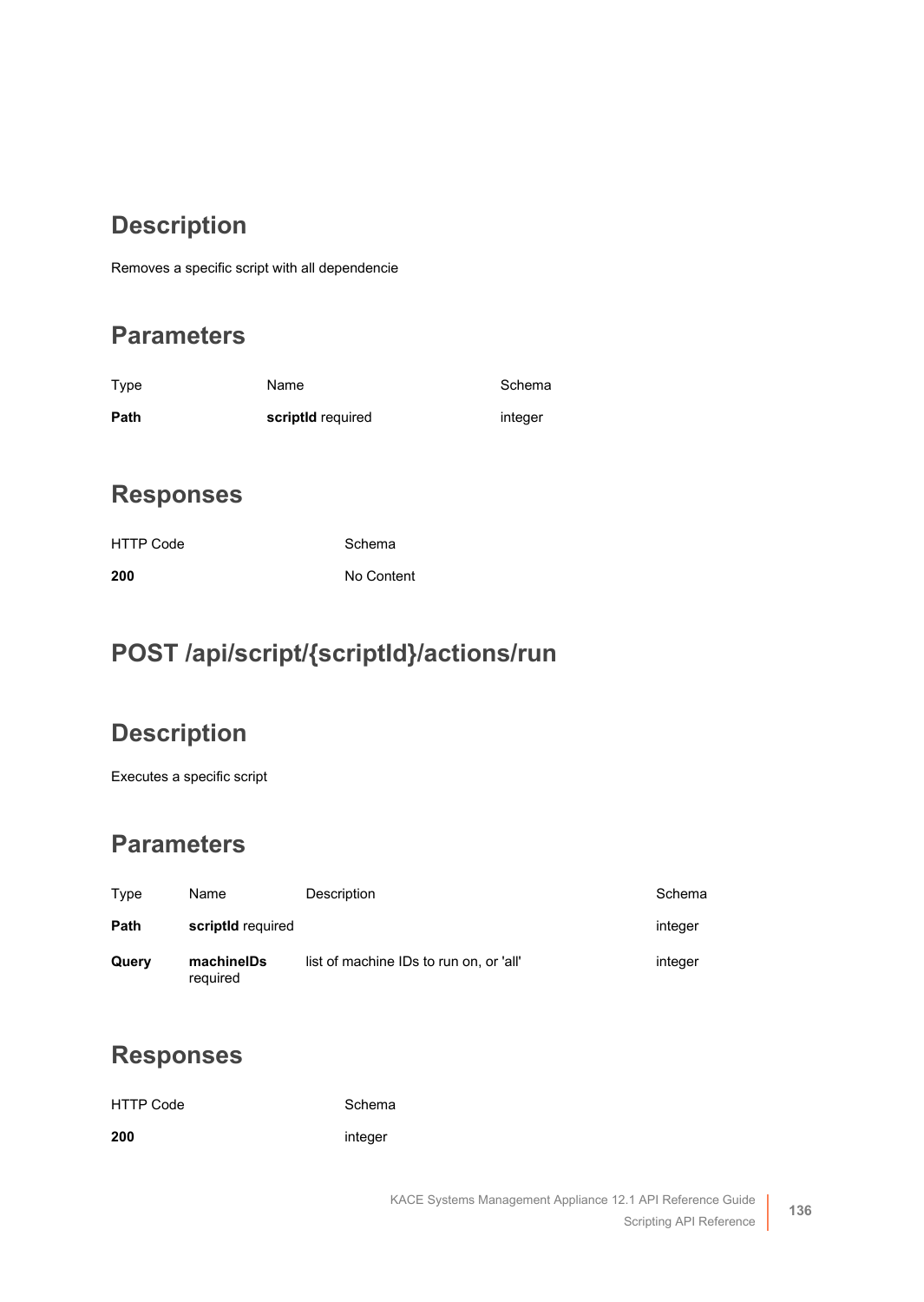# **GET /api/script/{scriptId}/dependencies**

## **Description**

Get all dependency of script

#### **Parameters**

| Type | Name              | Schema  |
|------|-------------------|---------|
| Path | scriptid required | integer |

#### **Responses**

| <b>HTTP Code</b> | Schema                            |
|------------------|-----------------------------------|
| 200              | $\leq$ DependencyDTO $\geq$ array |

# **POST /api/script/{scriptId}/dependency/{dependencyName}**

#### **Description**

Uploads and attaches a new dependency

| Type        | Name                    | Schema  |
|-------------|-------------------------|---------|
| Path        | dependencyName required | string  |
| Path        | scriptId required       | integer |
| <b>Body</b> | file required           | file    |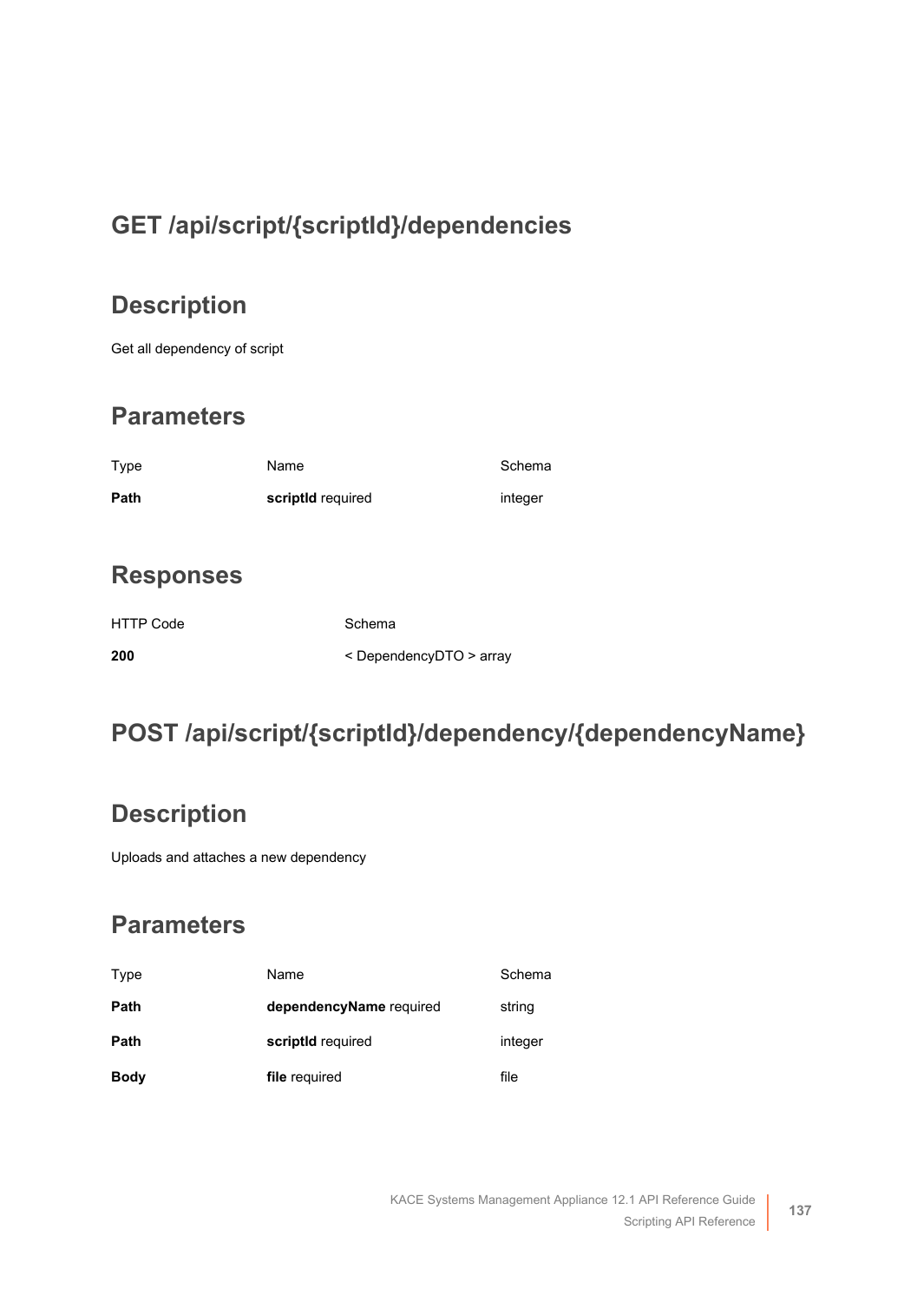HTTP Code Schema

**200** [DependencyDTO](#page-143-1)

## **GET /api/script/{scriptId}/dependency/{dependencyName}**

#### **Description**

Get a specific dependency of script

#### **Parameters**

| Type | Name                    | Schema  |
|------|-------------------------|---------|
| Path | dependencyName required | string  |
| Path | scriptid required       | integer |

#### **Responses**

| <b>HTTP Code</b> | Schema        |
|------------------|---------------|
| 200              | DependencyDTO |

# **PUT /api/script/{scriptId}/dependency/{dependencyName}**

#### **Description**

Update a specific dependency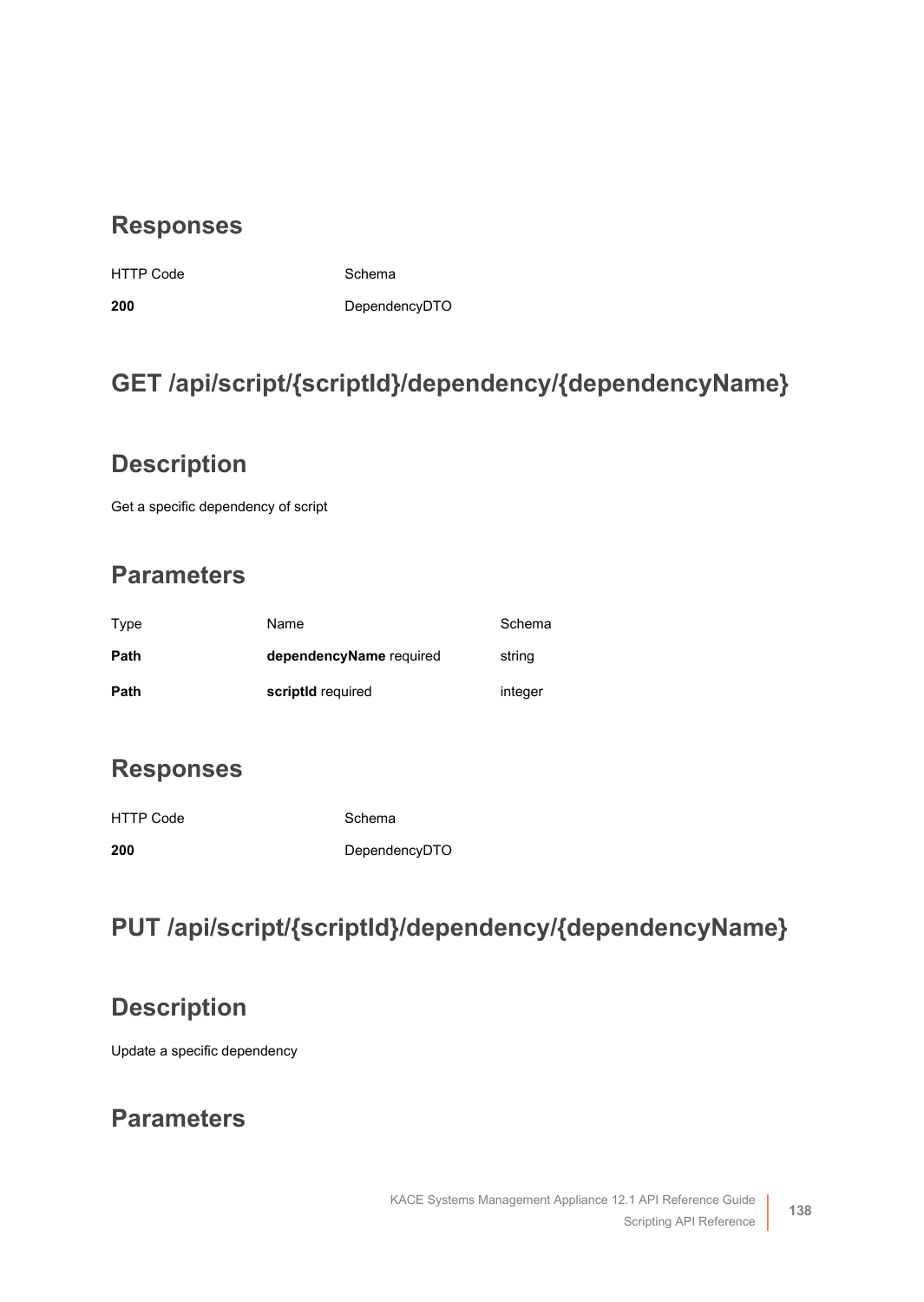| Type        | Name                    | Schema  |
|-------------|-------------------------|---------|
| Path        | dependencyName required | string  |
| Path        | scriptid required       | integer |
| <b>Body</b> | file required           | file    |

| <b>HTTP Code</b> | Schema        |
|------------------|---------------|
| 200              | DependencyDTO |

# **DELETE /api/script/{scriptId}/dependency/ {dependencyName}**

# **Description**

Removes a specific dependency of script

# **Parameters**

| Type | Name                    | Schema  |
|------|-------------------------|---------|
| Path | dependencyName required | string  |
| Path | scriptid required       | integer |

# **Responses**

| <b>HTTP Code</b> | Schema     |
|------------------|------------|
| 200              | No Content |

# **GET /api/script/{scriptId}/dependency/{dependencyName}/ download**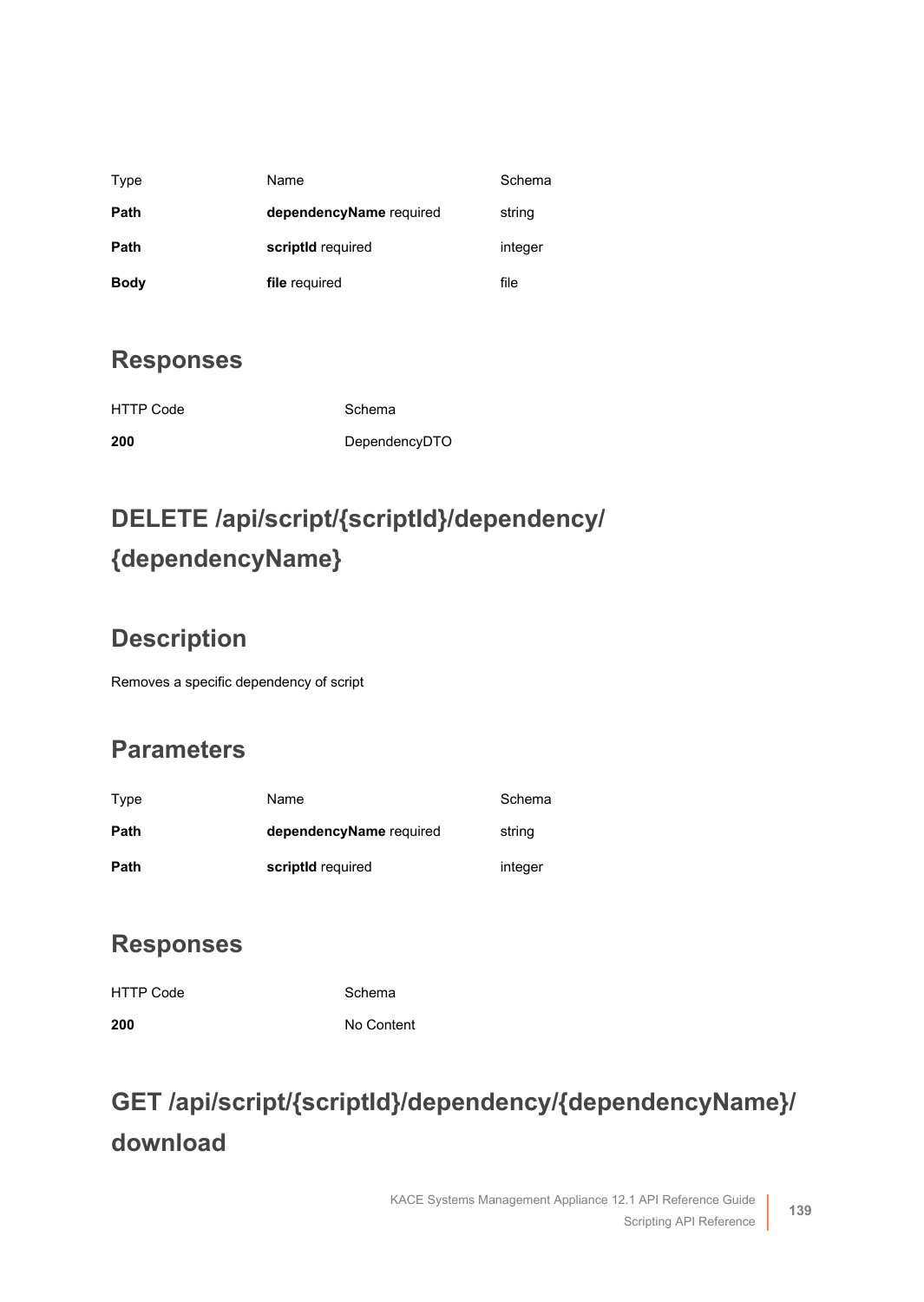# **Description**

Download binary dependency data of script. Allows to download streaming data

#### **Parameters**

| Type | Name                    | Schema  |
|------|-------------------------|---------|
| Path | dependencyName required | string  |
| Path | scriptid required       | integer |

#### **Responses**

| <b>HTTP Code</b> | Schema |
|------------------|--------|
| 200              | file   |

## **POST /api/script/{scriptId}/task**

#### **Description**

Creates a new task

## **Parameters**

| Type        | Name              | Schema  |
|-------------|-------------------|---------|
| Path        | scriptid required | integer |
| <b>Body</b> | taskDTO required  | TaskDTO |

#### **Responses**

| <b>HTTP Code</b> | Schema                    |
|------------------|---------------------------|
| 200              | <taskdto> array</taskdto> |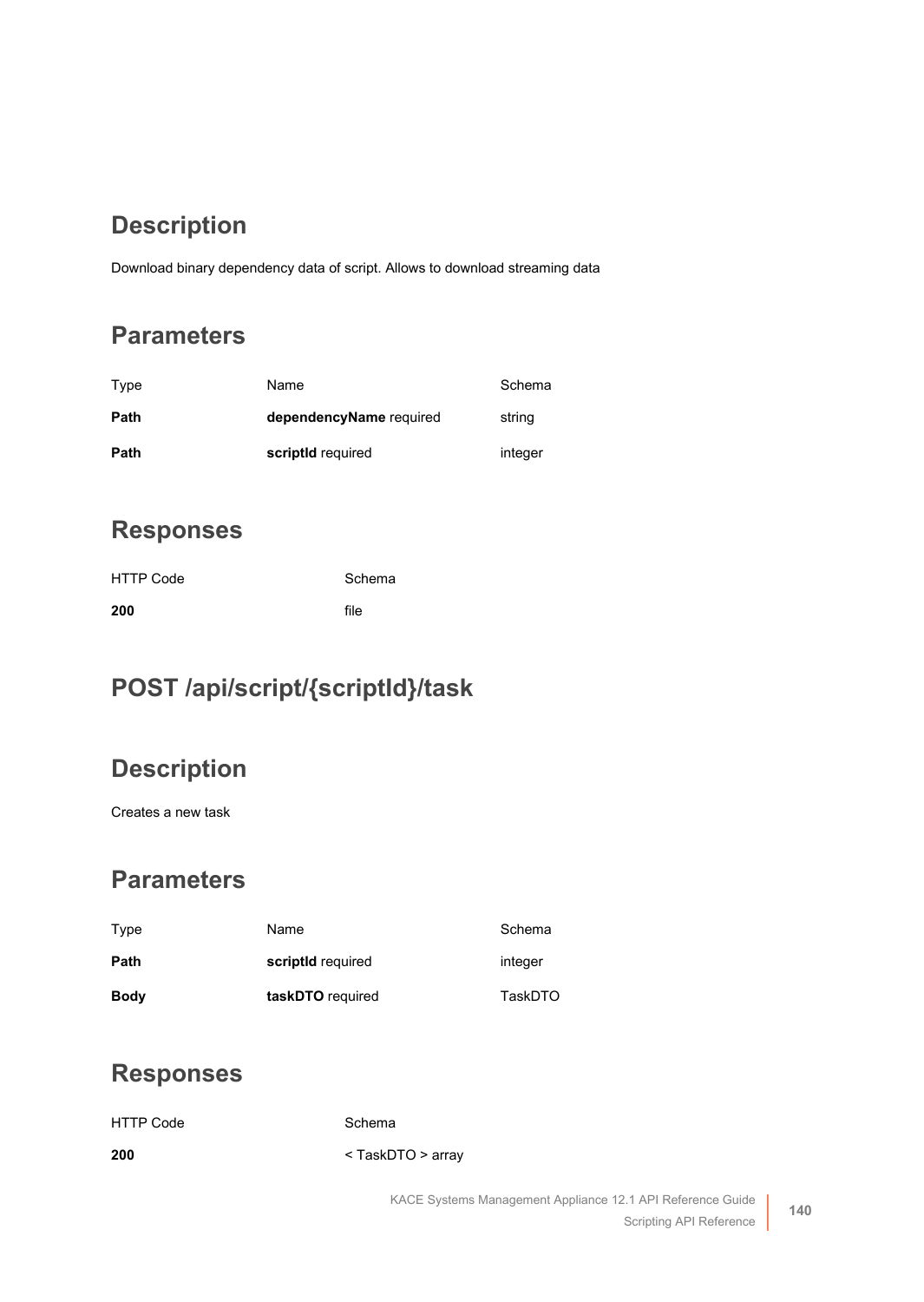# **GET /api/script/{scriptId}/task/{orderId}**

#### **Description**

Update a specific task

#### **Parameters**

| Type | Name              | Schema  |
|------|-------------------|---------|
| Path | orderId required  | integer |
| Path | scriptId required | integer |

#### **Responses**

| <b>HTTP Code</b> | Schema  |
|------------------|---------|
| 200              | TaskDTO |

# **PUT /api/script/{scriptId}/task/{orderId}**

# **Description**

Update a specific task

| Type        | Name              | Schema  |
|-------------|-------------------|---------|
| Path        | orderId required  | integer |
| Path        | scriptid required | integer |
| <b>Body</b> | taskDTO required  | TaskDTO |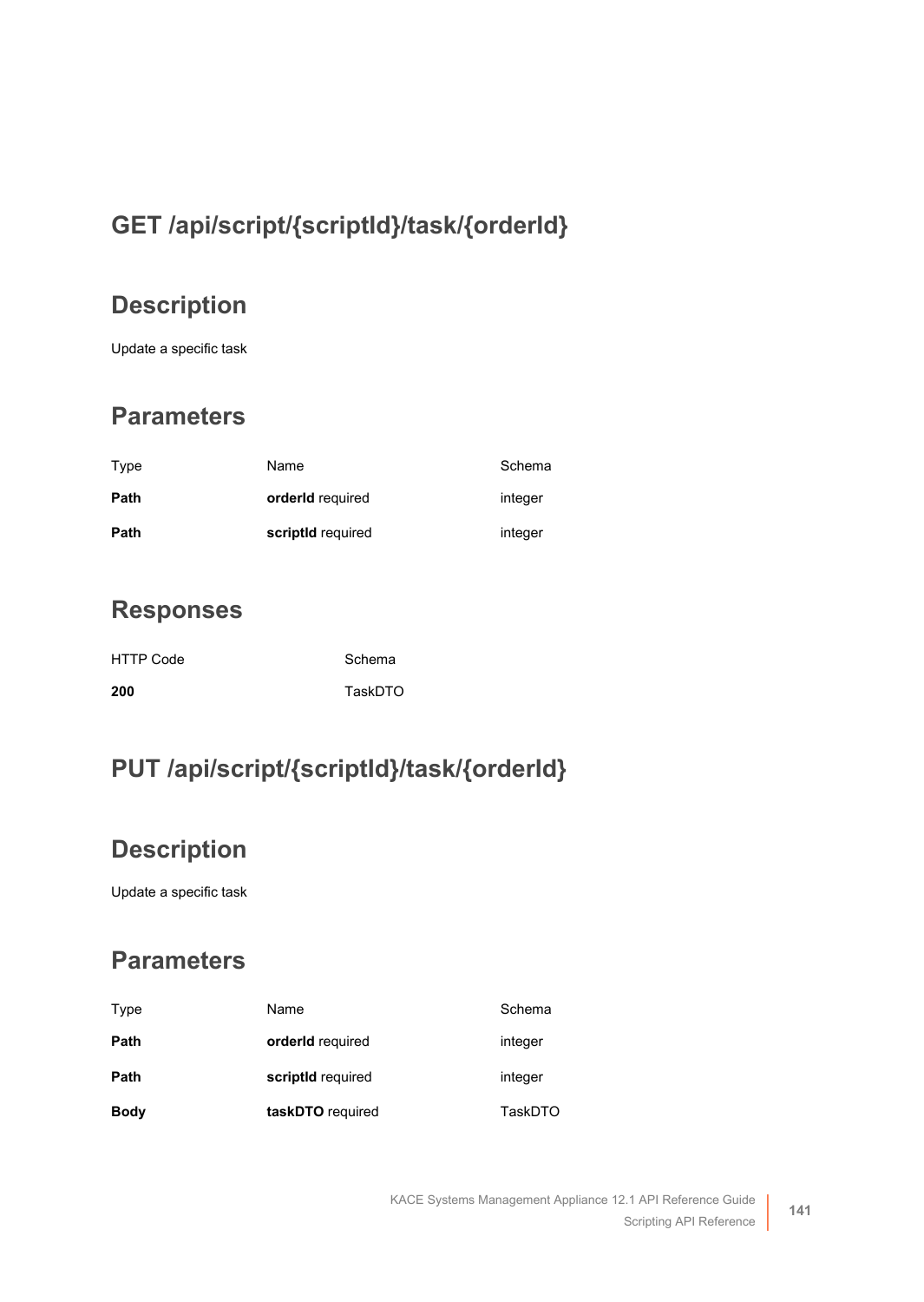HTTP Code Schema

**200** < [TaskDTO](#page-146-0) > array

## **DELETE /api/script/{scriptId}/task/{orderId}**

#### **Description**

Removes a specific task of script

#### **Parameters**

| Type | Name              | Schema  |
|------|-------------------|---------|
| Path | orderId required  | integer |
| Path | scriptid required | integer |

#### **Responses**

| <b>HTTP Code</b> | Schema                    |
|------------------|---------------------------|
| 200              | <taskdto> array</taskdto> |

# **GET /api/script/{scriptId}/tasks**

#### **Description**

Get all tasks of specific script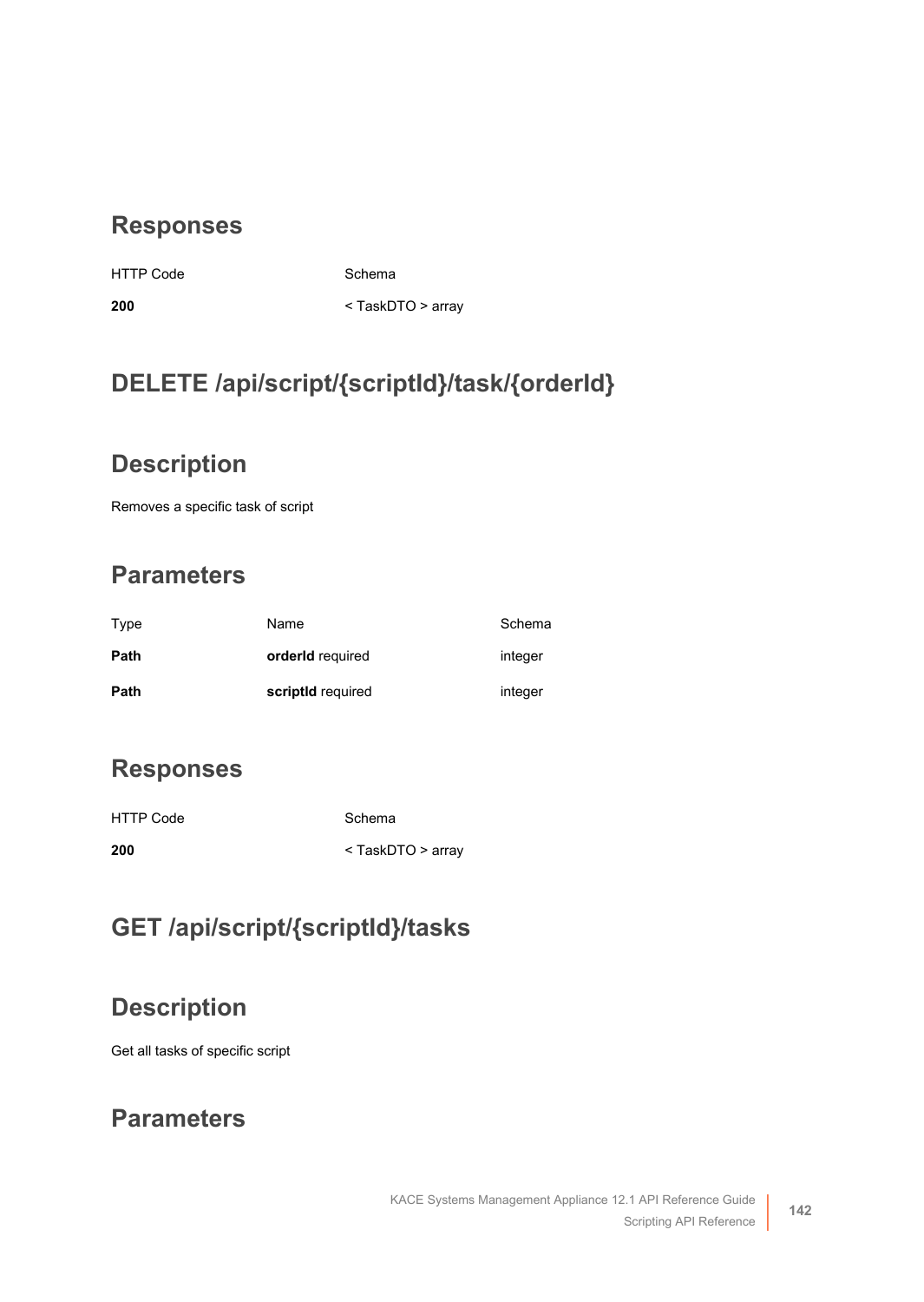| Type | Name              | Schem   |
|------|-------------------|---------|
| Path | scriptid required | integer |

Schema

#### **Responses**

| <b>HTTP Code</b> | Schema                    |
|------------------|---------------------------|
| 200              | <taskdto> array</taskdto> |

# **GET /api/scripts**

# **Description**

Get all founded scripts

#### **Parameters**

| Type  | Name                                                 | Description                                                       | Schema  |
|-------|------------------------------------------------------|-------------------------------------------------------------------|---------|
| Query | compatible For Machanelick identificator<br>optional |                                                                   | string  |
| Query | count optional                                       | the maximum number of rows to return                              | integer |
| Query | searchText<br>optional                               | text to search is the Description and Notes fields of a<br>script | string  |
| Query | sorting optional                                     | comma-separated list to sort results                              | string  |
| Query | start optional                                       | offset of the first row to return                                 | integer |
| Query | type optional                                        | public, private or all                                            | string  |

#### **Responses**

| <b>HTTP Code</b> | Schema                   |
|------------------|--------------------------|
| 200              | < ScriptShellDTO > array |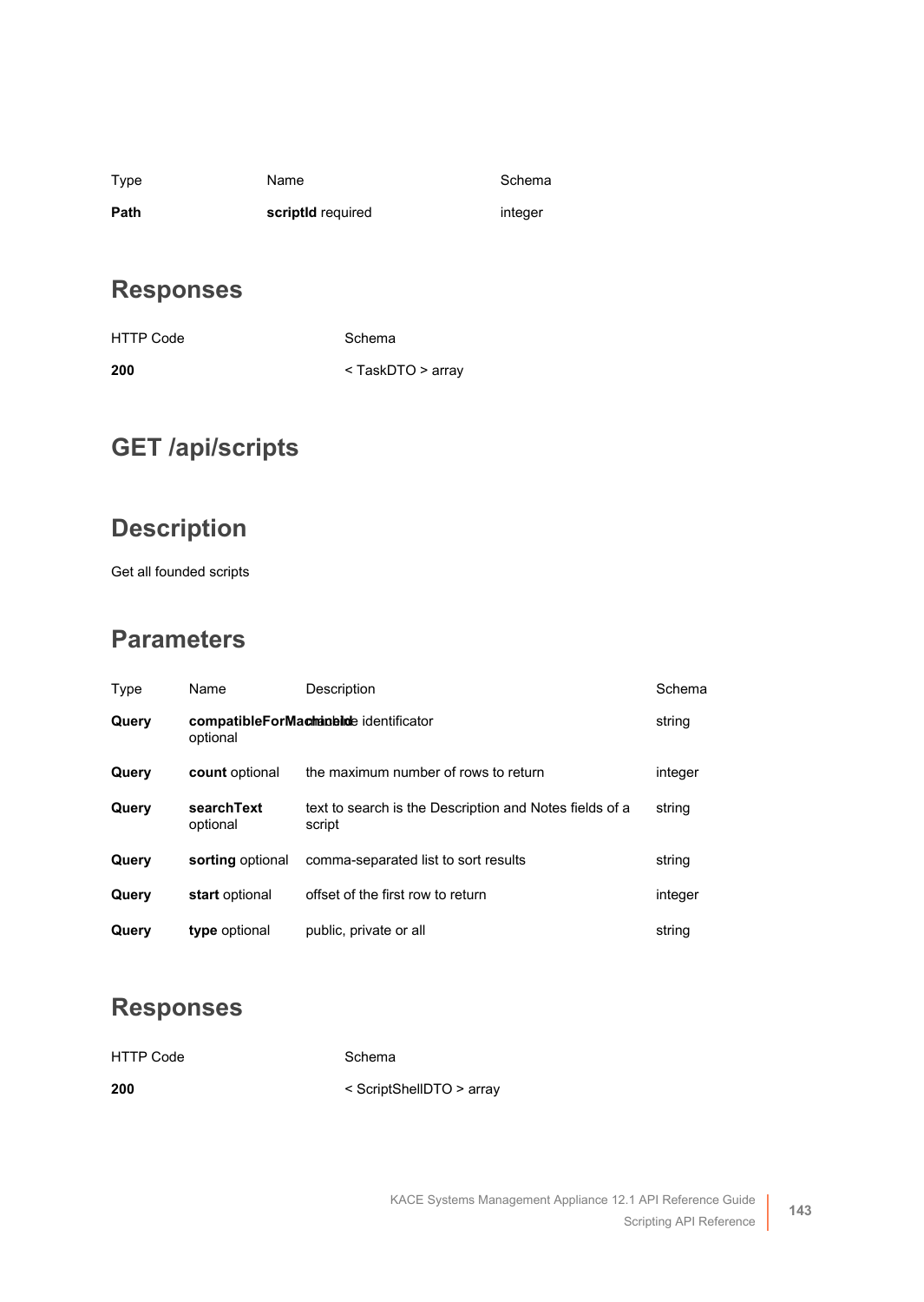# **Definitions**

# <span id="page-143-1"></span>**DependencyDTO**

| Name              | Schema           |
|-------------------|------------------|
| checksum optional | string           |
| fileSize optional | integer(integer) |
| name optional     | string           |

# **MachineDTO**

| Name                   | Schema           |
|------------------------|------------------|
| ip optional            | string           |
| kbotLogId optional     | integer(integer) |
| machineld optional     | integer(integer) |
| name optional          | string           |
| requestStatus optional | string           |
| requestTime optional   | string           |
| status optional        | integer(integer) |

# <span id="page-143-0"></span>**RunStatusDTO**

| Name                | Schema           |
|---------------------|------------------|
| failed optional     | < object > array |
| pending optional    | < object > array |
| pushFailed optional | < object > array |
| scriptid optional   | integer(integer) |
| success optional    | < object > array |
| targeted optional   | < object > array |

KACE Systems Management Appliance 12.1 API Reference Guide Scripting API Reference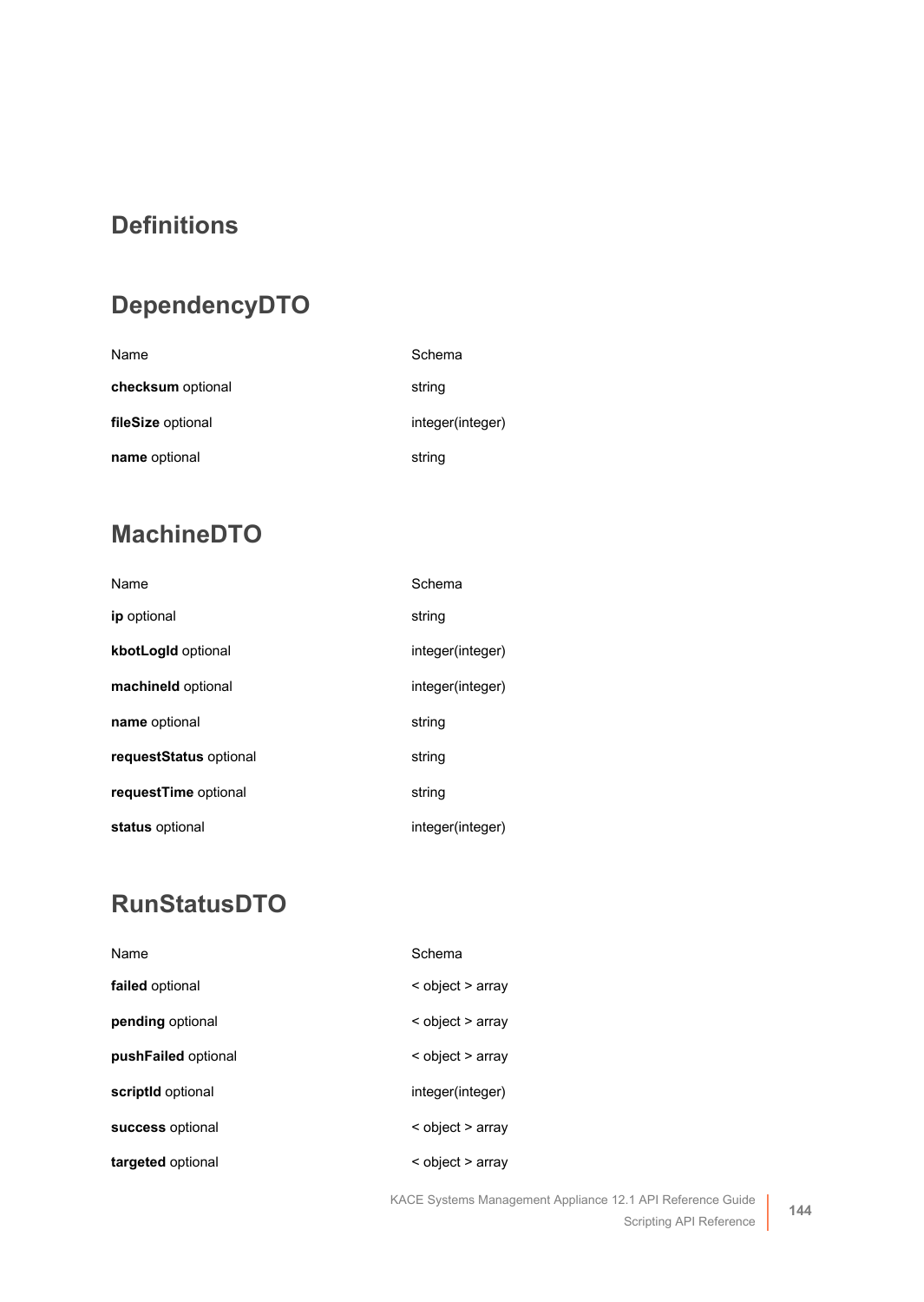## **ScriptOfflineDTO**

| Name                  | Schema           |
|-----------------------|------------------|
| dependencies optional | < object > array |
| description optional  | string           |
| enabled optional      | boolean(boolean) |
| <b>id</b> optional    | integer(integer) |
| machines optional     | < object > array |
| name optional         | string           |
| notes optional        | string           |
| osTypes optional      | < object > array |
| schedule optional     | < object > array |
| scheduleType optional | string           |
| status optional       | string           |
| tasks optional        | < object > array |
| type optional         | string           |

## **ScriptOnlineDTO**

| Name                              | Schema           |
|-----------------------------------|------------------|
| alertDialogOptions optional       | < object > array |
| alertDialogTimeout optional       | integer(integer) |
| alertDialogTimeoutAction optional | string           |
| alertEnabled optional             | boolean(boolean) |
| alertMessage optional             | string           |
| alertSnoozeDuration optional      | integer(integer) |
| dependencies optional             | < object > array |
| description optional              | string           |

**145**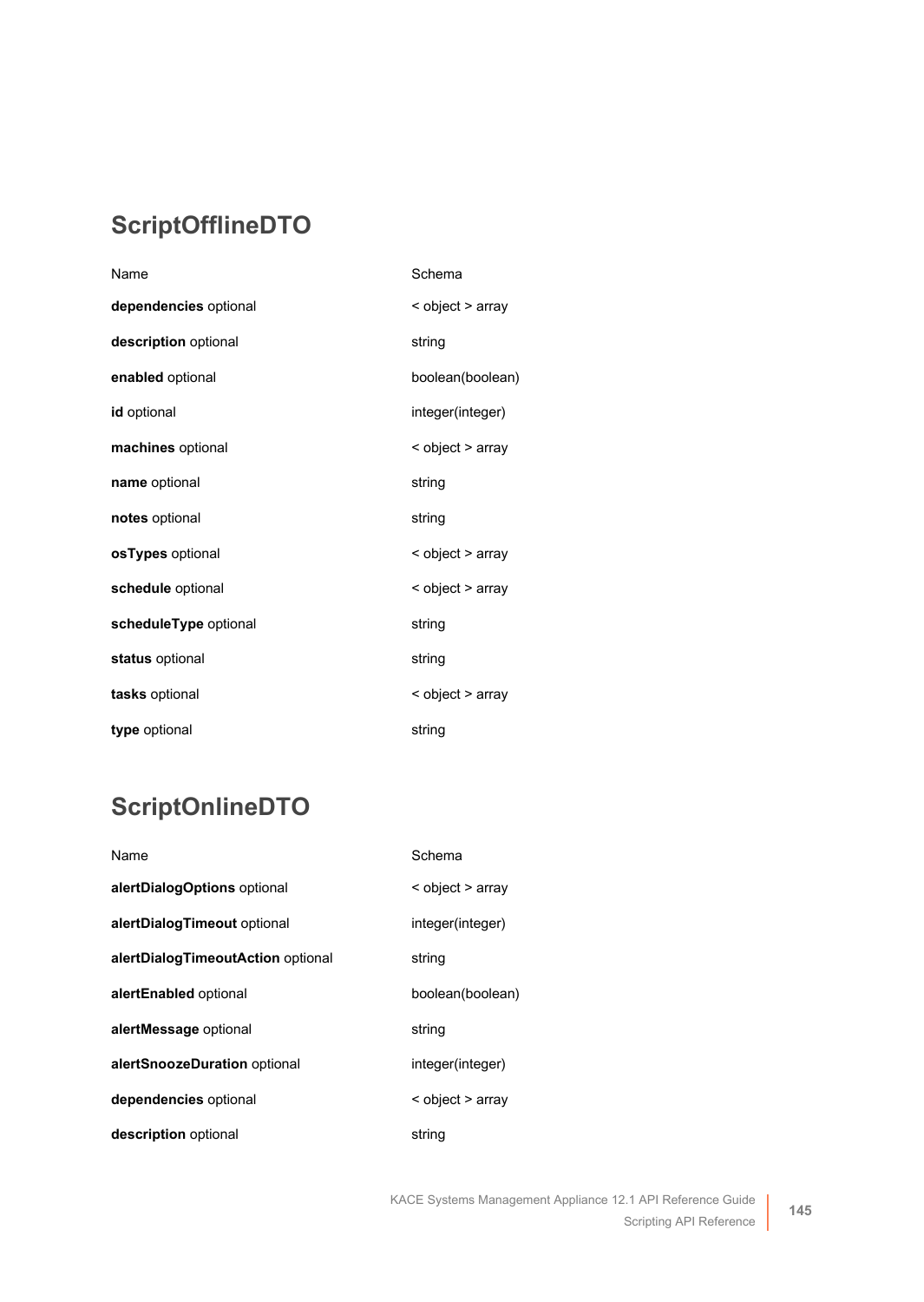| Name                  | Schema           |
|-----------------------|------------------|
| enabled optional      | boolean(boolean) |
| <b>id</b> optional    | integer(integer) |
| machines optional     | < object > array |
| name optional         | string           |
| notes optional        | string           |
| osTypes optional      | < object > array |
| runAs optional        | integer(integer) |
| schedule optional     | < object > array |
| scheduleType optional | string           |
| status optional       | string           |
| tasks optional        | < object > array |
| type optional         | string           |

## **ScriptShellDTO**

| Name                              | Schema           |
|-----------------------------------|------------------|
| alertDialogOptions optional       | < object > array |
| alertDialogTimeout optional       | integer(integer) |
| alertDialogTimeoutAction optional | string           |
| alertEnabled optional             | boolean(boolean) |
| alertMessage optional             | string           |
| alertSnoozeDuration optional      | integer(integer) |
| dependencies optional             | < object > array |
| description optional              | string           |
| enabled optional                  | boolean(boolean) |
| fileName optional                 | string           |
| <b>id</b> optional                | integer(integer) |
| machines optional                 | < object > array |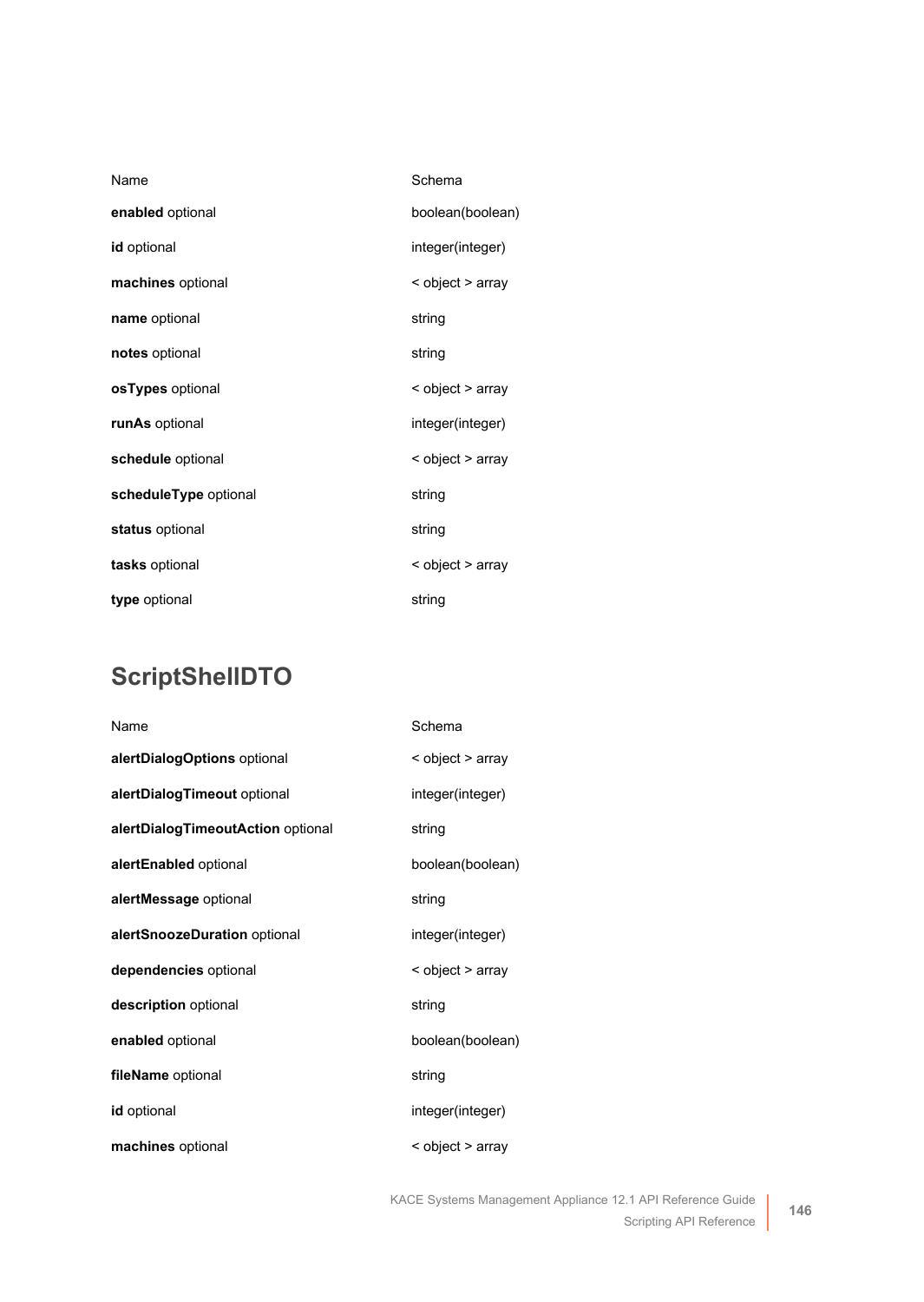| Name                    | Schema           |
|-------------------------|------------------|
| name optional           | string           |
| notes optional          | string           |
| osTypes optional        | < object > array |
| removeFiles optional    | boolean(boolean) |
| runAs optional          | integer(integer) |
| schedule optional       | < object > array |
| scheduleType optional   | string           |
| scriptText optional     | string           |
| status optional         | string           |
| tasks optional          | < object > array |
| timeout optional        | integer(integer) |
| type optional           | string           |
| uploadFile optional     | boolean(boolean) |
| uploadFileName optional | string           |
| uploadFilePath optional | string           |

## **TaskDTO**

| Name                          | Schema           |
|-------------------------------|------------------|
| attempts optional             | integer(integer) |
| onFailure optional            | string           |
| onRemediationFailure optional | < object > array |
| onRemediationSuccess optional | < object > array |
| onVerifyFailure optional      | < object > array |
| onVerifySuccess optional      | < object > array |
| <b>ordinalld</b> optional     | integer(integer) |
| verify optional               | < object > array |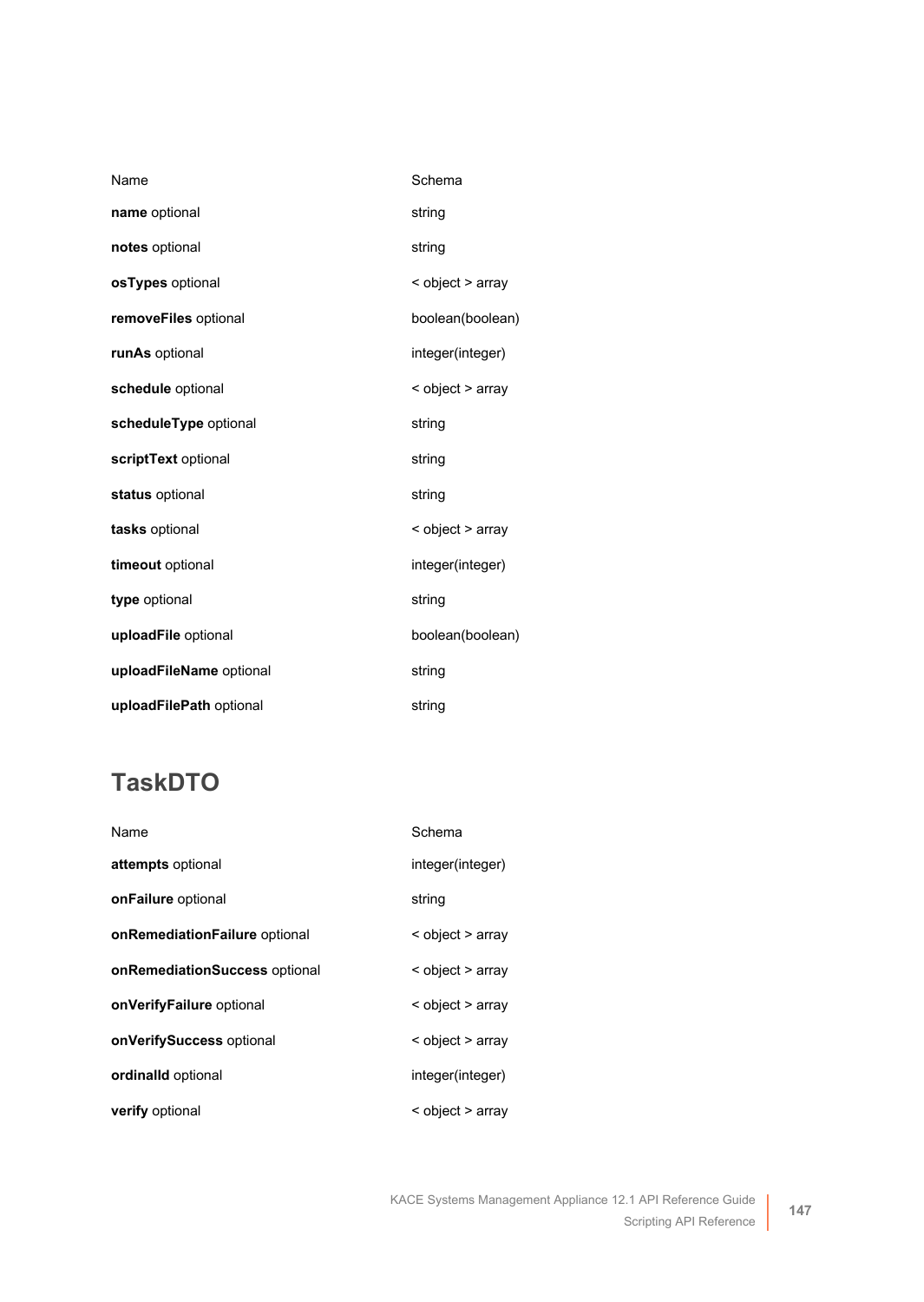# **User API Reference**

#### **KACE SMA User API Reference**

#### **Overview**

#### **Version information**

Version : 12.1

## **URI scheme**

BasePath : /api/user

#### **Consumes**

• application/json

#### **Produces**

• application/json

#### **Paths**

#### **GET /api/users/me/**

#### **Description**

Gets the user information associated with the currently logged in user.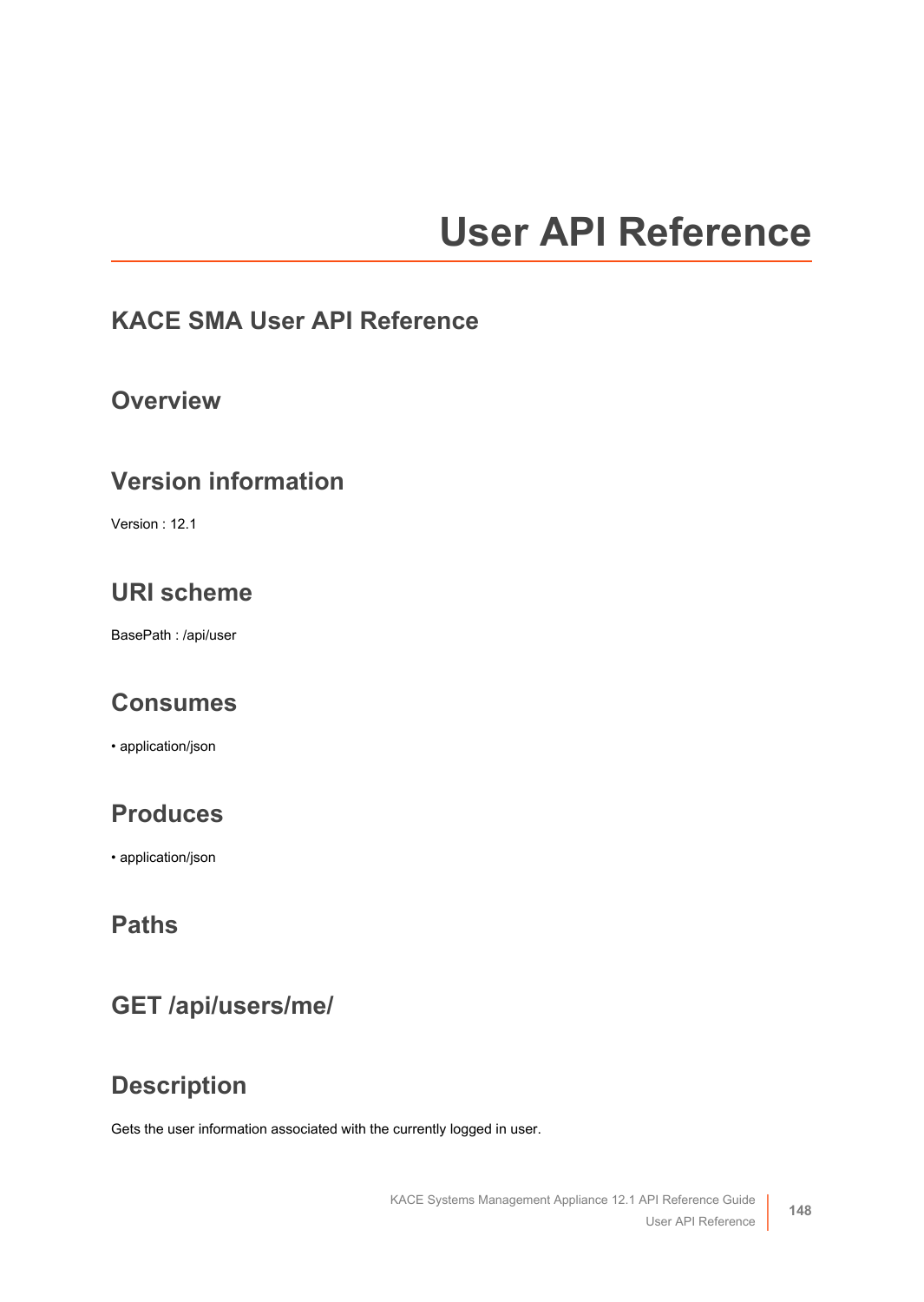| <b>HTTP Code</b> | Sche |
|------------------|------|
| 200              | User |

de Schema

## **GET /api/users/users/**

## **Description**

Retrieves user records.

## **Parameters**

| Type  | Name               | Schema |
|-------|--------------------|--------|
| Query | filtering optional | string |
| Query | paging optional    | string |
| Query | shaping optional   | string |
| Query | sorting optional   | string |

#### **Responses**

<span id="page-148-0"></span>

| <b>HTTP Code</b>      | Schema             |
|-----------------------|--------------------|
| 200                   | Response 200       |
| Response 200          |                    |
| Name                  | Schema             |
| <b>Users</b> optional | $<$ user $>$ array |

## **GET /api/users/version/**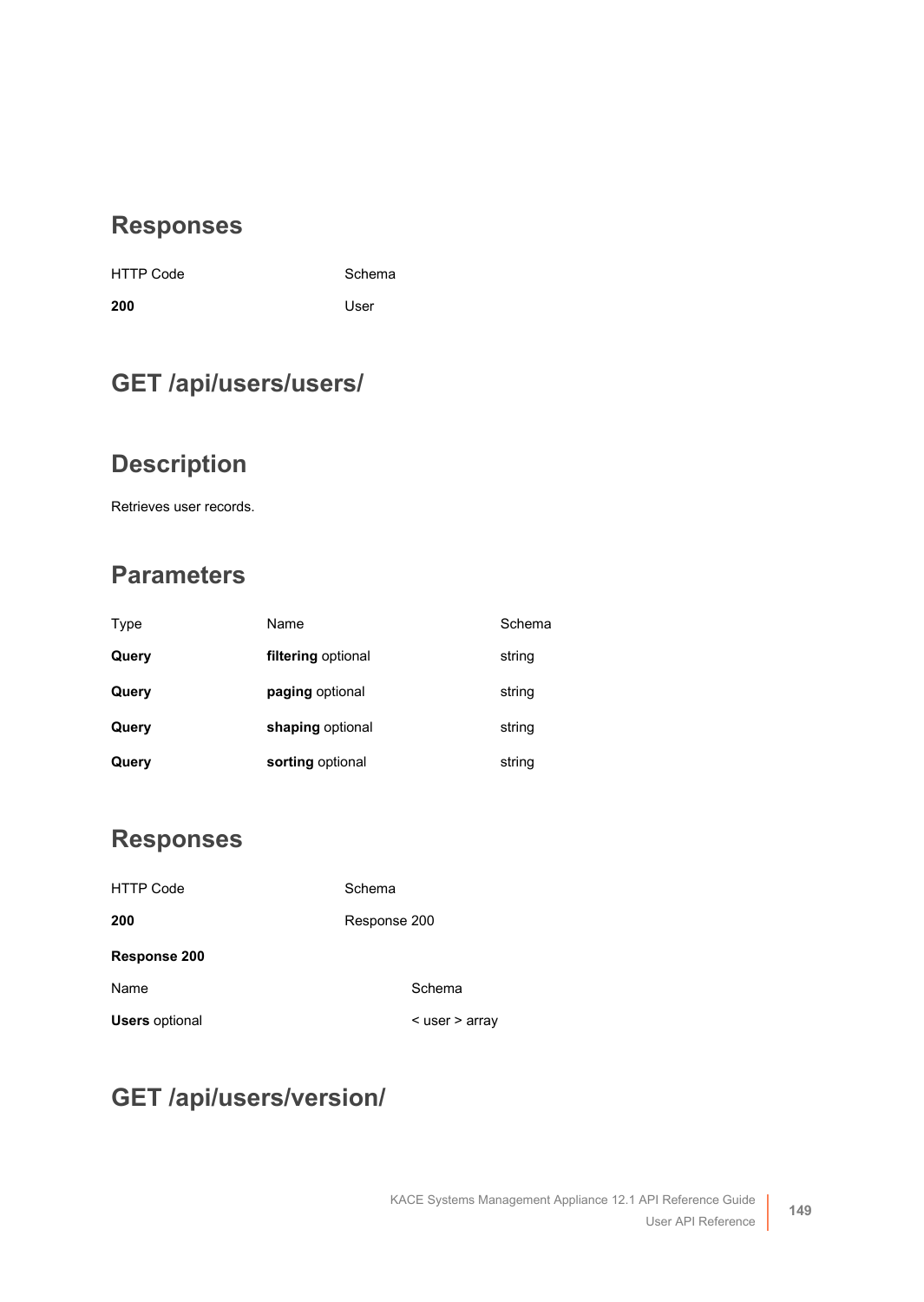## **Description**

Returns the latest API version for the entity. If there is no specific version, the overall API version is returned.

#### **Responses**

| <b>HTTP Code</b> | Schema |
|------------------|--------|
| 200              | string |

## **GET /api/users/{id}/permissions/**

## **Description**

Gets the list of permissions associated with the user.

#### **Parameters**

| Type | Name               | Schema  |
|------|--------------------|---------|
| Path | <b>id</b> required | integer |

#### **Responses**

| 200 | Permissions |
|-----|-------------|

#### **Definitions**

#### <span id="page-149-0"></span>**Permissions**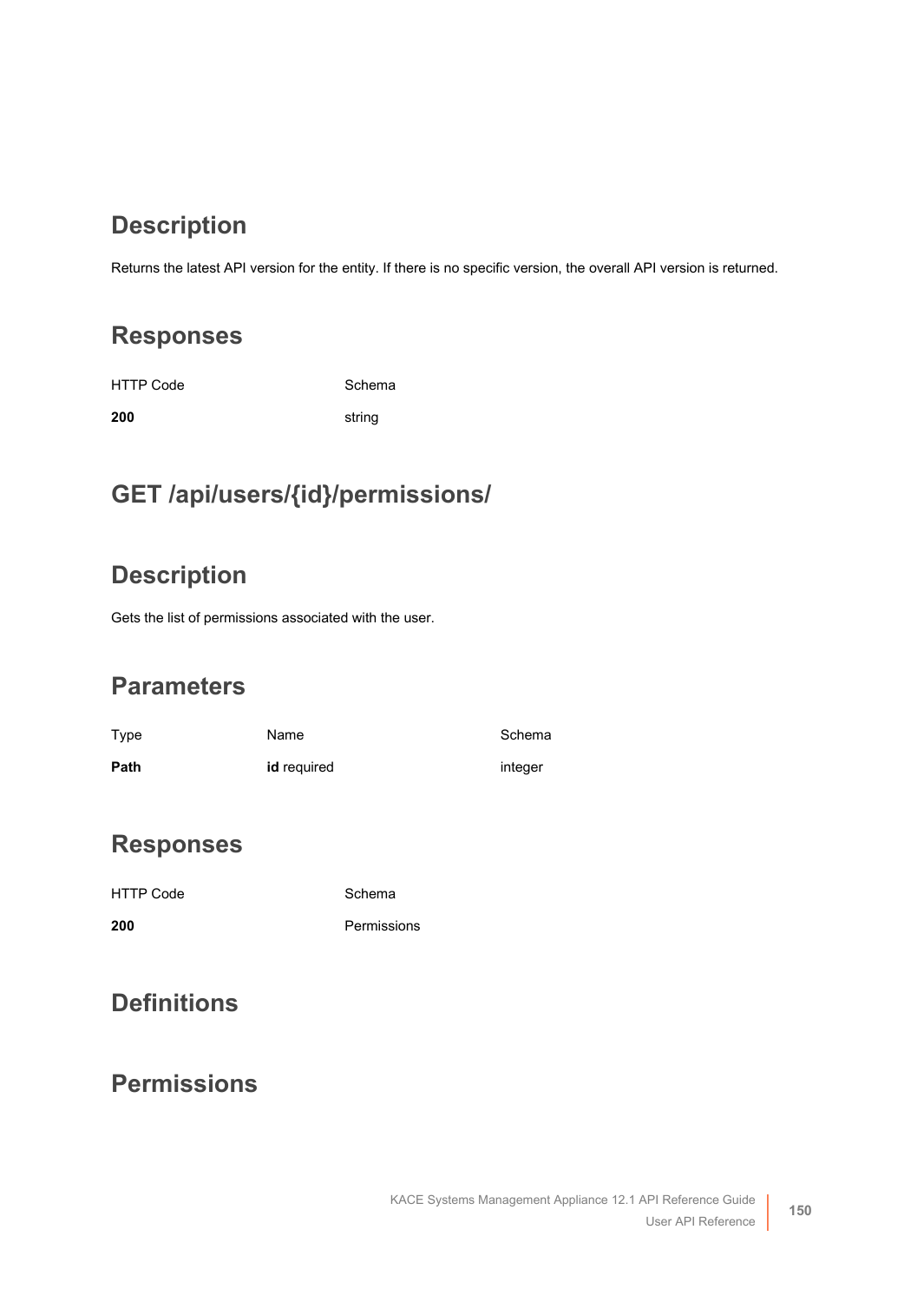| Name                             | Schema           |
|----------------------------------|------------------|
| canAddTickets optional           | boolean          |
| canAddTicketsUserPortal optional | boolean          |
| licensed Features optional       | < object > array |
| permissions optional             | < object > array |
| userId optional                  | integer          |

#### <span id="page-150-0"></span>**User**

| Name                             | Schema           |
|----------------------------------|------------------|
| <b>RESTAPIVersion optional</b>   | integer          |
| apiEnabled optional              | boolean          |
| canAddTickets optional           | boolean          |
| canAddTicketsUserPortal optional | boolean          |
| currentOrgId optional            | integer          |
| defaultQueueID optional          | integer          |
| licensedFeatures optional        | < object > array |
| localTimezone optional           | string           |
| loggedin optional                | string           |
| loggedinEmail optional           | string           |
| loggedinFullName optional        | string           |
| loggedinld optional              | integer          |
| multiple_org_ui optional         | integer          |
| org_count optional               | integer          |
| orgs optional                    | < object > array |
| permissions optional             | < object > array |
| serialNumber optional            | string           |
| userId optional                  | integer          |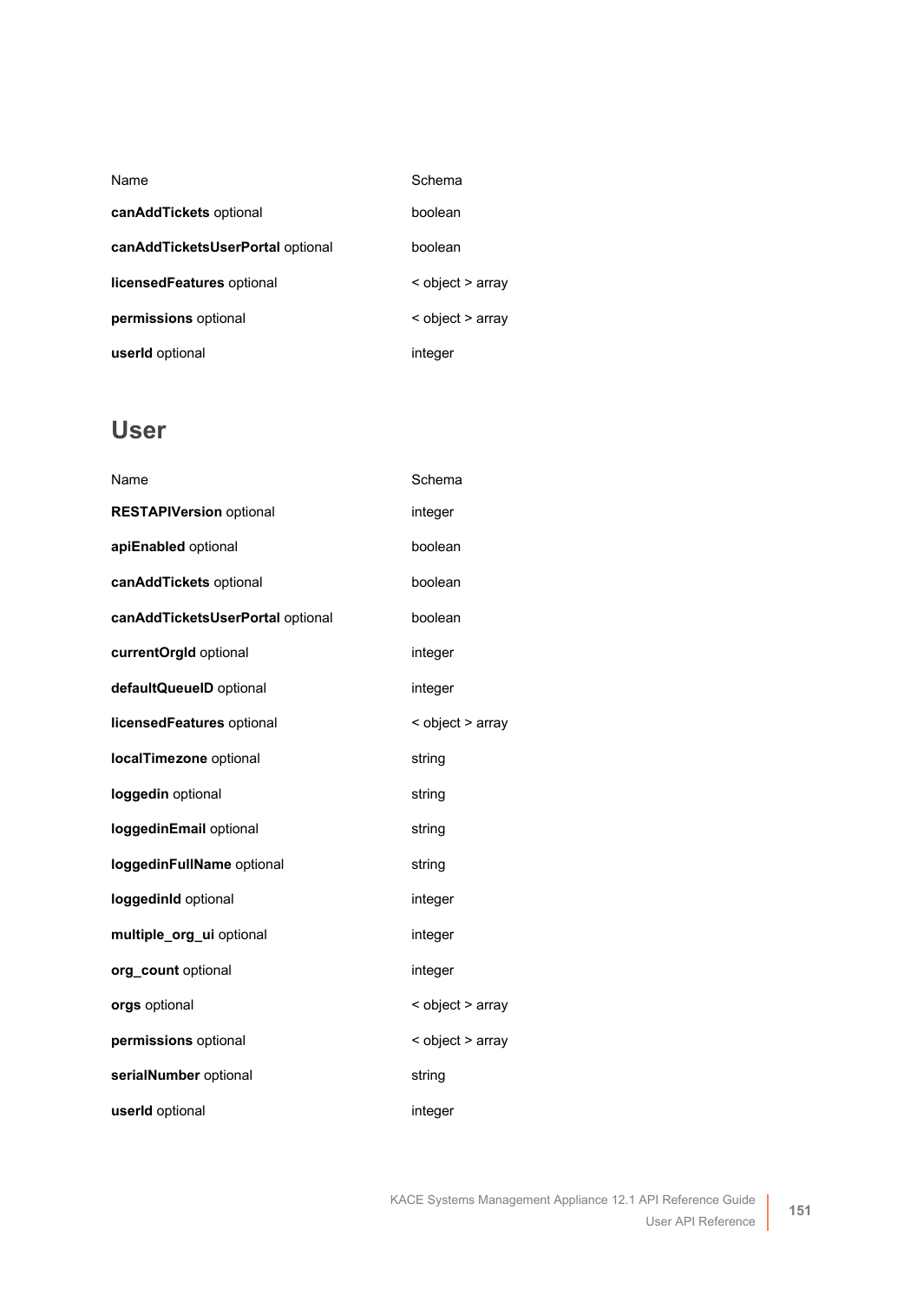# **Service Desk API Reference**

#### <span id="page-151-0"></span>**KACE SMA Service Desk API Reference**

#### **Overview**

#### **Version information**

Version : 12.1

#### **URI scheme**

BasePath : /api/service\_desk

#### **Consumes**

• application/json

#### **Produces**

• application/json

#### **Paths**

#### **GET /api/service\_desk/queues/**

#### **Description**

Returns a list of all queues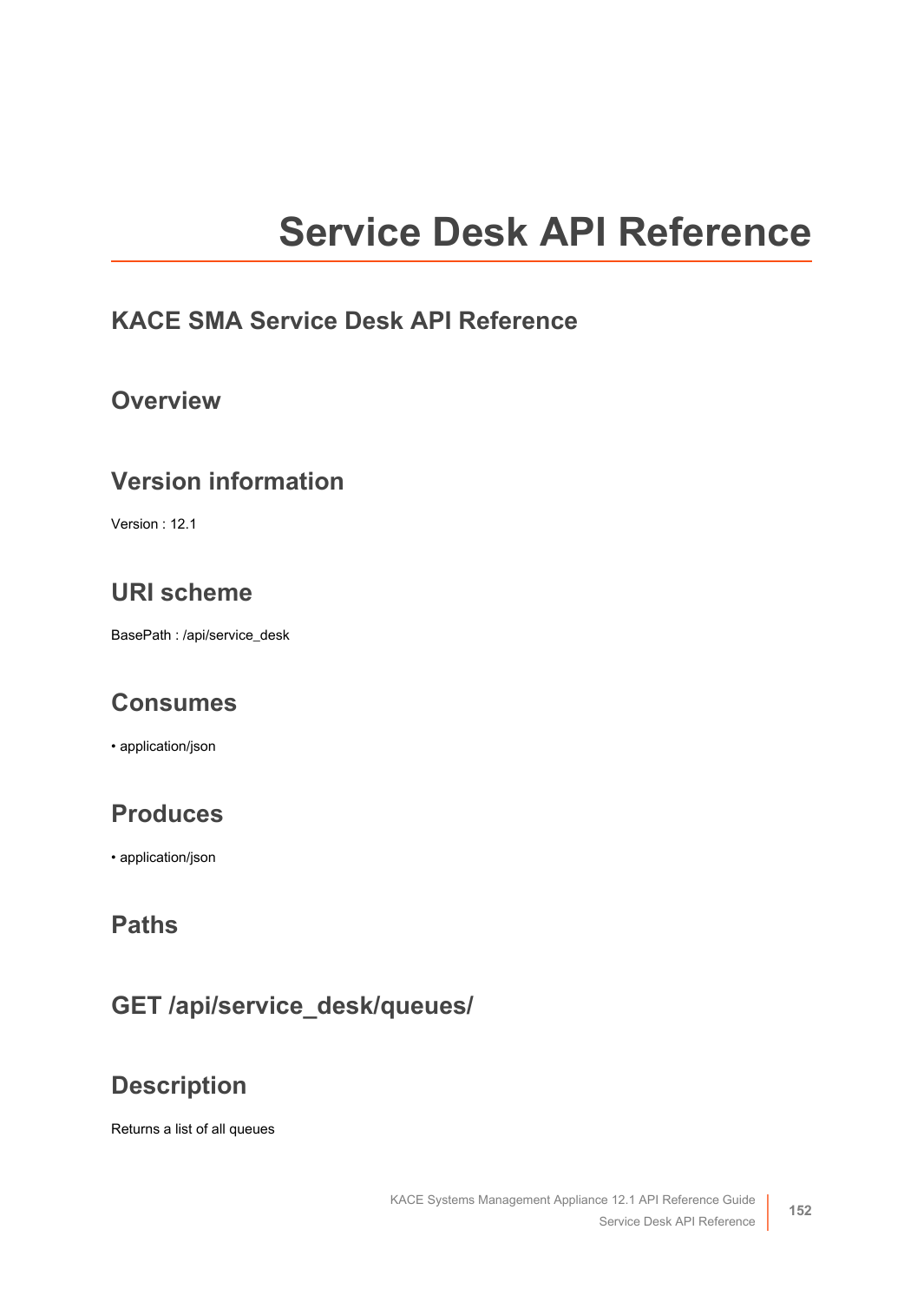#### **Parameters**

| Type  | Name                             | Description                                  | Schema  | Default |
|-------|----------------------------------|----------------------------------------------|---------|---------|
| Query | <b>filterOptions</b><br>optional | The name of join set to insert in base query | string  | ,,,,    |
| Query | filtering optional               |                                              | string  |         |
| Query | offset optional                  |                                              | string  |         |
| Query | paging optional                  |                                              | string  |         |
| Query | shaping<br>optional              |                                              | string  |         |
| Query | sorting optional                 |                                              | string  |         |
| Query | use_count<br>optional            |                                              | string  |         |
| Query | use_count_only<br>optional       |                                              | string  |         |
| Query | use_pretty_print<br>optional     |                                              | boolean |         |

#### **Responses**

<span id="page-152-0"></span>

| <b>HTTP Code</b>       | Schema                       |  |
|------------------------|------------------------------|--|
| 200                    | Response 200                 |  |
| Response 200           |                              |  |
| Name                   | Schema                       |  |
| <b>Queues</b> optional | $\leq$ hd queue $\geq$ array |  |

## **GET /api/service\_desk/queues/fields/version**

## **Description**

Returns the version associated with this API endpoint.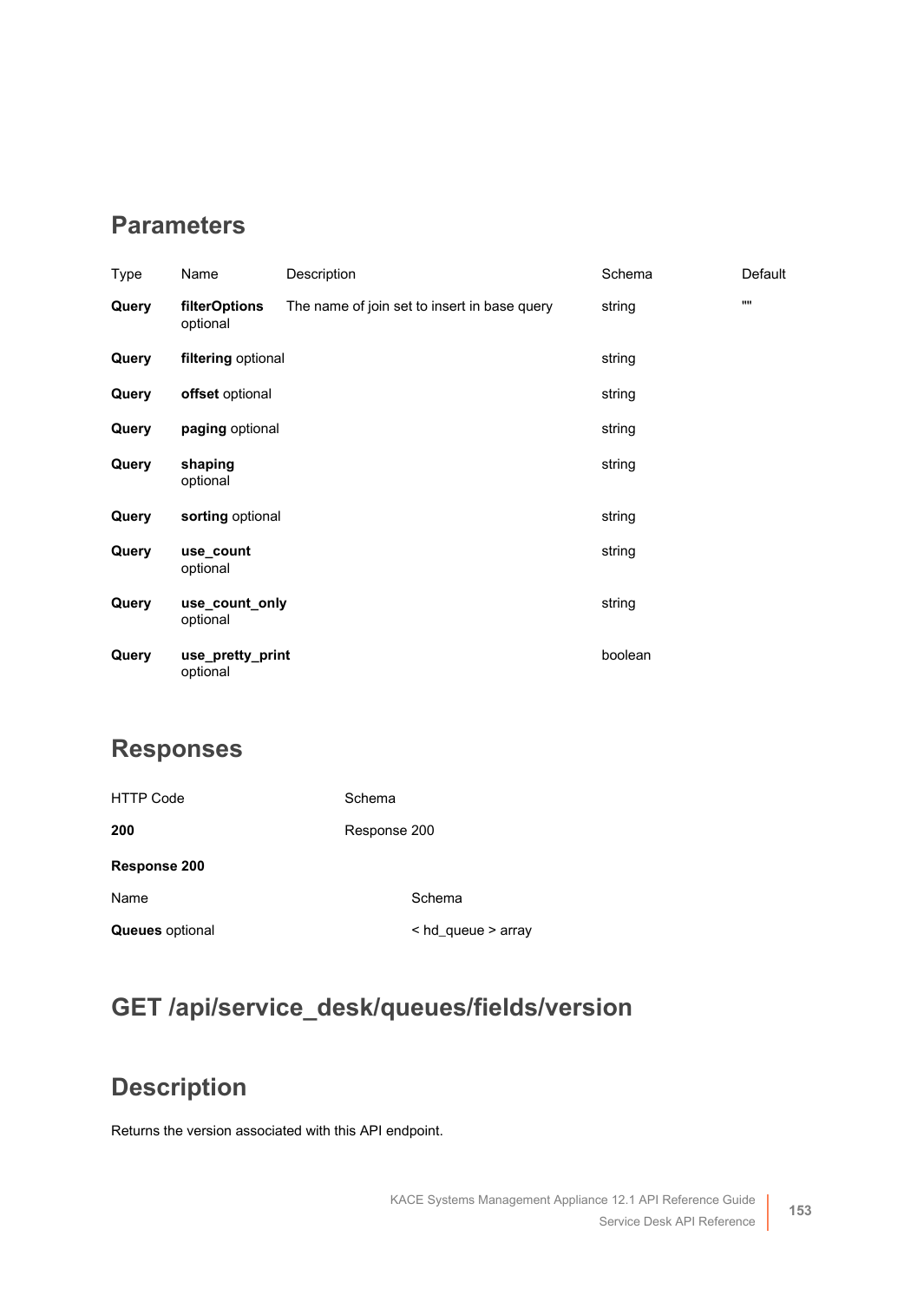|  | HTTP Cod |  |
|--|----------|--|
|  |          |  |

e Schema

**200** string

## **GET /api/service\_desk/queues/version**

#### **Description**

Returns the version associated with this API endpoint.

## **Responses**

| <b>HTTP Code</b> | Schema |
|------------------|--------|
| 200              | string |

## **GET /api/service\_desk/queues/{id}**

## **Description**

Returns the queue associated with the id

| Type  | Name                    | Schema  |
|-------|-------------------------|---------|
| Path  | id required             | integer |
| Query | shaping optional        | string  |
| Query | sorting optional        | string  |
| Query | use count optional      | string  |
| Query | use_count_only optional | string  |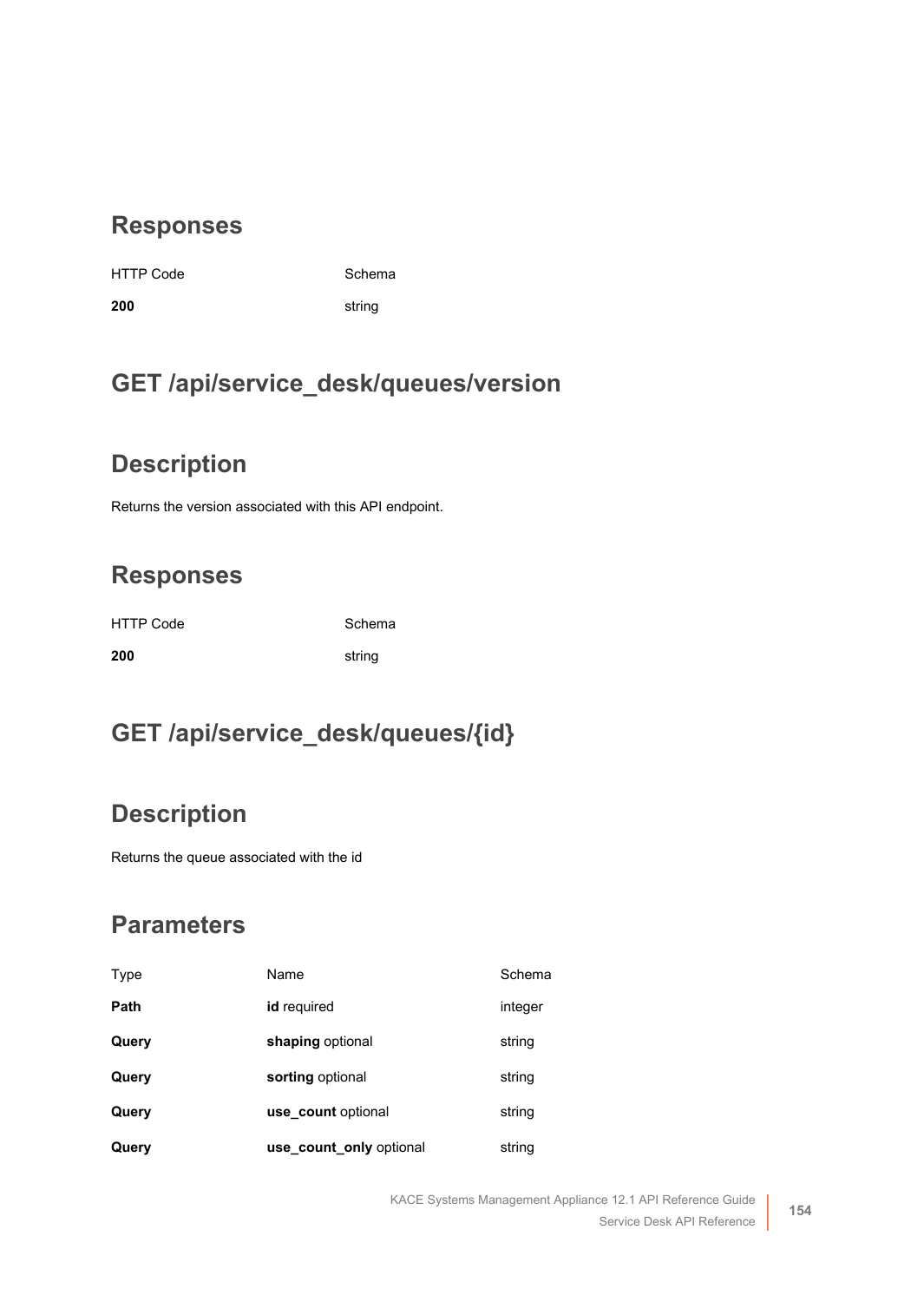| Type  | Name                      | Schema  |
|-------|---------------------------|---------|
| Query | use_pretty_print optional | boolean |

<span id="page-154-0"></span>

| <b>HTTP Code</b>       | Schema             |  |
|------------------------|--------------------|--|
| 200                    | Response 200       |  |
| Response 200           |                    |  |
| Name                   | Schema             |  |
| <b>Queues</b> optional | < hd_queue > array |  |

## **GET /api/service\_desk/queues/{id}/patterns/{id}**

#### **Description**

Returns the queue associated with the id

#### **Parameters**

| Type  | Name                      | Schema  |
|-------|---------------------------|---------|
| Path  | <b>id</b> required        | integer |
| Path  | queuelD required          | integer |
| Query | shaping optional          | string  |
| Query | sorting optional          | string  |
| Query | use count optional        | string  |
| Query | use_count_only optional   | string  |
| Query | use_pretty_print optional | boolean |

#### **Responses**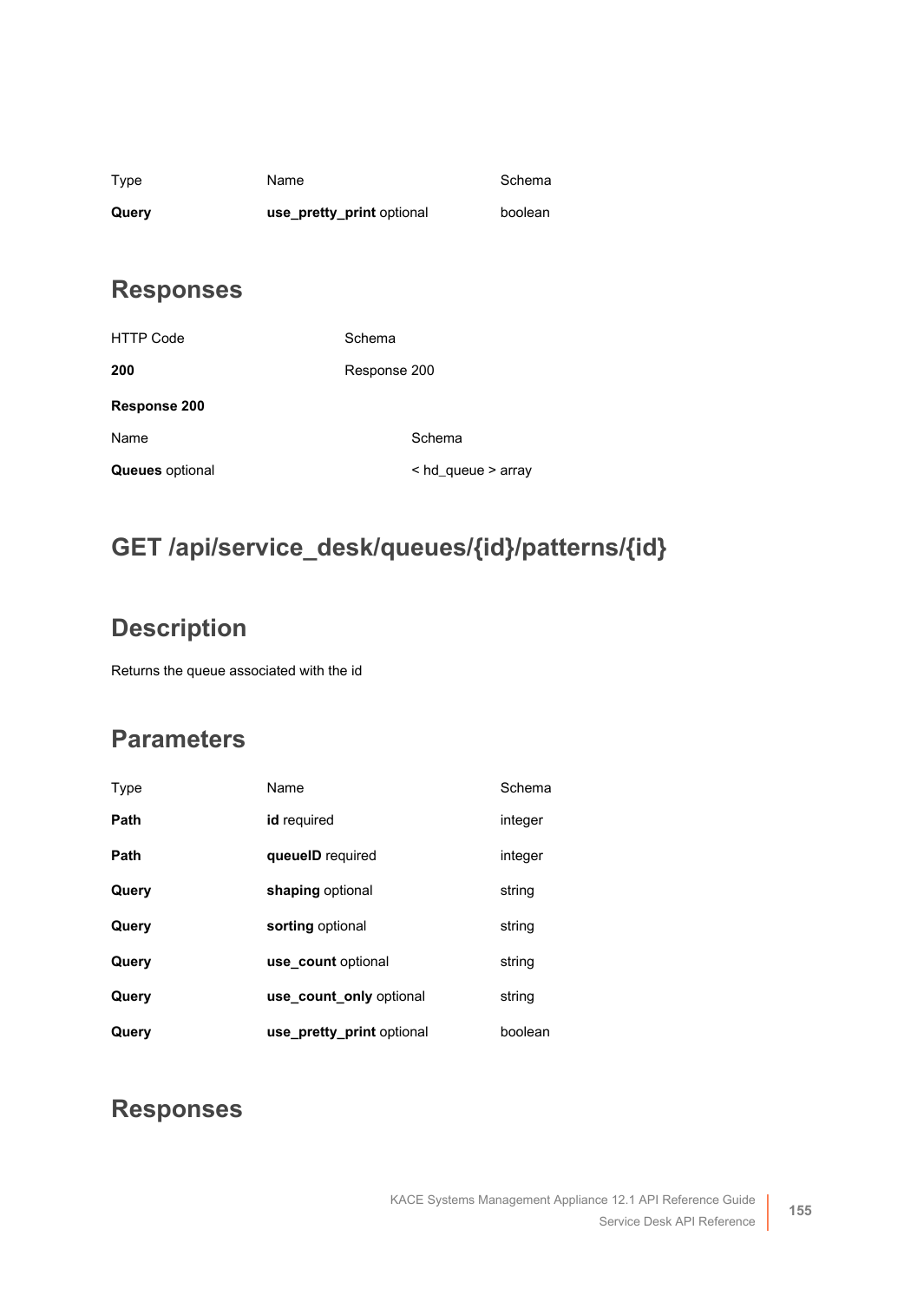<span id="page-155-0"></span>

| <b>HTTP Code</b>       | Schema                       |  |
|------------------------|------------------------------|--|
| 200                    | Response 200                 |  |
| Response 200           |                              |  |
| Name                   | Schema                       |  |
| <b>Queues</b> optional | $\leq$ hd queue $\geq$ array |  |

## **GET /api/service\_desk/queues/{id}/ticket\_owners**

#### **Description**

Returns ticket owners for the specified queue

### **Parameters**

| Type  | Name               | Schema  |
|-------|--------------------|---------|
| Path  | id required        | integer |
| Query | filtering optional | string  |
| Query | paging optional    | string  |
| Query | shaping optional   | string  |
| Query | sorting optional   | string  |

#### **Responses**

<span id="page-155-1"></span>

| <b>HTTP Code</b>      | Schema             |
|-----------------------|--------------------|
| 200                   | Response 200       |
| Response 200          |                    |
| Name                  | Schema             |
| <b>Users</b> optional | $<$ user $>$ array |

## **GET /api/service\_desk/queues/{id}/ticket\_submitters**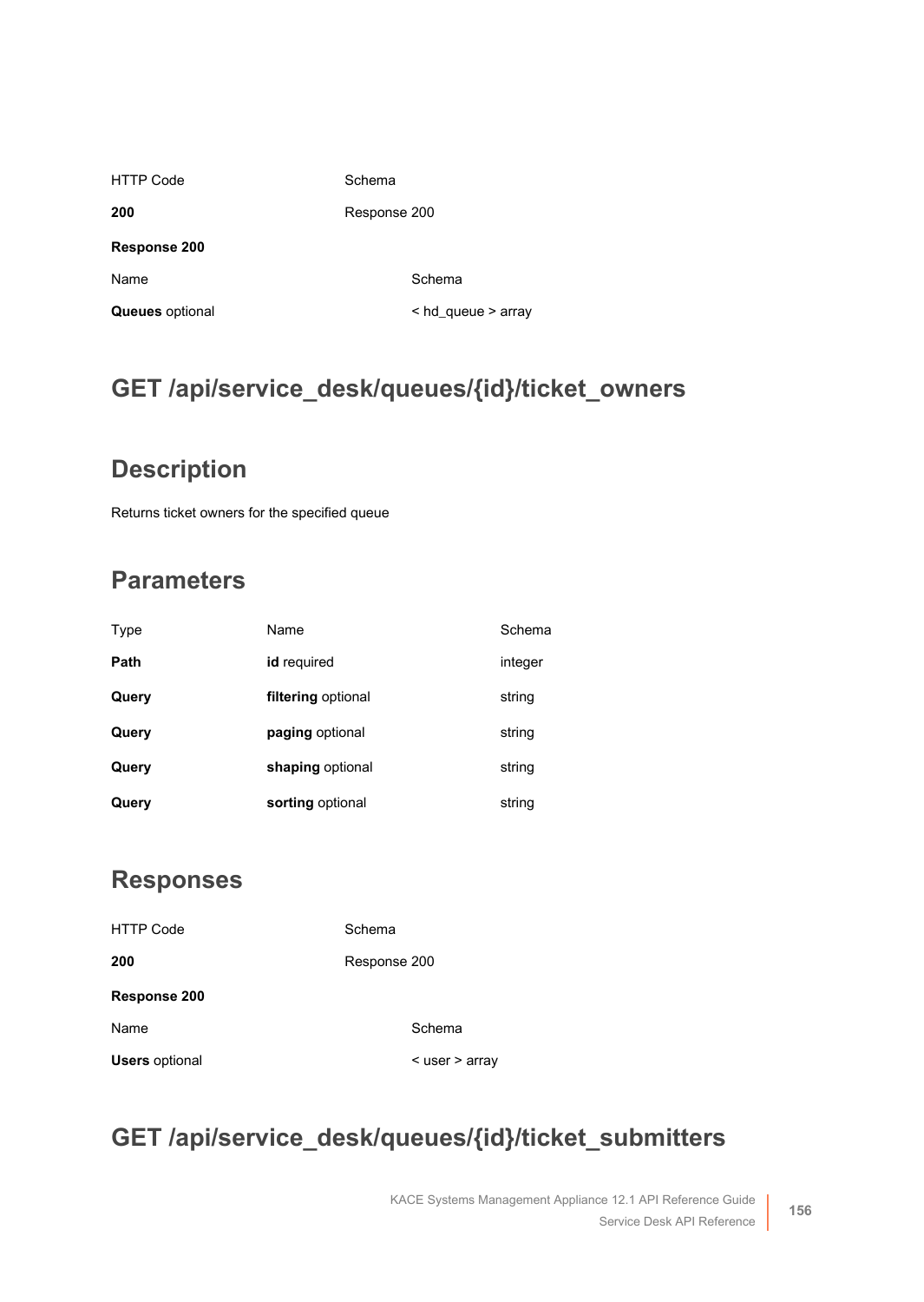#### **Description**

Returns ticket submitters for the specified queue

#### **Parameters**

| Type  | Name               | Schema  |
|-------|--------------------|---------|
| Path  | id required        | integer |
| Query | filtering optional | string  |
| Query | paging optional    | string  |
| Query | shaping optional   | string  |
| Query | sorting optional   | string  |

#### **Responses**

<span id="page-156-0"></span>

| <b>HTTP Code</b>      | Schema             |
|-----------------------|--------------------|
| 200                   | Response 200       |
| <b>Response 200</b>   |                    |
| Name                  | Schema             |
| <b>Users</b> optional | $<$ user $>$ array |

## **GET /api/service\_desk/queues/{id}/ticket\_template**

#### **Description**

Returns a ticket template for the specified queue, usable for ticket creation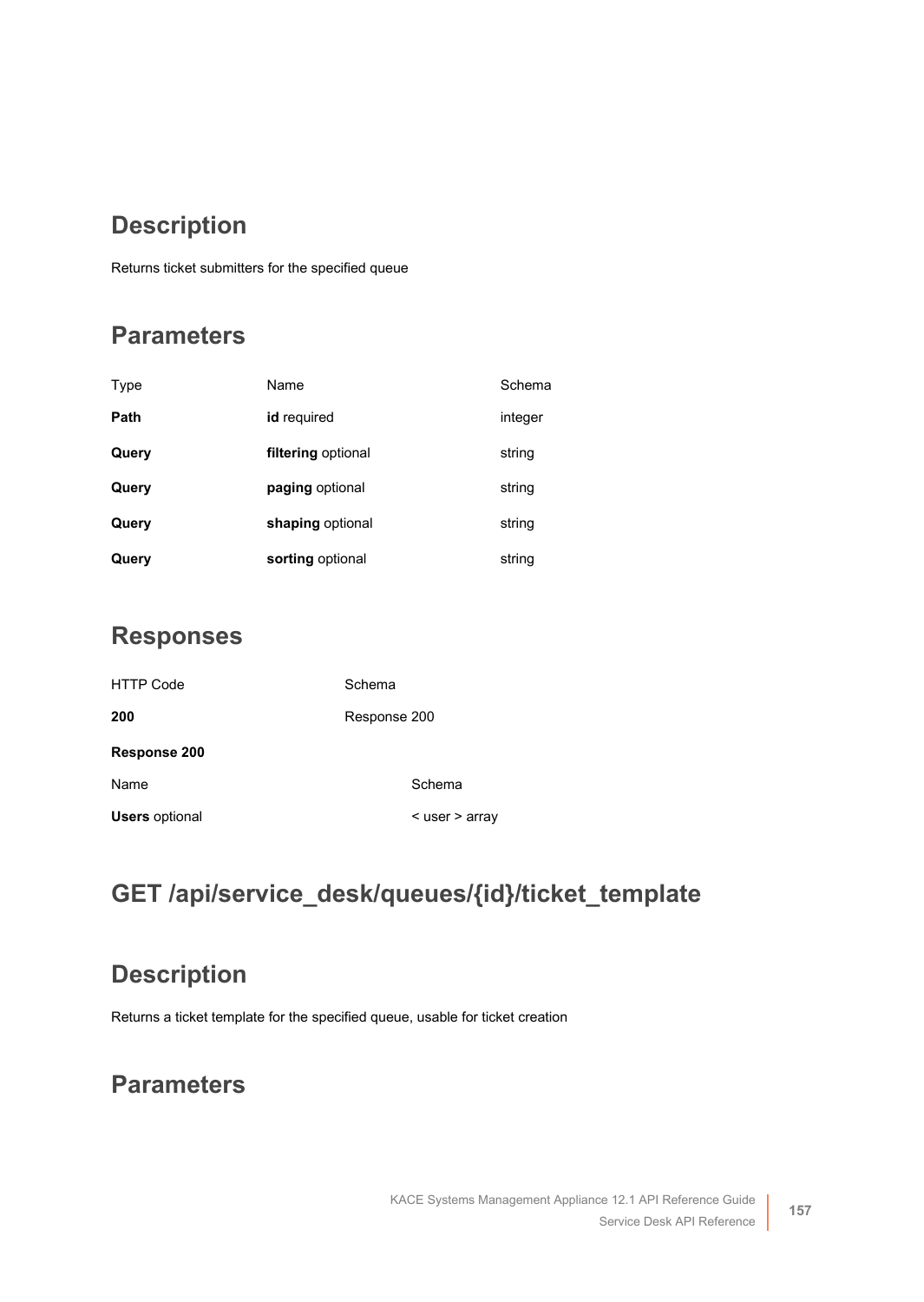| Type  | Name                         | Description                                                            | Schema  | Default  |
|-------|------------------------------|------------------------------------------------------------------------|---------|----------|
| Path  | id required                  |                                                                        | integer |          |
| Query |                              | <b>pattern</b> optional The ID of ticket template to apply             | string  | $\cdots$ |
| Query | optional                     | unpackSelects Return multiselect custom fields as arrays of<br>strings | string  | 1111     |
| Query | use count<br>optional        |                                                                        | string  |          |
| Query | use count only<br>optional   |                                                                        | string  |          |
| Query | use pretty print<br>optional |                                                                        | boolean |          |

<span id="page-157-0"></span>

| <b>HTTP Code</b>        | Schema              |
|-------------------------|---------------------|
| 200                     | Response 200        |
| Response 200            |                     |
| Name                    | Schema              |
| <b>Tickets optional</b> | < hd_ticket > array |

## **GET /api/service\_desk/queues/{queueID}/fields**

## **Description**

Returns a list of all a queue's fields

| Type  | Name     | Description                                                                   | Schema | Default |
|-------|----------|-------------------------------------------------------------------------------|--------|---------|
| Querv |          | <b>pattern</b> optional The ID of ticket template to apply                    | string | ,,,,    |
| Querv | optional | <b>unpackSelects</b> Return multiselect custom fields as arrays of<br>strings | string | ,,,,    |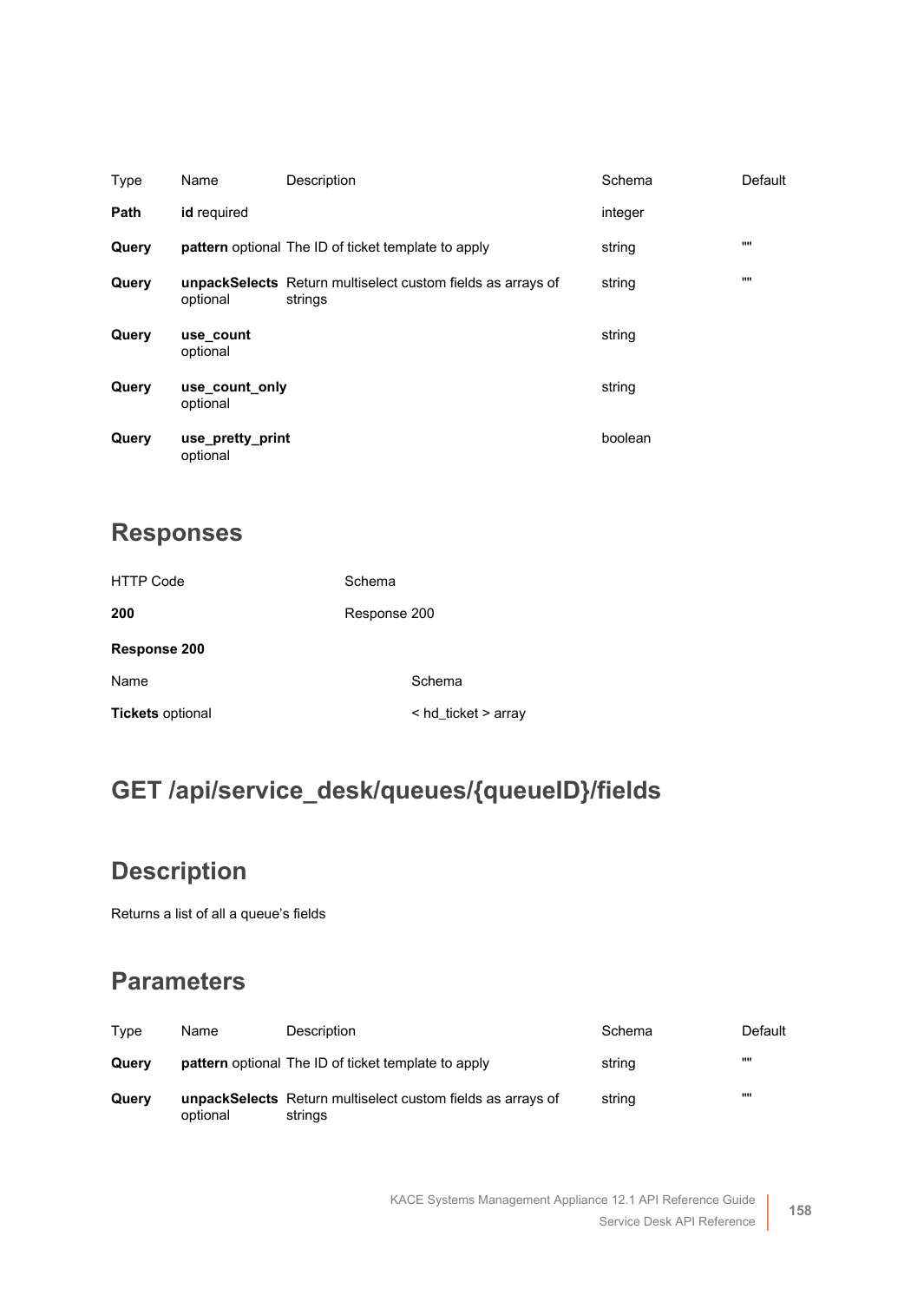| Type  | Name                         | Description | Schema  | Default |
|-------|------------------------------|-------------|---------|---------|
| Query | use_pretty_print<br>optional |             | boolean |         |

| HTTP Code | Schema           |
|-----------|------------------|
| 200       | < object > array |

## **GET /api/service\_desk/queues/{queueID}/patterns**

## **Description**

Returns a list of a queue's patterns

| Type  | Name                         | Description                               | Schema  | Default      |
|-------|------------------------------|-------------------------------------------|---------|--------------|
| Path  | queuelD<br>required          |                                           | integer |              |
| Query | filterOptions<br>optional    | Expected usage of list - can be forCreate | string  | $\mathbf{m}$ |
| Query | filtering optional           |                                           | string  |              |
| Query | offset optional              |                                           | string  |              |
| Query | paging optional              |                                           | string  |              |
| Query | shaping<br>optional          |                                           | string  |              |
| Query | sorting optional             |                                           | string  |              |
| Query | use_count<br>optional        |                                           | string  |              |
| Query | use_count_only<br>optional   |                                           | string  |              |
| Query | use_pretty_print<br>optional |                                           | boolean |              |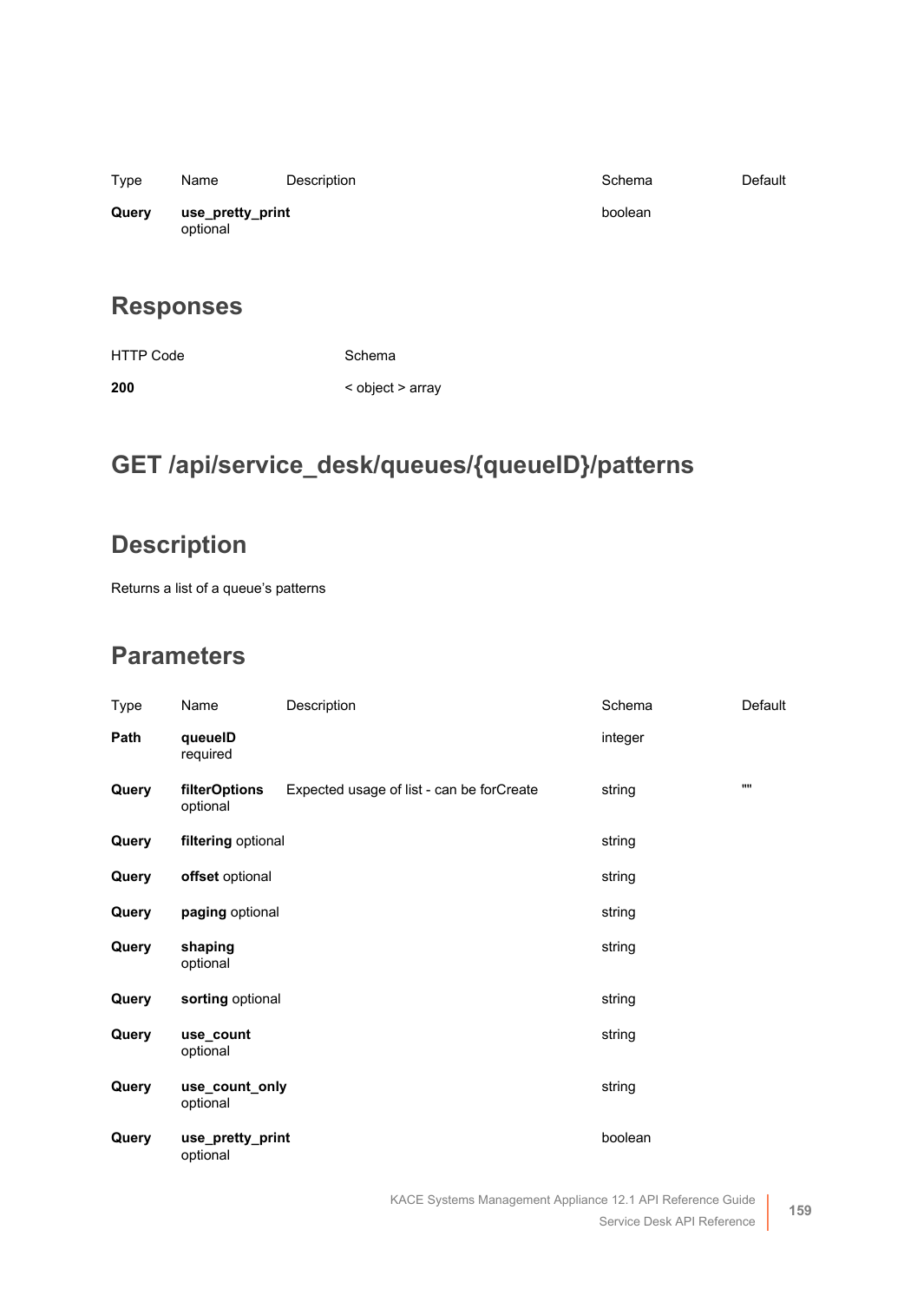<span id="page-159-0"></span>

| Response 200                 |
|------------------------------|
|                              |
| Schema                       |
| < hd_ticket_template > array |
|                              |

#### **POST /api/service\_desk/tickets**

#### **Description**

Creates a new ticket

#### **Parameters**

<span id="page-159-1"></span>

| Type                    | Name                |                          | Schema     |
|-------------------------|---------------------|--------------------------|------------|
| <b>Body</b>             | ticketData required |                          | ticketData |
| ticketData              |                     |                          |            |
| Name                    |                     | Schema                   |            |
| <b>Tickets optional</b> |                     | $\leq$ hd_ticket > array |            |

#### **Responses**

HTTP Code Schema **200** string

## **GET /api/service\_desk/tickets**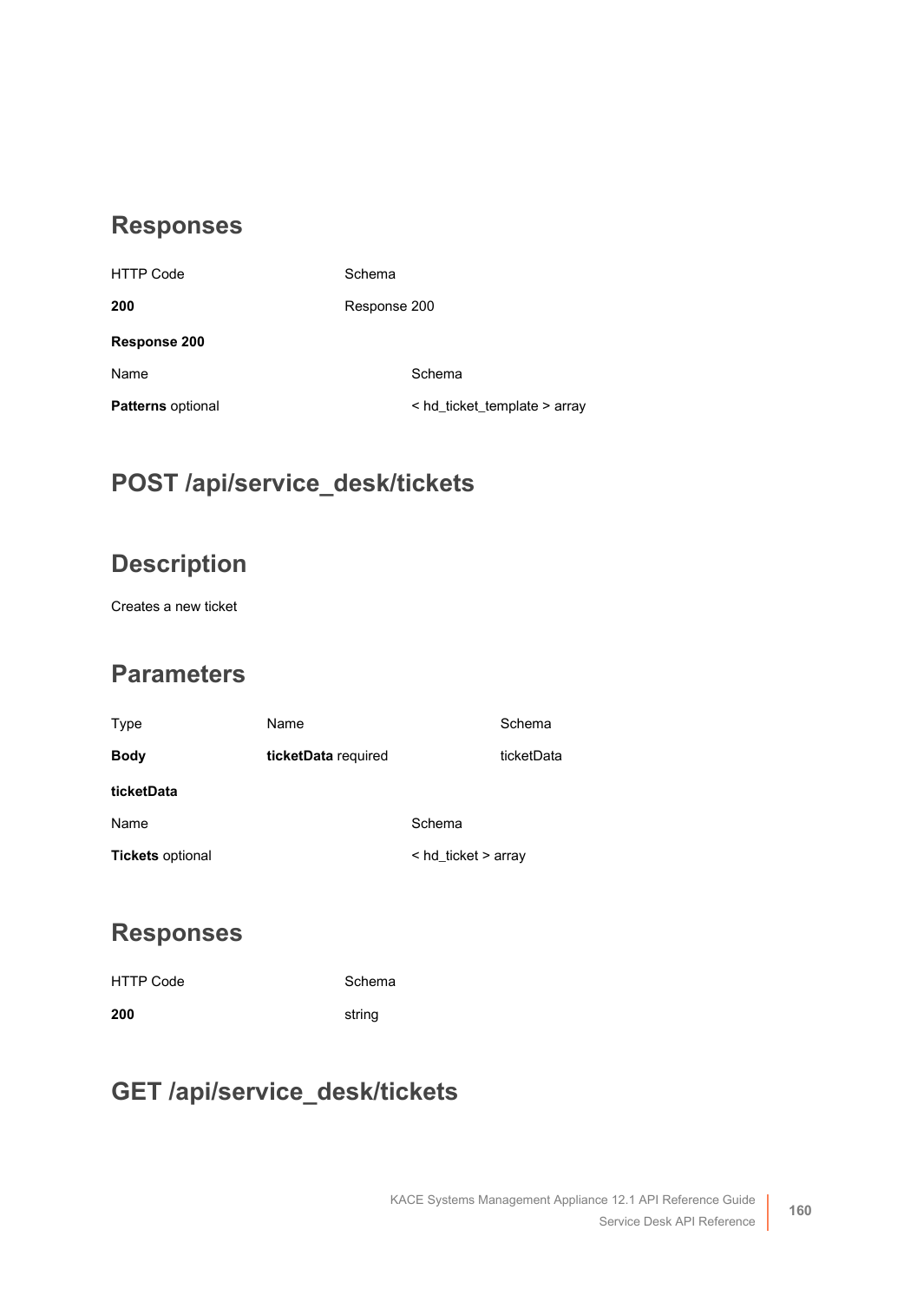## **Description**

Returns a list of all tickets. Sub-entities that can be used on shaping and filtering directives include owner, submitter, queue, category, priority, status, machine, asset, related\_tickets, referring\_tickets

#### **Parameters**

| Type  | Name                         | Description                                                                   | Schema  | Default      |
|-------|------------------------------|-------------------------------------------------------------------------------|---------|--------------|
| Query |                              | filtering optional Comma-separated list of filter directives                  | string  |              |
| Query |                              | <b>paging</b> optional Paging directive including limit and offset            | string  |              |
| Query | shaping<br>optional          | Comma-separated list of shape directives                                      | string  |              |
| Query |                              | sorting optional Comma-separated list of sorting directives                   | string  |              |
| Query | optional                     | <b>unpackSelects</b> Return multiselect custom fields as arrays of<br>strings | string  | $\mathbf{m}$ |
| Query | use_count<br>optional        |                                                                               | string  |              |
| Query | use count only<br>optional   |                                                                               | string  |              |
| Query | use pretty print<br>optional |                                                                               | boolean |              |

#### **Responses**

<span id="page-160-0"></span>

| <b>HTTP Code</b>        | Schema                   |
|-------------------------|--------------------------|
| 200                     | Response 200             |
| Response 200            |                          |
| Name                    | Schema                   |
| <b>Tickets optional</b> | $\leq$ hd_ticket > array |

#### **POST /api/service\_desk/tickets/stats**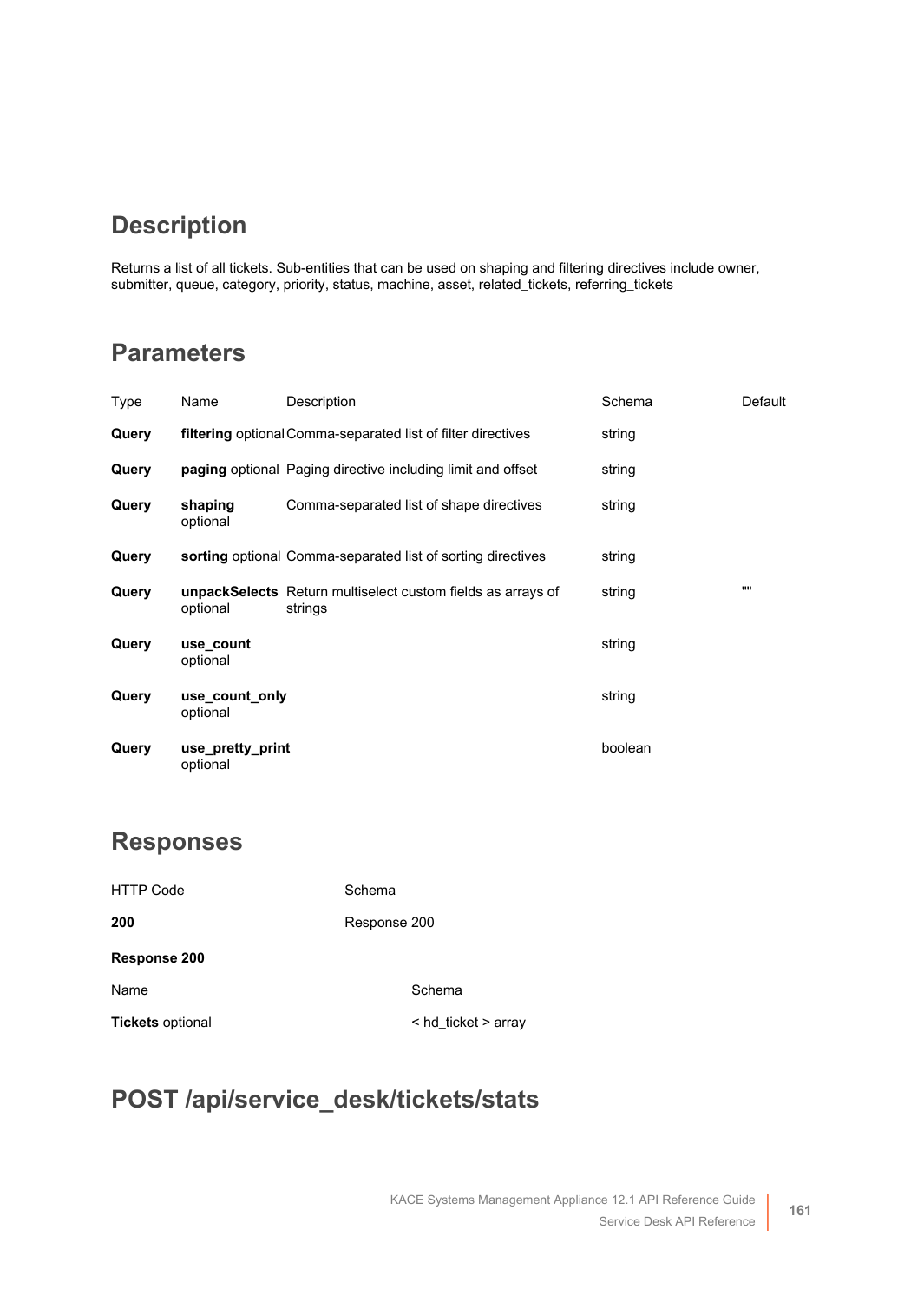## **Description**

Performs an arbitrary number of fetch requests

#### **Parameters**

| Type                   | Name                            |                              | Schema                 |
|------------------------|---------------------------------|------------------------------|------------------------|
| Query                  | use_count optional              |                              | string                 |
| Query                  | use count only optional         |                              | string                 |
| Query                  | use pretty print optional       |                              | boolean                |
| <b>Body</b>            | ticketStatsRequestData required |                              | ticketStatsRequestData |
| ticketStatsRequestData |                                 |                              |                        |
| Name                   |                                 | Schema                       |                        |
| <b>Stats optional</b>  |                                 | < statistics_request > array |                        |

#### <span id="page-161-0"></span>**Responses**

<span id="page-161-1"></span>

| <b>HTTP Code</b>      | Schema                        |
|-----------------------|-------------------------------|
| 200                   | Response 200                  |
| Response 200          |                               |
| Name                  | Schema                        |
| <b>Stats optional</b> | < statistics_response > array |

## **GET /api/service\_desk/tickets/version**

## **Description**

Returns the version associated with this API endpoint.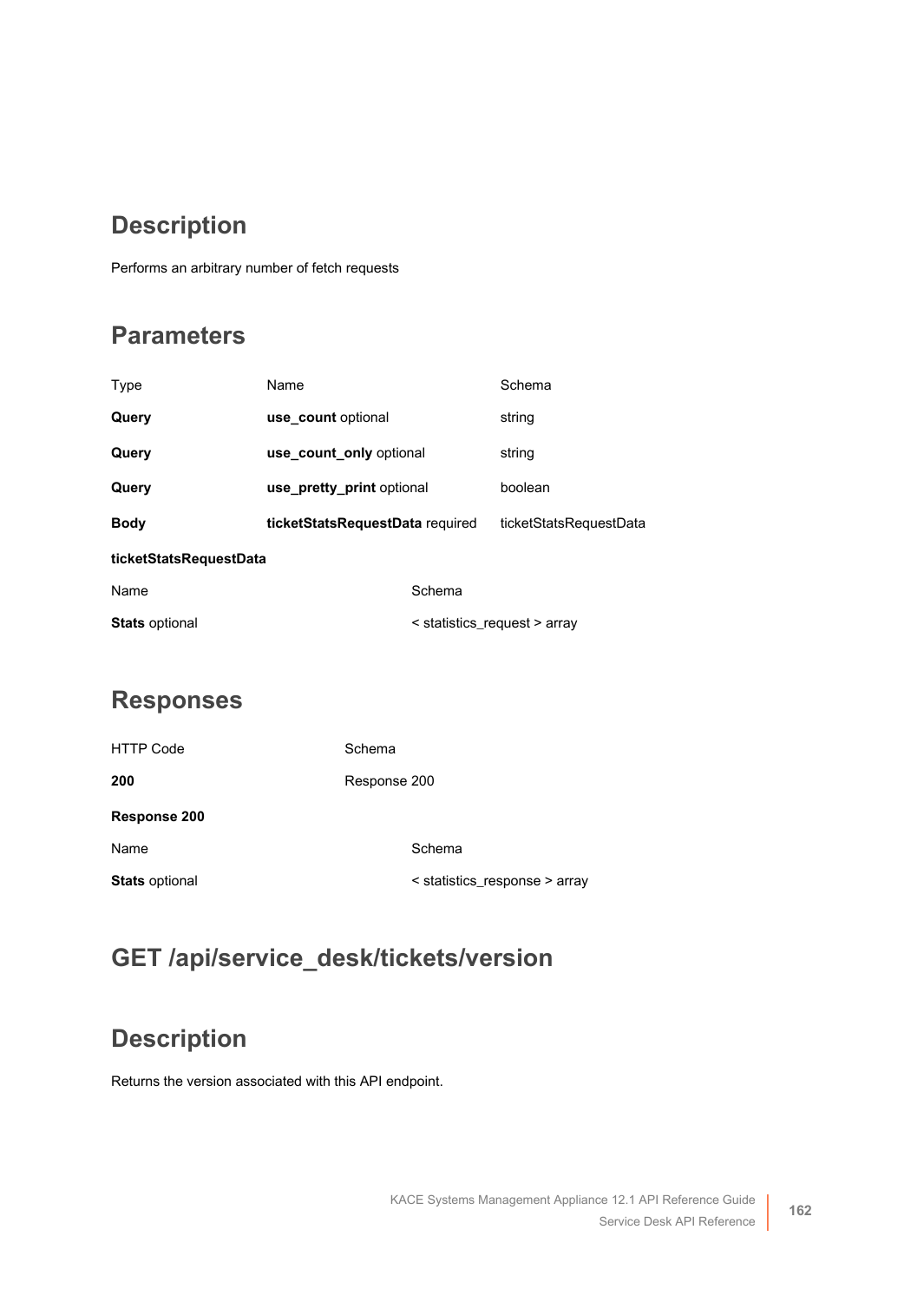|  | HTTP Cod |
|--|----------|
|  |          |

de **Schema** 

**200** string

## **POST /api/service\_desk/tickets/{id}**

#### **Description**

Updates a ticket

## **Parameters**

<span id="page-162-0"></span>

| Type                    | Name                |                     | Schema     |
|-------------------------|---------------------|---------------------|------------|
| Path                    | id required         |                     | integer    |
| <b>Body</b>             | ticketData required |                     | ticketData |
| ticketData              |                     |                     |            |
| Name                    |                     | Schema              |            |
| <b>Tickets optional</b> |                     | < hd_ticket > array |            |

#### **Responses**

| <b>HTTP Code</b> | Schema |
|------------------|--------|
| 200              | string |

## **GET /api/service\_desk/tickets/{id}**

## **Description**

Returns the asset associated with the id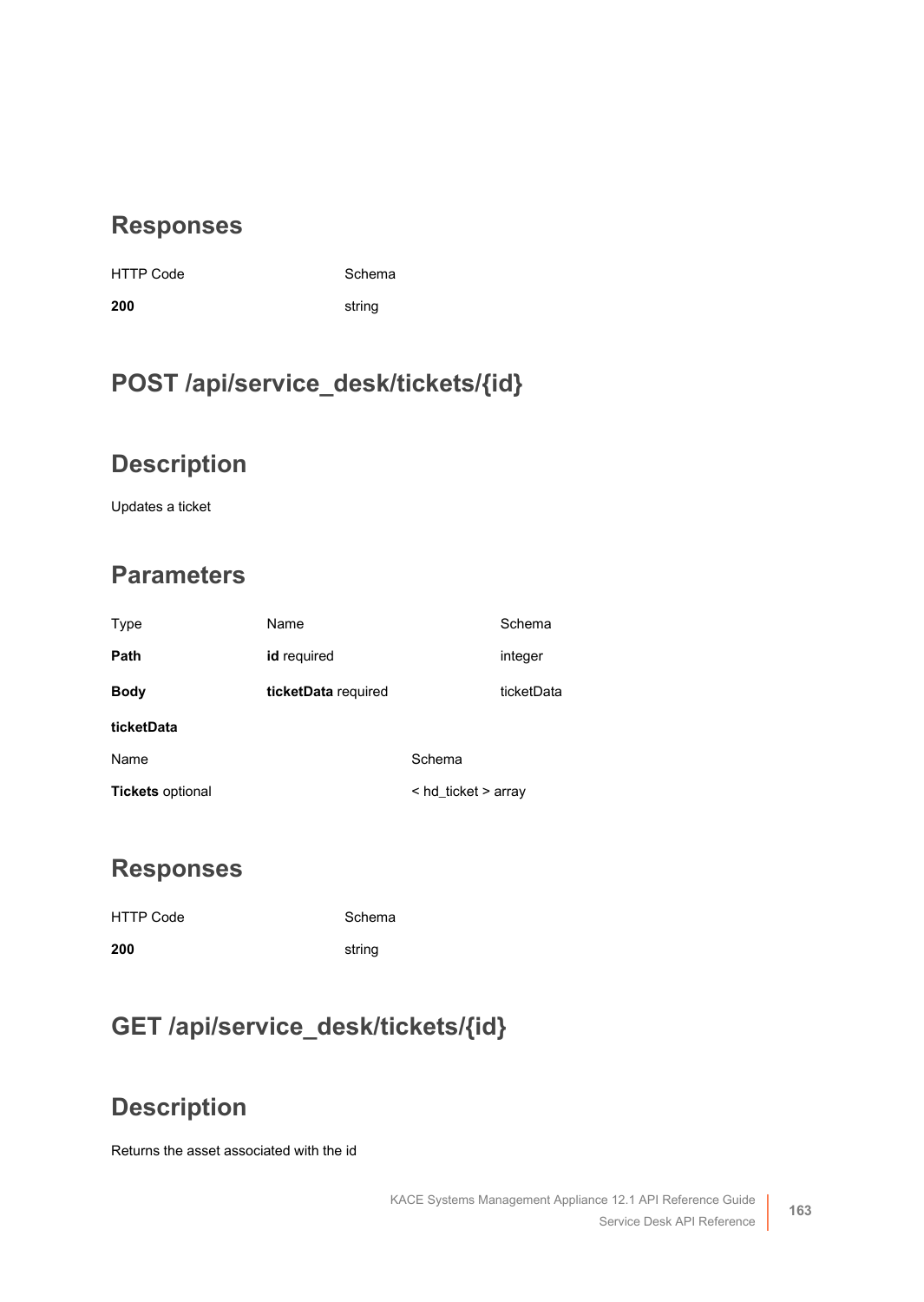#### **Parameters**

| Type  | Name                         | Description                                                                   | Schema  | Default      |
|-------|------------------------------|-------------------------------------------------------------------------------|---------|--------------|
| Path  | id required                  |                                                                               | integer |              |
| Query | applyPattern<br>optional     | Applies ticket template associated with ticket if any string                  |         | $\mathbf{m}$ |
| Query | shaping<br>optional          | Comma-separated list of shape directives                                      | string  |              |
| Query |                              | sorting optional Comma-separated list of sorting directives for<br>subqueries | string  |              |
| Query | optional                     | unpackSelects Return multiselect custom fields as arrays of<br>strings        | string  | $\mathbf{m}$ |
| Query | use count<br>optional        |                                                                               | string  |              |
| Query | use_count_only<br>optional   |                                                                               | string  |              |
| Query | use pretty print<br>optional |                                                                               | boolean |              |

#### **Responses**

<span id="page-163-0"></span>

| <b>HTTP Code</b>        | Schema                        |
|-------------------------|-------------------------------|
| 200                     | Response 200                  |
| Response 200            |                               |
| Name                    | Schema                        |
| <b>Tickets optional</b> | $\leq$ hd ticket $\geq$ array |

## **PUT /api/service\_desk/tickets/{id}**

## **Description**

Updates a ticket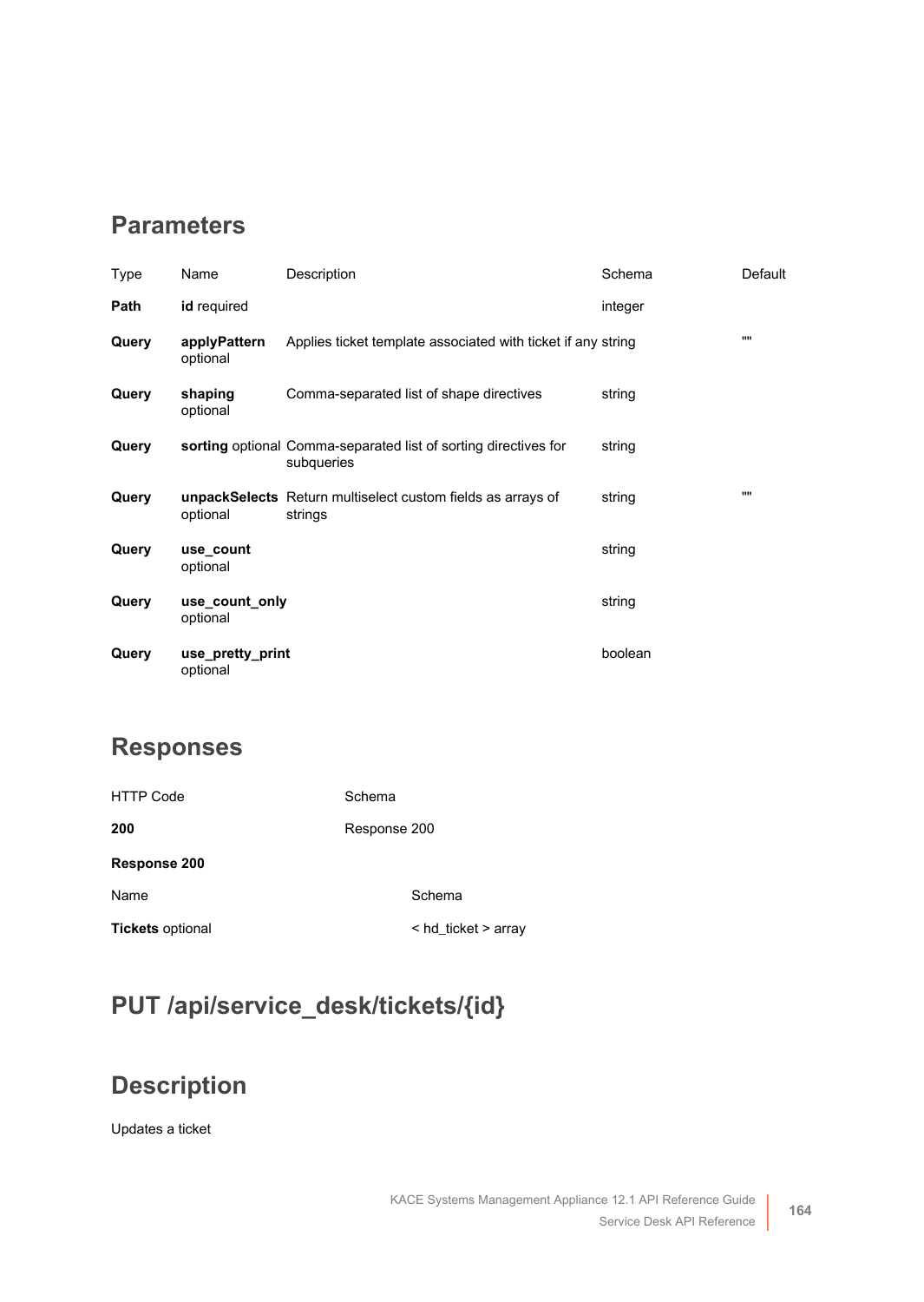#### **Parameters**

<span id="page-164-0"></span>

| Type                    | Name                |                     | Schema     |
|-------------------------|---------------------|---------------------|------------|
| Path                    | id required         |                     | integer    |
| <b>Body</b>             | ticketData required |                     | ticketData |
| ticketData              |                     |                     |            |
| Name                    |                     | Schema              |            |
| <b>Tickets optional</b> |                     | < hd_ticket > array |            |

#### **Responses**

| <b>HTTP Code</b> | Schema |
|------------------|--------|
| 200              | string |

## **DELETE /api/service\_desk/tickets/{id}**

#### **Description**

Removes a ticket

#### **Parameters**

| Type | Name               | Schema  |
|------|--------------------|---------|
| Path | <b>id</b> required | integer |

#### **Responses**

| HTTP Code | Schema |
|-----------|--------|
| 200       | string |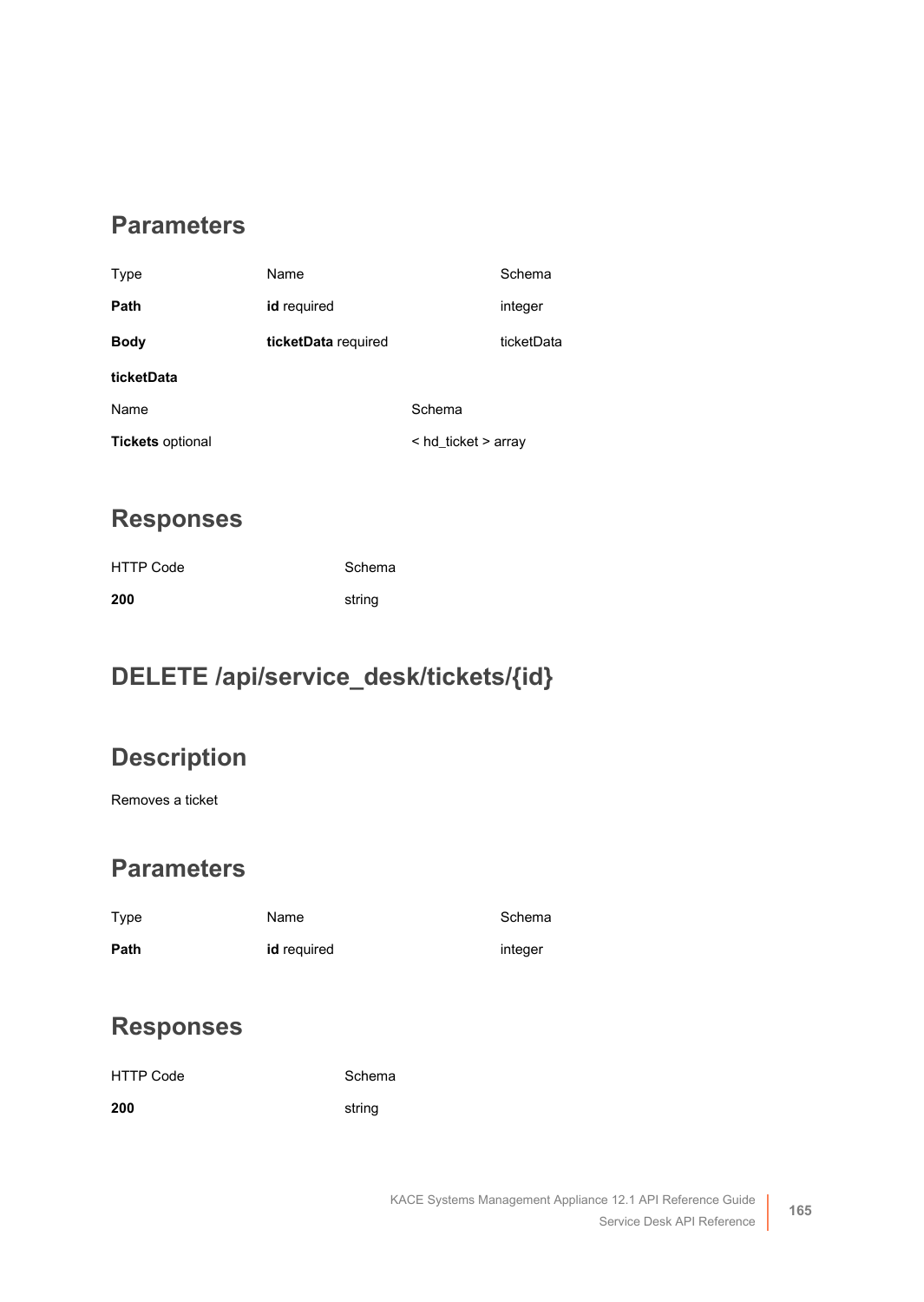## **POST /api/service\_desk/tickets/{id}/approve**

## **Description**

Approves a ticket

#### **Parameters**

<span id="page-165-0"></span>

| Type                  | Name                  |        | Schema       |
|-----------------------|-----------------------|--------|--------------|
| <b>Body</b>           | approvalData required |        | approvalData |
| approvalData          |                       |        |              |
| Name                  |                       | Schema |              |
| approvalNote optional |                       | string |              |

#### **Responses**

| <b>HTTP Code</b> | Schema |
|------------------|--------|
| 200              | string |

## **POST /api/service\_desk/tickets/{id}/clearApproval**

## **Description**

Clears approval of a previously approved/rejected ticket

## **Responses**

HTTP Code Schema

**200** string

KACE Systems Management Appliance 12.1 API Reference Guide Service Desk API Reference **166**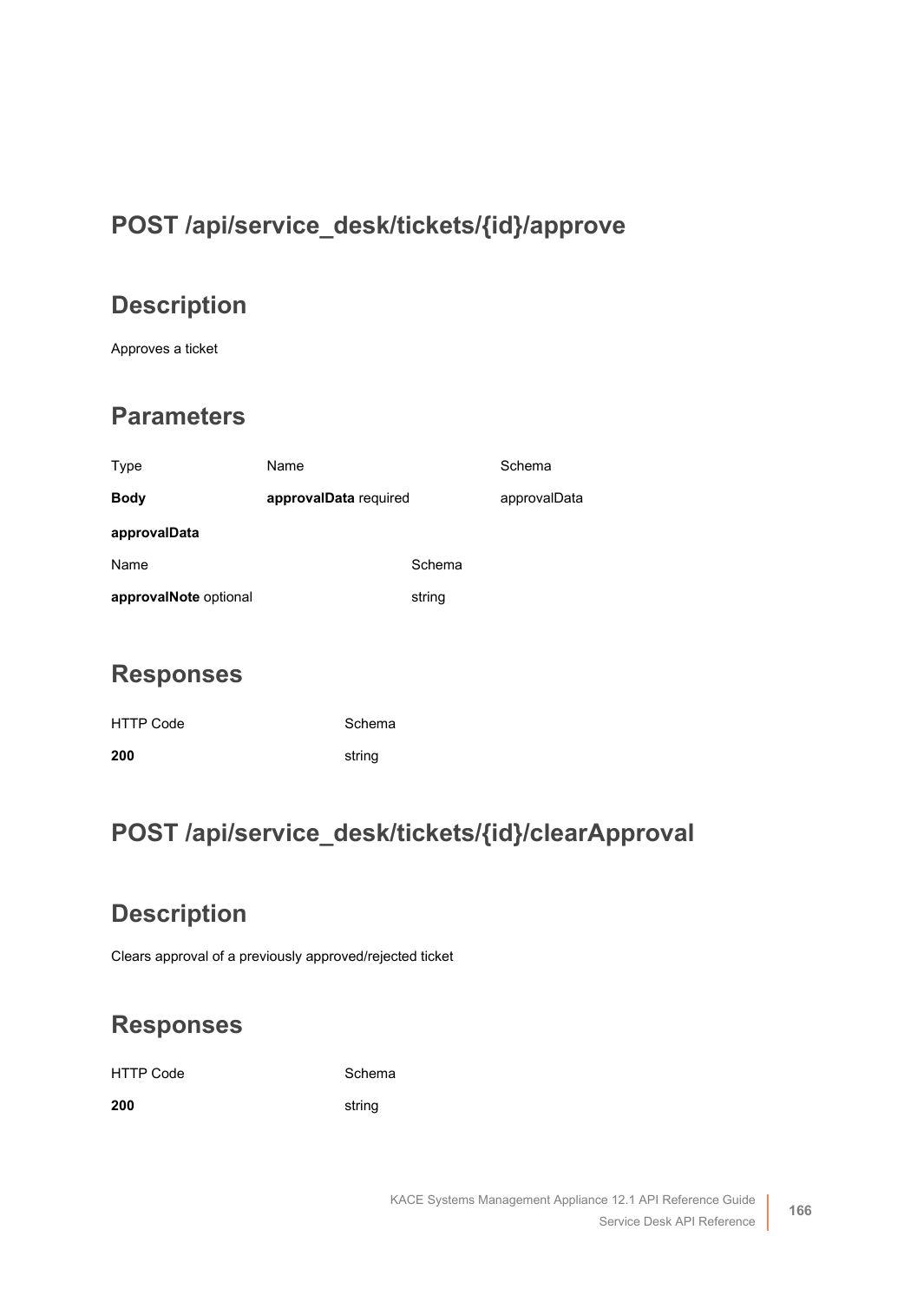## **GET /api/service\_desk/tickets/{id}/clone**

#### **Description**

Returns a ticket template for a cloned ticket

#### **Parameters**

| Type | Name               | Schema  |
|------|--------------------|---------|
| Path | <b>id</b> required | integer |

#### **Responses**

<span id="page-166-0"></span>

| HTTP Code               | Schema              |
|-------------------------|---------------------|
| 200                     | Response 200        |
| <b>Response 200</b>     |                     |
| Name                    | Schema              |
| <b>Tickets optional</b> | < hd_ticket > array |

# **PUT /api/service\_desk/tickets/{id}/move\_to\_queue/ {queueID}**

## **Description**

Moves a ticket to a different queue

#### **Parameters**

Type **Name** Name Schema

**Path id** required **identified** integer

KACE Systems Management Appliance 12.1 API Reference Guide Service Desk API Reference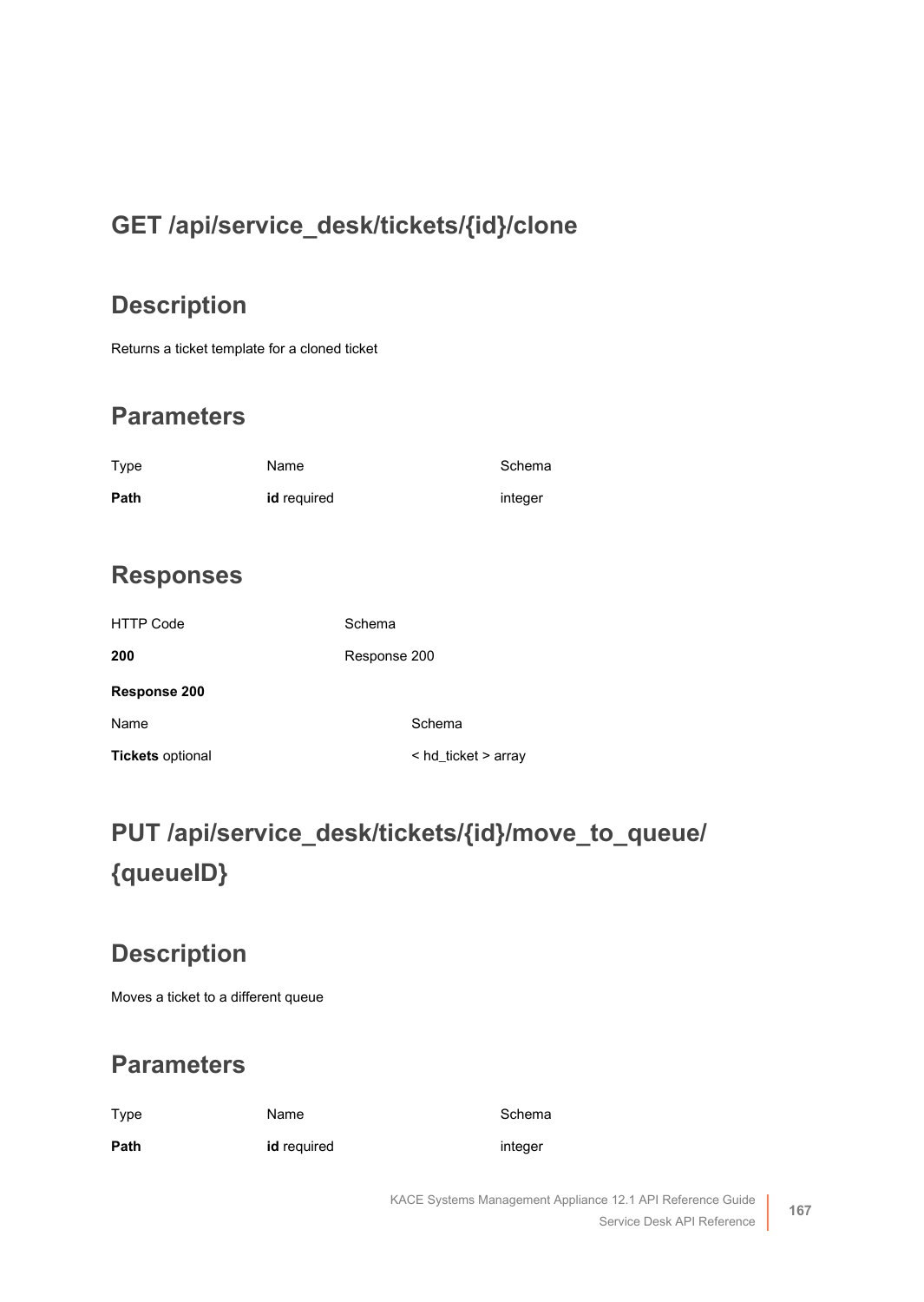| Type | Name             | Schem   |
|------|------------------|---------|
| Path | queuelD required | integer |

Schema

#### **Responses**

| HTTP Code | Schema |
|-----------|--------|
| 200       | string |

## **POST /api/service\_desk/tickets/{id}/reject**

## **Description**

Rejects a ticket

#### **Parameters**

<span id="page-167-0"></span>

| Type                  | Name                  |        | Schema       |
|-----------------------|-----------------------|--------|--------------|
| <b>Body</b>           | approvalData required |        | approvalData |
| approvalData          |                       |        |              |
| Name                  |                       | Schema |              |
| approvalNote optional |                       | string |              |

#### **Responses**

| <b>HTTP Code</b> | Schema |
|------------------|--------|
| 200              | string |

# **PUT /api/service\_desk/tickets/{id}/switch\_pattern/ {patternID}**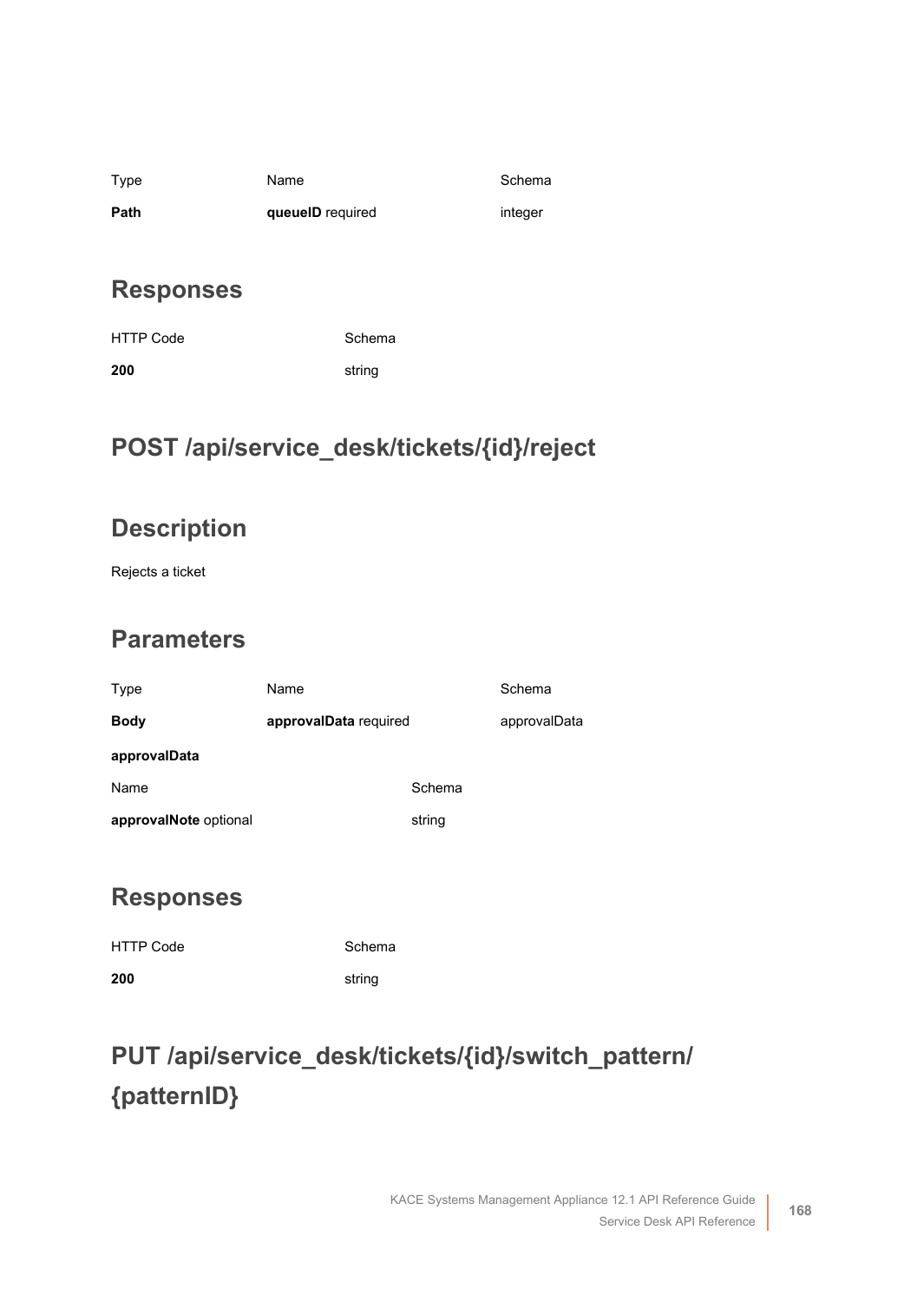## **Description**

Changes ticket to different pattern

#### **Parameters**

| Path | patternID required | integer |
|------|--------------------|---------|
| Path | id required        | integer |
| Type | Name               | Schema  |

#### **Responses**

| <b>HTTP Code</b> | Schema |
|------------------|--------|
| 200              | string |

## **PUT /api/service\_desk/tickets/{ticketID}/change/{changeID}**

#### **Description**

Updates a ticket change. For now only supports adjusting owner only setting.

<span id="page-168-0"></span>

| Type                    | Name                |                                      | Schema     |
|-------------------------|---------------------|--------------------------------------|------------|
| Path                    | changelD required   |                                      | integer    |
| Path                    | ticketID required   |                                      | integer    |
| <b>Body</b>             | changeData required |                                      | changeData |
| changeData              |                     |                                      |            |
| Name                    |                     | Schema                               |            |
| <b>Changes</b> optional |                     | $\leq$ hd ticket change $\geq$ array |            |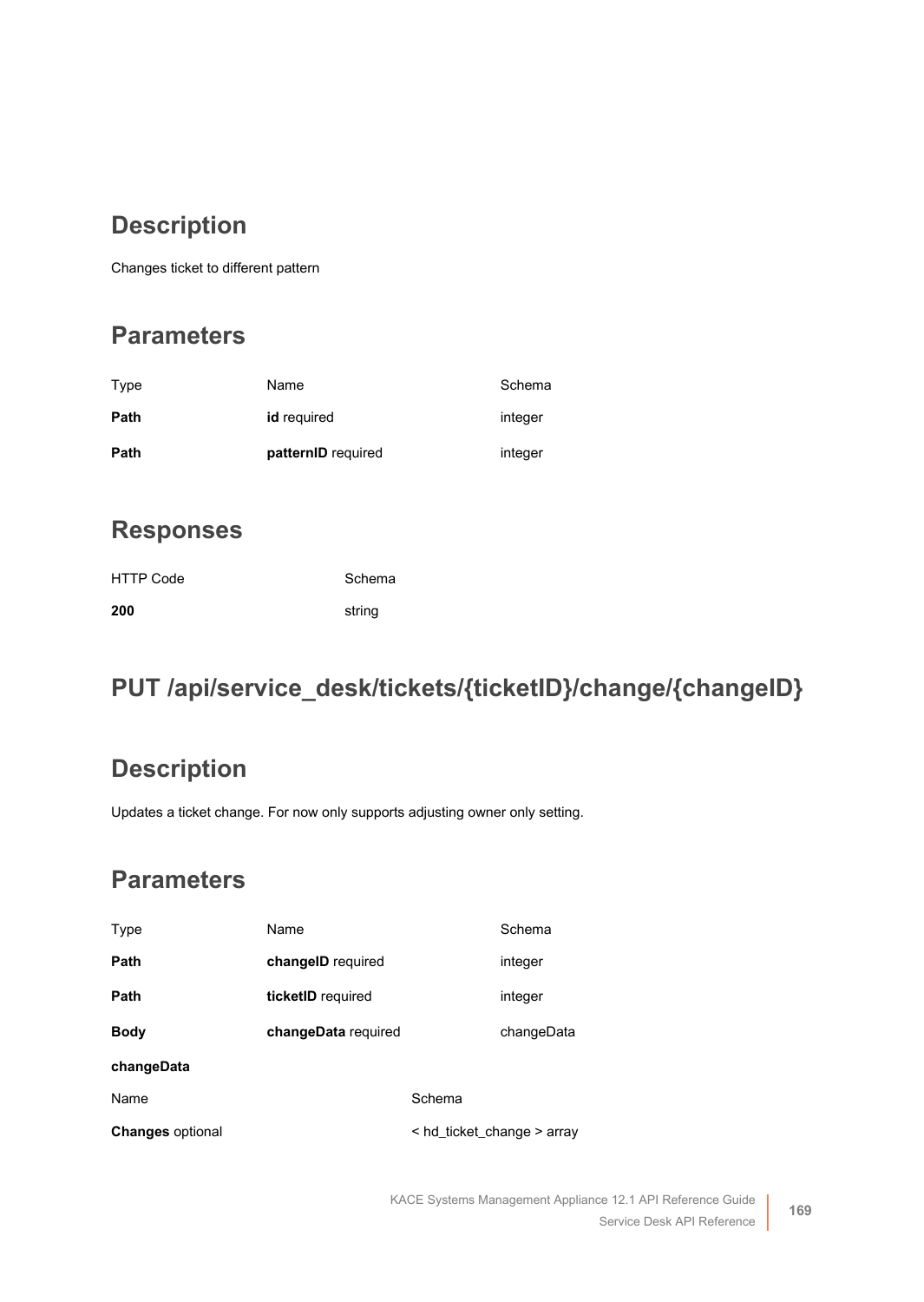| <b>HTTP Code</b> | Scher  |
|------------------|--------|
| 200              | string |

e Schema

## **GET /api/service\_desk/tickets/{ticketID}/changes**

#### **Description**

Returns a list of all changes for a ticket

## **Parameters**

| Type  | Name                      | Schema  |
|-------|---------------------------|---------|
| Path  | ticketID required         | integer |
| Query | filtering optional        | string  |
| Query | offset optional           | string  |
| Query | paging optional           | string  |
| Query | shaping optional          | string  |
| Query | sorting optional          | string  |
| Query | use count optional        | string  |
| Query | use count only optional   | string  |
| Query | use_pretty_print optional | boolean |

#### **Responses**

HTTP Code Schema

**200** [Response 200](#page-169-0)

<span id="page-169-0"></span>**Response 200**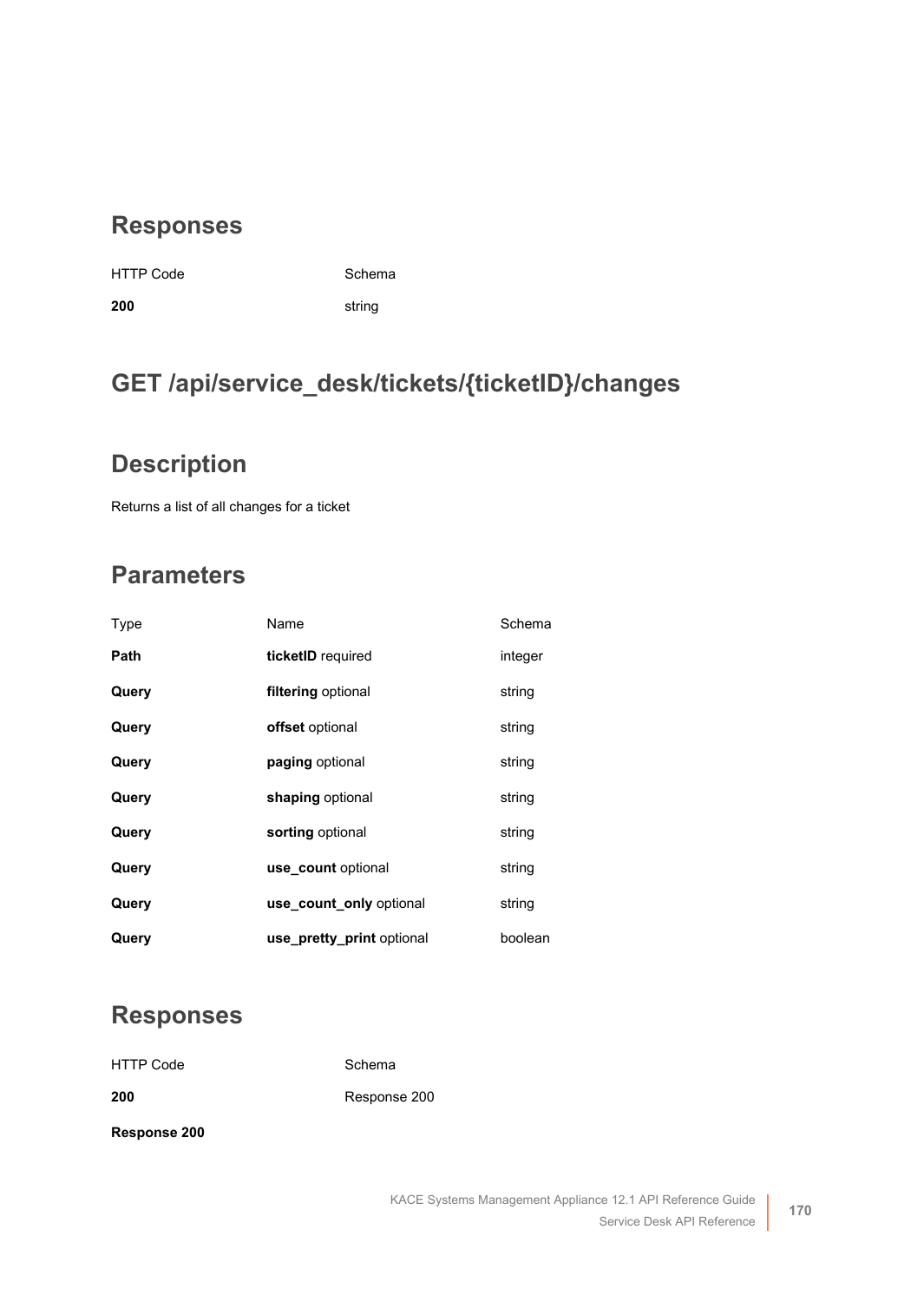| Name             |
|------------------|
| Changes optional |

Schema

**Changes** optional < [hd\\_ticket\\_change](#page-178-0) > array

# **GET /api/service\_desk/tickets/{ticketID}/changes/ {changeID}/attachments/{attachmentID}**

## **Description**

Returns an attachment

## **Parameters**

| Type | Name                  | Schema  |
|------|-----------------------|---------|
| Path | attachmentID required | integer |
| Path | changelD required     | integer |
| Path | ticketID required     | integer |

#### **Responses**

| <b>HTTP Code</b> | Schema         |
|------------------|----------------|
| 200              | string(binary) |

## **POST /api/service\_desk/tickets/{ticketID}/work**

#### **Description**

Creates a new ticket work item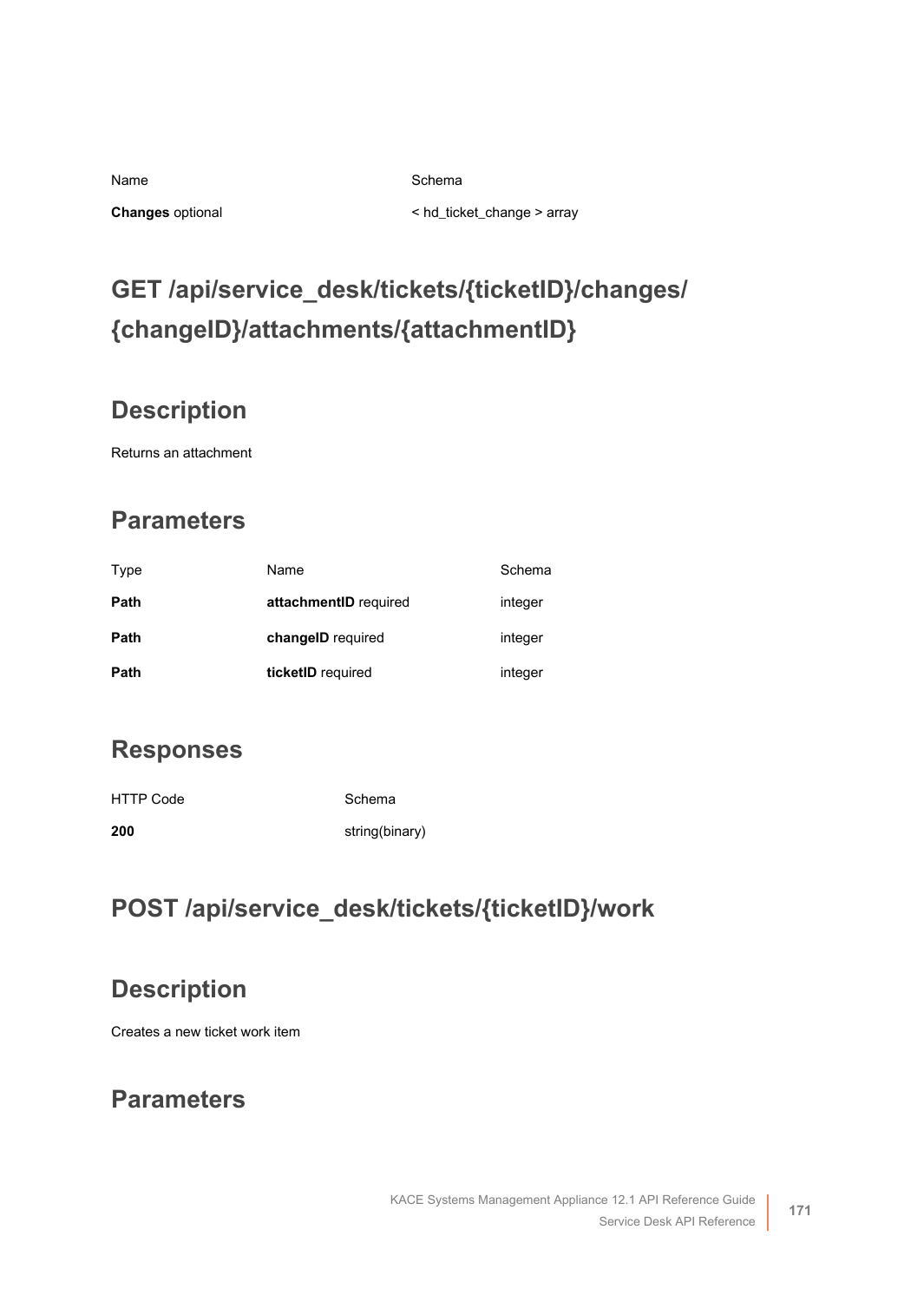<span id="page-171-0"></span>

| Type                 | Name              |                       | Schema   |
|----------------------|-------------------|-----------------------|----------|
| Path                 | ticketID required |                       | integer  |
| <b>Body</b>          | workData required |                       | workData |
| workData             |                   |                       |          |
| Name                 |                   | Schema                |          |
| <b>Work optional</b> |                   | $<$ hd work $>$ array |          |

| HTTP Code | Schema |
|-----------|--------|
| 200       | string |

## **GET /api/service\_desk/tickets/{ticketID}/work**

## **Description**

Returns a list of all work items for the specified ticket

| Type  | Name                      | Schema  |
|-------|---------------------------|---------|
| Path  | ticketID required         | integer |
| Query | filtering optional        | string  |
| Query | offset optional           | string  |
| Query | paging optional           | string  |
| Query | shaping optional          | string  |
| Query | sorting optional          | string  |
| Query | use count optional        | string  |
| Query | use count only optional   | string  |
| Query | use_pretty_print optional | boolean |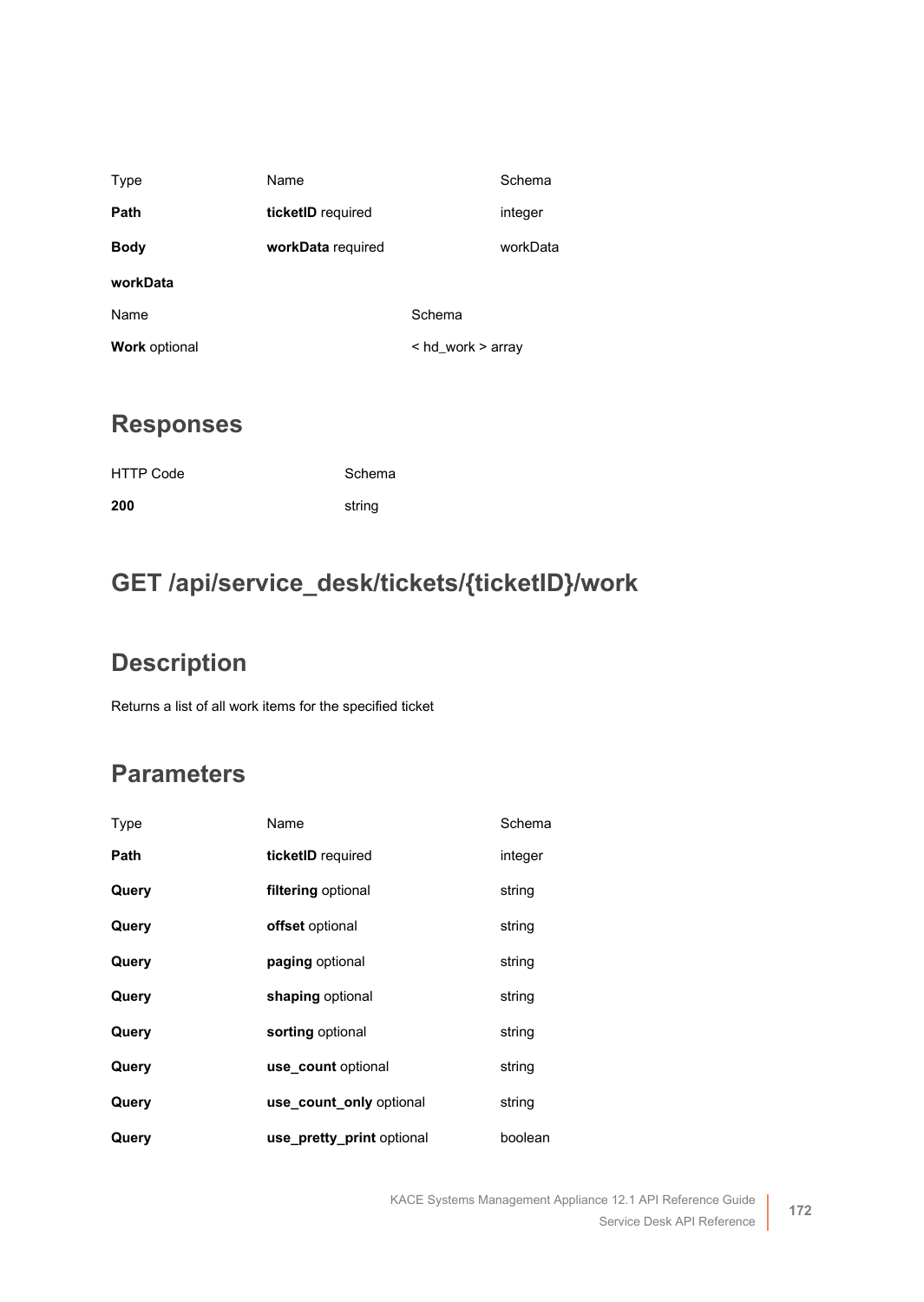<span id="page-172-0"></span>

| <b>HTTP Code</b>     | Schema            |
|----------------------|-------------------|
| 200                  | Response 200      |
| Response 200         |                   |
| Name                 | Schema            |
| <b>Work optional</b> | < hd_work > array |
|                      |                   |

## **GET /api/service\_desk/tickets/{ticketID}/work/{workID}**

#### **Description**

Returns the asset associated with the id

#### **Parameters**

| Type  | Name                      | Schema  |
|-------|---------------------------|---------|
| Path  | ticketID required         | integer |
| Path  | workID required           | integer |
| Query | shaping optional          | string  |
| Query | sorting optional          | string  |
| Query | use count optional        | string  |
| Query | use count only optional   | string  |
| Query | use_pretty_print optional | boolean |

#### **Responses**

<span id="page-172-1"></span>

| <b>HTTP Code</b> | Schema       |
|------------------|--------------|
| 200              | Response 200 |
| Response 200     |              |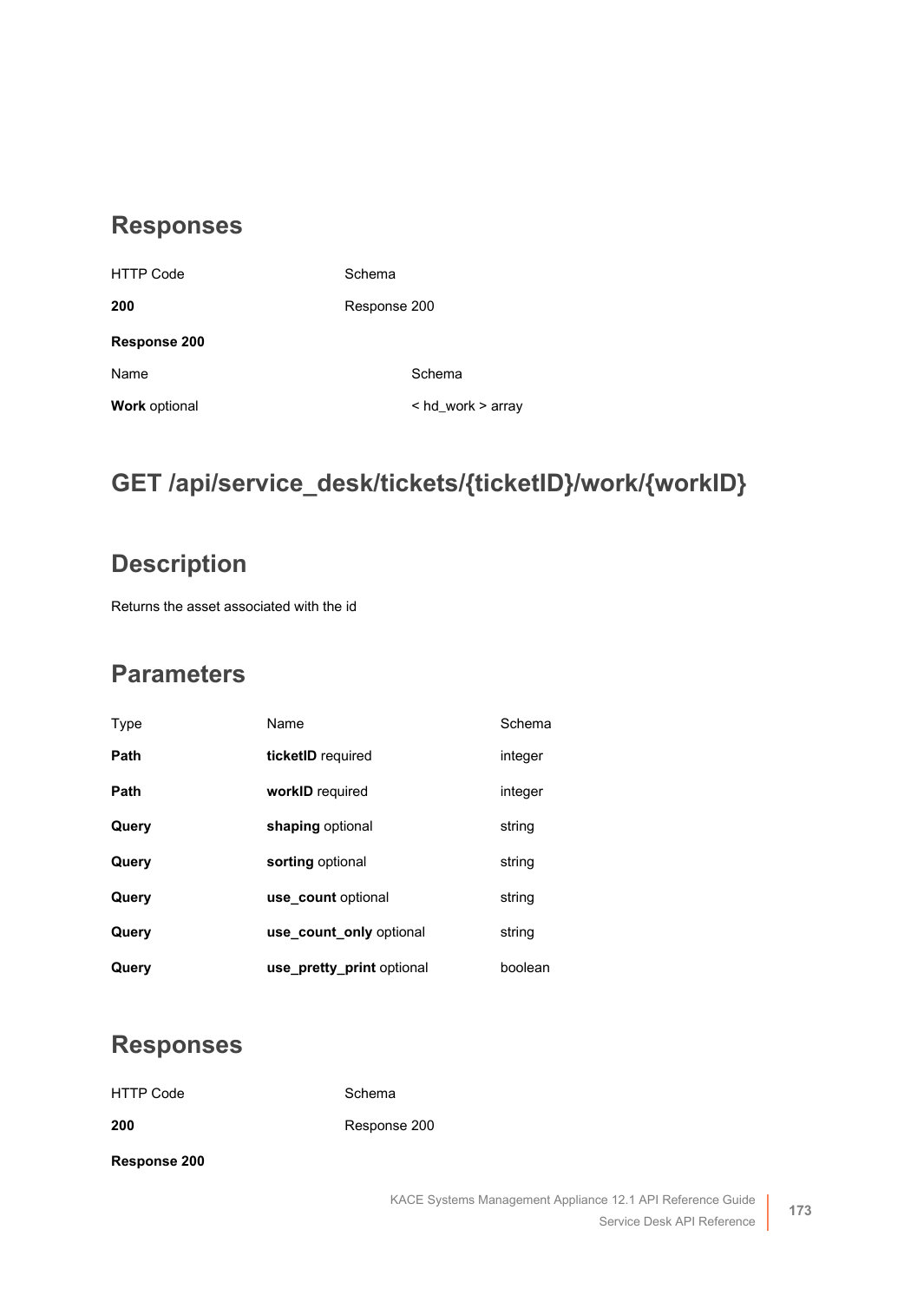| Schema |
|--------|
|        |

Name

**Work** optional < [hd\\_work](#page-179-1) > array

## **DELETE /api/service\_desk/tickets/{ticketID}/work/{workID}**

#### **Description**

Removes a ticket work item

#### **Parameters**

| Type | Name              | Schema  |
|------|-------------------|---------|
| Path | ticketID required | integer |
| Path | workID required   | integer |

#### **Responses**

| <b>HTTP Code</b> | Schema |
|------------------|--------|
| 200              | string |

## **Definitions**

#### **asset**

| Name                     | Schema  |
|--------------------------|---------|
| asset class id optional  | integer |
| asset data id optional   | integer |
| asset status id optional | integer |
| asset type id optional   | integer |
| id optional              | integer |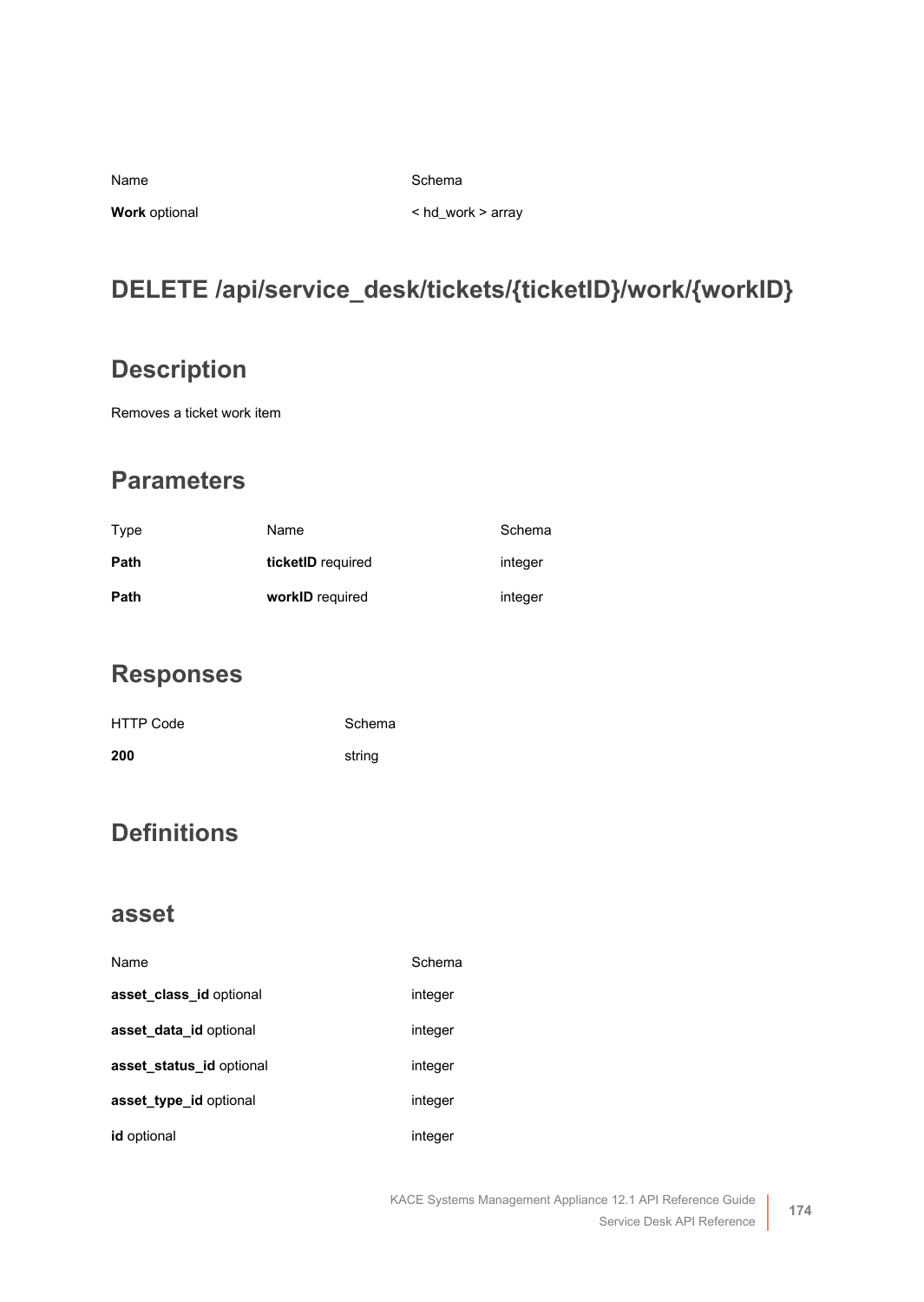| Name               | Schema  |
|--------------------|---------|
| mapped_id optional | integer |
| name optional      | string  |
| owner id optional  | integer |

## <span id="page-174-0"></span>**hd\_category**

| Name                      | Schema  |
|---------------------------|---------|
| cc List optional          | string  |
| default_owner_id optional | integer |
| hd queue id optional      | integer |
| <b>id</b> optional        | integer |
| name optional             | string  |
| <b>ordinal</b> optional   | integer |
| user settable optional    | integer |

## <span id="page-174-1"></span>**hd\_impact**

| Name                    | Schema  |
|-------------------------|---------|
| <b>id</b> optional      | integer |
| name optional           | string  |
| <b>ordinal</b> optional | integer |

## <span id="page-174-2"></span>**hd\_priority**

| Name                        | Schema  |
|-----------------------------|---------|
| color optional              | string  |
| escalation_minutes optional | integer |
| hd_queue_id optional        | integer |
| id optional                 | integer |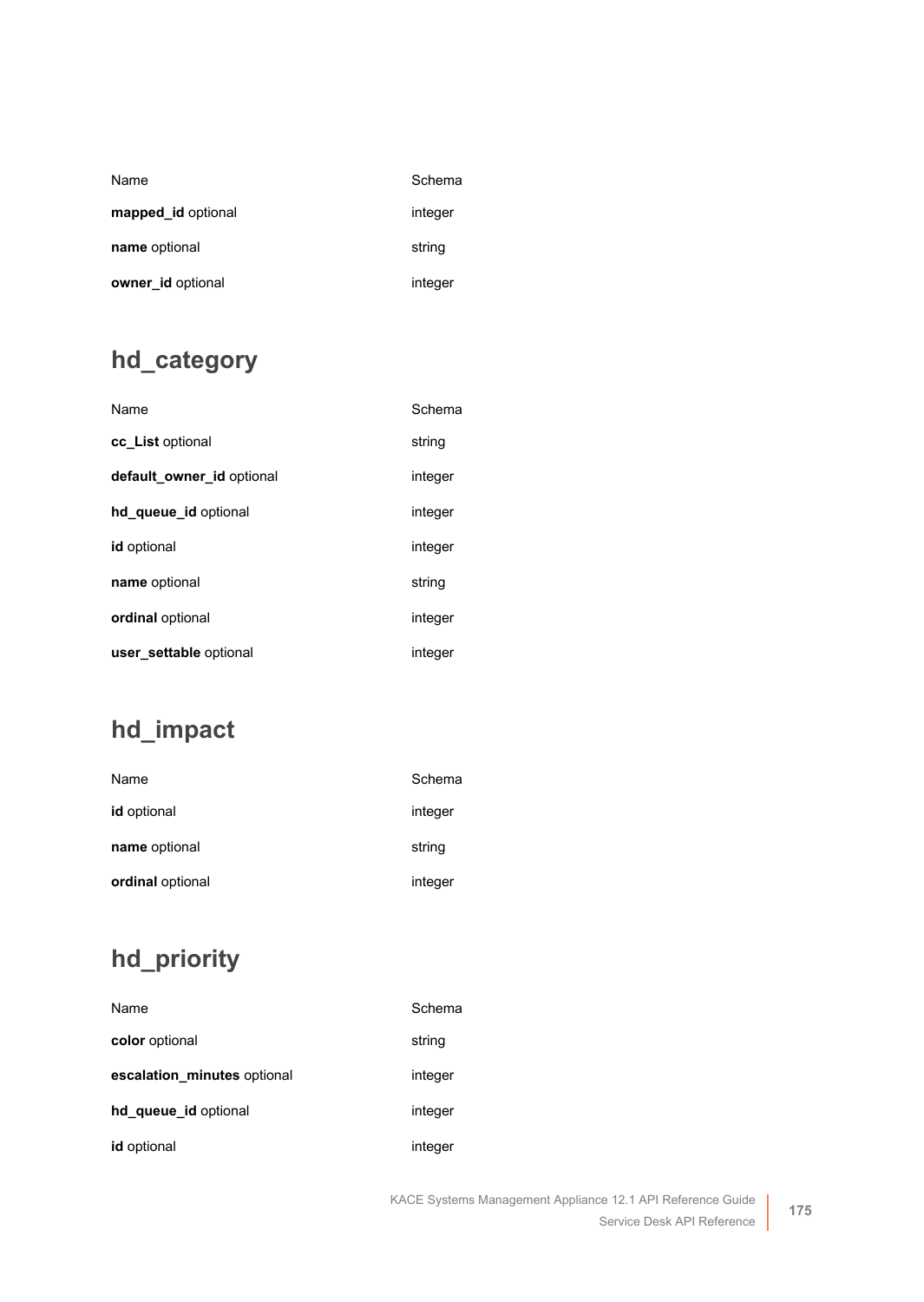| Name                                                 | Schema  |
|------------------------------------------------------|---------|
| is sla enabled optional                              | integer |
| name optional                                        | string  |
| <b>ordinal</b> optional                              | integer |
| resolution_due_date_minutes optional                 | integer |
| sla notification recurrence minutes optional integer |         |
| use business hours for escalation optional integer   |         |
| use_business_hours_for_sla optional                  | integer |

## <span id="page-175-0"></span>**hd\_queue**

| Name                                      | Description                      | Schema  |
|-------------------------------------------|----------------------------------|---------|
| allow_all_approvers<br>optional           |                                  | integer |
| allow_all_users<br>optional               |                                  | integer |
| allow_delete<br>optional                  |                                  | integer |
| optional                                  | allow_manager_comment_via_userui | integer |
| allow owners edit all comment<br>optional |                                  | integer |
| allow_owners_via_adminui<br>optional      |                                  | integer |
| allow_parent_close<br>optional            |                                  | integer |
| allow_users_edit_own_comment<br>optional  |                                  | integer |
| alt_email_addr<br>optional                |                                  | string  |
| archive_interval<br>optional              |                                  | string  |
| auto add cclist on comment<br>optional    |                                  | integer |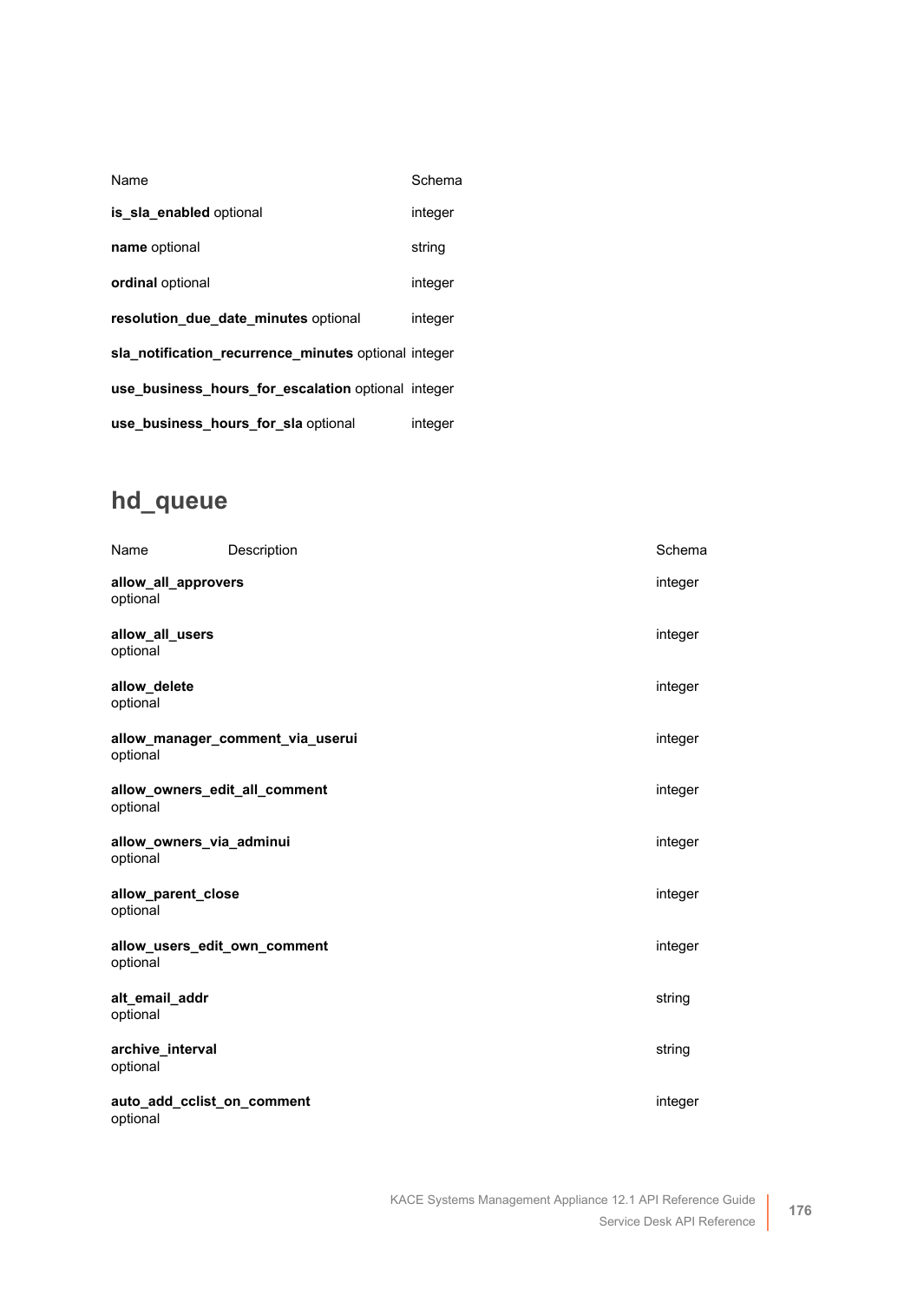| Name                                    | Description                                                                        | Schema                |
|-----------------------------------------|------------------------------------------------------------------------------------|-----------------------|
| categories<br>optional                  | hd_category data returned when shaping=categories is requested                     | < hd_category > array |
| conflict_warning_enabled<br>optional    |                                                                                    | integer               |
| create_users_on_email<br>optional       |                                                                                    | integer               |
| default_category_id<br>optional         |                                                                                    | integer               |
| default_impact_id<br>optional           |                                                                                    | integer               |
| default_priority_id<br>optional         |                                                                                    | integer               |
| default_status_id<br>optional           |                                                                                    | integer               |
| email_user<br>optional                  |                                                                                    | string                |
| id optional                             |                                                                                    | integer               |
|                                         | impacts optional hd_impact data returned when shaping=impacts is requested         | < hd_impact > array   |
| name optional                           |                                                                                    | string                |
| owners_only_comments<br>optional        |                                                                                    | integer               |
| pop_password_enc<br>optional            |                                                                                    | string                |
| pop_server<br>optional                  |                                                                                    | string                |
| pop_ssl optional                        |                                                                                    | integer               |
| pop_username<br>optional                |                                                                                    | string                |
|                                         | priorities optional hd_priority data returned when shaping=priorities is requested | < hd_priority > array |
| purge_interval<br>optional              |                                                                                    | string                |
| show_new_ticket_attachments<br>optional |                                                                                    | integer               |
| show_new_ticket_comments<br>optional    |                                                                                    | integer               |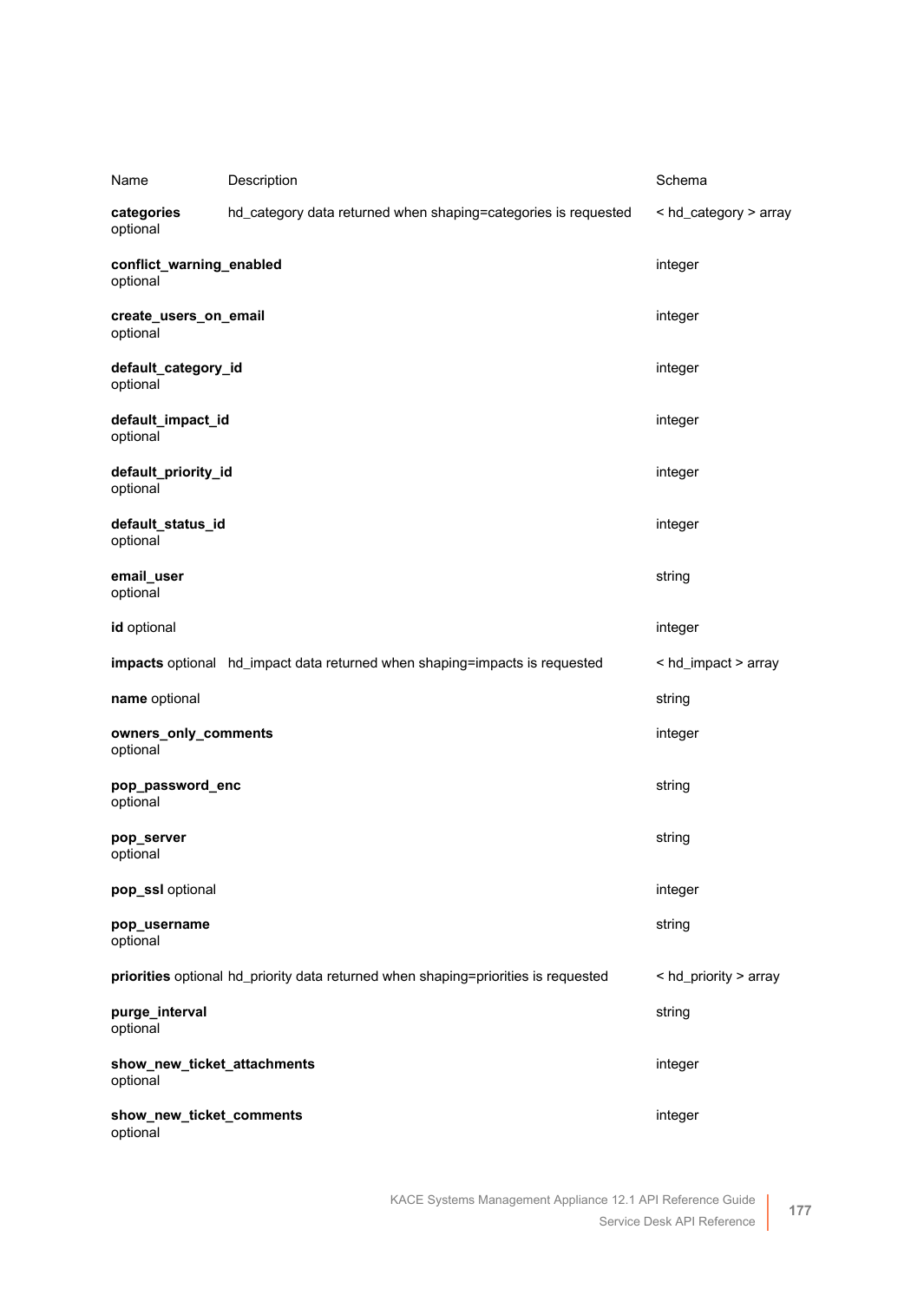| Name                          | Description                                                                  | Schema           |
|-------------------------------|------------------------------------------------------------------------------|------------------|
| smtp_password_enc<br>optional |                                                                              | string           |
| smtp_port<br>optional         |                                                                              | integer          |
| smtp server<br>optional       |                                                                              | string           |
| smtp username<br>optional     |                                                                              | string           |
|                               | statuses optional hd_status data returned when shaping=statuses is requested | < object > array |

## **hd\_status**

| Name               | Schema  |
|--------------------|---------|
| <b>id</b> optional | integer |
| name optional      | string  |
| ordinal optional   | integer |
| state optional     | string  |

## <span id="page-177-0"></span>**hd\_ticket**

| Name                 | Description                                                                    | Schema |
|----------------------|--------------------------------------------------------------------------------|--------|
|                      | category optional hd_category data returned when shaping=category is requested | object |
| cc list optional     |                                                                                | string |
| custom 1<br>optional | Might return string or object depending on type of custom field                | string |
| custom 2<br>optional | Might return string or object depending on type of custom field                | string |
| custom 3<br>optional | Might return string or object depending on type of custom field                | string |
| custom 4<br>optional | Might return string or object depending on type of custom field                | string |
| custom 5<br>optional | Might return string or object depending on type of custom field                | string |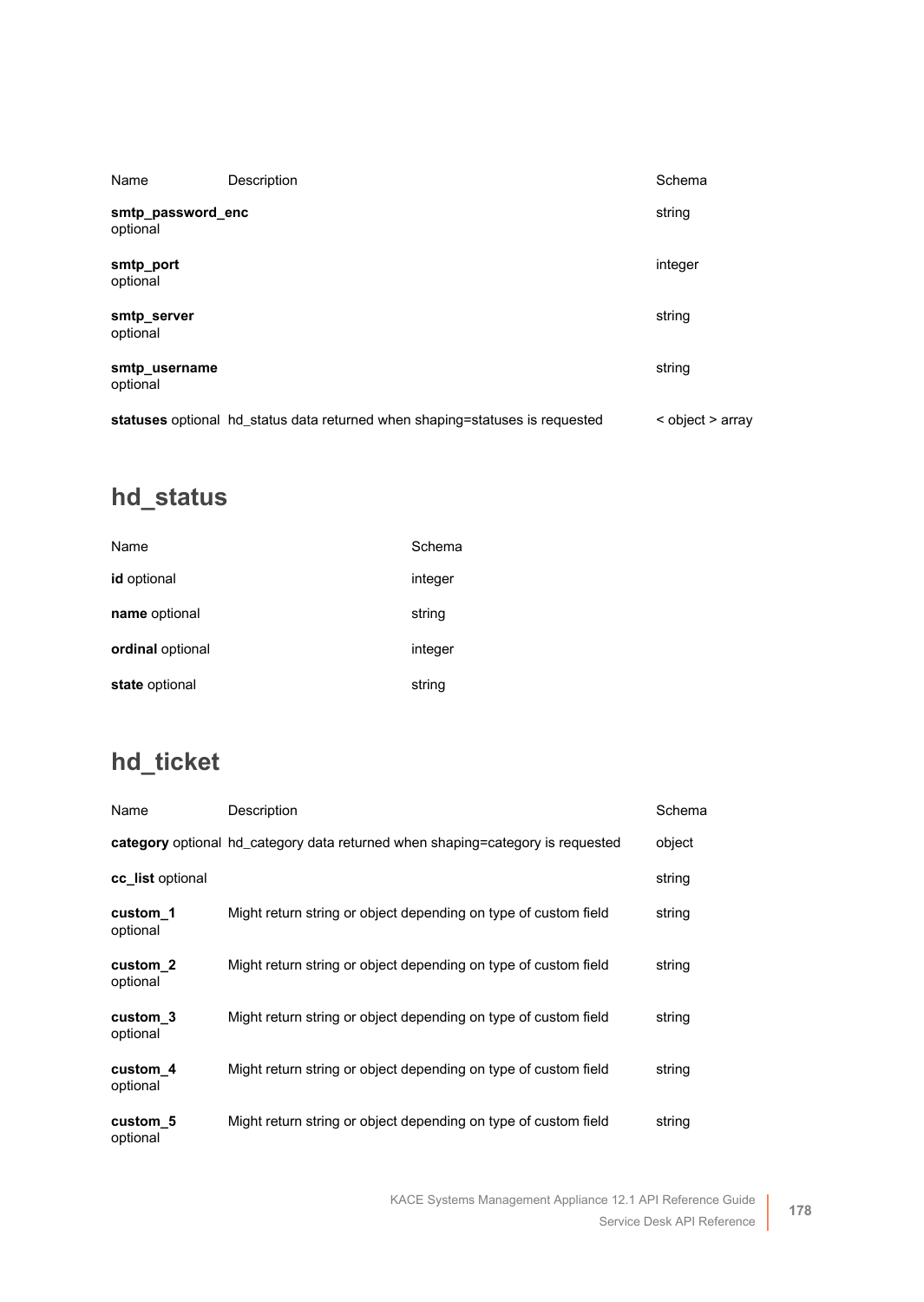| Name                                                                       | Description                                                     | Schema  |
|----------------------------------------------------------------------------|-----------------------------------------------------------------|---------|
| custom 6<br>optional                                                       | Might return string or object depending on type of custom field | string  |
| custom 7<br>optional                                                       | Might return string or object depending on type of custom field | string  |
| custom 8<br>optional                                                       | Might return string or object depending on type of custom field | string  |
| custom_9<br>optional                                                       | Might return string or object depending on type of custom field | string  |
| hd_queue_id<br>optional                                                    |                                                                 | integer |
| id optional                                                                |                                                                 | integer |
| impact optional                                                            | hd_impact data returned when shaping=impact is requested        | object  |
| is_manual_due_date<br>optional                                             |                                                                 | integer |
| owner optional                                                             | Owner data returned when shaping=owner is requested             | object  |
| priority optional                                                          | hd_priority data returned when shaping=priority is requested    | object  |
| resolution<br>optional                                                     |                                                                 | string  |
| status optional                                                            | hd_status data returned when shaping=status is requested        | object  |
| submitter optional Owner data returned when shaping=submitter is requested |                                                                 | object  |
| summary optional                                                           |                                                                 | string  |
| title optional                                                             |                                                                 |         |

## <span id="page-178-0"></span>**hd\_ticket\_change**

| Name                     | Description                                                                      | Schema  |
|--------------------------|----------------------------------------------------------------------------------|---------|
| attachments<br>optional  | attachment metadata returned when shaping=attachments requested < object > array |         |
| hd ticket id<br>optional |                                                                                  | integer |
| <b>id</b> optional       |                                                                                  | integer |
| owners_only<br>optional  |                                                                                  | integer |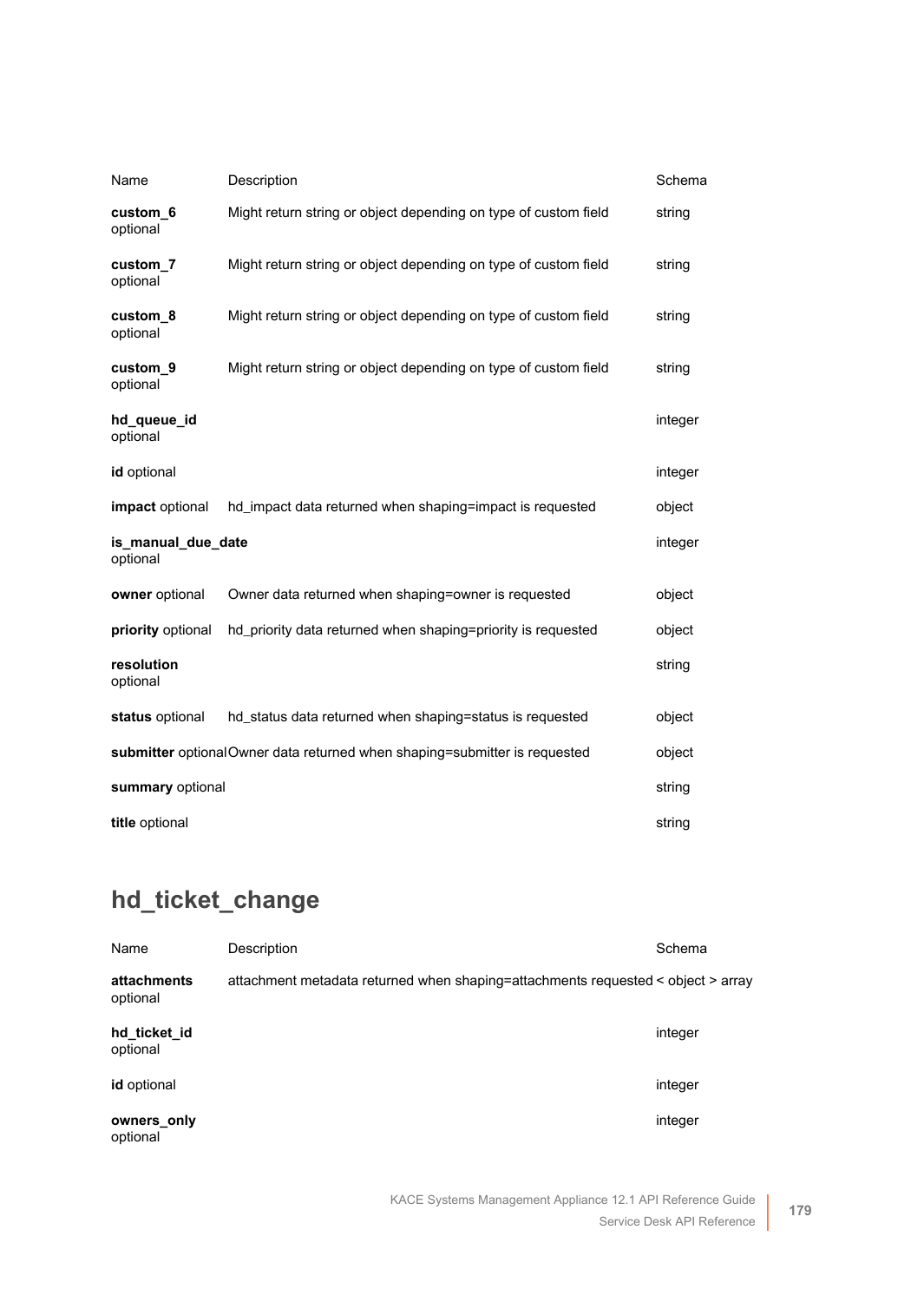| Name             | Description                                       | Schema  |
|------------------|---------------------------------------------------|---------|
| user optional    | user data returned when shaping=user is requested | object  |
| user id optional |                                                   | integer |

## <span id="page-179-1"></span>**hd\_work**

| Name                     | Description                                       | Schema  |
|--------------------------|---------------------------------------------------|---------|
| hd_ticket_id<br>optional |                                                   | integer |
| id optional              |                                                   | integer |
| note optional            |                                                   | string  |
| user optional            | user data returned when shaping=user is requested | object  |
| user_id optional         |                                                   | integer |
| voided_by<br>optional    |                                                   | integer |

## **machine**

| Name               | Schema  |
|--------------------|---------|
| <b>id</b> optional | integer |
| name optional      | string  |
| user optional      | string  |

## <span id="page-179-0"></span>**statistics\_request**

| Name               | Schema |
|--------------------|--------|
| filtering optional | string |
| paging optional    | string |
| shaping optional   | string |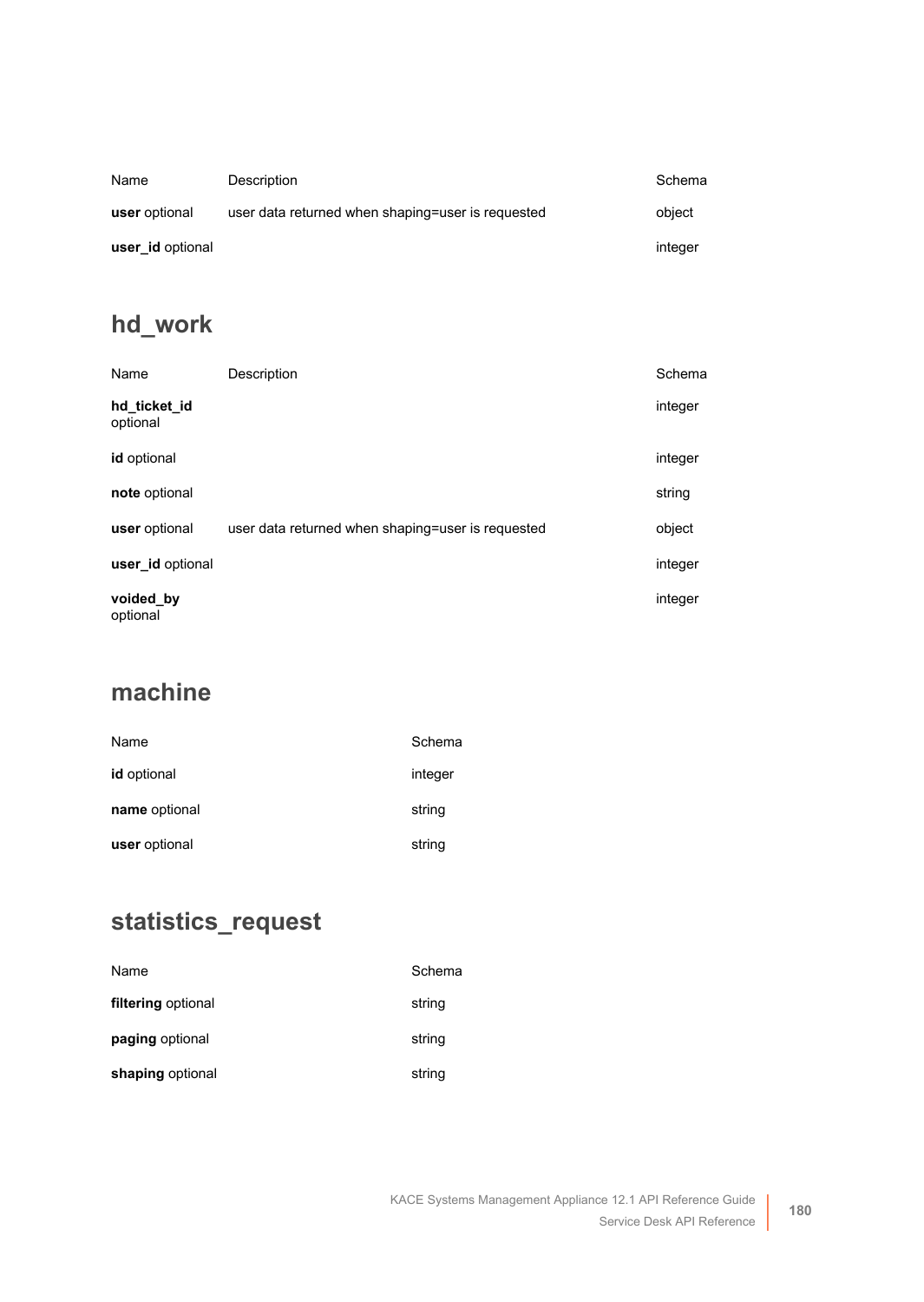### **statistics\_response**

| Name               | Schema           |
|--------------------|------------------|
| filtering optional | string           |
| paging optional    | string           |
| result optional    | < object > array |
| shaping optional   | string           |

### **user**

| Name                         | Schema  |
|------------------------------|---------|
| api_enabled optional         | integer |
| archived_by optional         | integer |
| budget_code optional         | string  |
| device_count optional        | integer |
| domain optional              | string  |
| email optional               | string  |
| full_name optional           | string  |
| hd_default_queue_id optional | integer |
| hd_default_view optional     | string  |
| home_phone optional          | string  |
| id optional                  | integer |
| is_archived optional         | integer |
| Idap_uid optional            | string  |
| level optional               | integer |
| linked_appliance_id optional | integer |
| locale_browser_id optional   | integer |
| location id optional         | integer |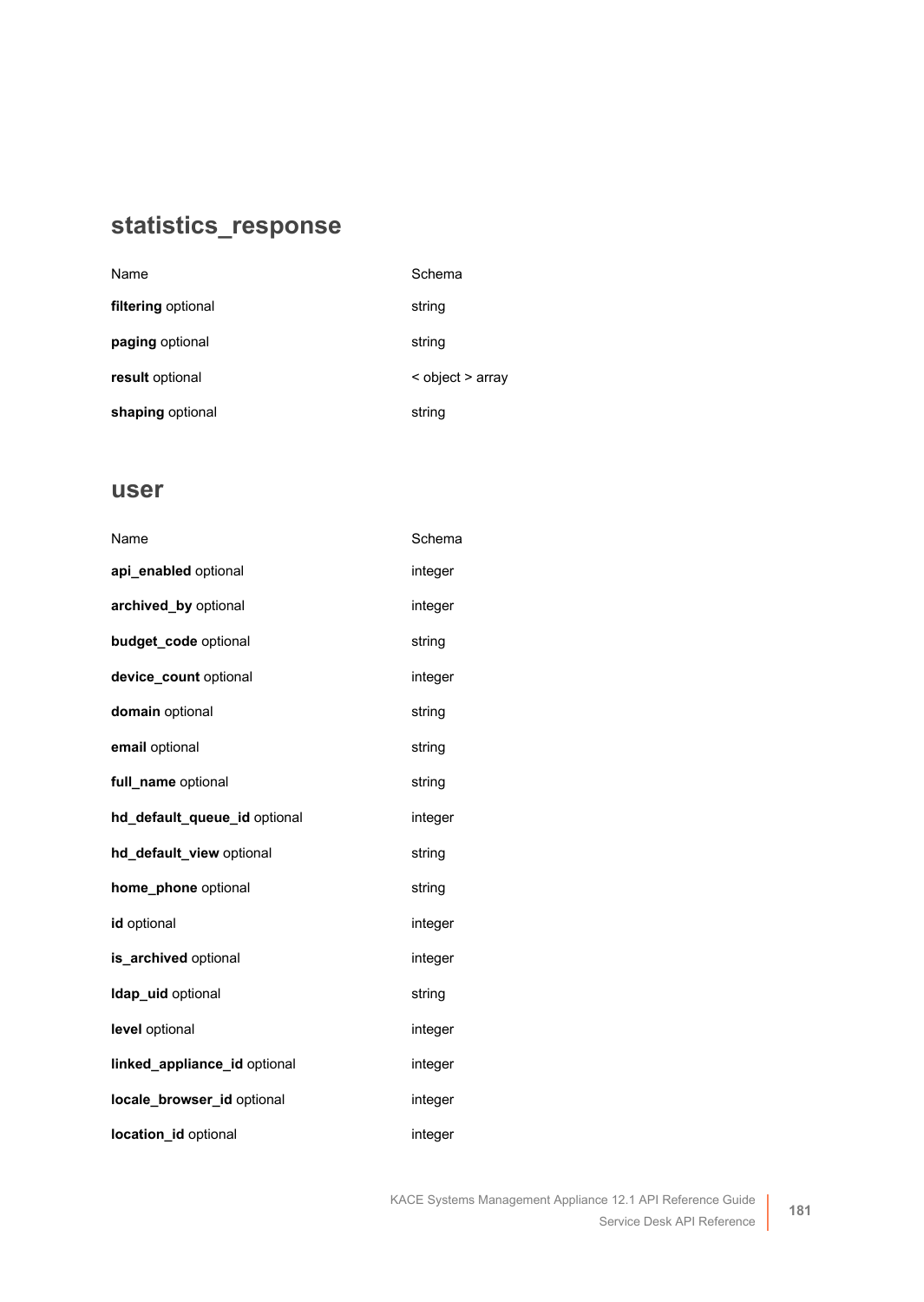| Name                            | Schema  |
|---------------------------------|---------|
| manager_id optional             | integer |
| mobile_phone optional           | string  |
| pager phone optional            | string  |
| password optional               | string  |
| path optional                   | string  |
| permissions optional            | integer |
| primary_device_id optional      | integer |
| role id optional                | integer |
| sales_notifications optional    | integer |
| security_notifications optional | integer |
| user name optional              | string  |
| work phone optional             | string  |

### **KACE SMA Service Desk API Examples**

This section provides examples for adding attachments to Service Desk tickets using the KACE SMA API.

**Upload an attachment as a ticket change:**

Start by executing a multipart/form-data request on the ticket. In the Tickets section the array of one ticket object with the ticket updates includes the change group that has the requirements for the ticket change. The attachmentSet field inside the change group declares what parts to pull in as attachments for the ticket. The brackets in the name of the attachment part ("INVENTORY\_FILE[]") allow you us to have multiple parts with the same name, so you can embed up to five attachments in one ticket change.

<span id="page-181-0"></span>**Determine what attachments are available with a ticket:**

GET /api/service desk/tickets/{ticket ID}/changes?shaping=attachments limited

**Retrieve an attachment:**

To retrieve an attachment, you must provide the ticket ID, change ID, and attachment ID. These values can be obtained using the above example, [Determine what attachments are available with a ticket:.](#page-181-0)

GET /api/service desk/tickets/{ticket ID}/changes/{change ID}/attachments/{attachment ID}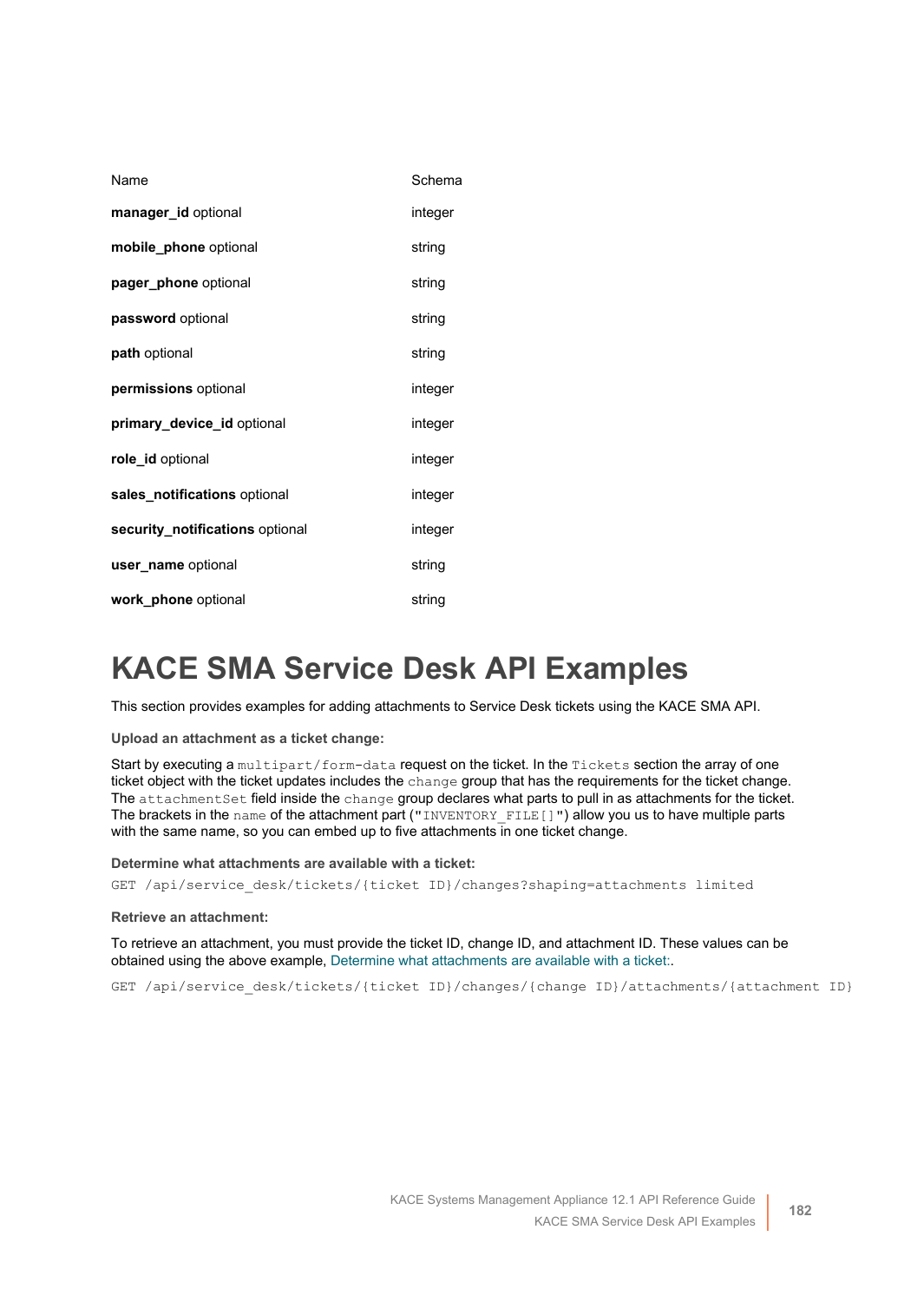# **About us**

Quest creates software solutions that make the benefits of new technology real in an increasingly complex IT landscape. From database and systems management, to Active Directory and Office 365 management, and cyber security resilience, Quest helps customers solve their next IT challenge now. Around the globe, more than 130,000 companies and 95% of the Fortune 500 count on Quest to deliver proactive management and monitoring for the next enterprise initiative, find the next solution for complex Microsoft challenges and stay ahead of the next threat. Quest Software. Where next meets now. For more information, visit [www.quest.com.](https://www.quest.com/company/contact-us.aspx)

### **Technical support resources**

Technical support is available to Quest customers with a valid maintenance contract and customers who have trial versions. You can access the Quest Support Portal at [https://support.quest.com.](https://support.quest.com/)

The Support Portal provides self-help tools you can use to solve problems quickly and independently, 24 hours a day, 365 days a year. The Support Portal enables you to:

- Submit and manage a Service Request
- View Knowledge Base articles
- Sign up for product notifications
- Download software and technical documentation
- View how-to-videos
- Engage in community discussions
- Chat with support engineers online
- View services to assist you with your product.

**183**